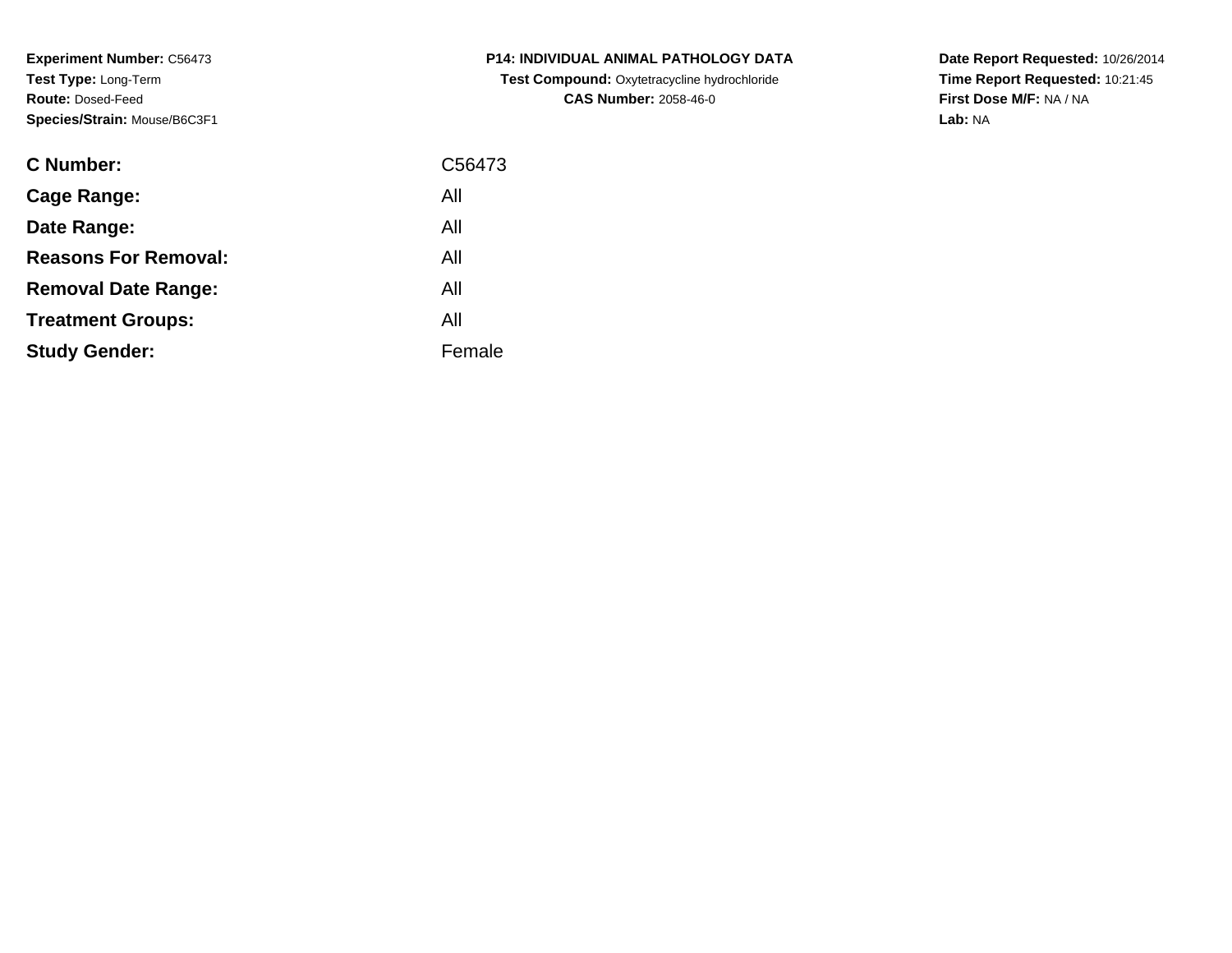| <b>Experiment Number: C56473</b><br>Test Type: Long-Term<br><b>Route: Dosed-Feed</b><br>Species/Strain: Mouse/B6C3F1 |                        | <b>P14: INDIVIDUAL ANIMAL PATHOLOGY DATA</b><br>Test Compound: Oxytetracycline hydrochloride<br><b>CAS Number: 2058-46-0</b> | Date Report Requested: 10/26/2014<br>Time Report Requested: 10:21:45<br>First Dose M/F: NA / NA<br>Lab: NA |
|----------------------------------------------------------------------------------------------------------------------|------------------------|------------------------------------------------------------------------------------------------------------------------------|------------------------------------------------------------------------------------------------------------|
| <b>ANIMAL ID: 1 051</b>                                                                                              | <b>TRT#: 1</b>         | <b>SEX: Female</b>                                                                                                           | DAY ON TEST:                                                                                               |
|                                                                                                                      | <b>DOSE: 12500 PPM</b> | <b>DISP:</b> Moribund Sacrifice                                                                                              | <b>HISTO:</b>                                                                                              |
| <b>OBSERVATIONS</b>                                                                                                  |                        |                                                                                                                              |                                                                                                            |
| Adrenal gland                                                                                                        | Capsule                | Hyperplasia, Nos                                                                                                             |                                                                                                            |
|                                                                                                                      | <b>Cortex Nos</b>      | Pigmentation, Nos                                                                                                            |                                                                                                            |
| <b>Brain</b>                                                                                                         |                        | Mineralization                                                                                                               |                                                                                                            |
|                                                                                                                      | Meninges               | Sarcoma, Nos                                                                                                                 |                                                                                                            |
| Spleen                                                                                                               |                        | Hematopoiesis                                                                                                                |                                                                                                            |
|                                                                                                                      |                        | Pigmentation, Nos                                                                                                            |                                                                                                            |
| Unspecified                                                                                                          | Multiple Organs Nos    | Lymphoma, Mixed-Malignant Type                                                                                               |                                                                                                            |
| <b>Uterus</b>                                                                                                        | Endometrium            | Hyperplasia, Cystic                                                                                                          |                                                                                                            |
| PRIMARY CAUSE OF DEATH                                                                                               |                        |                                                                                                                              |                                                                                                            |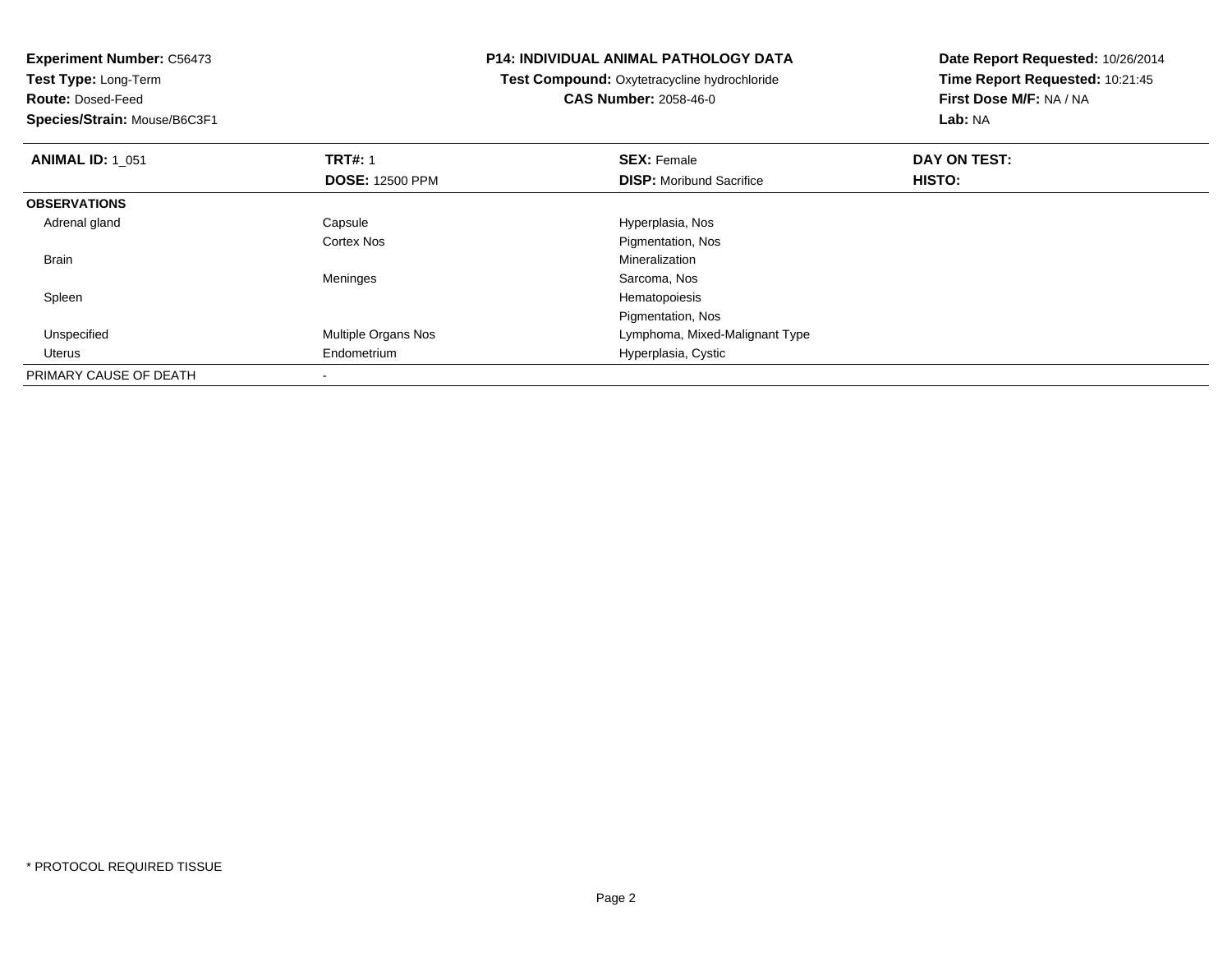**Test Type:** Long-Term

**Route:** Dosed-Feed

**Species/Strain:** Mouse/B6C3F1

### **P14: INDIVIDUAL ANIMAL PATHOLOGY DATA**

**Test Compound:** Oxytetracycline hydrochloride**CAS Number:** 2058-46-0

| <b>ANIMAL ID: 1_052</b> | <b>TRT#: 1</b>            | <b>SEX: Female</b>              | DAY ON TEST: |
|-------------------------|---------------------------|---------------------------------|--------------|
|                         | <b>DOSE: 12500 PPM</b>    | <b>DISP: Terminal Sacrifice</b> | HISTO:       |
| <b>OBSERVATIONS</b>     |                           |                                 |              |
| Adrenal gland           | Capsule                   | Hyperplasia, Nos                |              |
|                         | Cortex Nos                | Pigmentation, Nos               |              |
| Bone marrow             |                           | Hyperplasia, Granulocytic       |              |
| Brain                   |                           | Mineralization                  |              |
| Kidney                  | Tubule                    | Regeneration, Nos               |              |
| Liver                   |                           | Hematopoiesis                   |              |
| Lymph node              | Mandibular Lymph Node     | Hyperplasia, Lymphoid           |              |
| Mammary gland           |                           | Adenocarcinoma, Nos             |              |
| Pancreas                | Acinus                    | Cytoplasmic Vacuolization       |              |
| Pituitary gland         | <b>Anterior Pituitary</b> | Adenoma, Nos                    |              |
| Spleen                  |                           | Hematopoiesis                   |              |
|                         |                           | Hyperplasia, Lymphoid           |              |
|                         |                           | Pigmentation, Nos               |              |
| Thyroid                 |                           | Hyperplasia, C Cell             |              |
| Unspecified             | Multiple Organs Nos       | Inflammation, Chronic           |              |
| Uterus                  | Endometrium               | Hyperplasia, Cystic             |              |
| PRIMARY CAUSE OF DEATH  | ۰                         |                                 |              |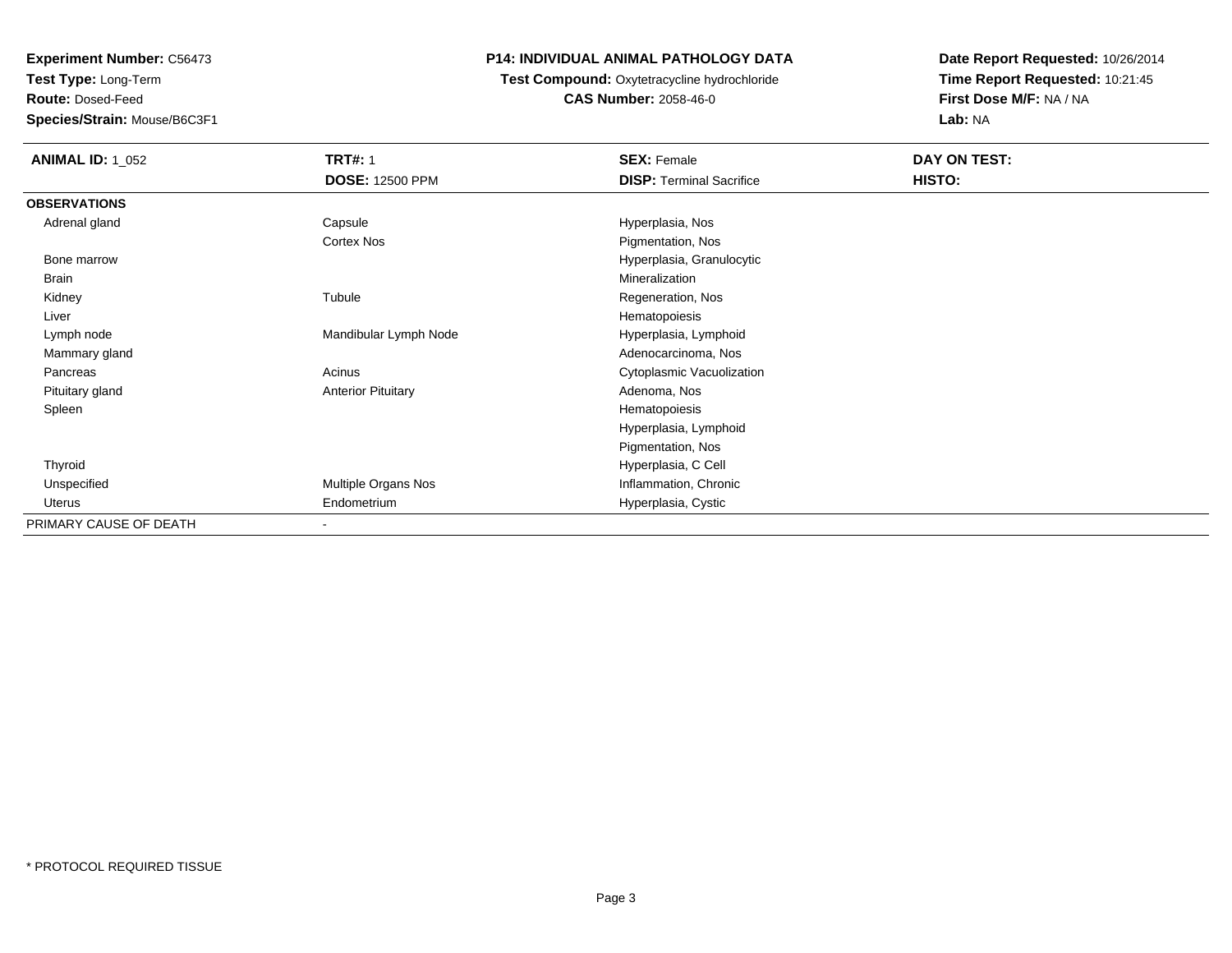**Test Type:** Long-Term

**Route:** Dosed-Feed

**Species/Strain:** Mouse/B6C3F1

### **P14: INDIVIDUAL ANIMAL PATHOLOGY DATA**

**Test Compound:** Oxytetracycline hydrochloride**CAS Number:** 2058-46-0

| <b>ANIMAL ID: 1_053</b> | <b>TRT#: 1</b><br><b>DOSE: 12500 PPM</b> | <b>SEX: Female</b><br><b>DISP:</b> Moribund Sacrifice | DAY ON TEST:<br>HISTO: |
|-------------------------|------------------------------------------|-------------------------------------------------------|------------------------|
| <b>OBSERVATIONS</b>     |                                          |                                                       |                        |
| Adrenal gland           | Capsule                                  | Hyperplasia, Nos                                      |                        |
|                         | Cortex Nos                               | Pigmentation, Nos                                     |                        |
| Bone marrow             |                                          | Hyperplasia, Granulocytic                             |                        |
| Liver                   |                                          | Hematopoiesis                                         |                        |
| Lung                    |                                          | Hyperplasia, Alveolar Epithelium                      |                        |
| Lymph node              | Mesenteric Lymph Node                    | Hyperplasia, Lymphoid                                 |                        |
|                         | Mandibular Lymph Node                    | Mastocytosis                                          |                        |
| Ovary                   |                                          | Abscess, Nos                                          |                        |
| Pancreas                | Acinus                                   | Cytoplasmic Vacuolization                             |                        |
| Pituitary gland         | <b>Anterior Pituitary</b>                | Hyperplasia, Nos                                      |                        |
| Skeletal muscle         | <b>Abdominal Muscle</b>                  | Abscess, Chronic                                      |                        |
| Spleen                  |                                          | Hematopoiesis                                         |                        |
|                         |                                          | Pigmentation, Nos                                     |                        |
| Unspecified             | Multiple Organs Nos                      | Inflammation, Chronic                                 |                        |
| Uterus                  | Endometrium                              | Hyperplasia, Cystic                                   |                        |
|                         |                                          | Inflammation, Acute                                   |                        |
| PRIMARY CAUSE OF DEATH  |                                          |                                                       |                        |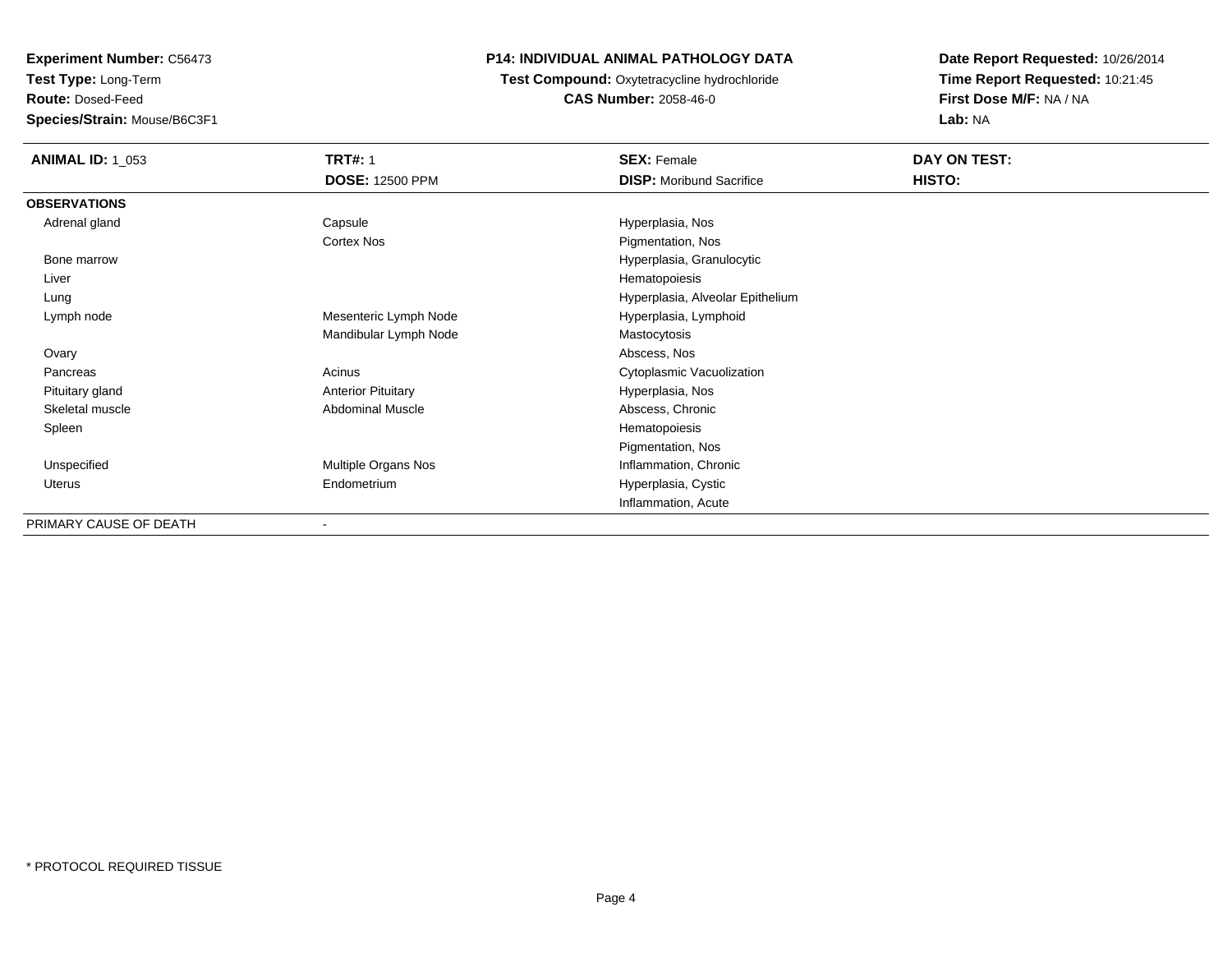**Test Type:** Long-Term

**Route:** Dosed-Feed

**Species/Strain:** Mouse/B6C3F1

### **P14: INDIVIDUAL ANIMAL PATHOLOGY DATA**

**Test Compound:** Oxytetracycline hydrochloride**CAS Number:** 2058-46-0

| <b>ANIMAL ID: 1_054</b> | <b>TRT#: 1</b>           | <b>SEX: Female</b>              | DAY ON TEST: |  |
|-------------------------|--------------------------|---------------------------------|--------------|--|
|                         | <b>DOSE: 12500 PPM</b>   | <b>DISP: Terminal Sacrifice</b> | HISTO:       |  |
| <b>OBSERVATIONS</b>     |                          |                                 |              |  |
| Adrenal gland           | Capsule                  | Hyperplasia, Nos                |              |  |
|                         | Cortex Nos               | Hyperplasia, Nos                |              |  |
|                         | Cortex Nos               | Pigmentation, Nos               |              |  |
| Bone marrow             |                          | Hyperplasia, Granulocytic       |              |  |
| <b>Brain</b>            |                          | Metaplasia, Osseous             |              |  |
|                         |                          | Mineralization                  |              |  |
| <b>Intestine Small</b>  | Duodenum                 | Hyperplasia, Epithelial         |              |  |
|                         | Duodenum                 | Lymphoma, Mixed-Malignant Type  |              |  |
| Kidney                  |                          | Inflammation, Chronic           |              |  |
|                         | Tubule                   | Regeneration, Nos               |              |  |
| Liver                   |                          | Hematopoiesis                   |              |  |
|                         |                          | Inflammation, Chronic           |              |  |
| Lung                    |                          | Congestion, Nos                 |              |  |
| Lymph node              | Mediastinal Lymph Node   | Hyperplasia, Lymphoid           |              |  |
| Ovary                   |                          | Cyst, Parovarian                |              |  |
| Pancreas                | Acinus                   | Cytoplasmic Vacuolization       |              |  |
|                         |                          | Inflammation, Chronic           |              |  |
| Spleen                  |                          | Hematopoiesis                   |              |  |
|                         |                          | Pigmentation, Nos               |              |  |
| Thyroid                 |                          | <b>Cystic Follicles</b>         |              |  |
|                         |                          | Hyperplasia, C Cell             |              |  |
| Uterus                  | Endometrium              | Hyperplasia, Cystic             |              |  |
|                         |                          | Metaplasia, Squamous            |              |  |
| PRIMARY CAUSE OF DEATH  | $\overline{\phantom{a}}$ |                                 |              |  |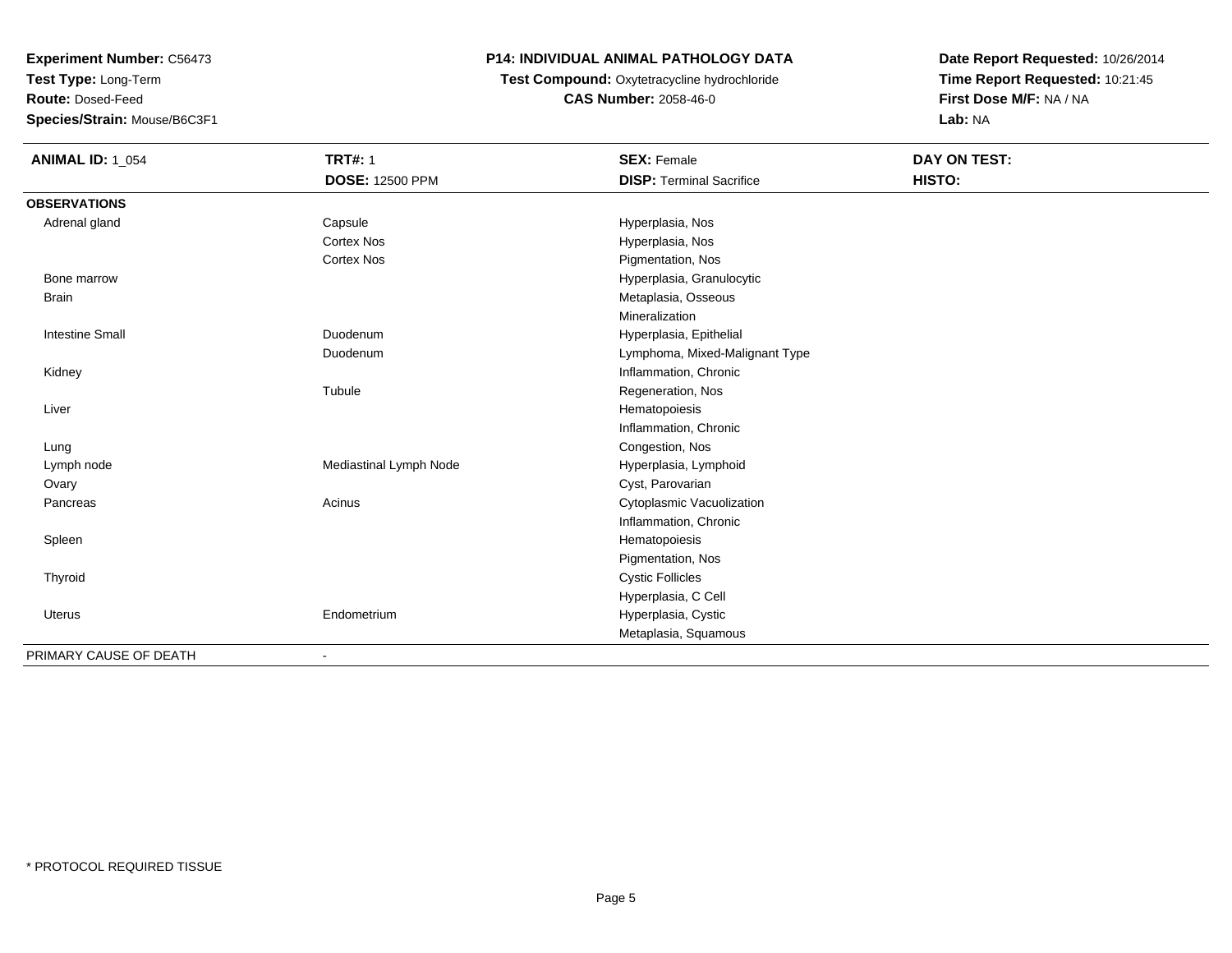**Experiment Number:** C56473**Test Type:** Long-Term**Route:** Dosed-Feed **Species/Strain:** Mouse/B6C3F1**P14: INDIVIDUAL ANIMAL PATHOLOGY DATATest Compound:** Oxytetracycline hydrochloride**CAS Number:** 2058-46-0**Date Report Requested:** 10/26/2014**Time Report Requested:** 10:21:45**First Dose M/F:** NA / NA**Lab:** NA**ANIMAL ID: 1\_055 TRT#:** 1 **SEX:** Female **DAY ON TEST: DOSE:** 12500 PPM**DISP:** Moribund Sacrifice **HISTO: OBSERVATIONS** Adrenal glandCapsule **Capsule Hyperplasia**, Nos Cortex Nos Pigmentation, Nos Brainn and the control of the control of the control of the control of the control of the control of the control of the control of the control of the control of the control of the control of the control of the control of the co Liver Necrosis, Nos Cyst, Follicular Nos Ovary Spleenn and the state of the state of the state of the state of the state of the state of the state of the state of the state of the state of the state of the state of the state of the state of the state of the state of the stat Pigmentation, Nos ThyroidCystic Follicles<br>Multiple Organs Nos<br>Cymphoma, Lyr UnspecifiedLymphoma, Lymphocytic-Malignant Type Uterus Endometrium Hyperplasia, Cystic PRIMARY CAUSE OF DEATH-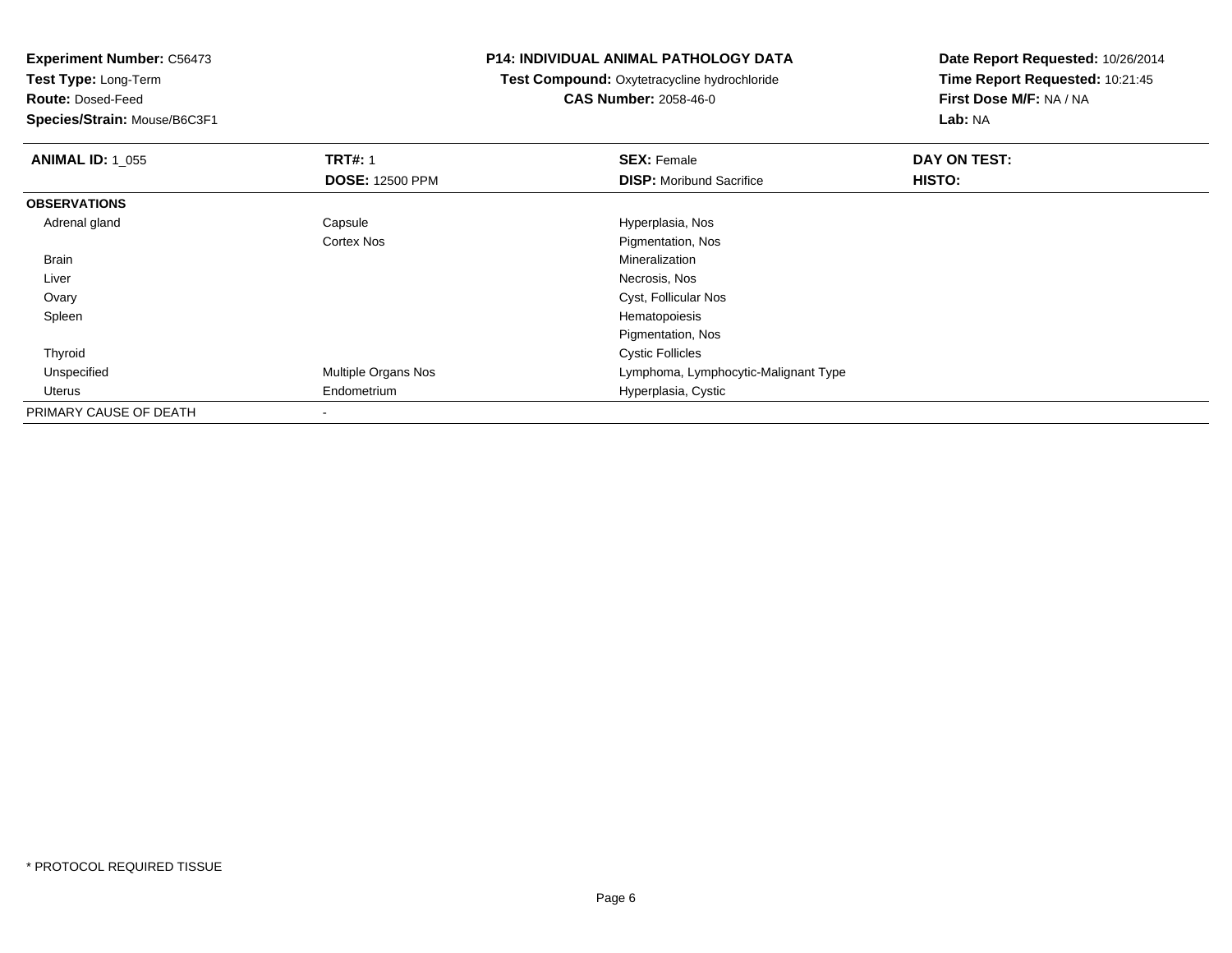**Test Type:** Long-Term

**Route:** Dosed-Feed

**Species/Strain:** Mouse/B6C3F1

#### **P14: INDIVIDUAL ANIMAL PATHOLOGY DATA**

 **Test Compound:** Oxytetracycline hydrochloride**CAS Number:** 2058-46-0

| <b>ANIMAL ID: 1_056</b> | <b>TRT#: 1</b>         | <b>SEX: Female</b>                   | DAY ON TEST: |  |
|-------------------------|------------------------|--------------------------------------|--------------|--|
|                         | <b>DOSE: 12500 PPM</b> | <b>DISP: Terminal Sacrifice</b>      | HISTO:       |  |
| <b>OBSERVATIONS</b>     |                        |                                      |              |  |
| Adrenal gland           | Capsule                | Hyperplasia, Nos                     |              |  |
|                         | Cortex Nos             | Pigmentation, Nos                    |              |  |
| Bone marrow             |                        | Hyperplasia, Granulocytic            |              |  |
| Gall bladder            |                        | Cyst, Nos                            |              |  |
| Kidney                  |                        | Inflammation, Chronic                |              |  |
|                         | Tubule                 | Regeneration, Nos                    |              |  |
| Pancreas                | Acinus                 | Cytoplasmic Vacuolization            |              |  |
| Salivary gland          |                        | Inflammation, Chronic                |              |  |
| Spleen                  |                        | Hematopoiesis                        |              |  |
|                         |                        | Pigmentation, Nos                    |              |  |
| Thyroid                 |                        | Inflammation, Chronic                |              |  |
| Unspecified             | Multiple Organs Nos    | Lymphoma, Lymphocytic-Malignant Type |              |  |
| Uterus                  | Endometrium            | Hyperplasia, Cystic                  |              |  |
| PRIMARY CAUSE OF DEATH  |                        |                                      |              |  |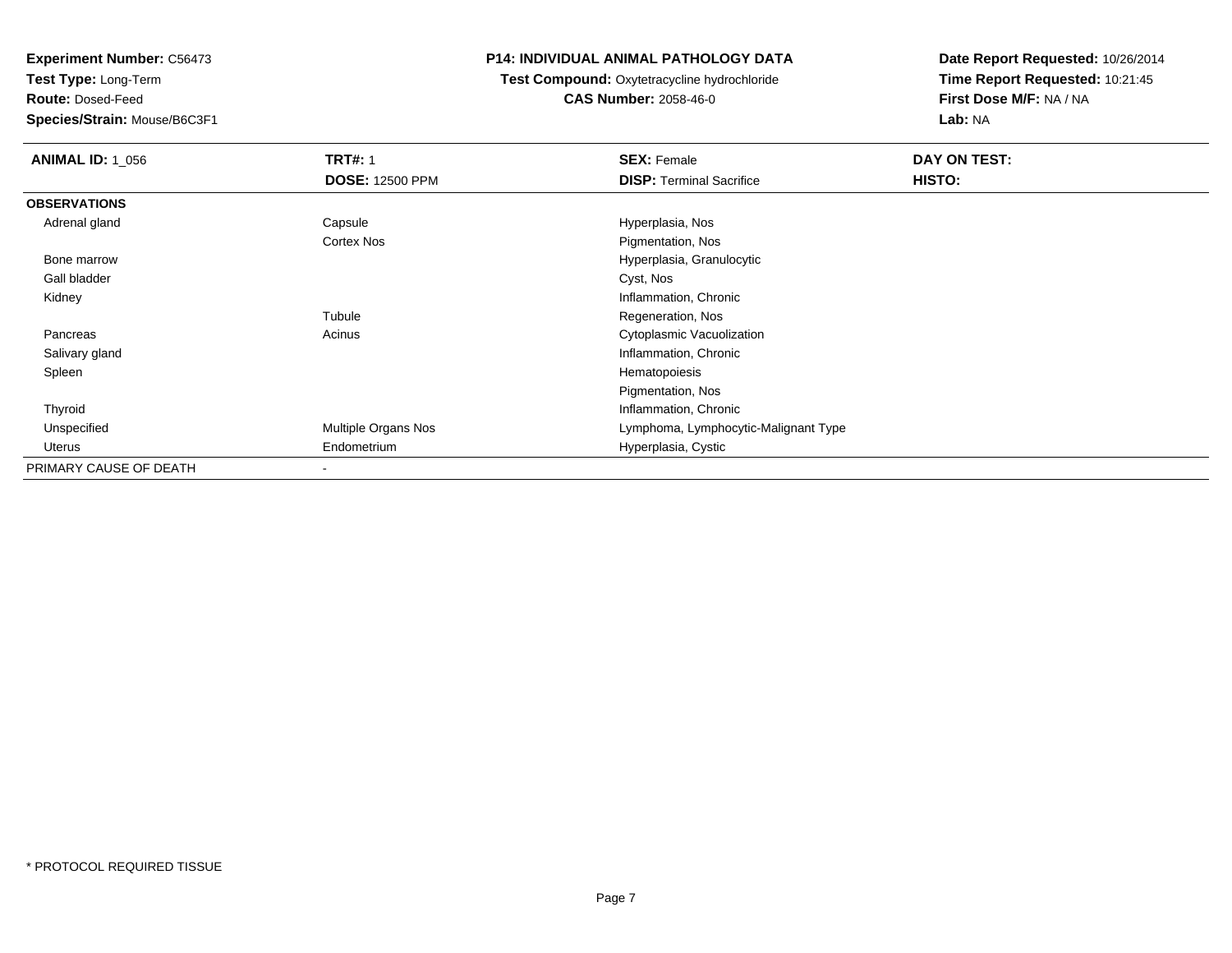**Test Type:** Long-Term

**Route:** Dosed-Feed

**Species/Strain:** Mouse/B6C3F1

#### **P14: INDIVIDUAL ANIMAL PATHOLOGY DATA**

#### **Test Compound:** Oxytetracycline hydrochloride**CAS Number:** 2058-46-0

| <b>ANIMAL ID: 1_057</b> | <b>TRT#: 1</b>         | <b>SEX: Female</b>              | DAY ON TEST: |  |
|-------------------------|------------------------|---------------------------------|--------------|--|
|                         | <b>DOSE: 12500 PPM</b> | <b>DISP: Terminal Sacrifice</b> | HISTO:       |  |
| <b>OBSERVATIONS</b>     |                        |                                 |              |  |
| Adrenal gland           | Capsule                | Hyperplasia, Nos                |              |  |
|                         | Cortex Nos             | Pigmentation, Nos               |              |  |
| Bone marrow             |                        | Fibrosis                        |              |  |
|                         |                        | Hyperplasia, Granulocytic       |              |  |
| Brain                   |                        | Mineralization                  |              |  |
| Kidney                  | Tubule                 | Regeneration, Nos               |              |  |
| Liver                   |                        | Hematopoiesis                   |              |  |
| Pancreas                | Acinus                 | Cytoplasmic Vacuolization       |              |  |
| Spleen                  |                        | Hematopoiesis                   |              |  |
|                         |                        | Hyperplasia, Lymphoid           |              |  |
|                         |                        | Pigmentation, Nos               |              |  |
| Thyroid                 |                        | Inflammation, Active Chronic    |              |  |
| Unspecified             | Multiple Organs Nos    | Inflammation, Chronic           |              |  |
| Uterus                  | Endometrium            | Hyperplasia, Cystic             |              |  |
| PRIMARY CAUSE OF DEATH  | ۰                      |                                 |              |  |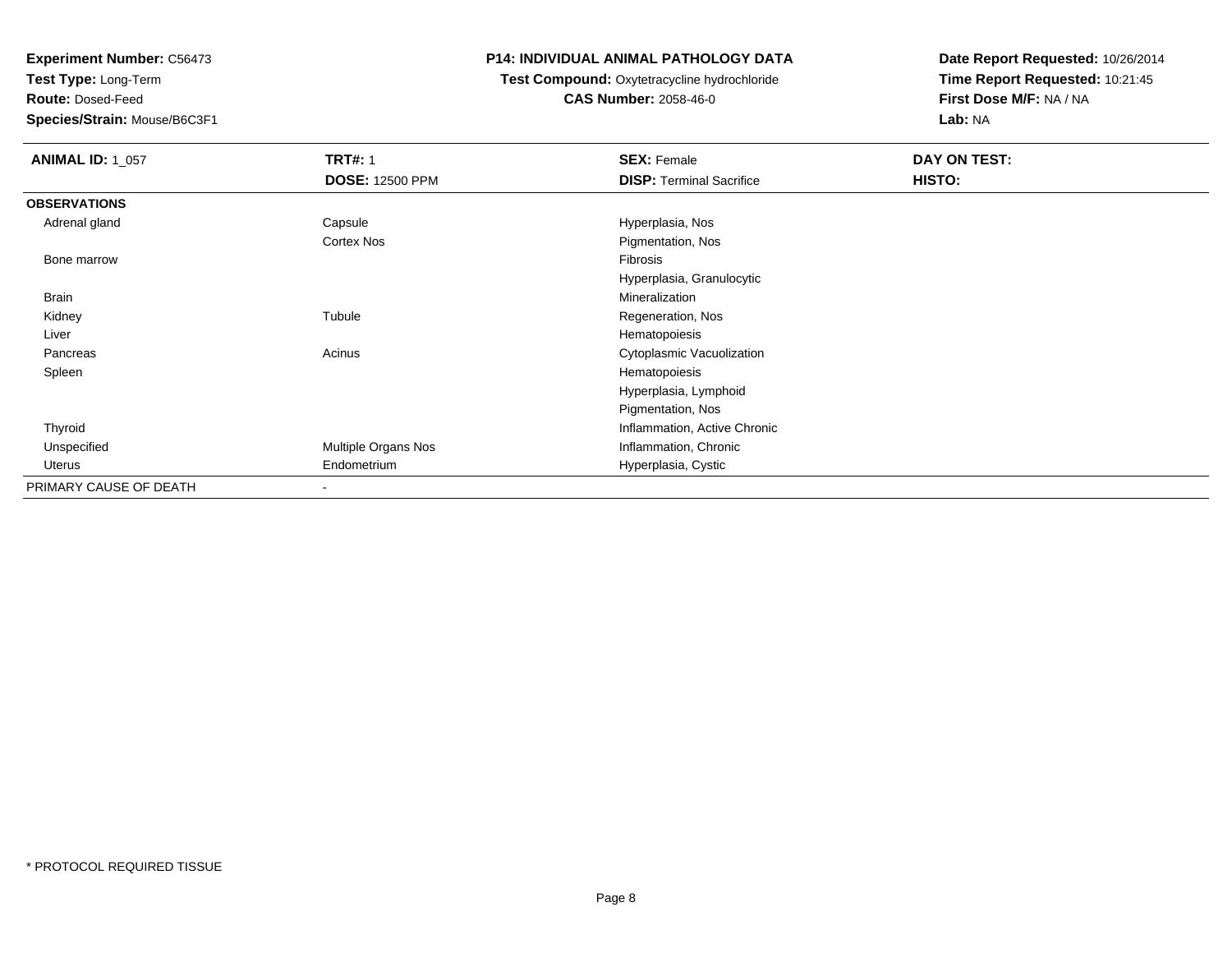**Test Type:** Long-Term

**Route:** Dosed-Feed

**Species/Strain:** Mouse/B6C3F1

### **P14: INDIVIDUAL ANIMAL PATHOLOGY DATA**

#### **Test Compound:** Oxytetracycline hydrochloride**CAS Number:** 2058-46-0

| <b>ANIMAL ID: 1_058</b> | <b>TRT#: 1</b>           | <b>SEX: Female</b>              | DAY ON TEST: |  |
|-------------------------|--------------------------|---------------------------------|--------------|--|
|                         | <b>DOSE: 12500 PPM</b>   | <b>DISP: Terminal Sacrifice</b> | HISTO:       |  |
| <b>OBSERVATIONS</b>     |                          |                                 |              |  |
| Adrenal gland           | Capsule                  | Hyperplasia, Nos                |              |  |
|                         | Cortex Nos               | Pigmentation, Nos               |              |  |
| Brain                   |                          | Mineralization                  |              |  |
| Kidney                  |                          | Inflammation, Chronic           |              |  |
| Liver                   |                          | Hematopoiesis                   |              |  |
|                         |                          | Inflammation, Chronic           |              |  |
| Lymph node              | Mandibular Lymph Node    | Hemosiderosis                   |              |  |
| Pancreas                | Acinus                   | Cytoplasmic Vacuolization       |              |  |
|                         |                          | Inflammation, Chronic           |              |  |
| Spleen                  |                          | Hematopoiesis                   |              |  |
|                         |                          | Pigmentation, Nos               |              |  |
| Thyroid                 |                          | <b>Cystic Follicles</b>         |              |  |
|                         |                          | Hyperplasia, Follicular Cell    |              |  |
| Uterus                  | Endometrium              | Hyperplasia, Cystic             |              |  |
| PRIMARY CAUSE OF DEATH  | $\overline{\phantom{a}}$ |                                 |              |  |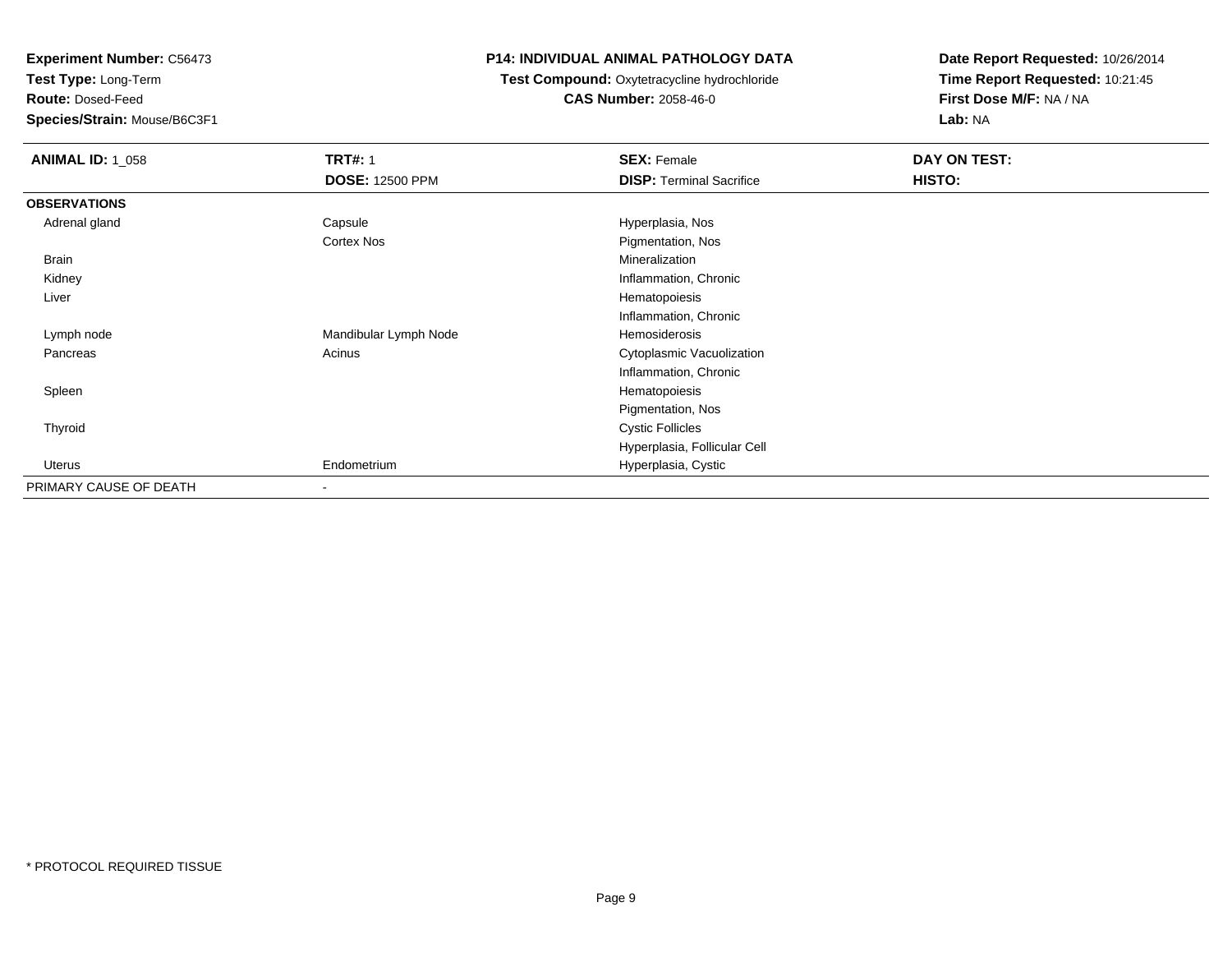**Test Type:** Long-Term

**Route:** Dosed-Feed

**Species/Strain:** Mouse/B6C3F1

### **P14: INDIVIDUAL ANIMAL PATHOLOGY DATA**

# **Test Compound:** Oxytetracycline hydrochloride**CAS Number:** 2058-46-0

| <b>ANIMAL ID: 1_059</b> | <b>TRT#: 1</b><br><b>DOSE: 12500 PPM</b> | <b>SEX: Female</b><br><b>DISP: Terminal Sacrifice</b> | DAY ON TEST:<br>HISTO: |
|-------------------------|------------------------------------------|-------------------------------------------------------|------------------------|
| <b>OBSERVATIONS</b>     |                                          |                                                       |                        |
| Adrenal gland           | Capsule                                  | Hyperplasia, Nos                                      |                        |
| Bone marrow             |                                          | Hyperplasia, Granulocytic                             |                        |
| Kidney                  |                                          | Inflammation, Chronic                                 |                        |
|                         | Tubule                                   | Regeneration, Nos                                     |                        |
| Liver                   |                                          | Hematopoiesis                                         |                        |
| Lymph node              | Mandibular Lymph Node                    | Hyperplasia, Lymphoid                                 |                        |
| Ovary                   |                                          | Cyst, Parovarian                                      |                        |
| Pancreas                | Acinus                                   | Cytoplasmic Vacuolization                             |                        |
| Pituitary gland         | <b>Anterior Pituitary</b>                | Adenoma, Nos                                          |                        |
|                         | <b>Anterior Pituitary</b>                | Hyperplasia, Nos                                      |                        |
| Spleen                  |                                          | Hematopoiesis                                         |                        |
|                         |                                          | Pigmentation, Nos                                     |                        |
| Uterus                  | Endometrium                              | Hyperplasia, Cystic                                   |                        |
| PRIMARY CAUSE OF DEATH  |                                          |                                                       |                        |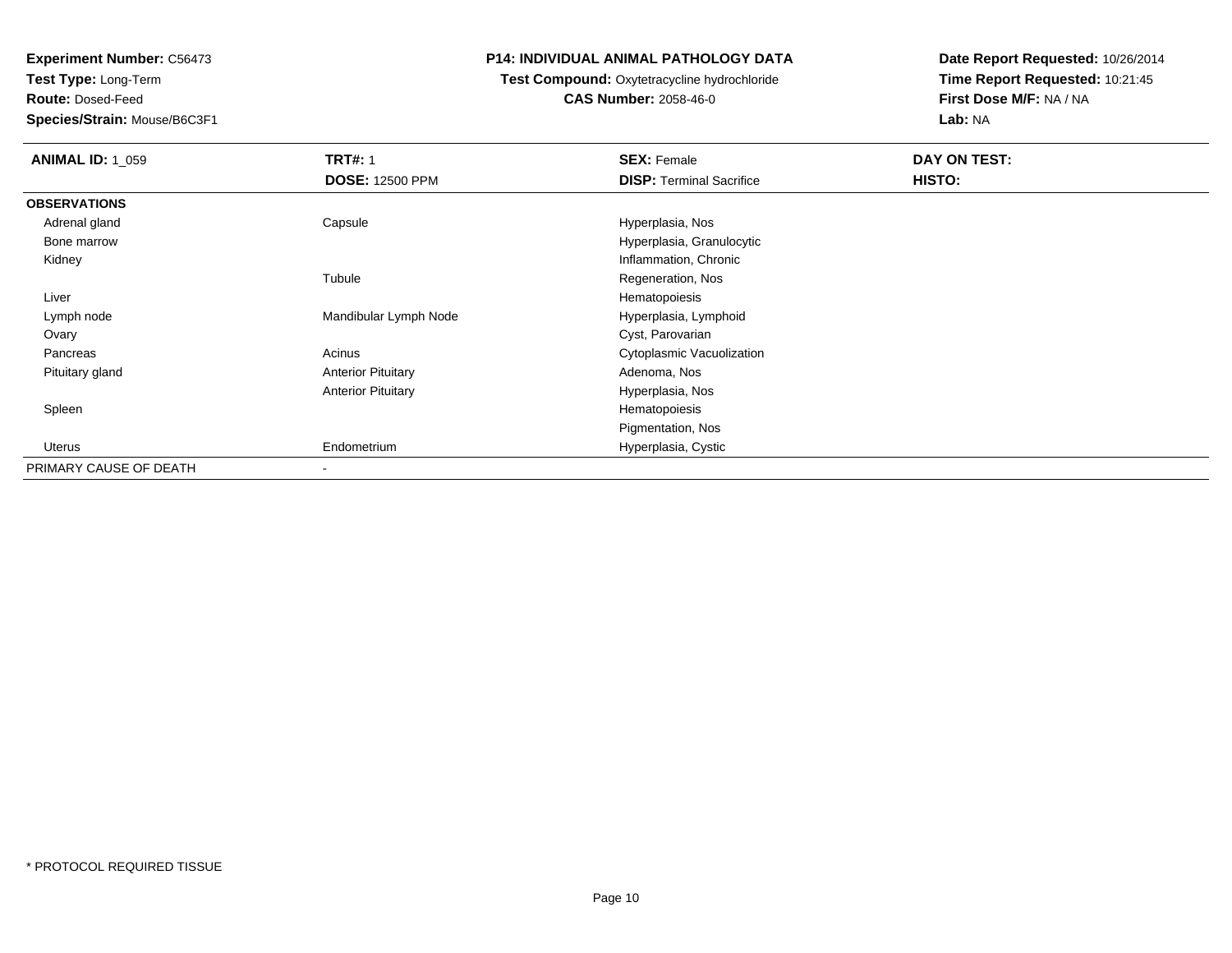**Test Type:** Long-Term

**Route:** Dosed-Feed

**Species/Strain:** Mouse/B6C3F1

### **P14: INDIVIDUAL ANIMAL PATHOLOGY DATA**

# **Test Compound:** Oxytetracycline hydrochloride**CAS Number:** 2058-46-0

| <b>ANIMAL ID: 1_060</b> | <b>TRT#: 1</b>         | <b>SEX: Female</b>                   | DAY ON TEST: |
|-------------------------|------------------------|--------------------------------------|--------------|
|                         | <b>DOSE: 12500 PPM</b> | <b>DISP:</b> Moribund Sacrifice      | HISTO:       |
| <b>OBSERVATIONS</b>     |                        |                                      |              |
| Adrenal gland           | Capsule                | Hyperplasia, Nos                     |              |
|                         | Cortex Nos             | Inflammation, Chronic                |              |
| Bone marrow             |                        | Hyperplasia, Granulocytic            |              |
| Brain                   |                        | Mineralization                       |              |
| Liver                   |                        | Necrosis, Nos                        |              |
|                         |                        | Regeneration, Nos                    |              |
| Lung                    |                        | Alveolar/Bronchiolar Adenoma         |              |
|                         |                        | Pneumonia, Interstitial Chronic      |              |
| Lymph node              | Inguinal Lymph Node    | Hyperplasia, Reticulum Cell          |              |
| Pancreas                | Acinus                 | Cytoplasmic Vacuolization            |              |
| Spleen                  |                        | Hematopoiesis                        |              |
|                         |                        | Hyperplasia, Lymphoid                |              |
|                         |                        | Pigmentation, Nos                    |              |
| Thyroid                 |                        | <b>Cystic Follicles</b>              |              |
| Unspecified             | Multiple Organs Nos    | Lymphoma, Histiocytic-Malignant Type |              |
| Uterus                  |                        | Hydrometra                           |              |
|                         | Endometrium            | Hyperplasia, Cystic                  |              |
| PRIMARY CAUSE OF DEATH  | $\sim$                 |                                      |              |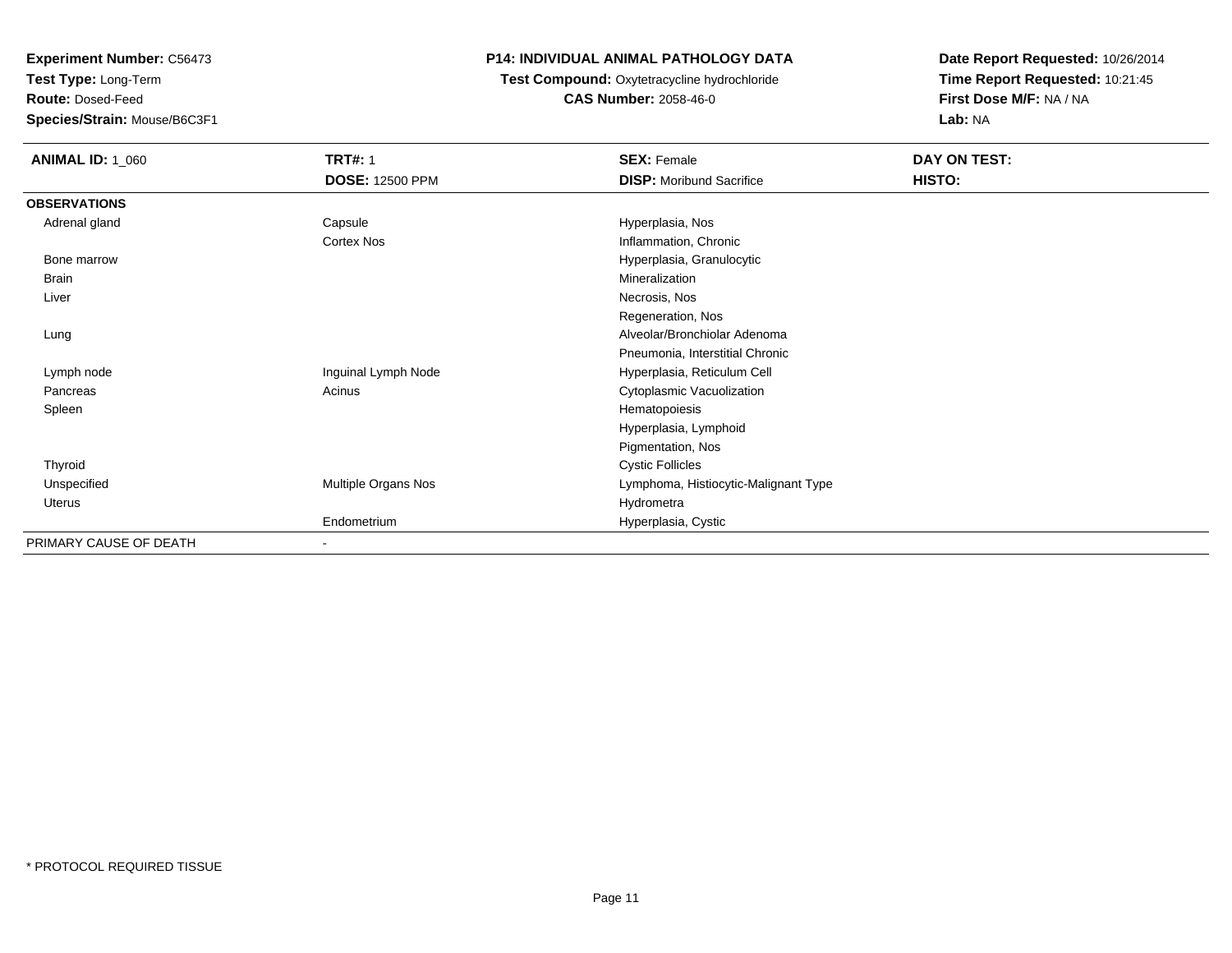**Test Type:** Long-Term

**Route:** Dosed-Feed

**Species/Strain:** Mouse/B6C3F1

#### **P14: INDIVIDUAL ANIMAL PATHOLOGY DATA**

 **Test Compound:** Oxytetracycline hydrochloride**CAS Number:** 2058-46-0

| <b>ANIMAL ID: 1_061</b> | <b>TRT#: 1</b>           | <b>SEX: Female</b>           | DAY ON TEST: |  |
|-------------------------|--------------------------|------------------------------|--------------|--|
|                         | <b>DOSE: 12500 PPM</b>   | <b>DISP: Natural Death</b>   | HISTO:       |  |
| <b>OBSERVATIONS</b>     |                          |                              |              |  |
| Adrenal gland           | Capsule                  | Hyperplasia, Nos             |              |  |
|                         | Cortex Nos               | Pigmentation, Nos            |              |  |
| Bone                    | Vertebra                 | Osteosarcoma                 |              |  |
| Bone marrow             |                          | Hyperplasia, Granulocytic    |              |  |
| Brain                   |                          | Mineralization               |              |  |
| Intestine Large         | Serosa, Colon            | Sarcoma, Nos, Invasive       |              |  |
| Kidney                  | Tubule                   | Regeneration, Nos            |              |  |
| Lung                    |                          | Alveolar/Bronchiolar Adenoma |              |  |
|                         |                          | Congestion, Nos              |              |  |
| Ovary                   |                          | Sarcoma, Nos                 |              |  |
| Spleen                  |                          | Hematopoiesis                |              |  |
|                         |                          | Pigmentation, Nos            |              |  |
| Thymus                  |                          | Congestion, Nos              |              |  |
| Unspecified             | Multiple Organs Nos      | Inflammation, Chronic        |              |  |
| PRIMARY CAUSE OF DEATH  | $\overline{\phantom{a}}$ |                              |              |  |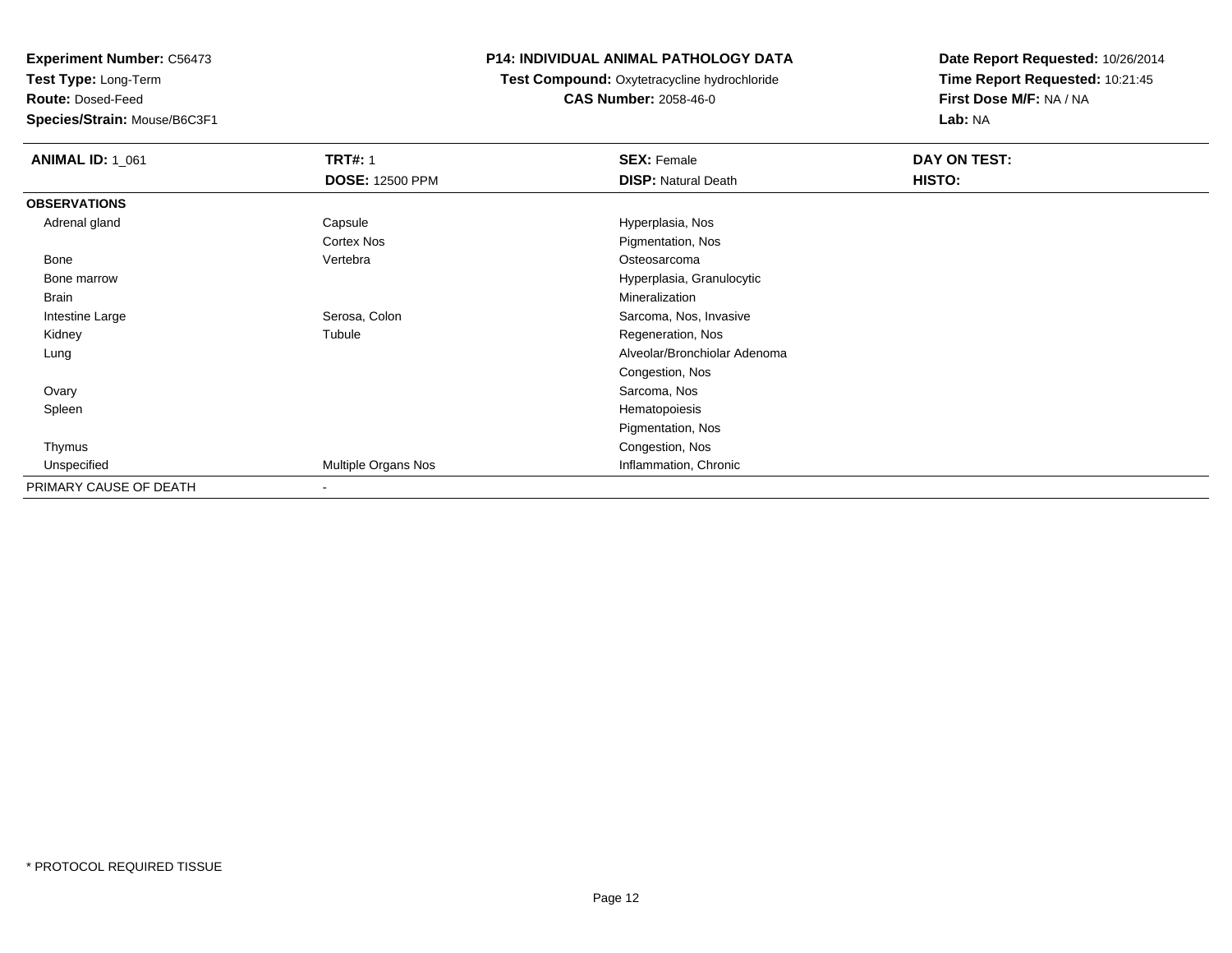**Test Type:** Long-Term

**Route:** Dosed-Feed

**Species/Strain:** Mouse/B6C3F1

### **P14: INDIVIDUAL ANIMAL PATHOLOGY DATA**

**Test Compound:** Oxytetracycline hydrochloride**CAS Number:** 2058-46-0

| <b>ANIMAL ID: 1_062</b> | <b>TRT#: 1</b>           | <b>SEX: Female</b>              | DAY ON TEST: |  |
|-------------------------|--------------------------|---------------------------------|--------------|--|
|                         | <b>DOSE: 12500 PPM</b>   | <b>DISP: Terminal Sacrifice</b> | HISTO:       |  |
| <b>OBSERVATIONS</b>     |                          |                                 |              |  |
| Adrenal gland           | Capsule                  | Hyperplasia, Nos                |              |  |
| Brain                   |                          | Mineralization                  |              |  |
| Kidney                  | Tubule                   | Necrosis, Nos                   |              |  |
|                         | Tubule                   | Regeneration, Nos               |              |  |
| Lymph node              | Mandibular Lymph Node    | Hemosiderosis                   |              |  |
| Ovary                   |                          | Cyst, Follicular Nos            |              |  |
|                         |                          | Cyst, Parovarian                |              |  |
| Pancreas                | Acinus                   | Cytoplasmic Vacuolization       |              |  |
| Spleen                  |                          | Hematopoiesis                   |              |  |
|                         |                          | Hyperplasia, Lymphoid           |              |  |
|                         |                          | Pigmentation, Nos               |              |  |
| Thyroid                 |                          | Hyperplasia, C Cell             |              |  |
|                         |                          | Hyperplasia, Follicular Cell    |              |  |
| Unspecified             | Multiple Organs Nos      | Inflammation, Chronic           |              |  |
|                         | Multiple Organs Nos      | Lymphoma, Mixed-Malignant Type  |              |  |
| <b>Uterus</b>           | Endometrium              | Hyperplasia, Cystic             |              |  |
| PRIMARY CAUSE OF DEATH  | $\overline{\phantom{a}}$ |                                 |              |  |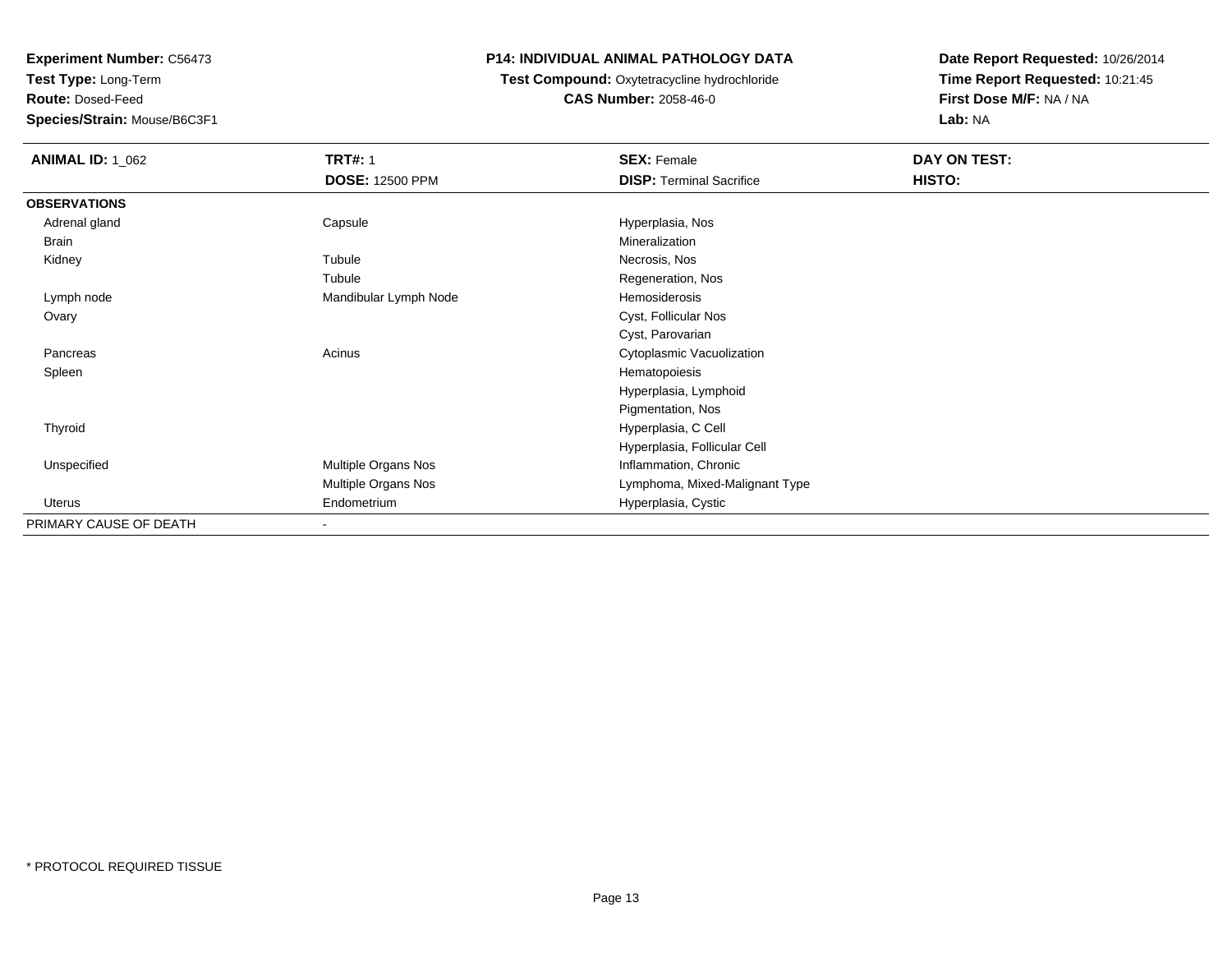**Test Type:** Long-Term

**Route:** Dosed-Feed

**Species/Strain:** Mouse/B6C3F1

#### **P14: INDIVIDUAL ANIMAL PATHOLOGY DATA**

**Test Compound:** Oxytetracycline hydrochloride**CAS Number:** 2058-46-0

| <b>ANIMAL ID: 1 063</b> | <b>TRT#: 1</b>         | <b>SEX: Female</b>              | DAY ON TEST: |
|-------------------------|------------------------|---------------------------------|--------------|
|                         | <b>DOSE: 12500 PPM</b> | <b>DISP: Terminal Sacrifice</b> | HISTO:       |
| <b>OBSERVATIONS</b>     |                        |                                 |              |
| Adrenal gland           | Capsule                | Hyperplasia, Nos                |              |
|                         | <b>Cortex Nos</b>      | Pigmentation, Nos               |              |
| Bone marrow             |                        | Hyperplasia, Granulocytic       |              |
| Brain                   |                        | Mineralization                  |              |
| Kidney                  |                        | Inflammation, Chronic           |              |
|                         | Tubule                 | Regeneration, Nos               |              |
| Lymph node              | Mandibular Lymph Node  | <b>Hemosiderosis</b>            |              |
| Pancreas                | Acinus                 | Cytoplasmic Vacuolization       |              |
| Spleen                  |                        | Hematopoiesis                   |              |
|                         |                        | Pigmentation, Nos               |              |
| Thyroid                 |                        | Hyperplasia, Follicular Cell    |              |
| Uterus                  | Endometrium            | Hyperplasia, Cystic             |              |
| PRIMARY CAUSE OF DEATH  |                        |                                 |              |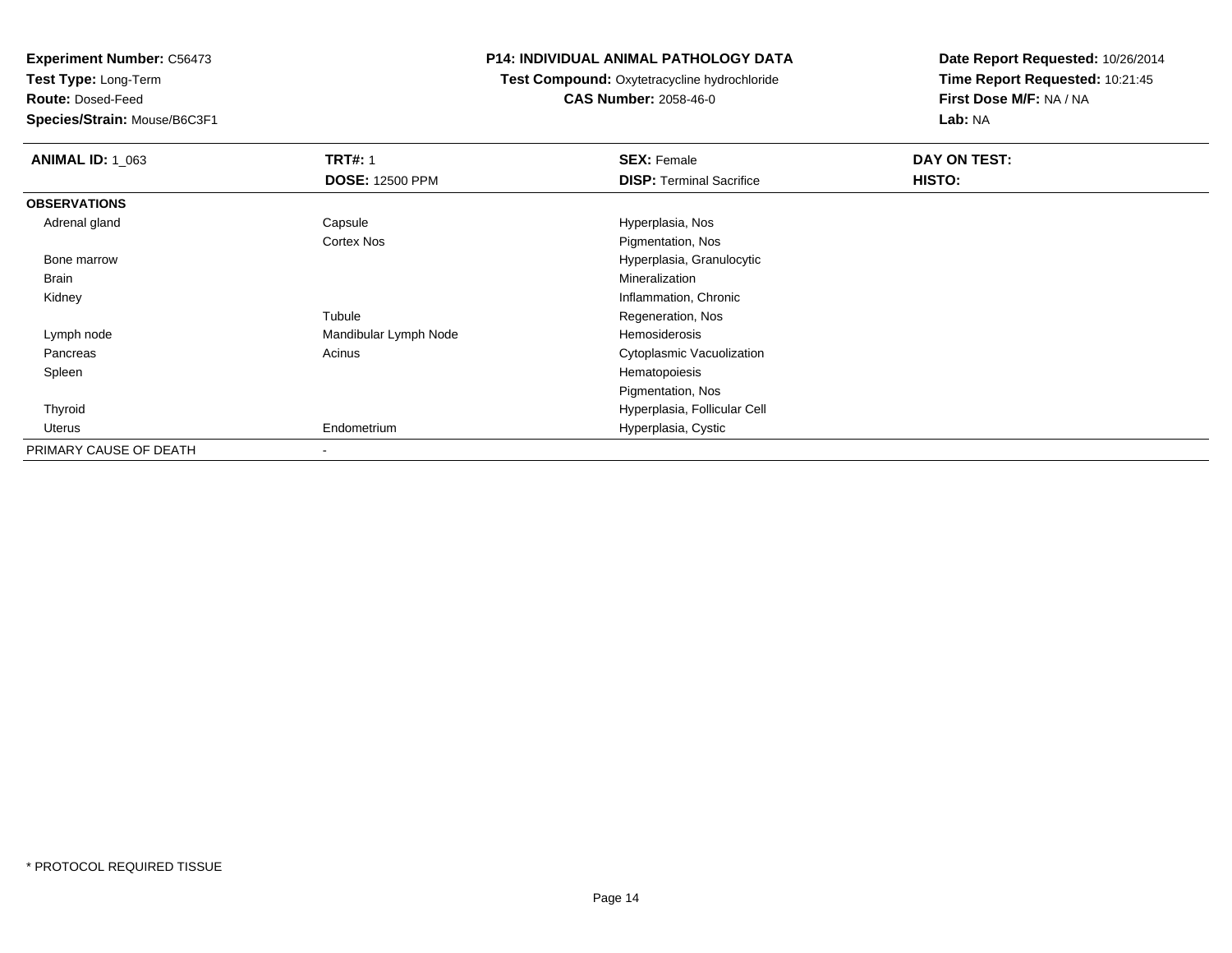**Test Type:** Long-Term

**Route:** Dosed-Feed

**Species/Strain:** Mouse/B6C3F1

### **P14: INDIVIDUAL ANIMAL PATHOLOGY DATA**

**Test Compound:** Oxytetracycline hydrochloride**CAS Number:** 2058-46-0

| <b>ANIMAL ID: 1_064</b> | <b>TRT#: 1</b>            | <b>SEX: Female</b>              | DAY ON TEST: |  |
|-------------------------|---------------------------|---------------------------------|--------------|--|
|                         | <b>DOSE: 12500 PPM</b>    | <b>DISP: Terminal Sacrifice</b> | HISTO:       |  |
| <b>OBSERVATIONS</b>     |                           |                                 |              |  |
| Adrenal gland           | Capsule                   | Hyperplasia, Nos                |              |  |
|                         | Cortex Nos                | Pigmentation, Nos               |              |  |
| Bone marrow             |                           | Hyperplasia, Granulocytic       |              |  |
| Brain                   |                           | Mineralization                  |              |  |
| Kidney                  |                           | Inflammation, Chronic           |              |  |
|                         | Cortex                    | Metaplasia, Osseous             |              |  |
|                         | Tubule                    | Necrosis, Nos                   |              |  |
|                         | Tubule                    | Regeneration, Nos               |              |  |
| Liver                   |                           | Inflammation, Chronic           |              |  |
| Pancreas                | Acinus                    | Cytoplasmic Vacuolization       |              |  |
| Pituitary gland         | <b>Anterior Pituitary</b> | Hyperplasia, Nos                |              |  |
| Spleen                  |                           | Hematopoiesis                   |              |  |
|                         |                           | Hyperplasia, Lymphoid           |              |  |
|                         |                           | Pigmentation, Nos               |              |  |
| Thyroid                 |                           | Hyperplasia, Follicular Cell    |              |  |
| Uterus                  | Endometrium               | Hyperplasia, Cystic             |              |  |
| PRIMARY CAUSE OF DEATH  |                           |                                 |              |  |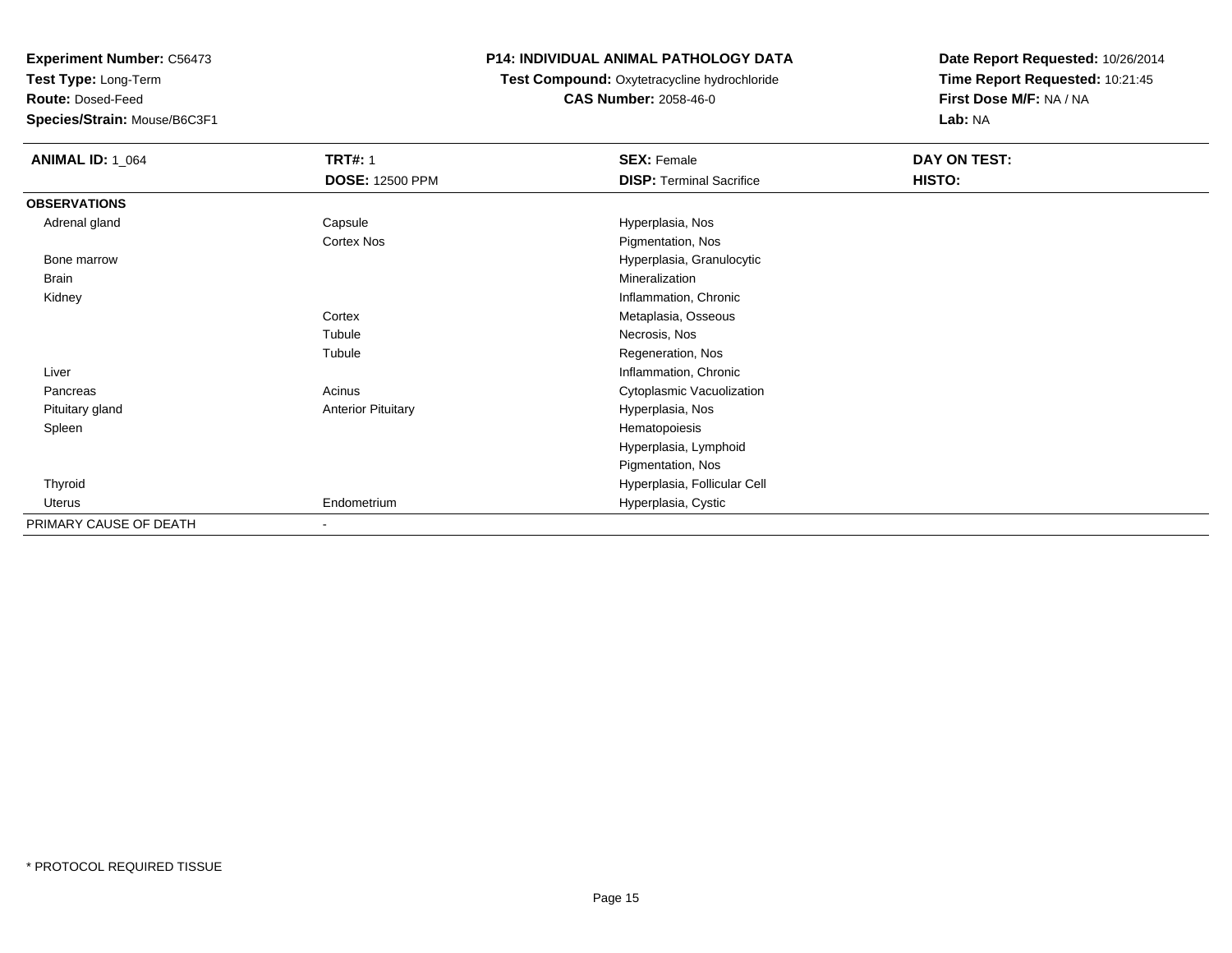**Test Type:** Long-Term

**Route:** Dosed-Feed

**Species/Strain:** Mouse/B6C3F1

### **P14: INDIVIDUAL ANIMAL PATHOLOGY DATA**

**Test Compound:** Oxytetracycline hydrochloride**CAS Number:** 2058-46-0

| <b>ANIMAL ID: 1_065</b> | <b>TRT#: 1</b>            | <b>SEX: Female</b>              | DAY ON TEST: |
|-------------------------|---------------------------|---------------------------------|--------------|
|                         | <b>DOSE: 12500 PPM</b>    | <b>DISP: Terminal Sacrifice</b> | HISTO:       |
| <b>OBSERVATIONS</b>     |                           |                                 |              |
| Adrenal gland           | Capsule                   | Hyperplasia, Nos                |              |
|                         | Cortex Nos                | Pigmentation, Nos               |              |
| Bone marrow             |                           | <b>Fibrosis</b>                 |              |
| Kidney                  |                           | Inflammation, Chronic           |              |
|                         | Tubule                    | Regeneration, Nos               |              |
|                         |                           | Tubular-Cell Adenoma            |              |
| Liver                   |                           | Hepatocellular Adenoma          |              |
|                         |                           | Inflammation, Chronic           |              |
| Lung                    |                           | Bronchopneumonia, Chronic       |              |
|                         |                           | Histiocytosis                   |              |
| Lymph node              | Mandibular Lymph Node     | <b>Hemosiderosis</b>            |              |
| Mammary gland           |                           | Hyperplasia, Cystic             |              |
| Pancreas                | Acinus                    | Cytoplasmic Vacuolization       |              |
| Pituitary gland         | <b>Anterior Pituitary</b> | Adenoma, Nos                    |              |
| Salivary gland          |                           | Atrophy, Nos                    |              |
|                         |                           | Inflammation, Chronic           |              |
| Spleen                  |                           | Hematopoiesis                   |              |
|                         |                           | Hyperplasia, Lymphoid           |              |
|                         |                           | Pigmentation, Nos               |              |
| Uterus                  | Endometrium               | Hyperplasia, Cystic             |              |
| PRIMARY CAUSE OF DEATH  | $\overline{\phantom{a}}$  |                                 |              |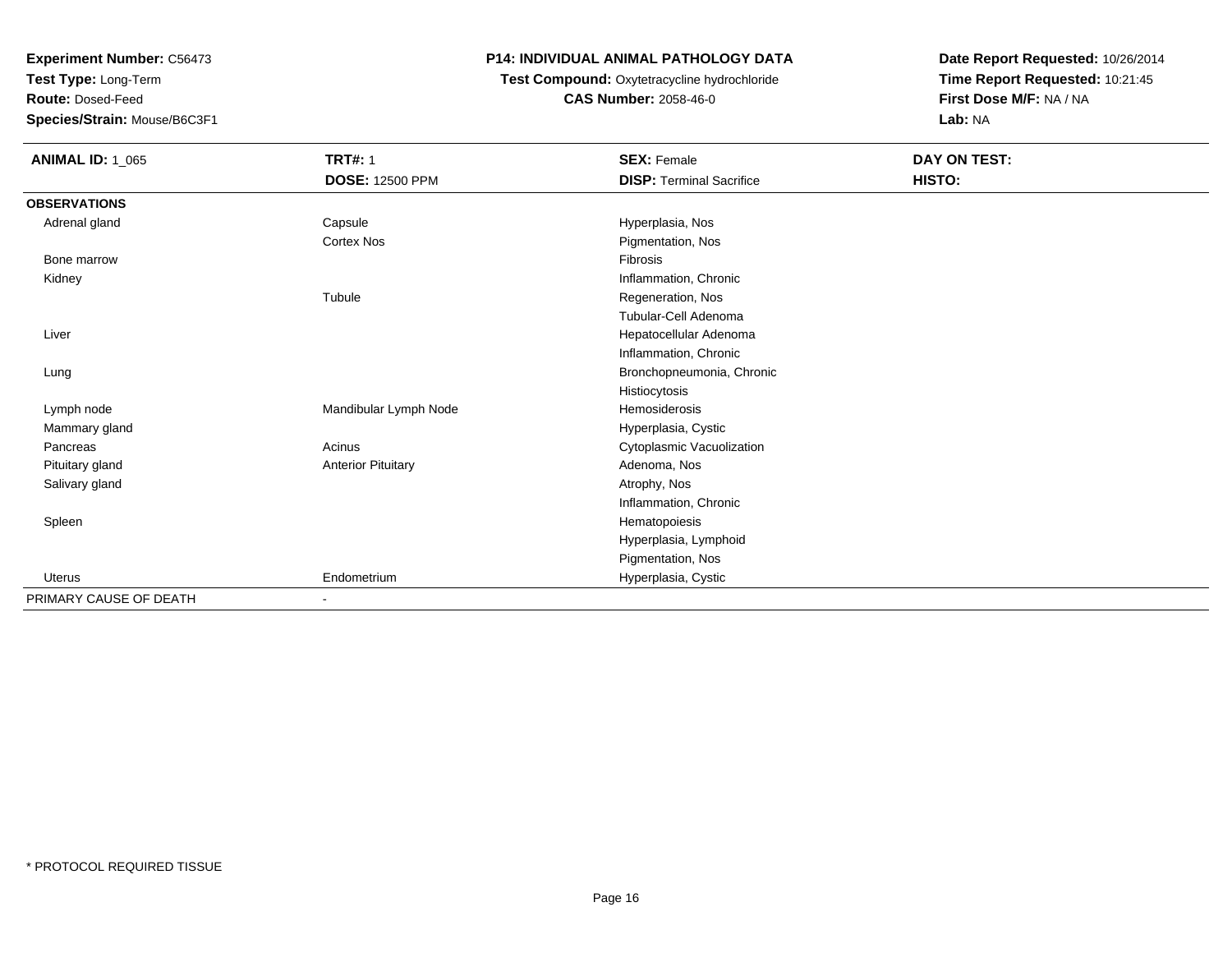**Test Type:** Long-Term

**Route:** Dosed-Feed

**Species/Strain:** Mouse/B6C3F1

#### **P14: INDIVIDUAL ANIMAL PATHOLOGY DATA**

**Test Compound:** Oxytetracycline hydrochloride**CAS Number:** 2058-46-0

| <b>ANIMAL ID: 1_066</b> | <b>TRT#: 1</b>             | <b>SEX: Female</b>              | DAY ON TEST: |  |
|-------------------------|----------------------------|---------------------------------|--------------|--|
|                         | <b>DOSE: 12500 PPM</b>     | <b>DISP: Terminal Sacrifice</b> | HISTO:       |  |
| <b>OBSERVATIONS</b>     |                            |                                 |              |  |
| Adrenal gland           | Capsule                    | Hyperplasia, Nos                |              |  |
| Brain                   |                            | Mineralization                  |              |  |
| Pancreas                | Acinus                     | Cytoplasmic Vacuolization       |              |  |
| Spleen                  |                            | Hemangiosarcoma                 |              |  |
|                         |                            | Hematopoiesis                   |              |  |
|                         |                            | Pigmentation, Nos               |              |  |
| Stomach                 | <b>Glandular Stomach</b>   | Metaplasia, Squamous            |              |  |
| Unspecified             | <b>Multiple Organs Nos</b> | Inflammation, Chronic           |              |  |
| Uterus                  | Endometrium                | Hyperplasia, Cystic             |              |  |
| PRIMARY CAUSE OF DEATH  |                            |                                 |              |  |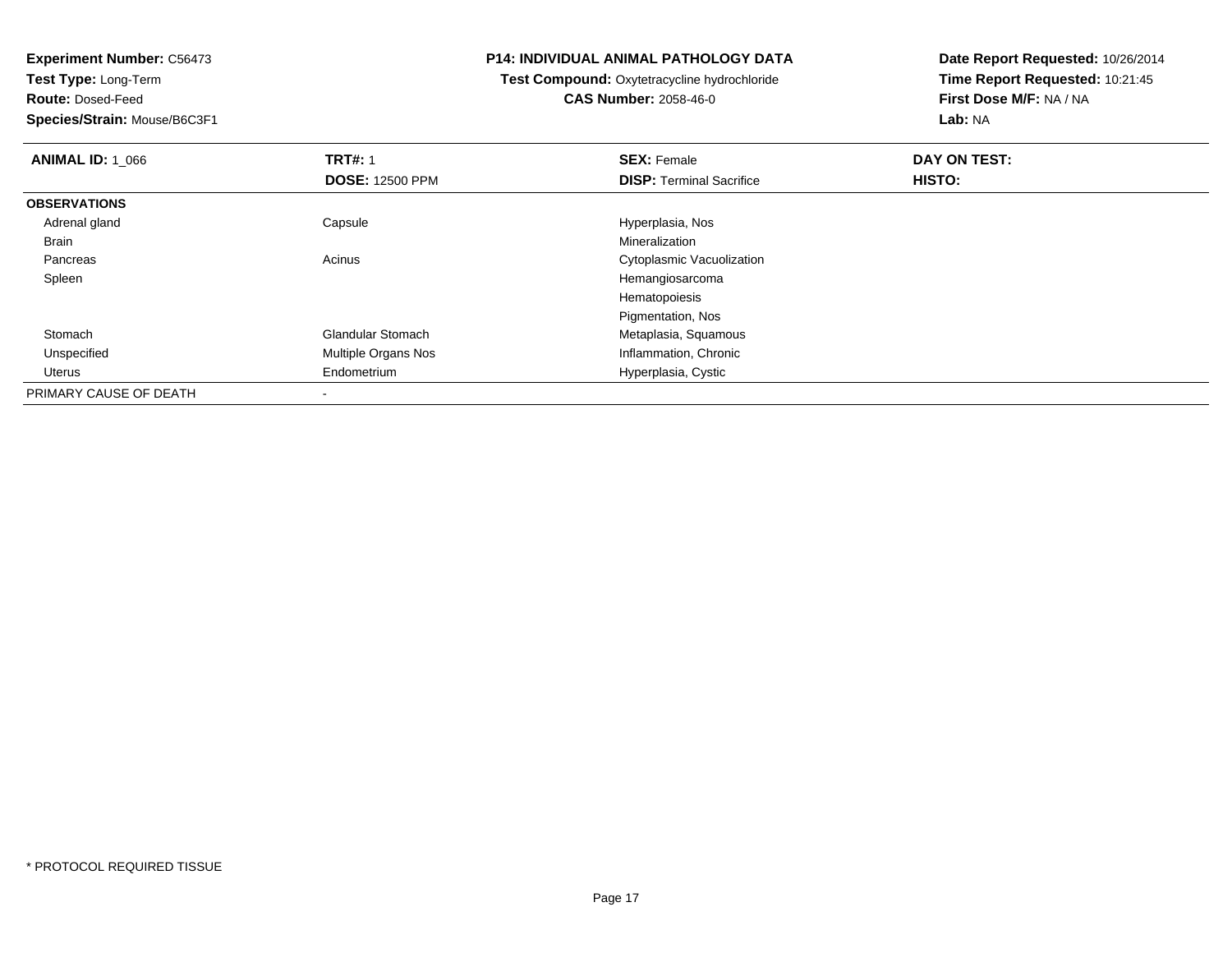**Test Type:** Long-Term

**Route:** Dosed-Feed

**Species/Strain:** Mouse/B6C3F1

### **P14: INDIVIDUAL ANIMAL PATHOLOGY DATA**

**Test Compound:** Oxytetracycline hydrochloride**CAS Number:** 2058-46-0

| <b>ANIMAL ID: 1_067</b> | <b>TRT#: 1</b>         | <b>SEX: Female</b>              | DAY ON TEST: |  |
|-------------------------|------------------------|---------------------------------|--------------|--|
|                         | <b>DOSE: 12500 PPM</b> | <b>DISP: Terminal Sacrifice</b> | HISTO:       |  |
| <b>OBSERVATIONS</b>     |                        |                                 |              |  |
| Adrenal gland           | Capsule                | Hyperplasia, Nos                |              |  |
|                         | Cortex Nos             | Hyperplasia, Nos                |              |  |
|                         | Cortex Nos             | Pigmentation, Nos               |              |  |
| Bone marrow             |                        | Fibrosis                        |              |  |
| Brain                   |                        | Mineralization                  |              |  |
| Gall bladder            |                        | Cyst, Nos                       |              |  |
| Kidney                  | Tubule                 | Regeneration, Nos               |              |  |
| Liver                   |                        | Hematopoiesis                   |              |  |
| Lymph node              | Mesenteric Lymph Node  | Hemosiderosis                   |              |  |
| Ovary                   |                        | Cystadenoma, Nos                |              |  |
| Pancreas                | Acinus                 | Cytoplasmic Vacuolization       |              |  |
| Spleen                  |                        | Hematopoiesis                   |              |  |
|                         |                        | Pigmentation, Nos               |              |  |
| Unspecified             | Multiple Organs Nos    | Inflammation, Chronic           |              |  |
| Uterus                  | Endometrium            | Hyperplasia, Cystic             |              |  |
|                         |                        | Inflammation, Acute             |              |  |
| PRIMARY CAUSE OF DEATH  | ۰                      |                                 |              |  |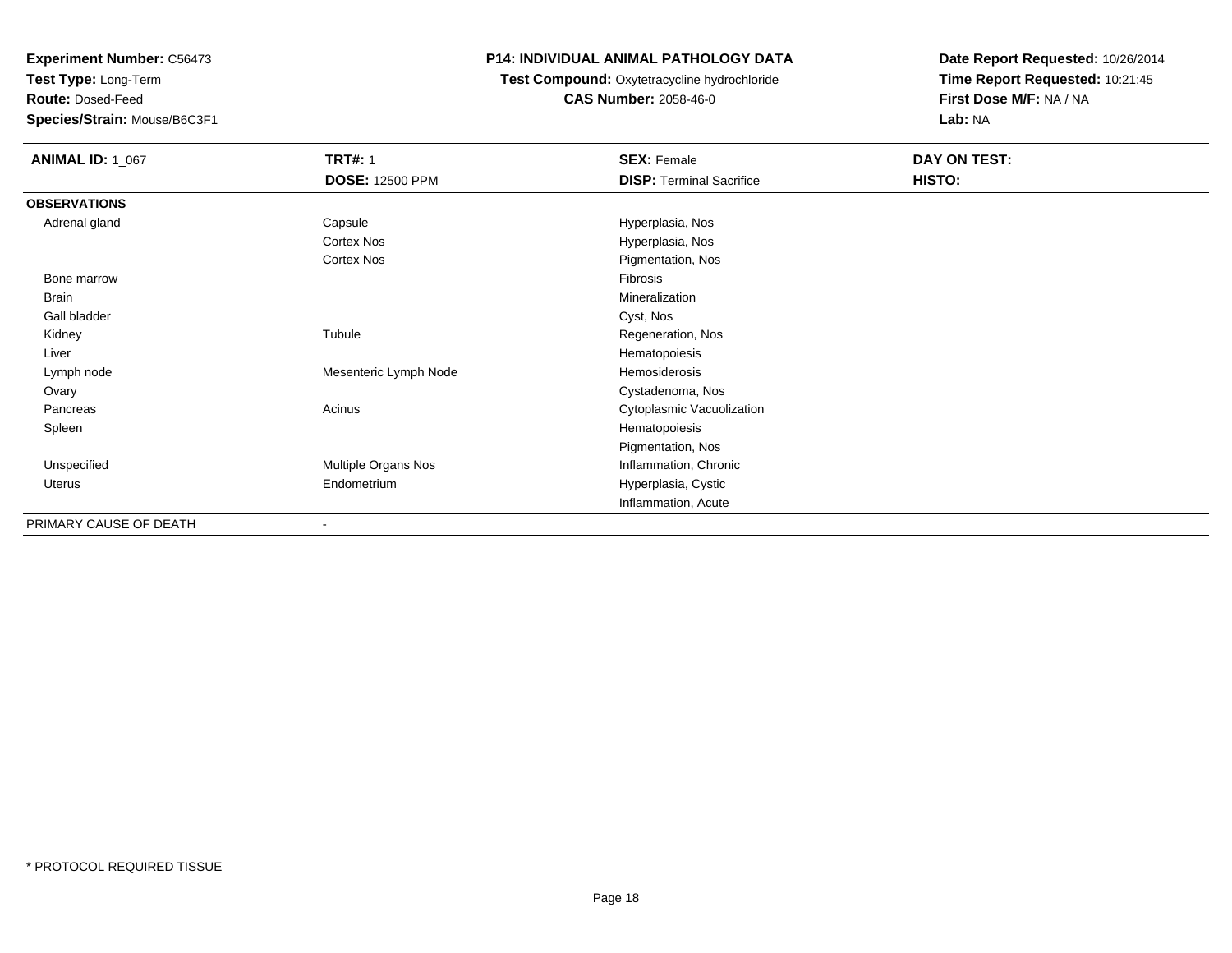**Test Type:** Long-Term

**Route:** Dosed-Feed

**Species/Strain:** Mouse/B6C3F1

### **P14: INDIVIDUAL ANIMAL PATHOLOGY DATA**

**Test Compound:** Oxytetracycline hydrochloride**CAS Number:** 2058-46-0

| <b>ANIMAL ID: 1_068</b> | <b>TRT#: 1</b>            | <b>SEX: Female</b>              | DAY ON TEST:  |  |
|-------------------------|---------------------------|---------------------------------|---------------|--|
|                         | <b>DOSE: 12500 PPM</b>    | <b>DISP:</b> Moribund Sacrifice | <b>HISTO:</b> |  |
| <b>OBSERVATIONS</b>     |                           |                                 |               |  |
| Adrenal gland           | Cortex Nos                | Cytoplasmic Vacuolization       |               |  |
|                         | Capsule                   | Hyperplasia, Nos                |               |  |
| <b>Blood vessel</b>     | Pulmonary Vein Nos        | Mineralization                  |               |  |
| Brain                   |                           | Mineralization                  |               |  |
| Kidney                  |                           | Tubular-Cell Adenocarcinoma     |               |  |
| Liver                   |                           | Hematopoiesis                   |               |  |
|                         |                           | Metamorphosis, Fatty            |               |  |
| Pancreas                | Acinus                    | Cytoplasmic Vacuolization       |               |  |
| Pituitary gland         | <b>Anterior Pituitary</b> | Hyperplasia, Nos                |               |  |
| Spleen                  |                           | Hematopoiesis                   |               |  |
|                         |                           | Hyperplasia, Lymphoid           |               |  |
|                         |                           | Pigmentation, Nos               |               |  |
| Thyroid                 |                           | Hyperplasia, C Cell             |               |  |
| Unspecified             | Multiple Organs Nos       | Inflammation, Chronic           |               |  |
| Uterus                  | Endometrium               | Hyperplasia, Cystic             |               |  |
| PRIMARY CAUSE OF DEATH  | $\overline{\phantom{a}}$  |                                 |               |  |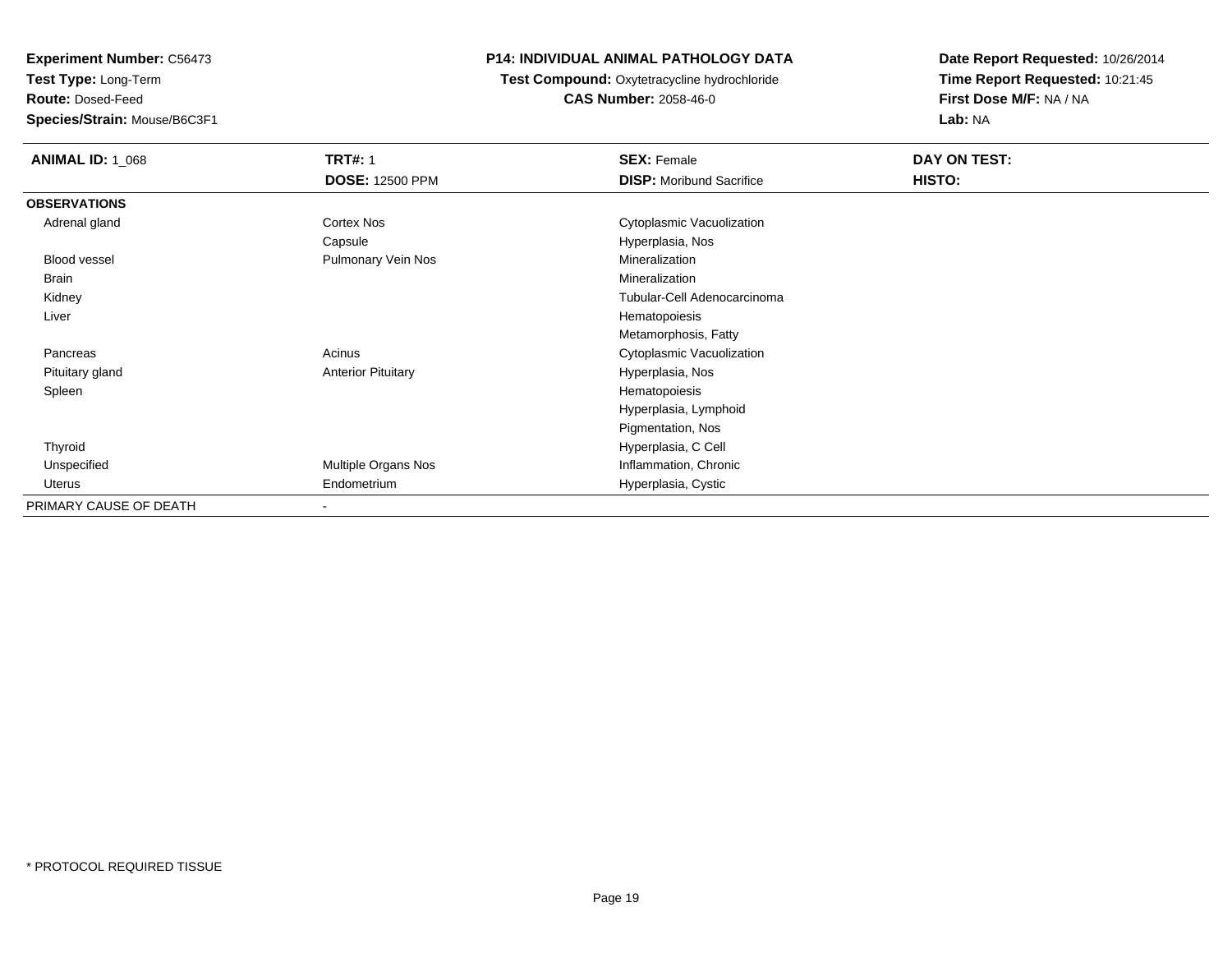**Test Type:** Long-Term

**Route:** Dosed-Feed

**Species/Strain:** Mouse/B6C3F1

### **P14: INDIVIDUAL ANIMAL PATHOLOGY DATA**

**Test Compound:** Oxytetracycline hydrochloride**CAS Number:** 2058-46-0

| <b>ANIMAL ID: 1_069</b> | <b>TRT#: 1</b>            | <b>SEX: Female</b>              | DAY ON TEST: |
|-------------------------|---------------------------|---------------------------------|--------------|
|                         | <b>DOSE: 12500 PPM</b>    | <b>DISP: Terminal Sacrifice</b> | HISTO:       |
| <b>OBSERVATIONS</b>     |                           |                                 |              |
| Adrenal gland           | Capsule                   | Hyperplasia, Nos                |              |
|                         | <b>Cortex Nos</b>         | Pigmentation, Nos               |              |
| Bone marrow             |                           | Hyperplasia, Granulocytic       |              |
| Kidney                  | Tubule                    | Necrosis, Nos                   |              |
|                         | Tubule                    | Regeneration, Nos               |              |
| Liver                   |                           | Hemangiosarcoma                 |              |
|                         |                           | Hematopoiesis                   |              |
| Lymph node              | Mandibular Lymph Node     | Hemosiderosis                   |              |
|                         | Mesenteric Lymph Node     | Hyperplasia, Lymphoid           |              |
| Mammary gland           |                           | Hyperplasia, Cystic             |              |
| Ovary                   |                           | Hyperplasia, Epithelial         |              |
|                         |                           | Thecoma                         |              |
| Pancreas                | Acinus                    | Cytoplasmic Vacuolization       |              |
| Pituitary gland         | <b>Anterior Pituitary</b> | Adenoma, Nos                    |              |
| Spleen                  |                           | Hematopoiesis                   |              |
|                         |                           | Pigmentation, Nos               |              |
| Thymus                  |                           | Cyst, Embryonal Duct            |              |
| Unspecified             | Multiple Organs Nos       | Inflammation, Chronic           |              |
| Uterus                  | Endometrium               | Hyperplasia, Cystic             |              |
| PRIMARY CAUSE OF DEATH  | $\blacksquare$            |                                 |              |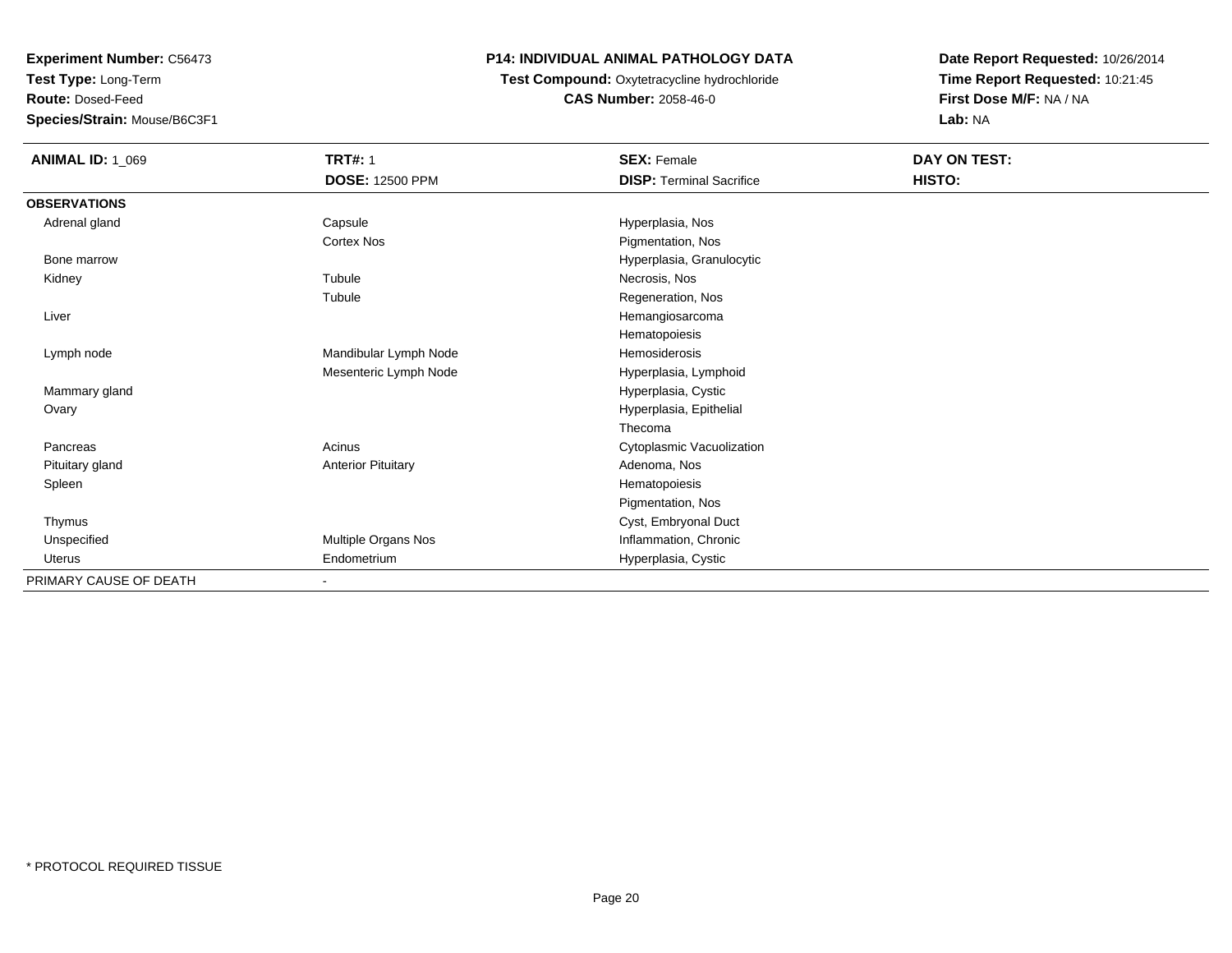**Test Type:** Long-Term

**Route:** Dosed-Feed

**Species/Strain:** Mouse/B6C3F1

### **P14: INDIVIDUAL ANIMAL PATHOLOGY DATA**

 **Test Compound:** Oxytetracycline hydrochloride**CAS Number:** 2058-46-0

| <b>ANIMAL ID: 1 070</b> | <b>TRT#: 1</b>            | <b>SEX: Female</b>              | DAY ON TEST: |
|-------------------------|---------------------------|---------------------------------|--------------|
|                         | <b>DOSE: 12500 PPM</b>    | <b>DISP: Terminal Sacrifice</b> | HISTO:       |
| <b>OBSERVATIONS</b>     |                           |                                 |              |
| Adrenal gland           | Capsule                   | Hyperplasia, Nos                |              |
|                         | Cortex Nos                | Pigmentation, Nos               |              |
| Bone marrow             |                           | Hyperplasia, Granulocytic       |              |
| Kidney                  | Tubule                    | Regeneration, Nos               |              |
| Liver                   |                           | Hematopoiesis                   |              |
| Ovary                   |                           | Cyst, Follicular Nos            |              |
| Pancreas                | Acinus                    | Cytoplasmic Vacuolization       |              |
| Pituitary gland         | <b>Anterior Pituitary</b> | Hyperplasia, Nos                |              |
| Spleen                  |                           | Hematopoiesis                   |              |
|                         |                           | Hyperplasia, Lymphoid           |              |
|                         |                           | Pigmentation, Nos               |              |
| Thyroid                 |                           | Hyperplasia, Follicular Cell    |              |
| Unspecified             | Multiple Organs Nos       | Inflammation, Chronic           |              |
| Uterus                  | Endometrium               | Hyperplasia, Cystic             |              |
| PRIMARY CAUSE OF DEATH  | $\overline{\phantom{a}}$  |                                 |              |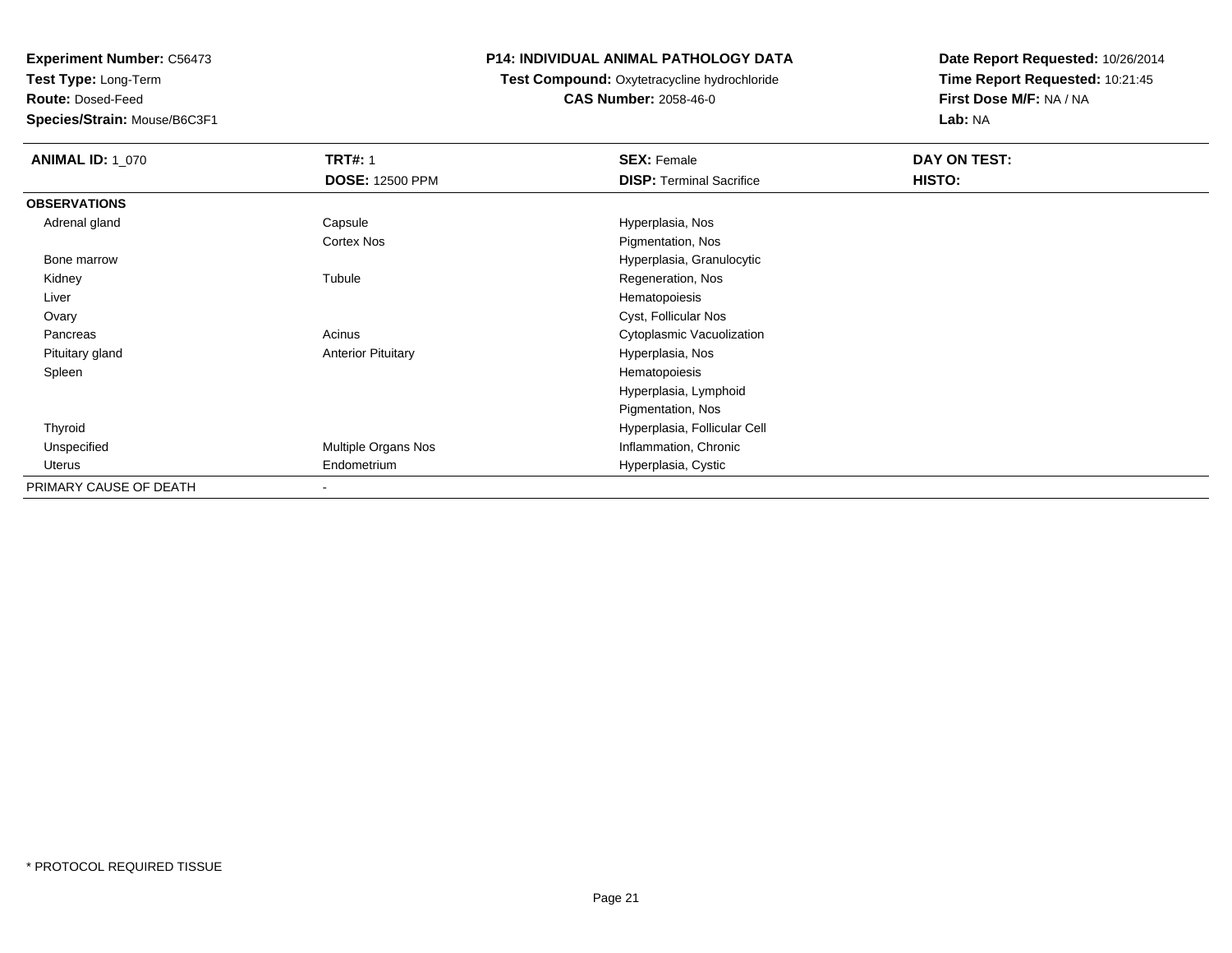**Test Type:** Long-Term

**Route:** Dosed-Feed

**Species/Strain:** Mouse/B6C3F1

### **P14: INDIVIDUAL ANIMAL PATHOLOGY DATA**

**Test Compound:** Oxytetracycline hydrochloride**CAS Number:** 2058-46-0

| <b>ANIMAL ID: 1_071</b> | <b>TRT#: 1</b>           | <b>SEX: Female</b>              | DAY ON TEST: |  |
|-------------------------|--------------------------|---------------------------------|--------------|--|
|                         | <b>DOSE: 12500 PPM</b>   | <b>DISP: Terminal Sacrifice</b> | HISTO:       |  |
| <b>OBSERVATIONS</b>     |                          |                                 |              |  |
| Adrenal gland           | Capsule                  | Hyperplasia, Nos                |              |  |
|                         | Cortex Nos               | Pigmentation, Nos               |              |  |
| <b>Blood vessel</b>     | Ovarian Vein             | Thrombosis, Nos                 |              |  |
| Brain                   |                          | Mineralization                  |              |  |
| <b>Intestine Small</b>  | Duodenum                 | Lymphoma, Mixed-Malignant Type  |              |  |
| Kidney                  |                          | Inflammation, Chronic           |              |  |
| Liver                   |                          | Hematopoiesis                   |              |  |
|                         |                          | Inflammation, Chronic           |              |  |
| Lymph node              | Mandibular Lymph Node    | Hemosiderosis                   |              |  |
| Ovary                   |                          | Congestion, Nos                 |              |  |
| Pancreas                | Acinus                   | Cytoplasmic Vacuolization       |              |  |
|                         | Acinus                   | Hyperplasia, Nos                |              |  |
| Salivary gland          |                          | Inflammation, Chronic           |              |  |
| Spleen                  |                          | Hematopoiesis                   |              |  |
|                         |                          | Hyperplasia, Lymphoid           |              |  |
|                         |                          | Pigmentation, Nos               |              |  |
| Stomach                 | <b>Glandular Stomach</b> | Degeneration, Cystic            |              |  |
| <b>Uterus</b>           | Endometrium              | Hyperplasia, Cystic             |              |  |
| PRIMARY CAUSE OF DEATH  | ۰                        |                                 |              |  |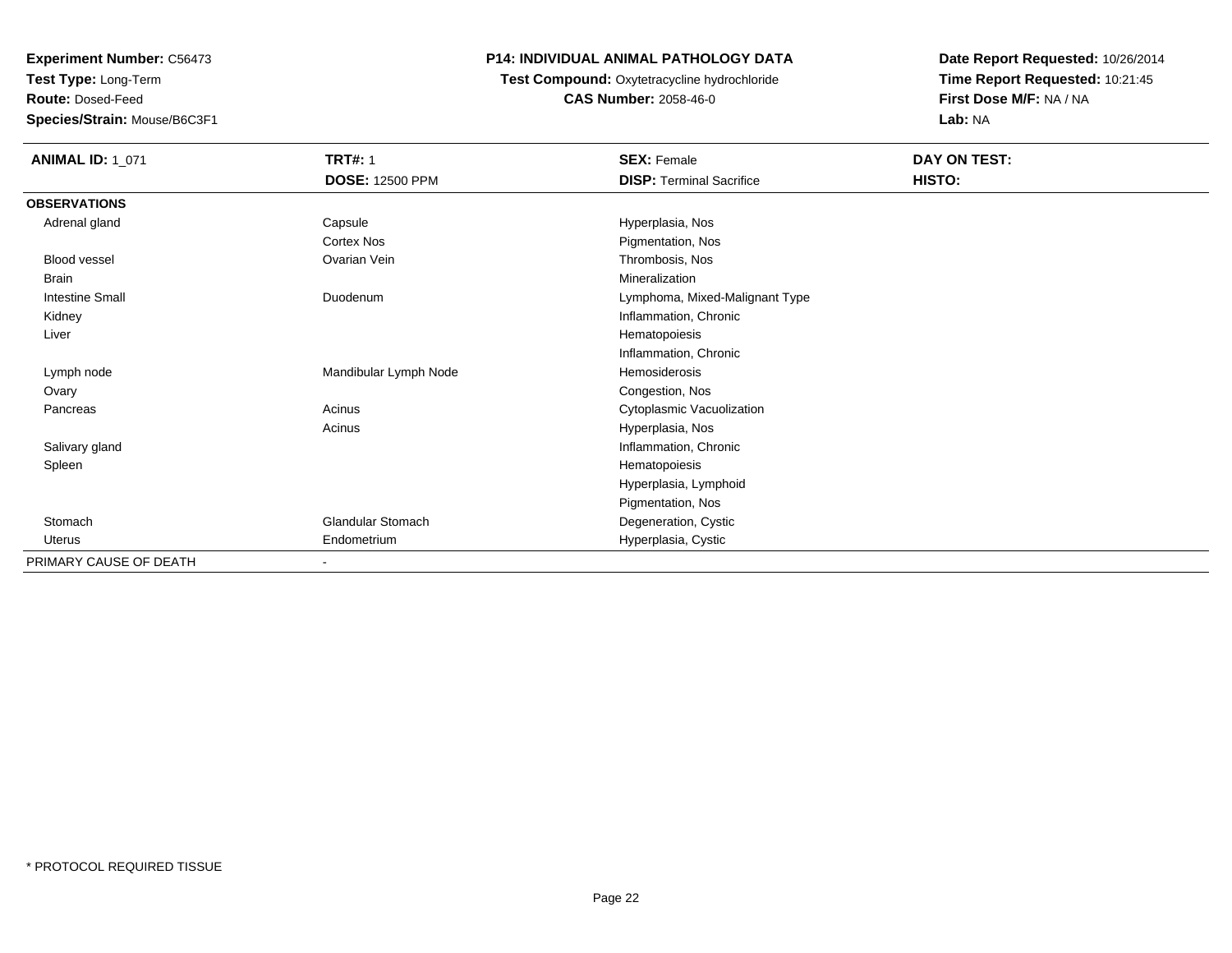**Test Type:** Long-Term

**Route:** Dosed-Feed

**Species/Strain:** Mouse/B6C3F1

### **P14: INDIVIDUAL ANIMAL PATHOLOGY DATA**

**Test Compound:** Oxytetracycline hydrochloride**CAS Number:** 2058-46-0

| <b>ANIMAL ID: 1_072</b> | <b>TRT#: 1</b>            | <b>SEX: Female</b>               | DAY ON TEST: |  |
|-------------------------|---------------------------|----------------------------------|--------------|--|
|                         | <b>DOSE: 12500 PPM</b>    | <b>DISP: Terminal Sacrifice</b>  | HISTO:       |  |
| <b>OBSERVATIONS</b>     |                           |                                  |              |  |
| Adrenal gland           | Capsule                   | Hyperplasia, Nos                 |              |  |
|                         | <b>Cortex Nos</b>         | Pigmentation, Nos                |              |  |
| <b>Brain</b>            | Meninges                  | Lymphocytosis                    |              |  |
| Kidney                  |                           | Inflammation, Chronic            |              |  |
| Liver                   |                           | Hematopoiesis                    |              |  |
|                         |                           | Inflammation, Chronic            |              |  |
| Lung                    |                           | Bronchopneumonia, Chronic        |              |  |
|                         |                           | <b>Cholesterol Deposit</b>       |              |  |
|                         |                           | Histiocytosis                    |              |  |
|                         |                           | Hyperplasia, Alveolar Epithelium |              |  |
| Lymph node              | Mandibular Lymph Node     | <b>Hemosiderosis</b>             |              |  |
| Pancreas                | Acinus                    | Cytoplasmic Vacuolization        |              |  |
|                         | Islets                    | Hyperplasia, Nos                 |              |  |
| Pituitary gland         | <b>Anterior Pituitary</b> | Adenoma, Nos                     |              |  |
| Spleen                  |                           | Hematopoiesis                    |              |  |
|                         |                           | Lymphoma, Mixed-Malignant Type   |              |  |
|                         |                           | Pigmentation, Nos                |              |  |
| Thymus                  |                           | Cyst, Nos                        |              |  |
| <b>Uterus</b>           | Endometrium               | Hyperplasia, Cystic              |              |  |
| PRIMARY CAUSE OF DEATH  | ٠                         |                                  |              |  |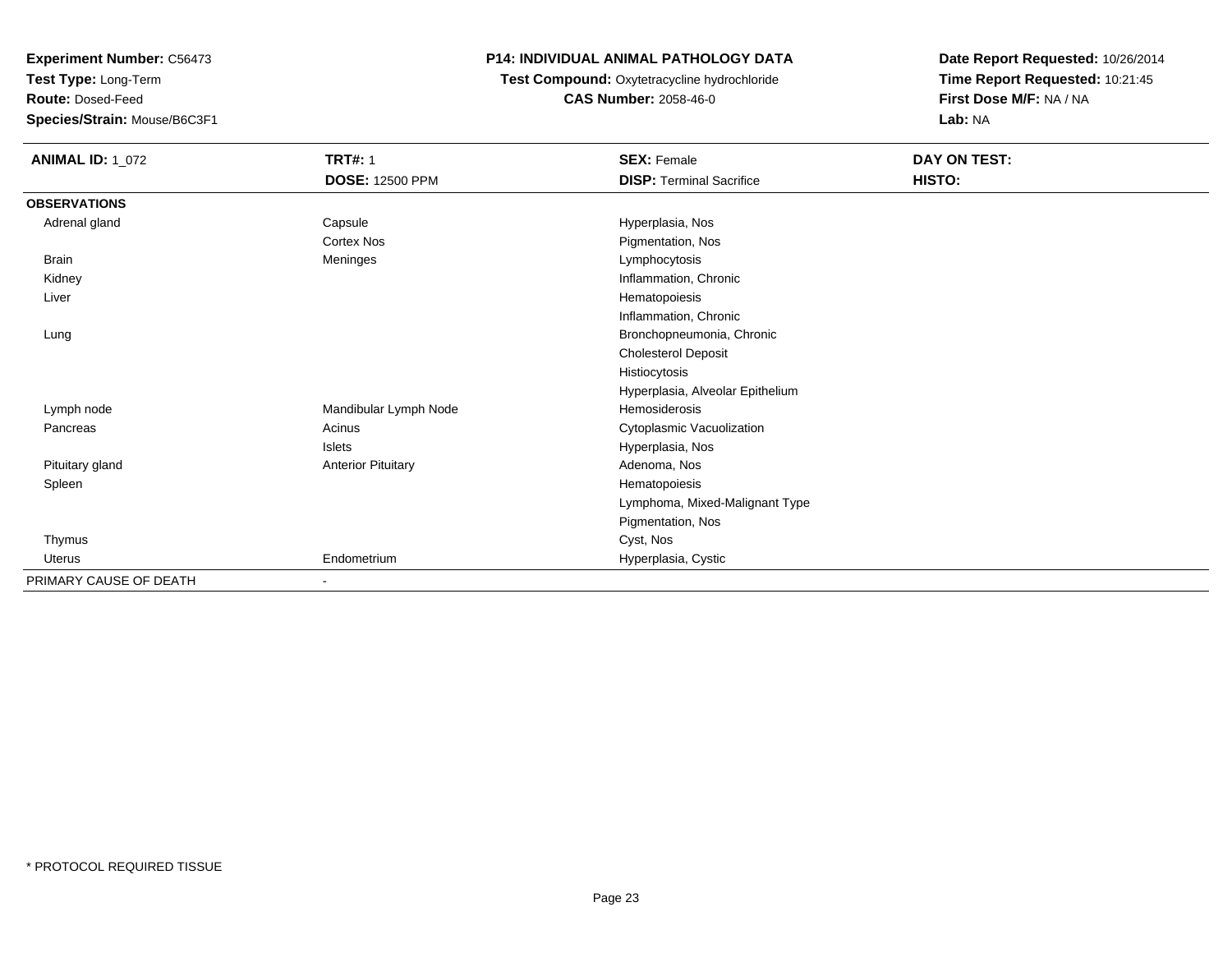**Test Type:** Long-Term

**Route:** Dosed-Feed

**Species/Strain:** Mouse/B6C3F1

### **P14: INDIVIDUAL ANIMAL PATHOLOGY DATA**

**Test Compound:** Oxytetracycline hydrochloride**CAS Number:** 2058-46-0

| <b>ANIMAL ID: 1_073</b> | <b>TRT#: 1</b>           | <b>SEX: Female</b>              | DAY ON TEST: |  |
|-------------------------|--------------------------|---------------------------------|--------------|--|
|                         | <b>DOSE: 12500 PPM</b>   | <b>DISP: Terminal Sacrifice</b> | HISTO:       |  |
| <b>OBSERVATIONS</b>     |                          |                                 |              |  |
| Adrenal gland           | Capsule                  | Hyperplasia, Nos                |              |  |
|                         | Cortex Nos               | Pigmentation, Nos               |              |  |
| Bone marrow             |                          | Hyperplasia, Granulocytic       |              |  |
| Kidney                  | Tubule                   | Regeneration, Nos               |              |  |
| Liver                   |                          | Hematopoiesis                   |              |  |
| Lung                    |                          | Alveolar/Bronchiolar Adenoma    |              |  |
| Lymph node              | Mesenteric Lymph Node    | Hematoma, Nos                   |              |  |
|                         | Mandibular Lymph Node    | Hyperplasia, Lymphoid           |              |  |
| Pancreas                | Acinus                   | Cytoplasmic Vacuolization       |              |  |
| Spleen                  |                          | Hematopoiesis                   |              |  |
|                         |                          | Hyperplasia, Lymphoid           |              |  |
|                         |                          | Pigmentation, Nos               |              |  |
| Stomach                 | <b>Glandular Stomach</b> | Degeneration, Cystic            |              |  |
| Thymus                  |                          | Hyperplasia, Reticulum Cell     |              |  |
| Thyroid                 |                          | Hyperplasia, Follicular Cell    |              |  |
| Unspecified             | Multiple Organs Nos      | Inflammation, Chronic           |              |  |
| Uterus                  | Endometrium              | Hyperplasia, Cystic             |              |  |
|                         |                          | Inflammation, Acute             |              |  |
| PRIMARY CAUSE OF DEATH  |                          |                                 |              |  |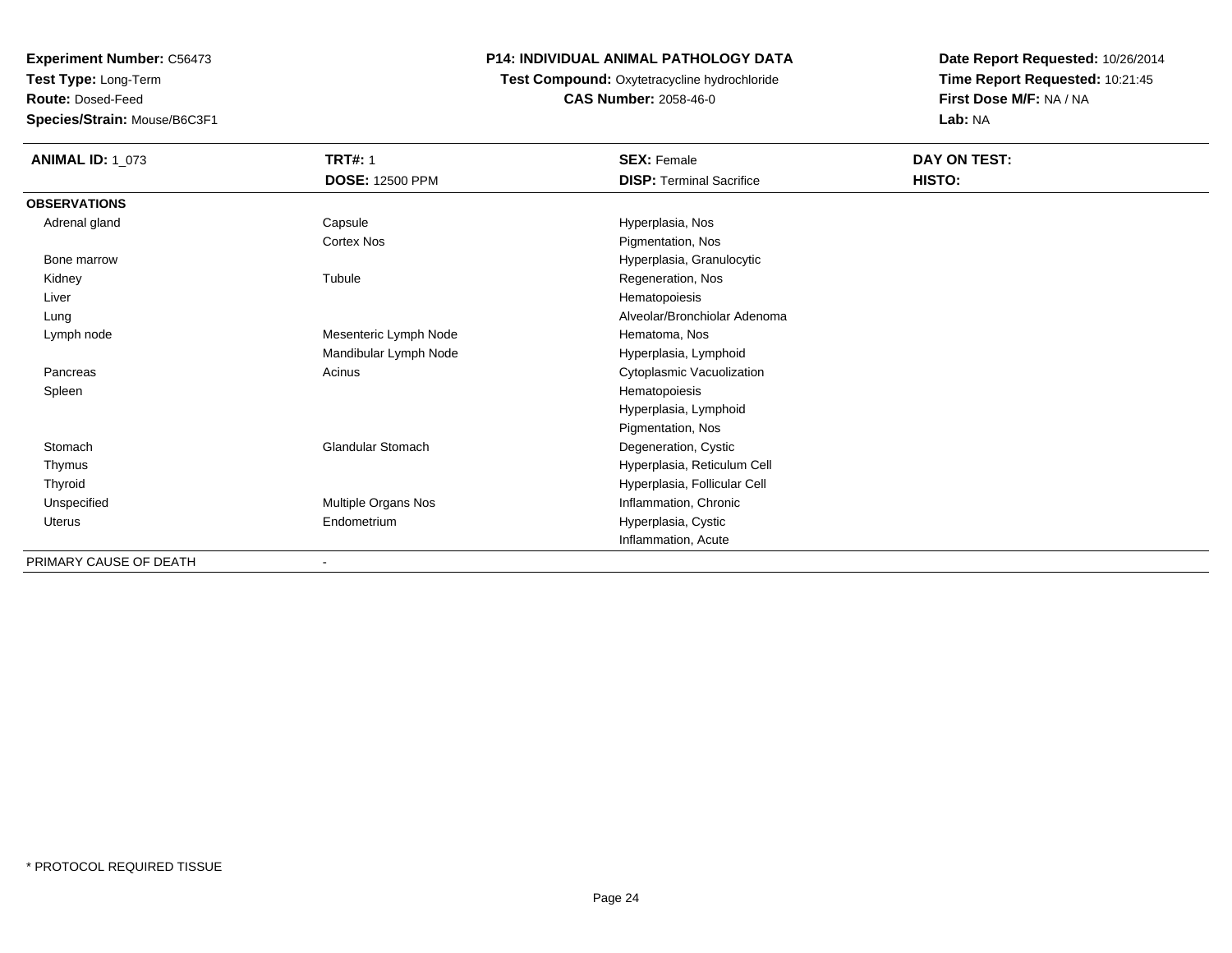**Test Type:** Long-Term

**Route:** Dosed-Feed

**Species/Strain:** Mouse/B6C3F1

#### **P14: INDIVIDUAL ANIMAL PATHOLOGY DATA**

**Test Compound:** Oxytetracycline hydrochloride**CAS Number:** 2058-46-0

| <b>ANIMAL ID: 1_074</b> | <b>TRT#: 1</b>         | <b>SEX: Female</b>              | DAY ON TEST: |
|-------------------------|------------------------|---------------------------------|--------------|
|                         | <b>DOSE: 12500 PPM</b> | <b>DISP: Natural Death</b>      | HISTO:       |
| <b>OBSERVATIONS</b>     |                        |                                 |              |
| Adrenal gland           | Capsule                | Hyperplasia, Nos                |              |
|                         | Cortex Nos             | Inflammation, Acute             |              |
| Heart                   |                        | Inflammation, Chronic           |              |
| Kidney                  |                        | Pyelonephritis, Acute/Chronic   |              |
| Liver                   |                        | Inflammation, Active Chronic    |              |
| Lung                    |                        | Pneumonia, Interstitial Chronic |              |
| Lymph node              | Mandibular Lymph Node  | Erythrophagocytosis             |              |
| Ovary                   |                        | Abscess, Nos                    |              |
| Salivary gland          |                        | Inflammation, Chronic           |              |
| Spleen                  |                        | Hematopoiesis                   |              |
|                         |                        | Pigmentation, Nos               |              |
| Urinary bladder         |                        | Inflammation, Acute             |              |
| Uterus                  | Endometrium            | Hyperplasia, Cystic             |              |
| PRIMARY CAUSE OF DEATH  |                        |                                 |              |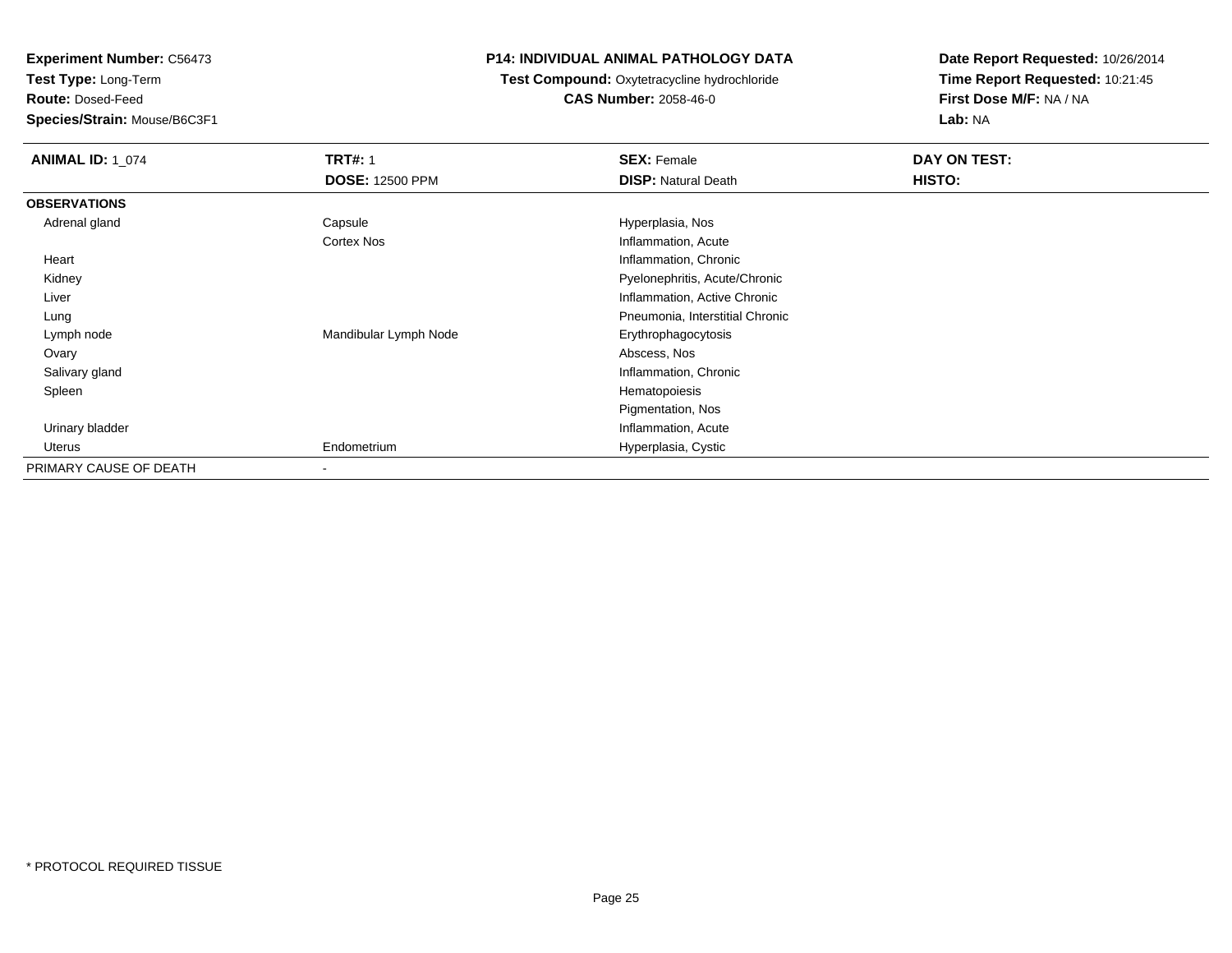**Test Type:** Long-Term

**Route:** Dosed-Feed

**Species/Strain:** Mouse/B6C3F1

#### **P14: INDIVIDUAL ANIMAL PATHOLOGY DATA**

**Test Compound:** Oxytetracycline hydrochloride**CAS Number:** 2058-46-0

| <b>ANIMAL ID: 1 075</b> | <b>TRT#: 1</b>             | <b>SEX: Female</b>                         | DAY ON TEST: |  |
|-------------------------|----------------------------|--------------------------------------------|--------------|--|
|                         | <b>DOSE: 12500 PPM</b>     | <b>DISP:</b> Moribund Sacrifice            | HISTO:       |  |
| <b>OBSERVATIONS</b>     |                            |                                            |              |  |
| Adrenal gland           | Capsule                    | Hyperplasia, Nos                           |              |  |
|                         | <b>Cortex Nos</b>          | Pigmentation, Nos                          |              |  |
| Lung                    |                            | Osteosarcoma, Uncertain Primary/Metastatic |              |  |
| Mammary gland           |                            | Hyperplasia, Cystic                        |              |  |
| Pituitary gland         | <b>Anterior Pituitary</b>  | Adenoma, Nos                               |              |  |
| Spleen                  |                            | Hematopoiesis                              |              |  |
|                         |                            | Pigmentation, Nos                          |              |  |
| Thyroid                 |                            | Hyperplasia, Follicular Cell               |              |  |
| Unspecified             | <b>Multiple Organs Nos</b> | Inflammation, Chronic                      |              |  |
| PRIMARY CAUSE OF DEATH  |                            |                                            |              |  |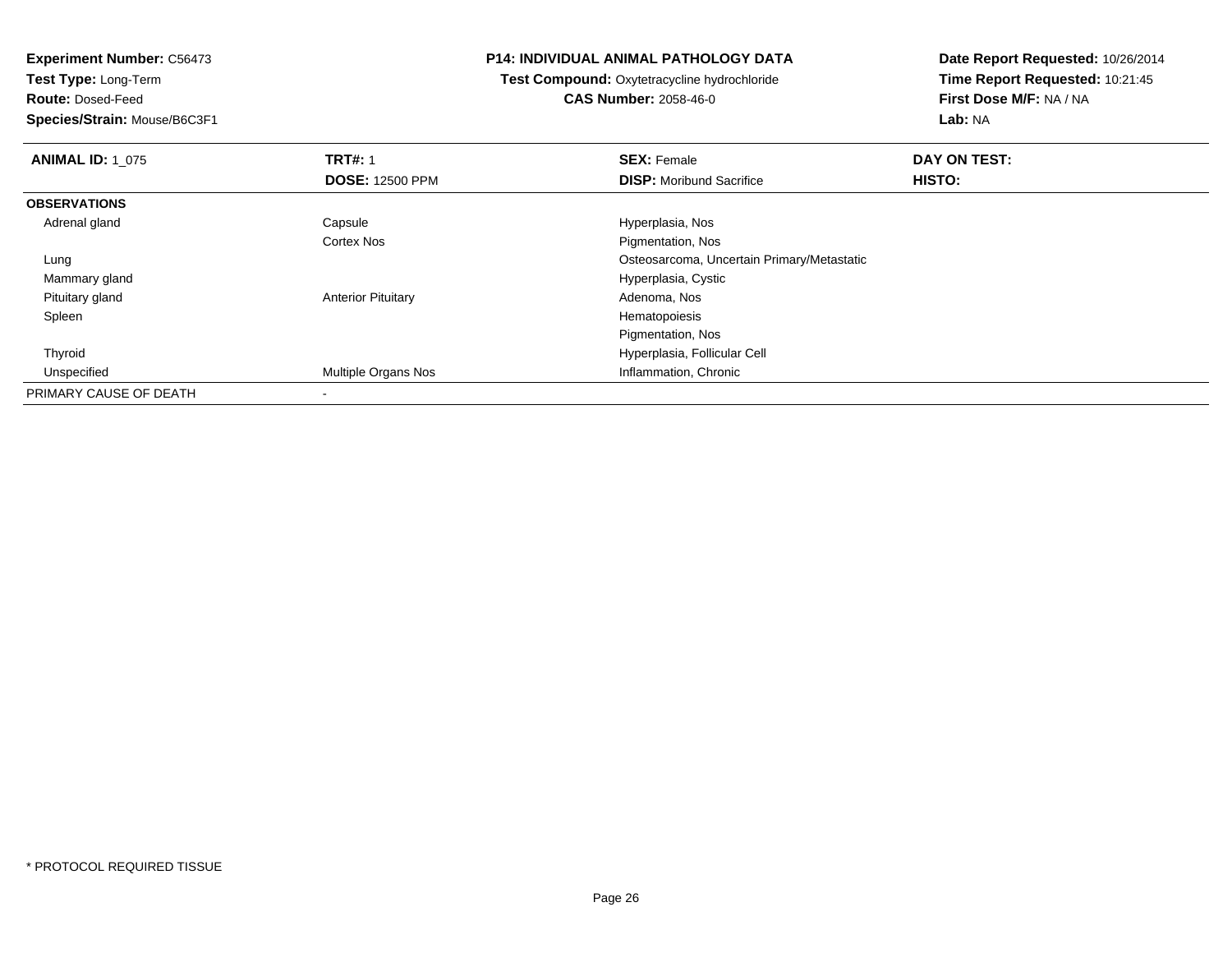**Test Type:** Long-Term

**Route:** Dosed-Feed

**Species/Strain:** Mouse/B6C3F1

### **P14: INDIVIDUAL ANIMAL PATHOLOGY DATA**

 **Test Compound:** Oxytetracycline hydrochloride**CAS Number:** 2058-46-0

| <b>ANIMAL ID: 1_076</b> | <b>TRT#: 1</b>            | <b>SEX: Female</b>              | DAY ON TEST: |
|-------------------------|---------------------------|---------------------------------|--------------|
|                         | <b>DOSE: 12500 PPM</b>    | <b>DISP: Terminal Sacrifice</b> | HISTO:       |
| <b>OBSERVATIONS</b>     |                           |                                 |              |
| Adrenal gland           | Capsule                   | Hyperplasia, Nos                |              |
|                         | Cortex Nos                | Pigmentation, Nos               |              |
| Bone marrow             |                           | Hyperplasia, Granulocytic       |              |
| Brain                   |                           | Mineralization                  |              |
| Kidney                  |                           | Inflammation, Chronic           |              |
|                         | Tubule                    | Regeneration, Nos               |              |
| Liver                   |                           | Hematopoiesis                   |              |
|                         |                           | Inflammation, Chronic           |              |
| Mammary gland           |                           | Hyperplasia, Cystic             |              |
| Pancreas                | Acinus                    | Cytoplasmic Vacuolization       |              |
| Pituitary gland         | <b>Anterior Pituitary</b> | Adenocarcinoma, Nos             |              |
| Salivary gland          |                           | Inflammation, Chronic           |              |
| Spleen                  |                           | Hematopoiesis                   |              |
|                         |                           | Hyperplasia, Lymphoid           |              |
|                         |                           | Pigmentation, Nos               |              |
| Uterus                  | Endometrium               | Hyperplasia, Cystic             |              |
| PRIMARY CAUSE OF DEATH  | $\overline{\phantom{a}}$  |                                 |              |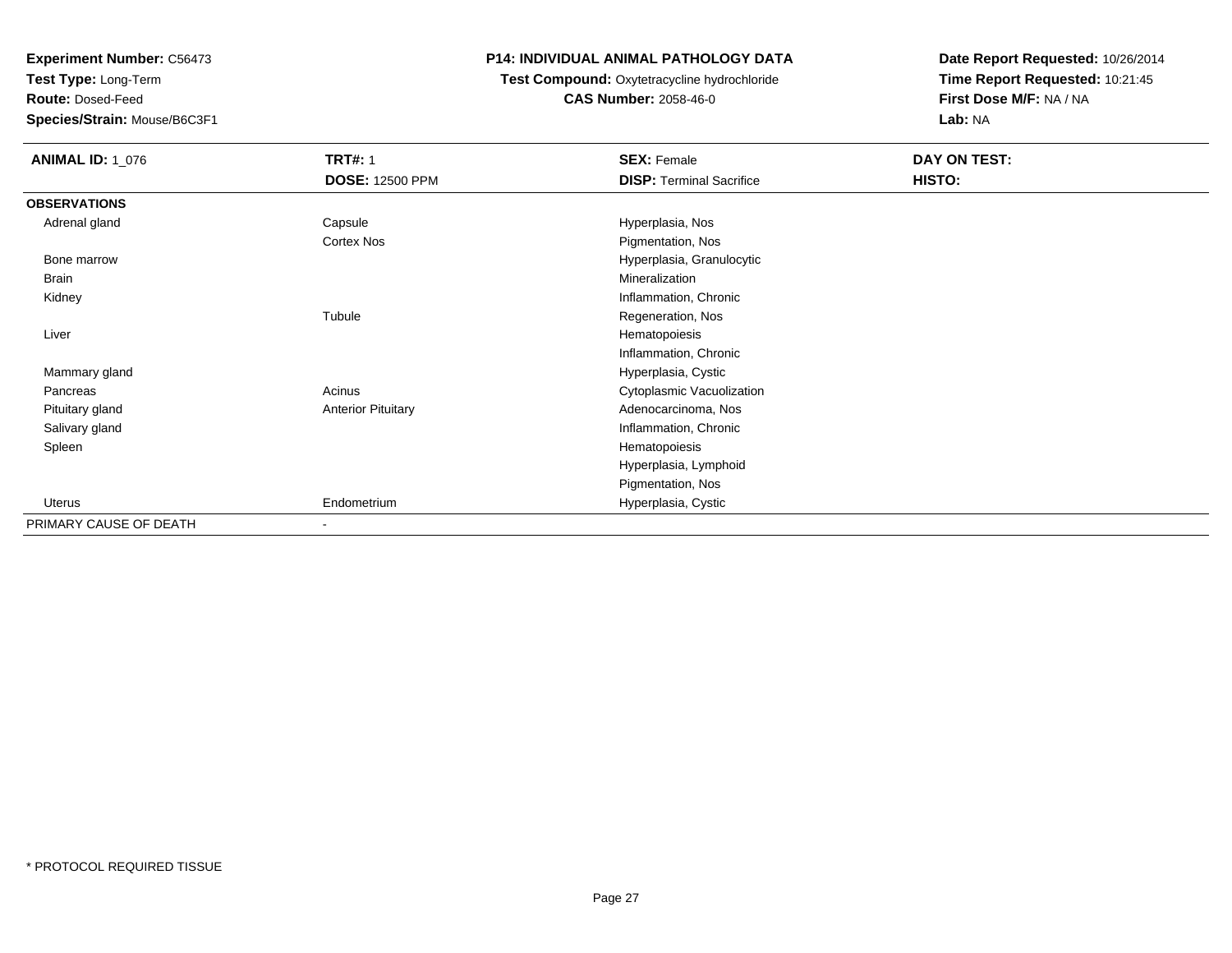**Test Type:** Long-Term

**Route:** Dosed-Feed

**Species/Strain:** Mouse/B6C3F1

### **P14: INDIVIDUAL ANIMAL PATHOLOGY DATA**

**Test Compound:** Oxytetracycline hydrochloride**CAS Number:** 2058-46-0

| <b>ANIMAL ID: 1_077</b> | <b>TRT#: 1</b>               | <b>SEX: Female</b>                   | DAY ON TEST: |  |
|-------------------------|------------------------------|--------------------------------------|--------------|--|
|                         | <b>DOSE: 12500 PPM</b>       | <b>DISP: Terminal Sacrifice</b>      | HISTO:       |  |
| <b>OBSERVATIONS</b>     |                              |                                      |              |  |
| Adrenal gland           | Capsule                      | Hyperplasia, Nos                     |              |  |
|                         | Cortex Nos                   | Pigmentation, Nos                    |              |  |
| Bone marrow             |                              | Hyperplasia, Granulocytic            |              |  |
| Kidney                  | Tubule                       | Mineralization                       |              |  |
|                         | Tubule                       | Necrosis, Nos                        |              |  |
|                         | Tubule                       | Regeneration, Nos                    |              |  |
| Lymph node              | Mandibular Lymph Node        | Hemosiderosis                        |              |  |
| Pancreas                | Acinus                       | Cytoplasmic Vacuolization            |              |  |
| Pituitary gland         | <b>Anterior Pituitary</b>    | Cyst, Nos                            |              |  |
|                         | <b>Anterior Pituitary</b>    | Hyperplasia, Nos                     |              |  |
| Stomach                 | <b>Glandular Stomach</b>     | Metaplasia, Squamous                 |              |  |
| Thyroid                 |                              | <b>Cystic Follicles</b>              |              |  |
|                         |                              | Hyperplasia, C Cell                  |              |  |
| Unspecified             | Multiple Organs Nos          | Inflammation, Chronic                |              |  |
|                         | Multiple Organs Nos          | Lymphoma, Histiocytic-Malignant Type |              |  |
| Uterus                  | Endometrium                  | Hyperplasia, Cystic                  |              |  |
| PRIMARY CAUSE OF DEATH  | $\qquad \qquad \blacksquare$ |                                      |              |  |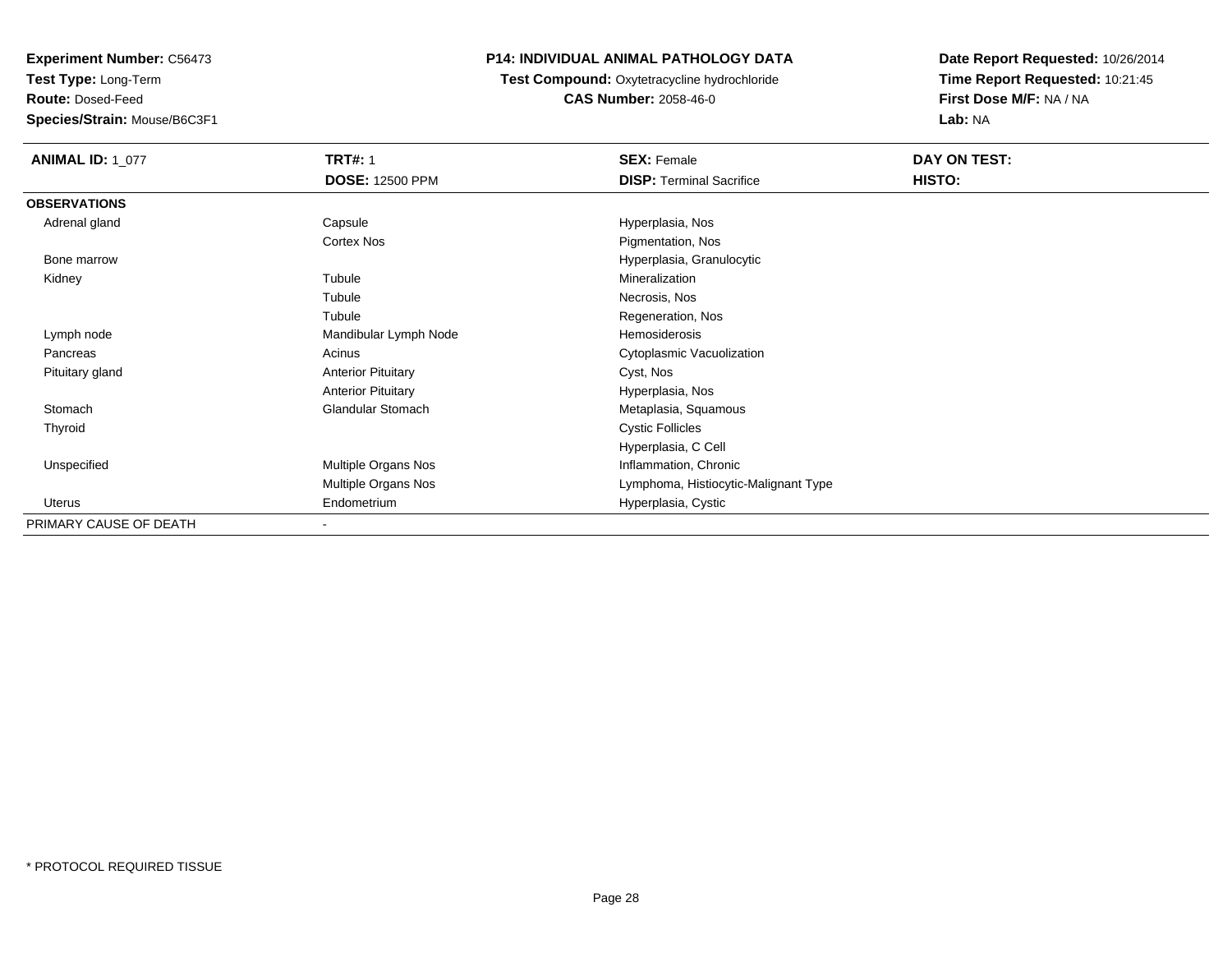**Test Type:** Long-Term

**Route:** Dosed-Feed

**Species/Strain:** Mouse/B6C3F1

#### **P14: INDIVIDUAL ANIMAL PATHOLOGY DATA**

# **Test Compound:** Oxytetracycline hydrochloride**CAS Number:** 2058-46-0

| <b>ANIMAL ID: 1_078</b> | <b>TRT#: 1</b>            | <b>SEX: Female</b>              | DAY ON TEST: |
|-------------------------|---------------------------|---------------------------------|--------------|
|                         | <b>DOSE: 12500 PPM</b>    | <b>DISP: Terminal Sacrifice</b> | HISTO:       |
| <b>OBSERVATIONS</b>     |                           |                                 |              |
| Adrenal gland           | Capsule                   | Hyperplasia, Nos                |              |
|                         | Cortex Nos                | Pigmentation, Nos               |              |
| Bone marrow             |                           | Hyperplasia, Granulocytic       |              |
| <b>Brain</b>            |                           | Mineralization                  |              |
| Kidney                  |                           | Inflammation, Chronic           |              |
|                         | Tubule                    | Regeneration, Nos               |              |
| Liver                   |                           | Hematopoiesis                   |              |
|                         |                           | Inflammation, Chronic           |              |
| Lung                    |                           | Histiocytosis                   |              |
| Pancreas                | Acinus                    | Cytoplasmic Vacuolization       |              |
| Pituitary gland         | <b>Anterior Pituitary</b> | Hyperplasia, Nos                |              |
| Salivary gland          |                           | Inflammation, Chronic           |              |
| Spleen                  |                           | Hematopoiesis                   |              |
|                         |                           | Pigmentation, Nos               |              |
| Unspecified             | Multiple Organs Nos       | Lymphoma, Mixed-Malignant Type  |              |
| Uterus                  | Endometrium               | Hyperplasia, Cystic             |              |
|                         |                           | Inflammation, Acute             |              |
|                         |                           | Metaplasia, Squamous            |              |
| PRIMARY CAUSE OF DEATH  | ٠                         |                                 |              |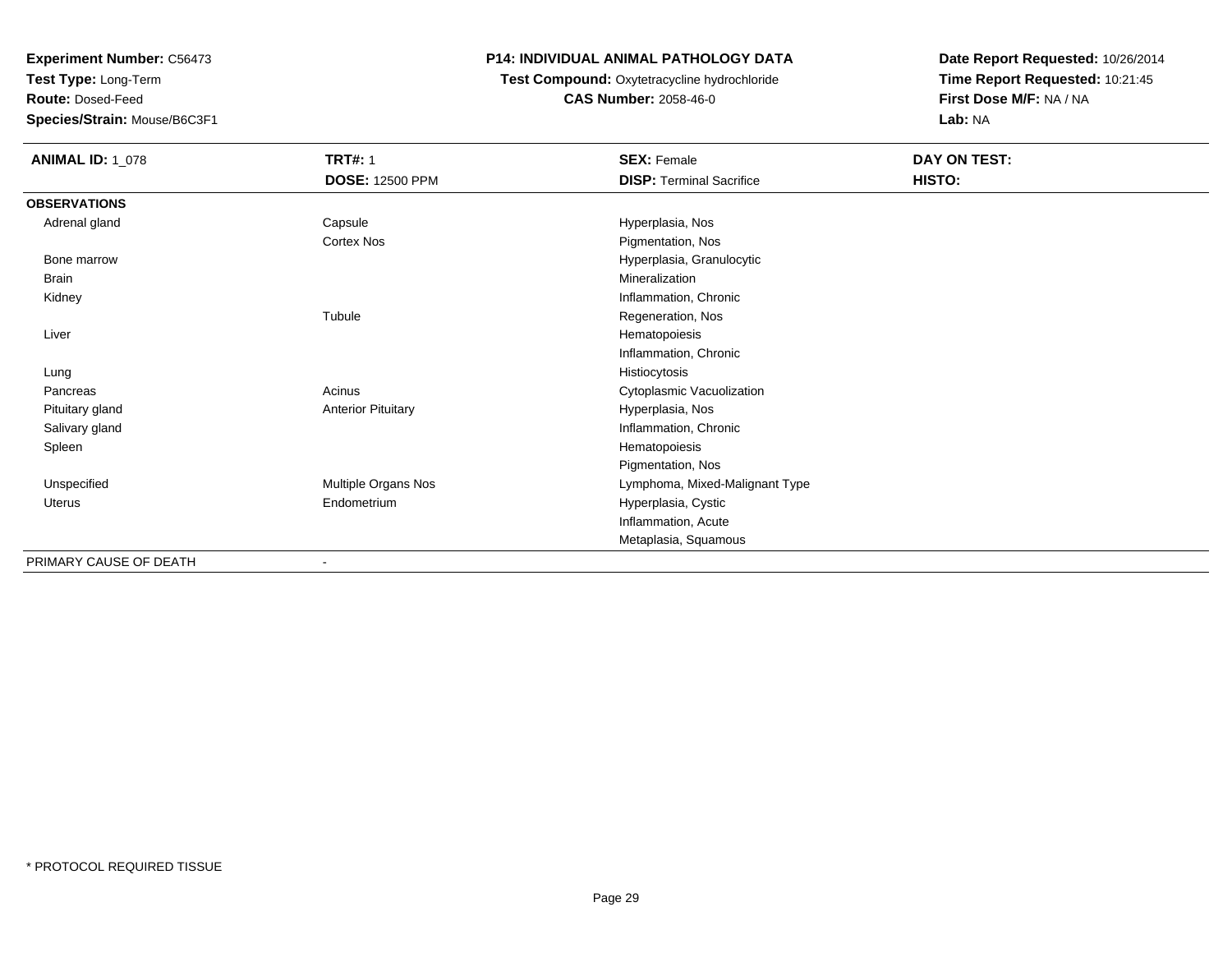**Test Type:** Long-Term

**Route:** Dosed-Feed

**Species/Strain:** Mouse/B6C3F1

#### **P14: INDIVIDUAL ANIMAL PATHOLOGY DATA**

**Test Compound:** Oxytetracycline hydrochloride**CAS Number:** 2058-46-0

| <b>ANIMAL ID: 1_079</b> | <b>TRT#: 1</b>            | <b>SEX: Female</b>              | DAY ON TEST: |  |
|-------------------------|---------------------------|---------------------------------|--------------|--|
|                         | <b>DOSE: 12500 PPM</b>    | <b>DISP: Terminal Sacrifice</b> | HISTO:       |  |
| <b>OBSERVATIONS</b>     |                           |                                 |              |  |
| Adrenal gland           | Capsule                   | Hyperplasia, Nos                |              |  |
|                         | Cortex Nos                | Pigmentation, Nos               |              |  |
| Bone marrow             |                           | Hyperplasia, Granulocytic       |              |  |
| Brain                   |                           | Mineralization                  |              |  |
| Kidney                  |                           | Inflammation, Chronic           |              |  |
|                         | Tubule                    | Necrosis, Nos                   |              |  |
|                         | Tubule                    | Regeneration, Nos               |              |  |
| Liver                   |                           | Hematopoiesis                   |              |  |
| Lymph node              | Mandibular Lymph Node     | Hemosiderosis                   |              |  |
| Pancreas                | Acinus                    | Cytoplasmic Vacuolization       |              |  |
| Pituitary gland         | <b>Anterior Pituitary</b> | Hyperplasia, Nos                |              |  |
| Salivary gland          |                           | Inflammation, Chronic           |              |  |
| Spleen                  |                           | Hematopoiesis                   |              |  |
|                         |                           | Pigmentation, Nos               |              |  |
| Uterus                  | Endometrium               | Hyperplasia, Cystic             |              |  |
| PRIMARY CAUSE OF DEATH  | $\overline{\phantom{a}}$  |                                 |              |  |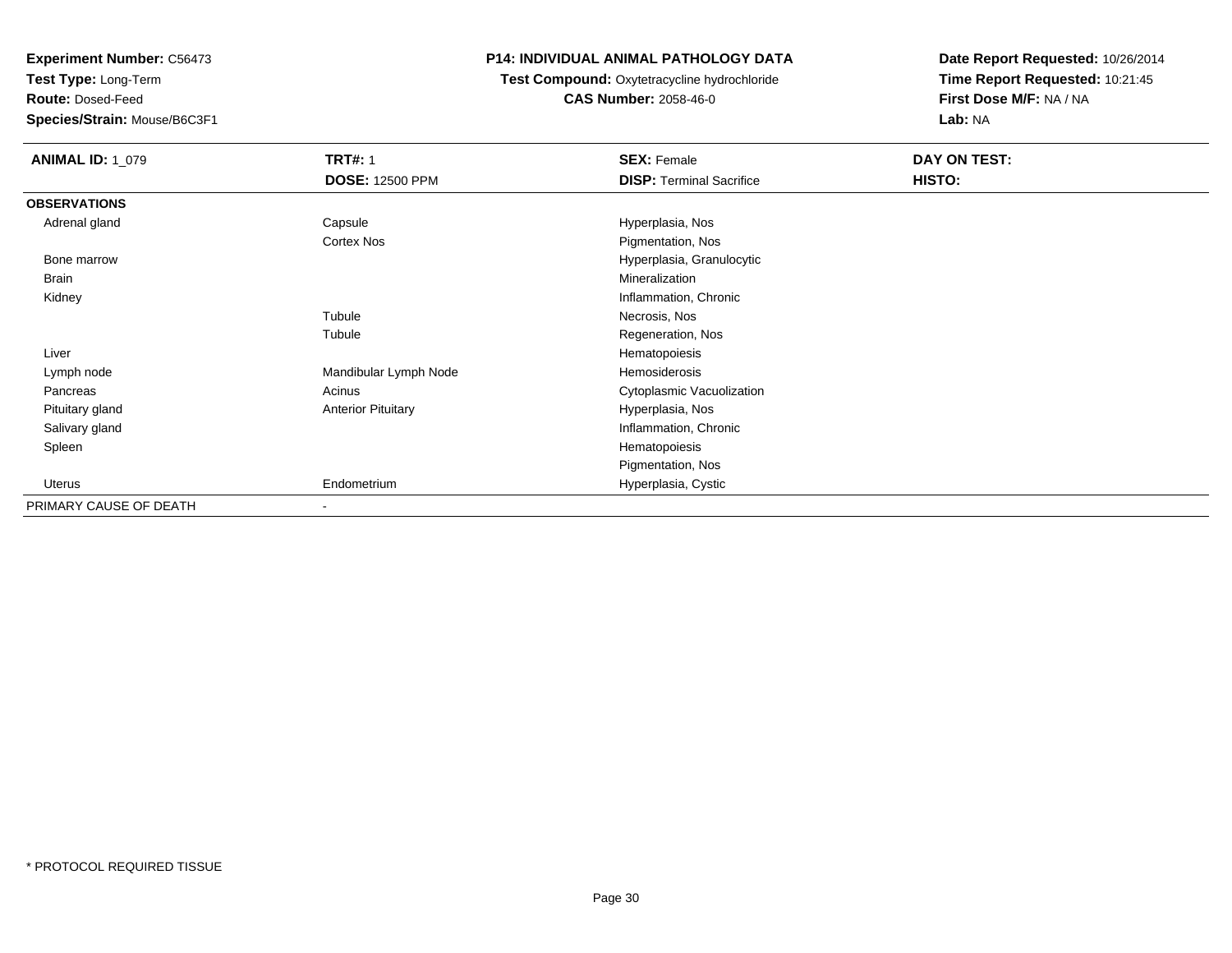**Test Type:** Long-Term

**Route:** Dosed-Feed

**Species/Strain:** Mouse/B6C3F1

### **P14: INDIVIDUAL ANIMAL PATHOLOGY DATA**

#### **Test Compound:** Oxytetracycline hydrochloride**CAS Number:** 2058-46-0

| <b>ANIMAL ID: 1_080</b> | <b>TRT#: 1</b>            | <b>SEX: Female</b>              | DAY ON TEST: |  |
|-------------------------|---------------------------|---------------------------------|--------------|--|
|                         | <b>DOSE: 12500 PPM</b>    | <b>DISP:</b> Moribund Sacrifice | HISTO:       |  |
| <b>OBSERVATIONS</b>     |                           |                                 |              |  |
| Adrenal gland           | Capsule                   | Hyperplasia, Nos                |              |  |
|                         | Cortex Nos                | Pigmentation, Nos               |              |  |
| Brain                   |                           | Atrophy, Pressure               |              |  |
|                         |                           | Mineralization                  |              |  |
| Kidney                  |                           | Inflammation, Chronic           |              |  |
|                         | Tubule                    | Regeneration, Nos               |              |  |
| Liver                   |                           | Inflammation, Active Chronic    |              |  |
|                         |                           | Metamorphosis, Fatty            |              |  |
| Mammary gland           |                           | Hyperplasia, Cystic             |              |  |
| Pancreas                | Acinus                    | Cytoplasmic Vacuolization       |              |  |
| Pituitary gland         | <b>Anterior Pituitary</b> | Adenocarcinoma, Nos             |              |  |
| Salivary gland          |                           | Inflammation, Chronic           |              |  |
| Spleen                  |                           | Hematopoiesis                   |              |  |
|                         |                           | Hyperplasia, Lymphoid           |              |  |
|                         |                           | Pigmentation, Nos               |              |  |
| Uterus                  | Endometrium               | Hyperplasia, Cystic             |              |  |
| PRIMARY CAUSE OF DEATH  |                           |                                 |              |  |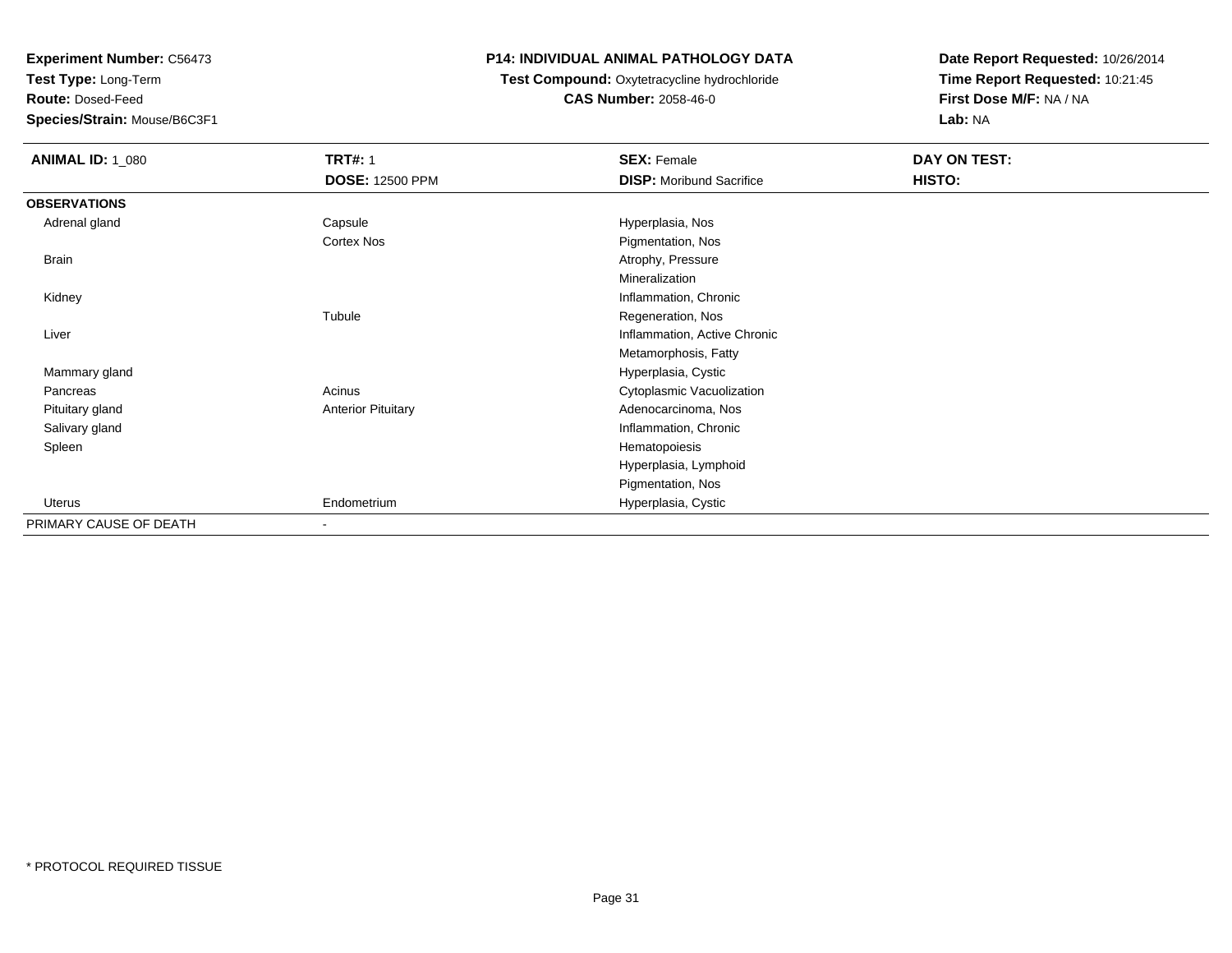**Test Type:** Long-Term

**Route:** Dosed-Feed

**Species/Strain:** Mouse/B6C3F1

#### **P14: INDIVIDUAL ANIMAL PATHOLOGY DATA**

# **Test Compound:** Oxytetracycline hydrochloride**CAS Number:** 2058-46-0

| <b>ANIMAL ID: 1_081</b> | <b>TRT#: 1</b>            | <b>SEX: Female</b>              | DAY ON TEST: |  |
|-------------------------|---------------------------|---------------------------------|--------------|--|
|                         | <b>DOSE: 12500 PPM</b>    | <b>DISP:</b> Moribund Sacrifice | HISTO:       |  |
| <b>OBSERVATIONS</b>     |                           |                                 |              |  |
| Adrenal gland           | Capsule                   | Hyperplasia, Nos                |              |  |
| Bone marrow             |                           | Fibrosis                        |              |  |
| Brain                   |                           | Mineralization                  |              |  |
| Pituitary gland         | <b>Anterior Pituitary</b> | Hyperplasia, Nos                |              |  |
| Skin                    | Tail                      | Erosion                         |              |  |
|                         | Tail                      | Ulcer, Acute                    |              |  |
| Spleen                  |                           | Hematopoiesis                   |              |  |
|                         |                           | Pigmentation, Nos               |              |  |
| Thyroid                 |                           | <b>Cystic Follicles</b>         |              |  |
|                         |                           | Hyperplasia, C Cell             |              |  |
| Unspecified             | Multiple Organs Nos       | Lymphoma, Mixed-Malignant Type  |              |  |
| Uterus                  |                           | Adenocarcinoma, Nos             |              |  |
|                         | Endometrium               | Hyperplasia, Cystic             |              |  |
| PRIMARY CAUSE OF DEATH  |                           |                                 |              |  |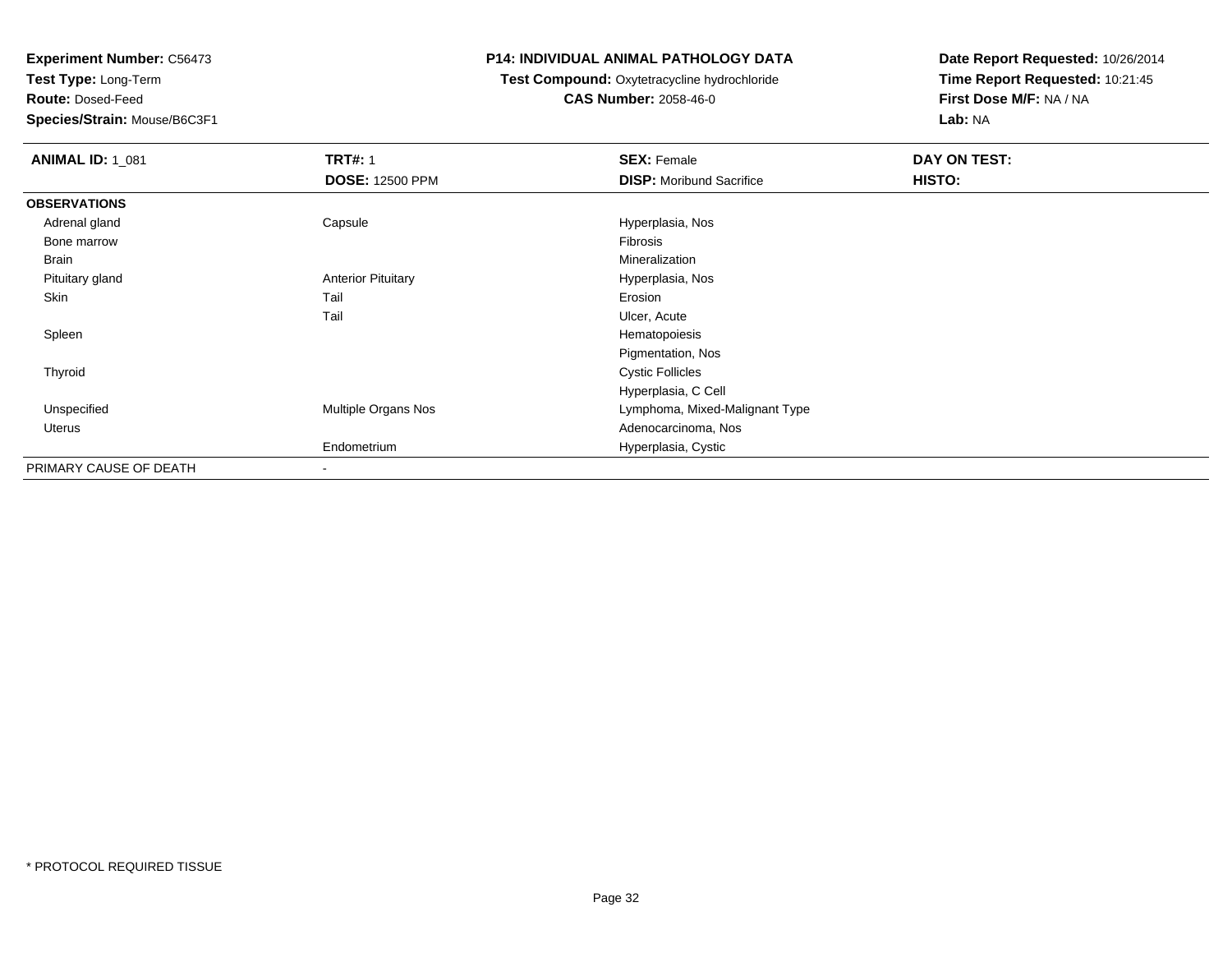**Test Type:** Long-Term

**Route:** Dosed-Feed

**Species/Strain:** Mouse/B6C3F1

### **P14: INDIVIDUAL ANIMAL PATHOLOGY DATA**

**Test Compound:** Oxytetracycline hydrochloride**CAS Number:** 2058-46-0

| <b>ANIMAL ID: 1_082</b> | <b>TRT#: 1</b>               | <b>SEX: Female</b>                   | DAY ON TEST: |  |
|-------------------------|------------------------------|--------------------------------------|--------------|--|
|                         | <b>DOSE: 12500 PPM</b>       | <b>DISP: Terminal Sacrifice</b>      | HISTO:       |  |
| <b>OBSERVATIONS</b>     |                              |                                      |              |  |
| Adrenal gland           | Capsule                      | Hyperplasia, Nos                     |              |  |
|                         | Cortex Nos                   | Pigmentation, Nos                    |              |  |
| Gall bladder            |                              | Cyst, Nos                            |              |  |
| Kidney                  |                              | Inflammation, Chronic                |              |  |
|                         | Tubule                       | Necrosis, Nos                        |              |  |
|                         | Tubule                       | Regeneration, Nos                    |              |  |
| Liver                   |                              | Inflammation, Chronic                |              |  |
| Lung                    |                              | Hyperplasia, Alveolar Epithelium     |              |  |
| Lymph node              | Mandibular Lymph Node        | Hemosiderosis                        |              |  |
|                         | Mesenteric Lymph Node        | Lymphoma, Histiocytic-Malignant Type |              |  |
| Pancreas                | Acinus                       | Hyperplasia, Nos                     |              |  |
|                         |                              | Inflammation, Chronic                |              |  |
| Pituitary gland         | <b>Anterior Pituitary</b>    | Hyperplasia, Nos                     |              |  |
| Spleen                  |                              | Hematopoiesis                        |              |  |
|                         |                              | Pigmentation, Nos                    |              |  |
| Thymus                  |                              | Cyst, Nos                            |              |  |
| Thyroid                 |                              | <b>Cystic Follicles</b>              |              |  |
| Uterus                  | Endometrium                  | Hyperplasia, Cystic                  |              |  |
| PRIMARY CAUSE OF DEATH  | $\qquad \qquad \blacksquare$ |                                      |              |  |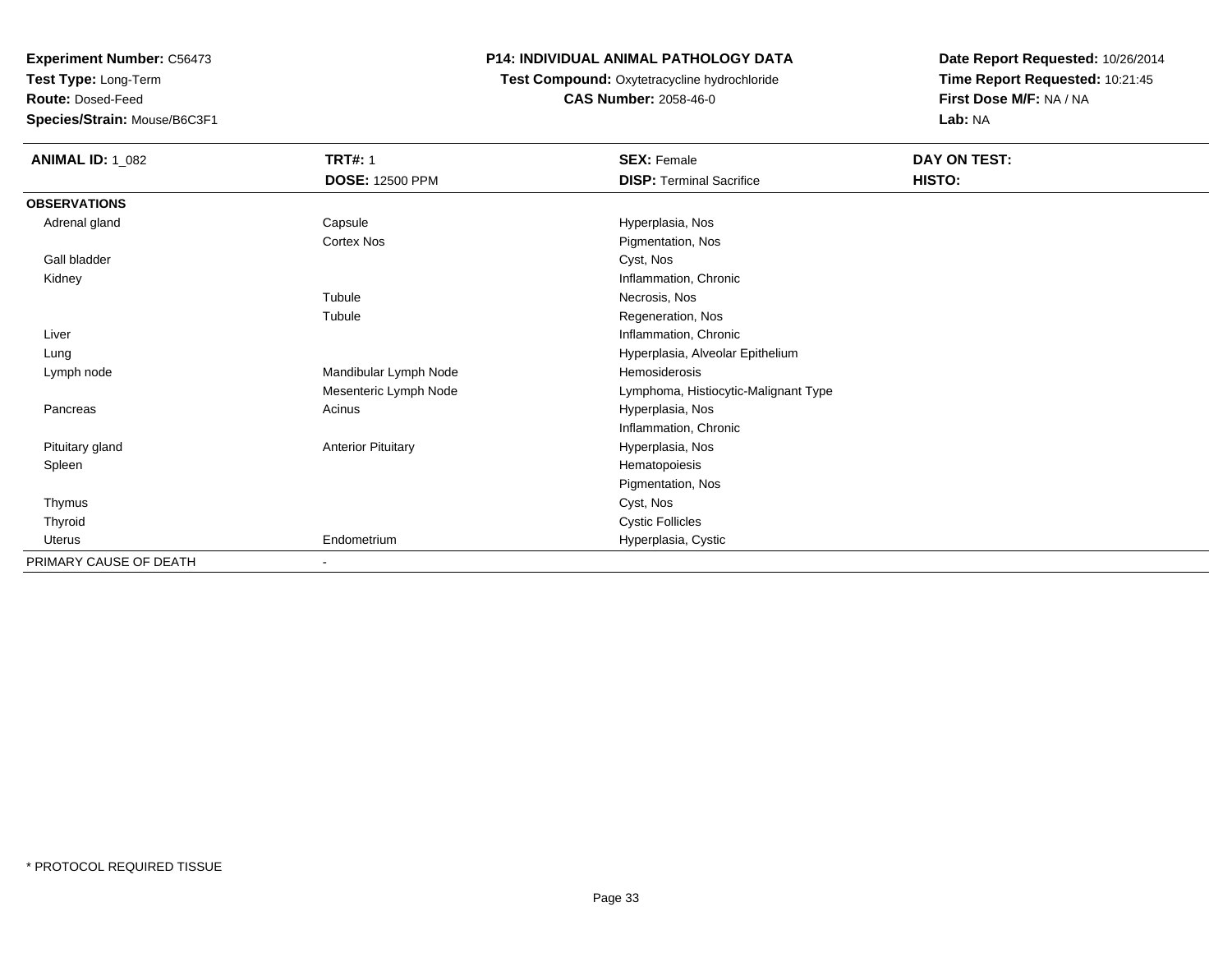**Test Type:** Long-Term

**Route:** Dosed-Feed

**Species/Strain:** Mouse/B6C3F1

### **P14: INDIVIDUAL ANIMAL PATHOLOGY DATA**

**Test Compound:** Oxytetracycline hydrochloride**CAS Number:** 2058-46-0

| <b>ANIMAL ID: 1_083</b> | <b>TRT#: 1</b>           | <b>SEX: Female</b>              | DAY ON TEST: |
|-------------------------|--------------------------|---------------------------------|--------------|
|                         | <b>DOSE: 12500 PPM</b>   | <b>DISP: Terminal Sacrifice</b> | HISTO:       |
| <b>OBSERVATIONS</b>     |                          |                                 |              |
| Adrenal gland           | Capsule                  | Hyperplasia, Nos                |              |
|                         | Cortex Nos               | Hyperplasia, Nos                |              |
|                         | Cortex Nos               | Pigmentation, Nos               |              |
| Bone marrow             |                          | Fibrosis                        |              |
|                         |                          | Hyperplasia, Granulocytic       |              |
| Lung                    |                          | Histiocytosis                   |              |
| Lymph node              | Mandibular Lymph Node    | Hemosiderosis                   |              |
| Pancreas                | Acinus                   | Cytoplasmic Vacuolization       |              |
| Spleen                  |                          | Hematopoiesis                   |              |
|                         |                          | Pigmentation, Nos               |              |
| Thymus                  |                          | Cyst, Nos                       |              |
| Unspecified             | Multiple Organs Nos      | Inflammation, Chronic           |              |
|                         | Multiple Organs Nos      | Lymphoma, Mixed-Malignant Type  |              |
| Uterus                  | Endometrium              | Hyperplasia, Cystic             |              |
|                         |                          | Inflammation, Acute             |              |
| PRIMARY CAUSE OF DEATH  | $\overline{\phantom{a}}$ |                                 |              |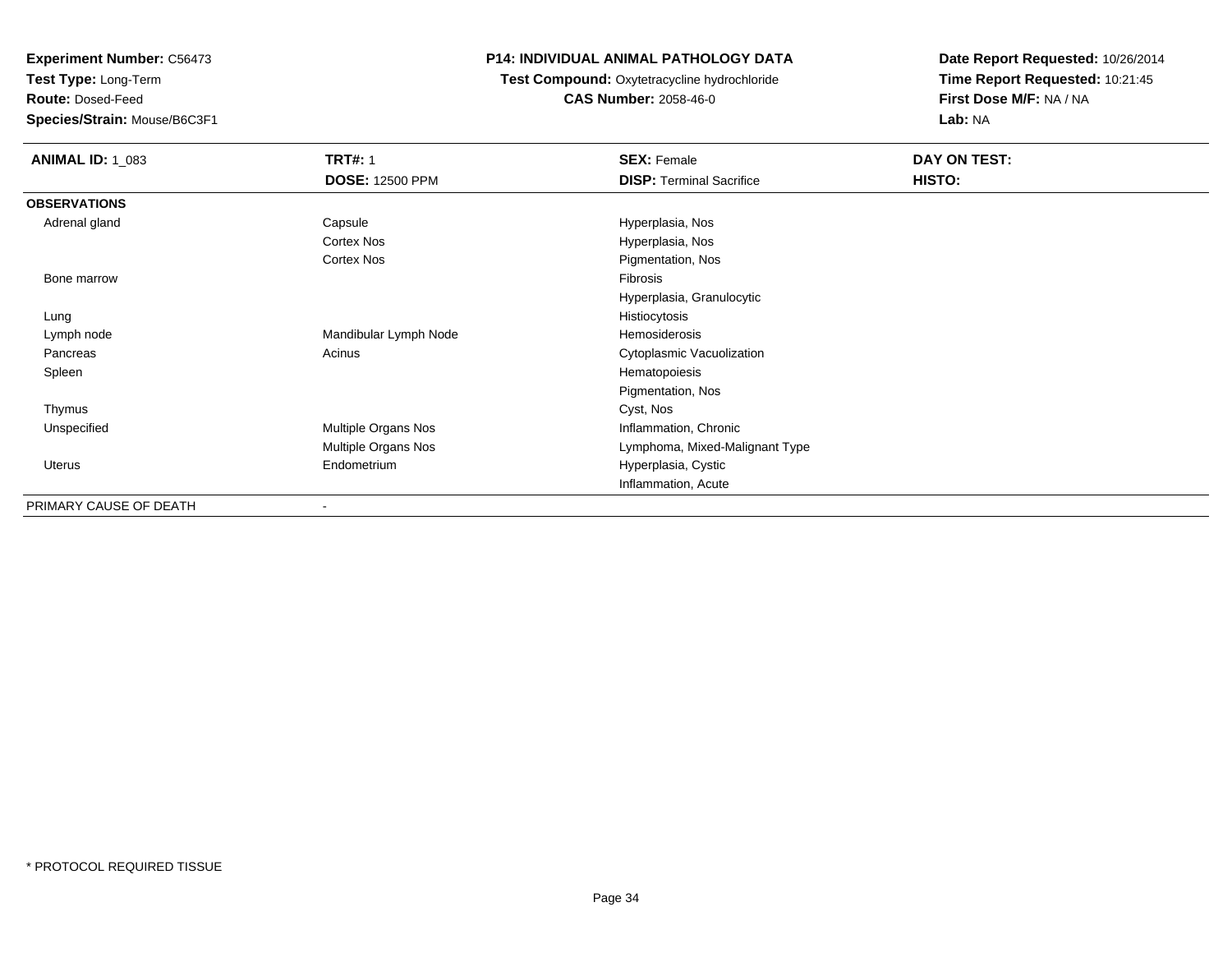**Test Type:** Long-Term

**Route:** Dosed-Feed

**Species/Strain:** Mouse/B6C3F1

### **P14: INDIVIDUAL ANIMAL PATHOLOGY DATA**

**Test Compound:** Oxytetracycline hydrochloride**CAS Number:** 2058-46-0

| <b>ANIMAL ID: 1_084</b> | <b>TRT#: 1</b>               | <b>SEX: Female</b>                | <b>DAY ON TEST:</b> |  |
|-------------------------|------------------------------|-----------------------------------|---------------------|--|
|                         | <b>DOSE: 12500 PPM</b>       | <b>DISP: Terminal Sacrifice</b>   | HISTO:              |  |
| <b>OBSERVATIONS</b>     |                              |                                   |                     |  |
| Adrenal gland           | Capsule                      | Hyperplasia, Nos                  |                     |  |
|                         | Cortex Nos                   | Pigmentation, Nos                 |                     |  |
| Bone marrow             |                              | Hyperplasia, Granulocytic         |                     |  |
| Kidney                  | Pelvis                       | Calculus, Microscopic Examination |                     |  |
|                         | Tubule                       | Mineralization                    |                     |  |
|                         | Tubule                       | Regeneration, Nos                 |                     |  |
| Liver                   |                              | Hematopoiesis                     |                     |  |
| Pancreas                | Acinus                       | Cytoplasmic Vacuolization         |                     |  |
|                         | Islets                       | Islet-Cell Adenoma                |                     |  |
| Spleen                  |                              | Hematopoiesis                     |                     |  |
|                         |                              | Pigmentation, Nos                 |                     |  |
| Thyroid                 |                              | <b>Cystic Follicles</b>           |                     |  |
|                         |                              | Hyperplasia, C Cell               |                     |  |
| Unspecified             | Multiple Organs Nos          | Inflammation, Chronic             |                     |  |
| <b>Uterus</b>           |                              | Hydrometra                        |                     |  |
|                         | Endometrium                  | Hyperplasia, Cystic               |                     |  |
| PRIMARY CAUSE OF DEATH  | $\qquad \qquad \blacksquare$ |                                   |                     |  |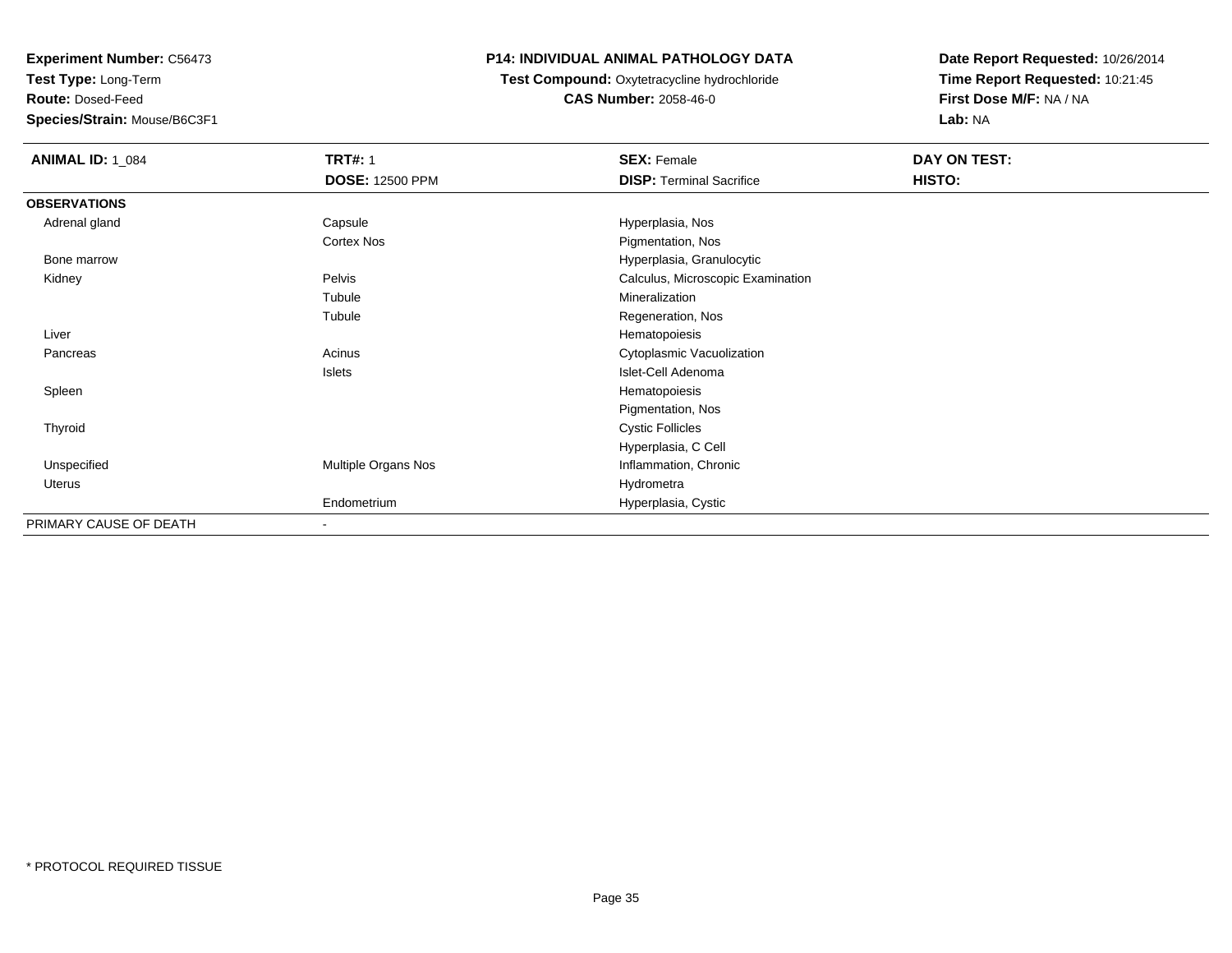**Test Type:** Long-Term

**Route:** Dosed-Feed

**Species/Strain:** Mouse/B6C3F1

### **P14: INDIVIDUAL ANIMAL PATHOLOGY DATA**

**Test Compound:** Oxytetracycline hydrochloride**CAS Number:** 2058-46-0

| <b>ANIMAL ID: 1_085</b> | <b>TRT#: 1</b>         | <b>SEX: Female</b>              | DAY ON TEST: |  |
|-------------------------|------------------------|---------------------------------|--------------|--|
|                         | <b>DOSE: 12500 PPM</b> | <b>DISP:</b> Moribund Sacrifice | HISTO:       |  |
| <b>OBSERVATIONS</b>     |                        |                                 |              |  |
| Adrenal gland           | <b>Cortex Nos</b>      | Congestion, Nos                 |              |  |
|                         | Capsule                | Hyperplasia, Nos                |              |  |
|                         | <b>Cortex Nos</b>      | Pigmentation, Nos               |              |  |
| <b>Brain</b>            |                        | Mineralization                  |              |  |
| Liver                   |                        | Hepatocellular Carcinoma        |              |  |
|                         |                        | Hepatocytomegaly                |              |  |
| Lymph node              |                        | Hemosiderosis                   |              |  |
| Ovary                   |                        | Cyst, Follicular Nos            |              |  |
| Spleen                  |                        | Hematopoiesis                   |              |  |
|                         |                        | Pigmentation, Nos               |              |  |
| Thyroid                 |                        | <b>Cystic Follicles</b>         |              |  |
| Unspecified             | Multiple Organs Nos    | Inflammation, Chronic           |              |  |
| Uterus                  | Endometrium            | Hyperplasia, Cystic             |              |  |
| PRIMARY CAUSE OF DEATH  |                        |                                 |              |  |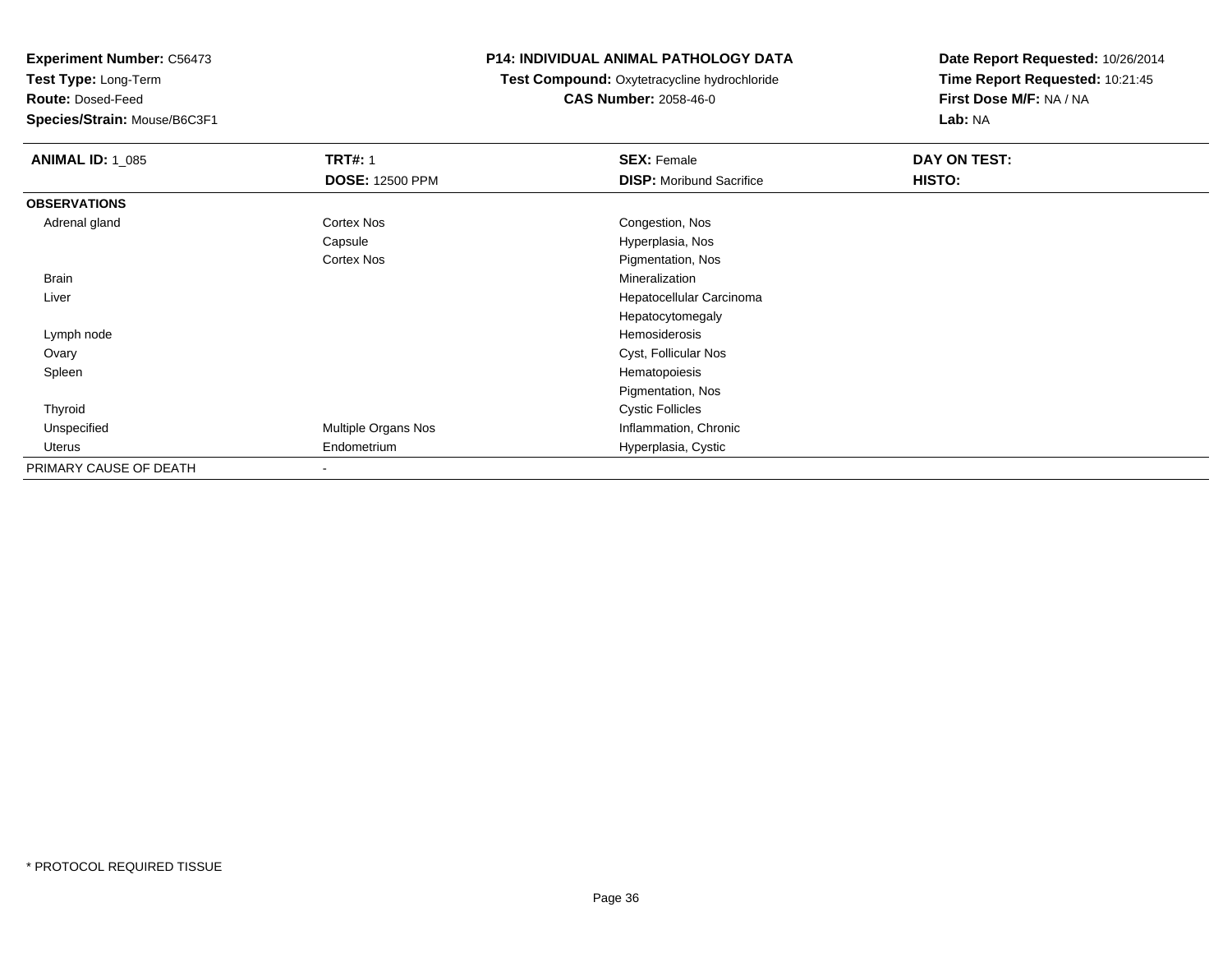**Test Type:** Long-Term

**Route:** Dosed-Feed

**Species/Strain:** Mouse/B6C3F1

### **P14: INDIVIDUAL ANIMAL PATHOLOGY DATA**

**Test Compound:** Oxytetracycline hydrochloride**CAS Number:** 2058-46-0

| <b>ANIMAL ID: 1_086</b> | <b>TRT#: 1</b>            | <b>SEX: Female</b>              | DAY ON TEST: |  |
|-------------------------|---------------------------|---------------------------------|--------------|--|
|                         | <b>DOSE: 12500 PPM</b>    | <b>DISP: Terminal Sacrifice</b> | HISTO:       |  |
| <b>OBSERVATIONS</b>     |                           |                                 |              |  |
| Adrenal gland           | Capsule                   | Hyperplasia, Nos                |              |  |
|                         | Cortex Nos                | Metamorphosis, Fatty            |              |  |
| Bone marrow             |                           | Hyperplasia, Granulocytic       |              |  |
| Kidney                  | Tubule                    | Necrosis, Nos                   |              |  |
|                         | Tubule                    | Regeneration, Nos               |              |  |
| Liver                   |                           | Hematopoiesis                   |              |  |
| Lymph node              | Mandibular Lymph Node     | Hemosiderosis                   |              |  |
| Pancreas                | Acinus                    | Cytoplasmic Vacuolization       |              |  |
| Pituitary gland         | <b>Anterior Pituitary</b> | Adenoma, Nos                    |              |  |
| Spleen                  |                           | Hematopoiesis                   |              |  |
|                         |                           | Pigmentation, Nos               |              |  |
| Thymus                  |                           | Cyst, Embryonal Duct            |              |  |
| Thyroid                 |                           | Hyperplasia, C Cell             |              |  |
| Unspecified             | Multiple Organs Nos       | Inflammation, Chronic           |              |  |
| Uterus                  | Endometrium               | Hyperplasia, Cystic             |              |  |
|                         |                           | Inflammation, Acute             |              |  |
| PRIMARY CAUSE OF DEATH  | $\blacksquare$            |                                 |              |  |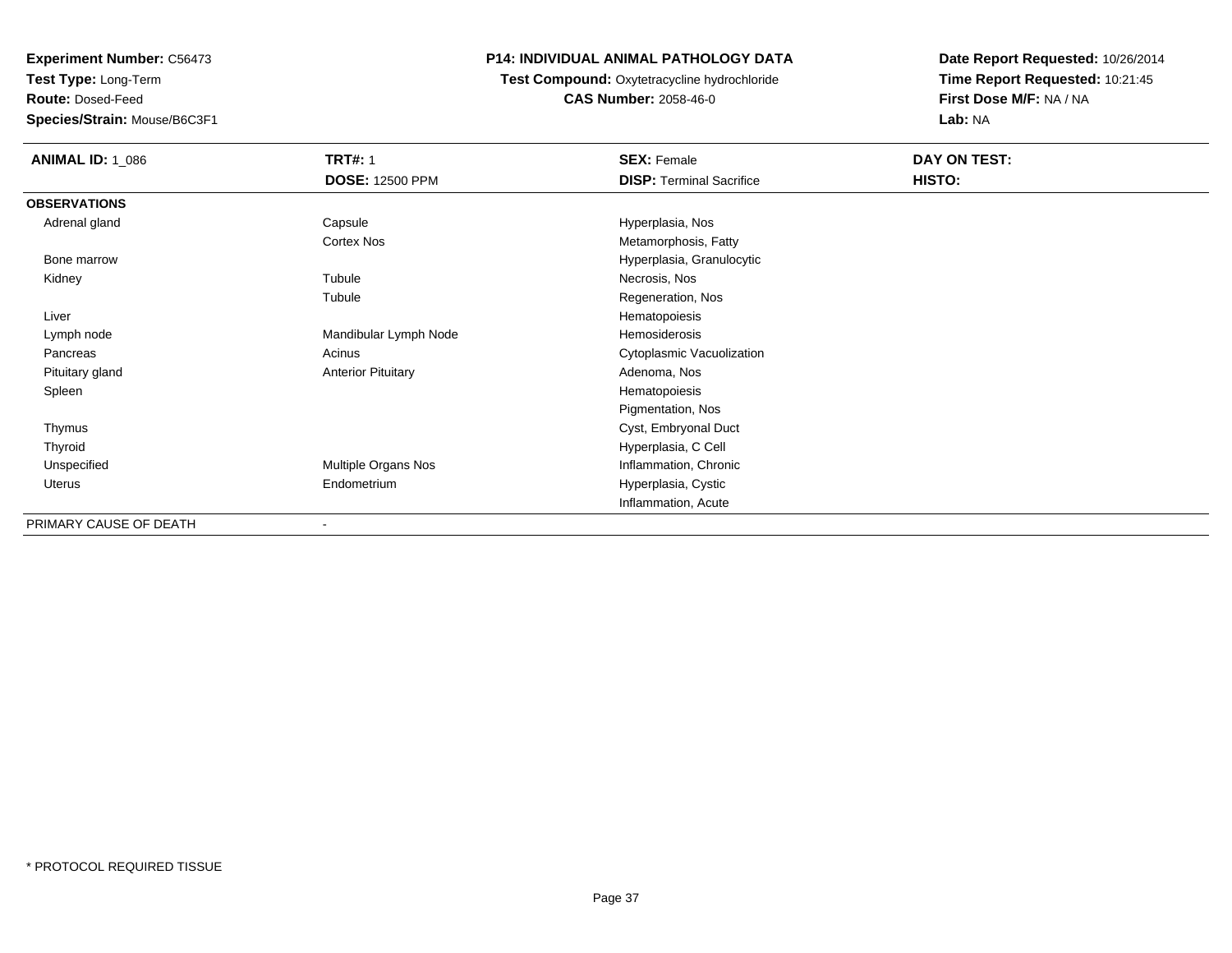**Test Type:** Long-Term

**Route:** Dosed-Feed

**Species/Strain:** Mouse/B6C3F1

### **P14: INDIVIDUAL ANIMAL PATHOLOGY DATA**

**Test Compound:** Oxytetracycline hydrochloride**CAS Number:** 2058-46-0

| <b>ANIMAL ID: 1 087</b> | <b>TRT#: 1</b>             | <b>SEX: Female</b>              | DAY ON TEST: |  |
|-------------------------|----------------------------|---------------------------------|--------------|--|
|                         | <b>DOSE: 12500 PPM</b>     | <b>DISP:</b> Moribund Sacrifice | HISTO:       |  |
| <b>OBSERVATIONS</b>     |                            |                                 |              |  |
| Adrenal gland           | Capsule                    | Hyperplasia, Nos                |              |  |
|                         | <b>Cortex Nos</b>          | Pigmentation, Nos               |              |  |
| Bone marrow             |                            | Hyperplasia, Granulocytic       |              |  |
| Liver                   |                            | Hematopoiesis                   |              |  |
| Ovary                   |                            | Teratoma, Benign                |              |  |
| Pituitary gland         | <b>Anterior Pituitary</b>  | Adenoma, Nos                    |              |  |
| Spleen                  |                            | Hematopoiesis                   |              |  |
|                         |                            | Pigmentation, Nos               |              |  |
| Thyroid                 |                            | <b>Cystic Follicles</b>         |              |  |
| Unspecified             | <b>Multiple Organs Nos</b> | Inflammation, Chronic           |              |  |
| Uterus                  | Endometrium                | Hyperplasia, Cystic             |              |  |
| PRIMARY CAUSE OF DEATH  | $\,$                       |                                 |              |  |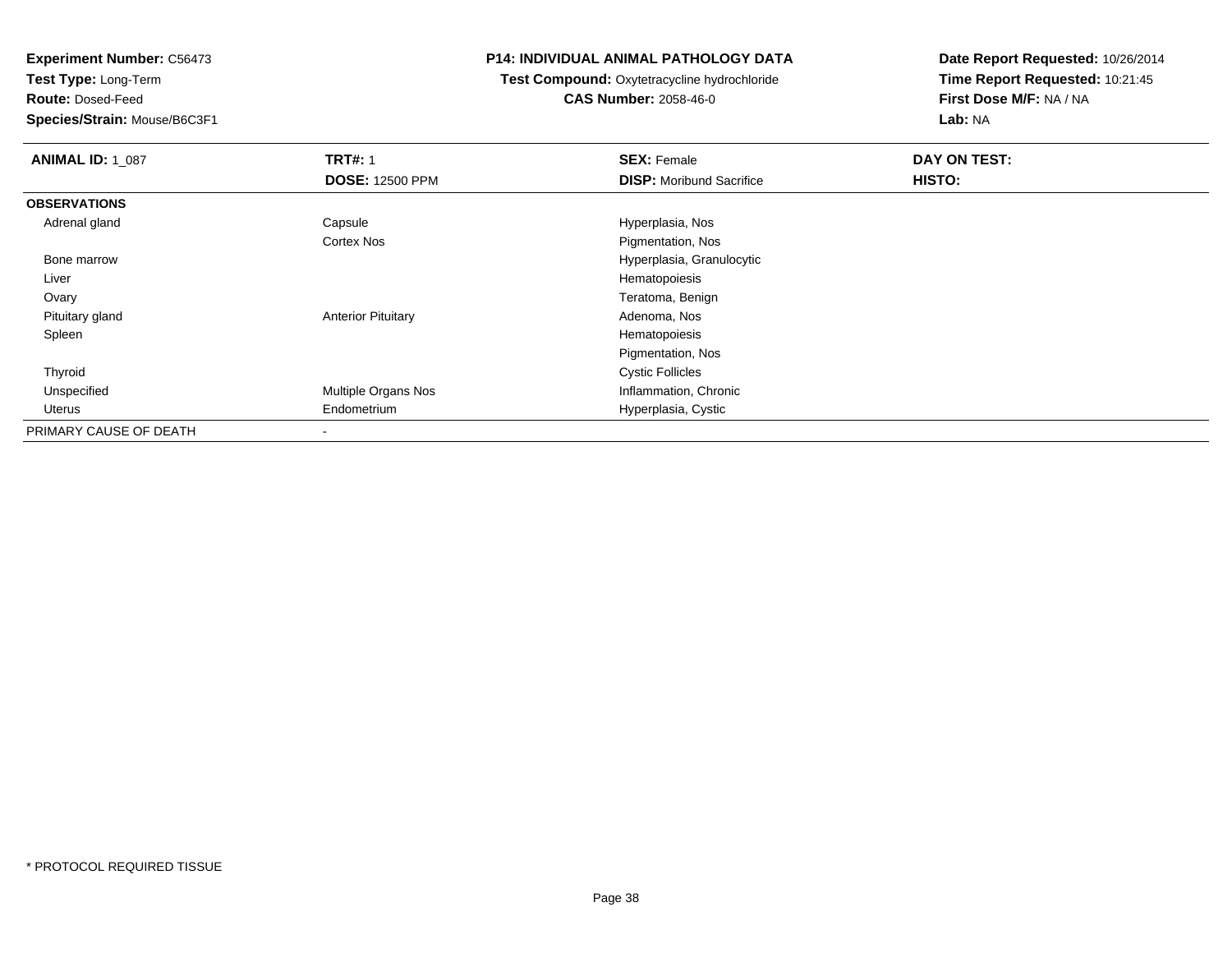**Test Type:** Long-Term

**Route:** Dosed-Feed

**Species/Strain:** Mouse/B6C3F1

## **P14: INDIVIDUAL ANIMAL PATHOLOGY DATA**

**Test Compound:** Oxytetracycline hydrochloride**CAS Number:** 2058-46-0

| <b>ANIMAL ID: 1_088</b> | <b>TRT#: 1</b>            | <b>SEX: Female</b>              | DAY ON TEST: |  |
|-------------------------|---------------------------|---------------------------------|--------------|--|
|                         | <b>DOSE: 12500 PPM</b>    | <b>DISP: Terminal Sacrifice</b> | HISTO:       |  |
| <b>OBSERVATIONS</b>     |                           |                                 |              |  |
| Adrenal gland           | Capsule                   | Hyperplasia, Nos                |              |  |
|                         | Cortex Nos                | Pigmentation, Nos               |              |  |
| <b>Brain</b>            |                           | Mineralization                  |              |  |
| Kidney                  | Tubule                    | Necrosis, Nos                   |              |  |
|                         | Tubule                    | Regeneration, Nos               |              |  |
| Lymph node              | Mandibular Lymph Node     | Hyperplasia, Lymphoid           |              |  |
| Mammary gland           |                           | Hyperplasia, Cystic             |              |  |
| Pancreas                | Acinus                    | Cytoplasmic Vacuolization       |              |  |
| Pituitary gland         | <b>Anterior Pituitary</b> | Adenoma, Nos                    |              |  |
| Spleen                  |                           | Hematopoiesis                   |              |  |
|                         |                           | Hyperplasia, Lymphoid           |              |  |
|                         |                           | Pigmentation, Nos               |              |  |
| Thyroid                 |                           | Cyst, Embryonal Duct            |              |  |
|                         |                           | <b>Cystic Follicles</b>         |              |  |
|                         |                           | Hyperplasia, Follicular Cell    |              |  |
| Unspecified             | Multiple Organs Nos       | Inflammation, Chronic           |              |  |
| Uterus                  | Endometrium               | Hyperplasia, Cystic             |              |  |
| PRIMARY CAUSE OF DEATH  | ٠                         |                                 |              |  |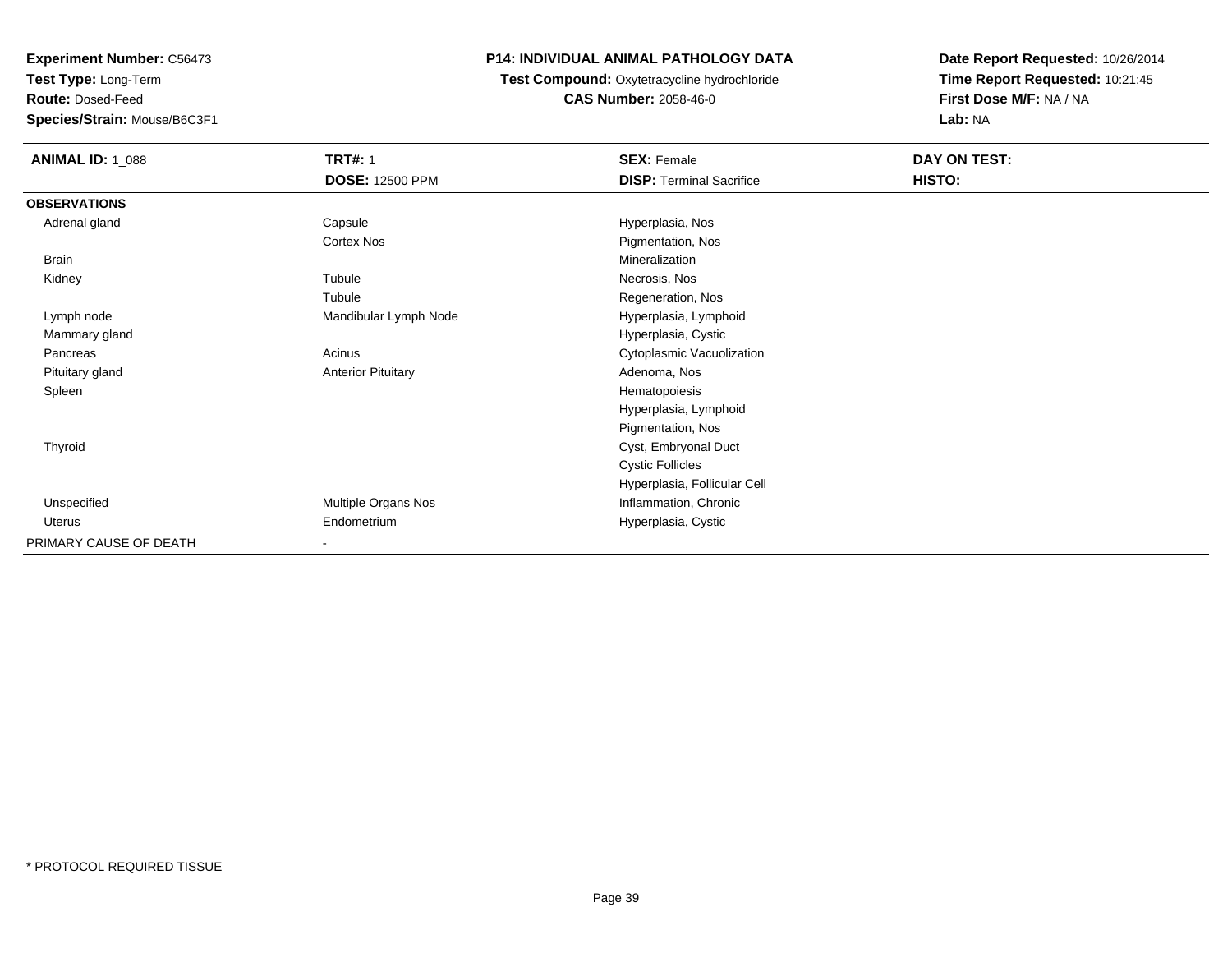**Test Type:** Long-Term

**Route:** Dosed-Feed

**Species/Strain:** Mouse/B6C3F1

### **P14: INDIVIDUAL ANIMAL PATHOLOGY DATA**

# **Test Compound:** Oxytetracycline hydrochloride**CAS Number:** 2058-46-0

| <b>ANIMAL ID: 1_089</b> | <b>TRT#: 1</b>            | <b>SEX: Female</b>              | DAY ON TEST: |  |
|-------------------------|---------------------------|---------------------------------|--------------|--|
|                         | <b>DOSE: 12500 PPM</b>    | <b>DISP: Terminal Sacrifice</b> | HISTO:       |  |
| <b>OBSERVATIONS</b>     |                           |                                 |              |  |
| Adrenal gland           | Capsule                   | Hyperplasia, Nos                |              |  |
|                         | Cortex Nos                | Pigmentation, Nos               |              |  |
| Bone marrow             |                           | Hyperplasia, Granulocytic       |              |  |
| <b>Brain</b>            |                           | Mineralization                  |              |  |
| Heart                   |                           | Inflammation, Active Chronic    |              |  |
| Kidney                  |                           | Inflammation, Chronic           |              |  |
|                         | Tubule                    | Regeneration, Nos               |              |  |
| Liver                   |                           | Hematopoiesis                   |              |  |
|                         |                           | Inflammation, Chronic           |              |  |
| Pancreas                | Acinus                    | Cytoplasmic Vacuolization       |              |  |
| Pituitary gland         | <b>Anterior Pituitary</b> | Hyperplasia, Nos                |              |  |
| Salivary gland          |                           | Inflammation, Chronic           |              |  |
| Spleen                  |                           | Hematopoiesis                   |              |  |
|                         |                           | Pigmentation, Nos               |              |  |
| Thymus                  |                           | Cyst, Nos                       |              |  |
| Thyroid                 |                           | Hyperplasia, C Cell             |              |  |
|                         |                           | Hyperplasia, Follicular Cell    |              |  |
| Uterus                  | Endometrium               | Hyperplasia, Cystic             |              |  |
| PRIMARY CAUSE OF DEATH  | ٠                         |                                 |              |  |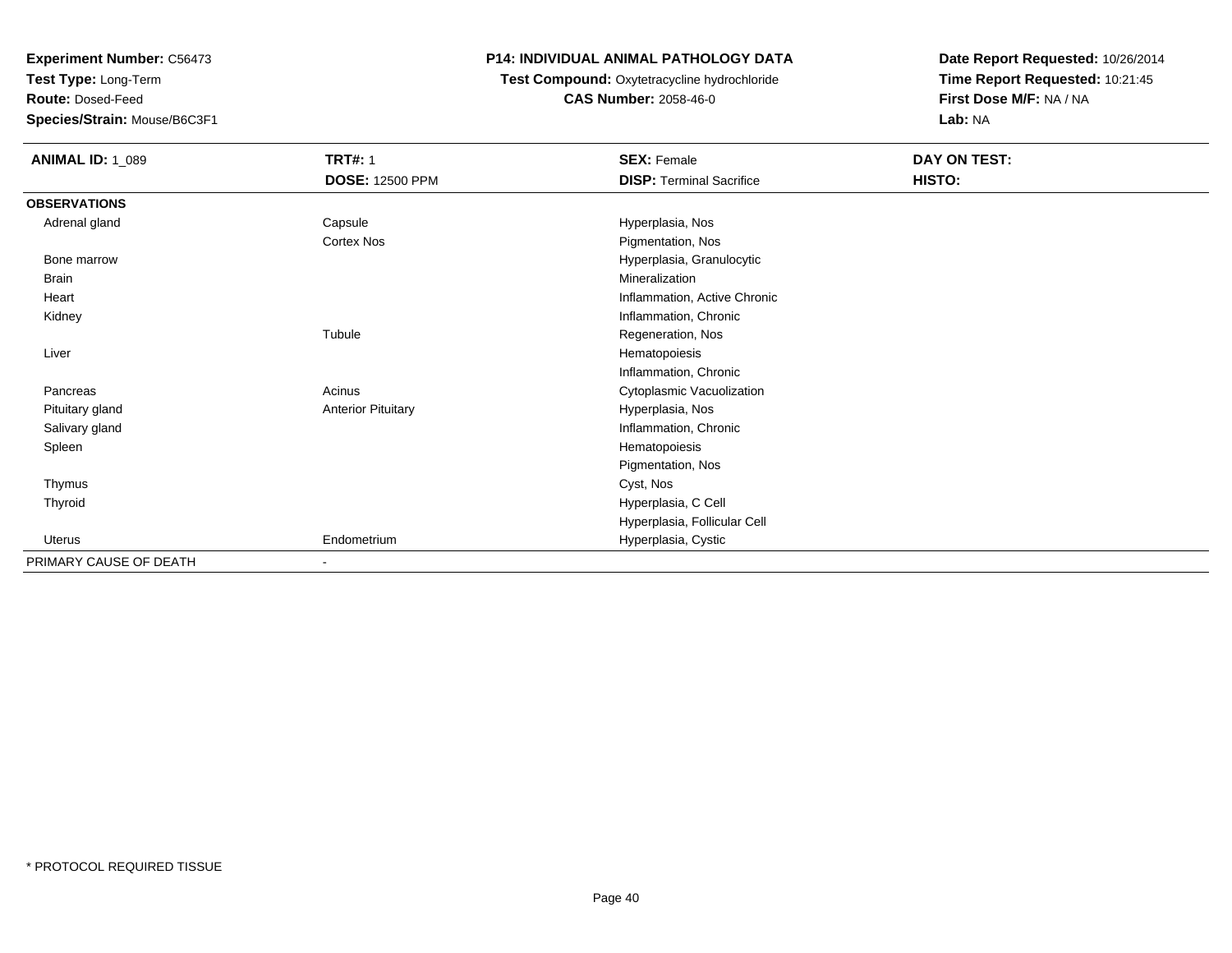**Test Type:** Long-Term

**Route:** Dosed-Feed

**Species/Strain:** Mouse/B6C3F1

### **P14: INDIVIDUAL ANIMAL PATHOLOGY DATA**

**Test Compound:** Oxytetracycline hydrochloride**CAS Number:** 2058-46-0

| <b>ANIMAL ID: 1_090</b> | <b>TRT#: 1</b>            | <b>SEX: Female</b>              | DAY ON TEST: |
|-------------------------|---------------------------|---------------------------------|--------------|
|                         | <b>DOSE: 12500 PPM</b>    | <b>DISP: Terminal Sacrifice</b> | HISTO:       |
| <b>OBSERVATIONS</b>     |                           |                                 |              |
| Adrenal gland           | Capsule                   | Hyperplasia, Nos                |              |
|                         | Cortex Nos                | Hyperplasia, Nos                |              |
|                         | Cortex Nos                | Pigmentation, Nos               |              |
| Bone marrow             |                           | Hyperplasia, Granulocytic       |              |
| Kidney                  |                           | Inflammation, Chronic           |              |
|                         | Tubule                    | Regeneration, Nos               |              |
| Liver                   |                           | Hematopoiesis                   |              |
|                         |                           | Inflammation, Chronic           |              |
| Pancreas                | Acinus                    | Cytoplasmic Vacuolization       |              |
| Pituitary gland         | <b>Anterior Pituitary</b> | Adenoma, Nos                    |              |
| Spleen                  |                           | Hematopoiesis                   |              |
|                         |                           | Pigmentation, Nos               |              |
| Stomach                 | <b>Glandular Stomach</b>  | Inflammation, Chronic           |              |
| Unspecified             | Multiple Organs Nos       | Lymphoma, Mixed-Malignant Type  |              |
| Uterus                  | Endometrium               | Hyperplasia, Cystic             |              |
| PRIMARY CAUSE OF DEATH  |                           |                                 |              |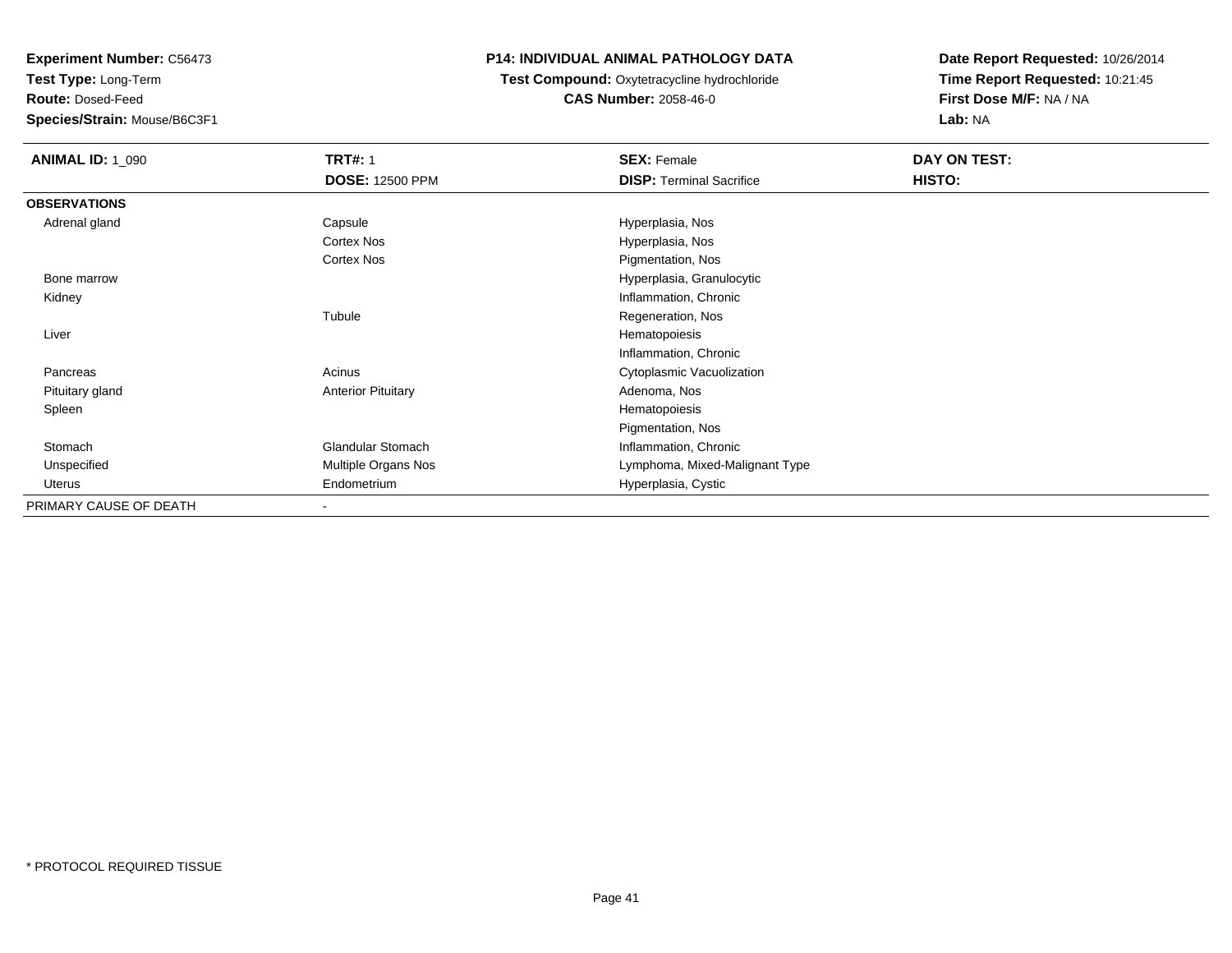**Test Type:** Long-Term

**Route:** Dosed-Feed

**Species/Strain:** Mouse/B6C3F1

## **P14: INDIVIDUAL ANIMAL PATHOLOGY DATA**

**Test Compound:** Oxytetracycline hydrochloride**CAS Number:** 2058-46-0

| <b>ANIMAL ID: 1_091</b> | <b>TRT#: 1</b>           | <b>SEX: Female</b>               | DAY ON TEST: |  |
|-------------------------|--------------------------|----------------------------------|--------------|--|
|                         | <b>DOSE: 12500 PPM</b>   | <b>DISP: Terminal Sacrifice</b>  | HISTO:       |  |
| <b>OBSERVATIONS</b>     |                          |                                  |              |  |
| Adrenal gland           |                          | Cortical Adenoma                 |              |  |
|                         | Capsule                  | Hyperplasia, Nos                 |              |  |
|                         | Cortex Nos               | Pigmentation, Nos                |              |  |
| <b>Brain</b>            |                          | Mineralization                   |              |  |
| Kidney                  | Tubule                   | Regeneration, Nos                |              |  |
| Liver                   |                          | Hematopoiesis                    |              |  |
| Lung                    |                          | Bronchopneumonia, Chronic        |              |  |
|                         |                          | <b>Cholesterol Deposit</b>       |              |  |
|                         |                          | Histiocytosis                    |              |  |
|                         |                          | Hyperplasia, Alveolar Epithelium |              |  |
| Lymph node              | Mandibular Lymph Node    | <b>Hemosiderosis</b>             |              |  |
| Pancreas                | Acinus                   | Cytoplasmic Vacuolization        |              |  |
| Spleen                  |                          | Hematopoiesis                    |              |  |
|                         |                          | Pigmentation, Nos                |              |  |
| Thyroid                 |                          | Hyperplasia, Follicular Cell     |              |  |
| Unspecified             | Multiple Organs Nos      | Inflammation, Chronic            |              |  |
| Uterus                  | Endometrium              | Hyperplasia, Cystic              |              |  |
| PRIMARY CAUSE OF DEATH  | $\overline{\phantom{0}}$ |                                  |              |  |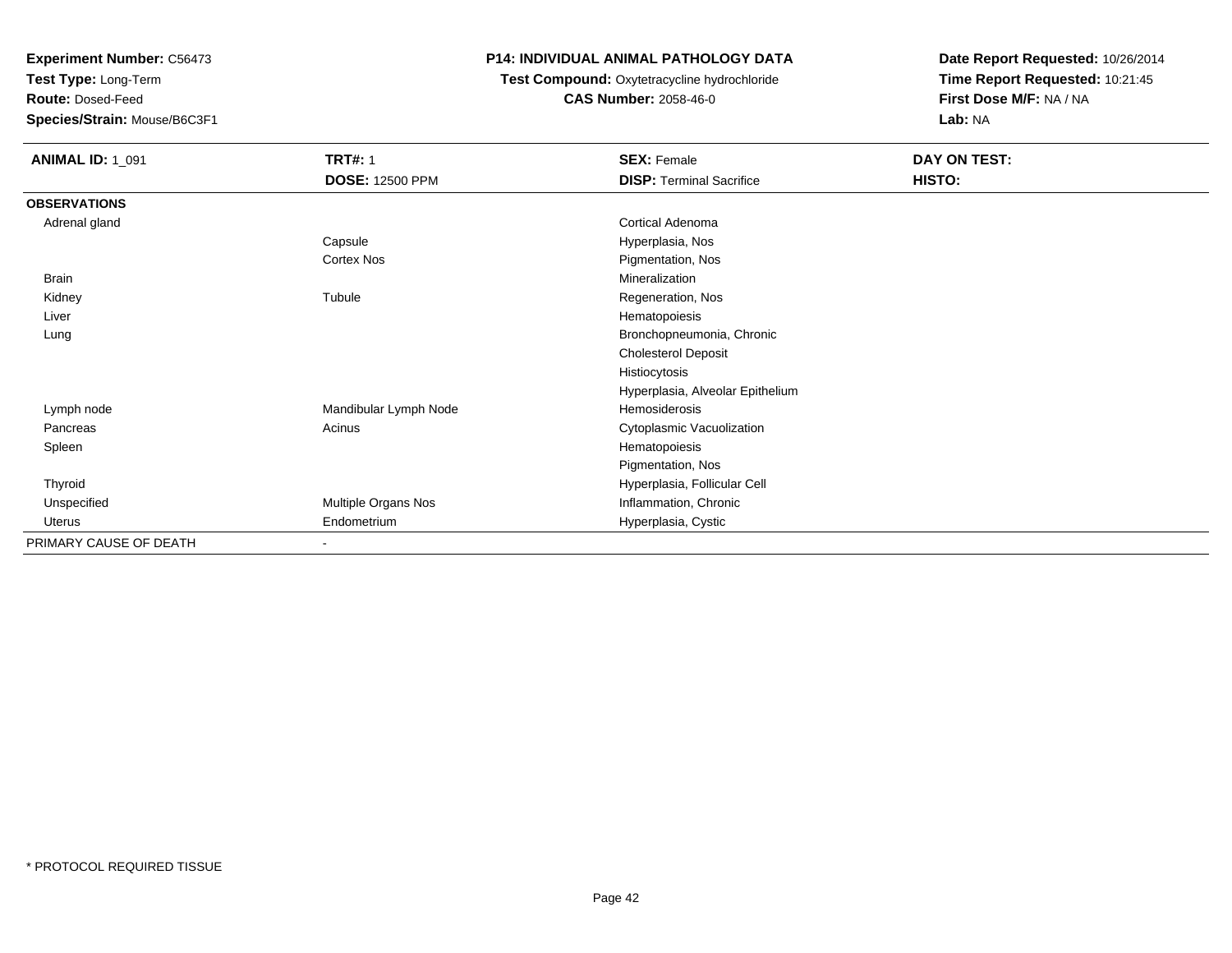**Test Type:** Long-Term

**Route:** Dosed-Feed

**Species/Strain:** Mouse/B6C3F1

## **P14: INDIVIDUAL ANIMAL PATHOLOGY DATA**

**Test Compound:** Oxytetracycline hydrochloride**CAS Number:** 2058-46-0

| <b>ANIMAL ID: 1_092</b> | <b>TRT#: 1</b>               | <b>SEX: Female</b>              | DAY ON TEST: |  |
|-------------------------|------------------------------|---------------------------------|--------------|--|
|                         | <b>DOSE: 12500 PPM</b>       | <b>DISP: Terminal Sacrifice</b> | HISTO:       |  |
| <b>OBSERVATIONS</b>     |                              |                                 |              |  |
| Adrenal gland           | Capsule                      | Hyperplasia, Nos                |              |  |
|                         | Cortex Nos                   | Pigmentation, Nos               |              |  |
| Bone marrow             |                              | Hyperplasia, Granulocytic       |              |  |
| <b>Brain</b>            |                              | Mineralization                  |              |  |
| Kidney                  | Glomerulus                   | Amyloidosis                     |              |  |
|                         |                              | Inflammation, Chronic           |              |  |
|                         | Tubule                       | Necrosis, Nos                   |              |  |
|                         | Tubule                       | Regeneration, Nos               |              |  |
| Liver                   |                              | Inflammation, Active Chronic    |              |  |
| Lung                    |                              | Bronchopneumonia, Chronic       |              |  |
|                         |                              | <b>Cholesterol Deposit</b>      |              |  |
| Lymph node              | Mandibular Lymph Node        | Hemosiderosis                   |              |  |
| Ovary                   |                              | Cyst, Parovarian                |              |  |
| Pancreas                | Acinus                       | Cytoplasmic Vacuolization       |              |  |
| Spleen                  |                              | Hematopoiesis                   |              |  |
|                         |                              | Pigmentation, Nos               |              |  |
| Stomach                 | Glandular Stomach            | Degeneration, Cystic            |              |  |
| Thymus                  |                              | Cyst, Embryonal Duct            |              |  |
| Uterus                  |                              | Hydrometra                      |              |  |
|                         | Endometrium                  | Hyperplasia, Cystic             |              |  |
| PRIMARY CAUSE OF DEATH  | $\qquad \qquad \blacksquare$ |                                 |              |  |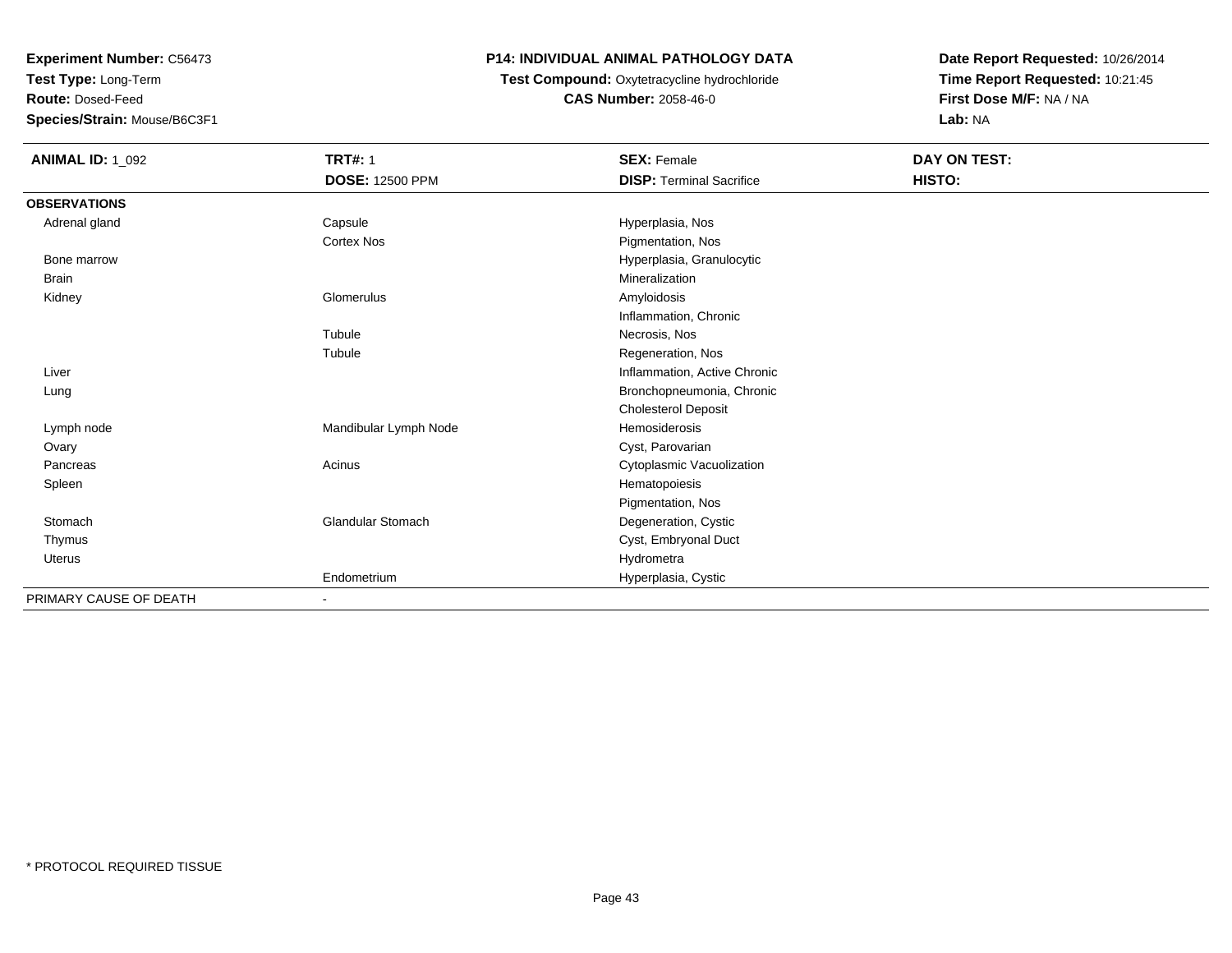**Test Type:** Long-Term

**Route:** Dosed-Feed

**Species/Strain:** Mouse/B6C3F1

## **P14: INDIVIDUAL ANIMAL PATHOLOGY DATA**

**Test Compound:** Oxytetracycline hydrochloride**CAS Number:** 2058-46-0

| <b>ANIMAL ID: 1_093</b> | <b>TRT#: 1</b>           | <b>SEX: Female</b>              | DAY ON TEST: |
|-------------------------|--------------------------|---------------------------------|--------------|
|                         | <b>DOSE: 12500 PPM</b>   | <b>DISP: Terminal Sacrifice</b> | HISTO:       |
| <b>OBSERVATIONS</b>     |                          |                                 |              |
| Adrenal gland           | Capsule                  | Hyperplasia, Nos                |              |
|                         | Cortex Nos               | Pigmentation, Nos               |              |
| Bone marrow             |                          | Hyperplasia, Granulocytic       |              |
| Kidney                  | Tubule                   | Necrosis, Nos                   |              |
|                         | Tubule                   | Regeneration, Nos               |              |
| Liver                   |                          | Hematopoiesis                   |              |
| Lung                    |                          | Histiocytosis                   |              |
| Lymph node              | Mandibular Lymph Node    | Hemosiderosis                   |              |
| Ovary                   |                          | Cyst, Follicular Nos            |              |
| Pancreas                |                          | Atrophy, Nos                    |              |
|                         | Acinus                   | Cytoplasmic Vacuolization       |              |
| Parathyroid gland       |                          | Hyperplasia, Nos                |              |
| Spleen                  |                          | Hematopoiesis                   |              |
|                         |                          | Pigmentation, Nos               |              |
| Stomach                 | Glandular Stomach        | Cyst, Nos                       |              |
| Thyroid                 |                          | Hyperplasia, C Cell             |              |
| Unspecified             | Multiple Organs Nos      | Lymphoma, Mixed-Malignant Type  |              |
| Uterus                  | Endometrium              | Hyperplasia, Cystic             |              |
| PRIMARY CAUSE OF DEATH  | $\overline{\phantom{a}}$ |                                 |              |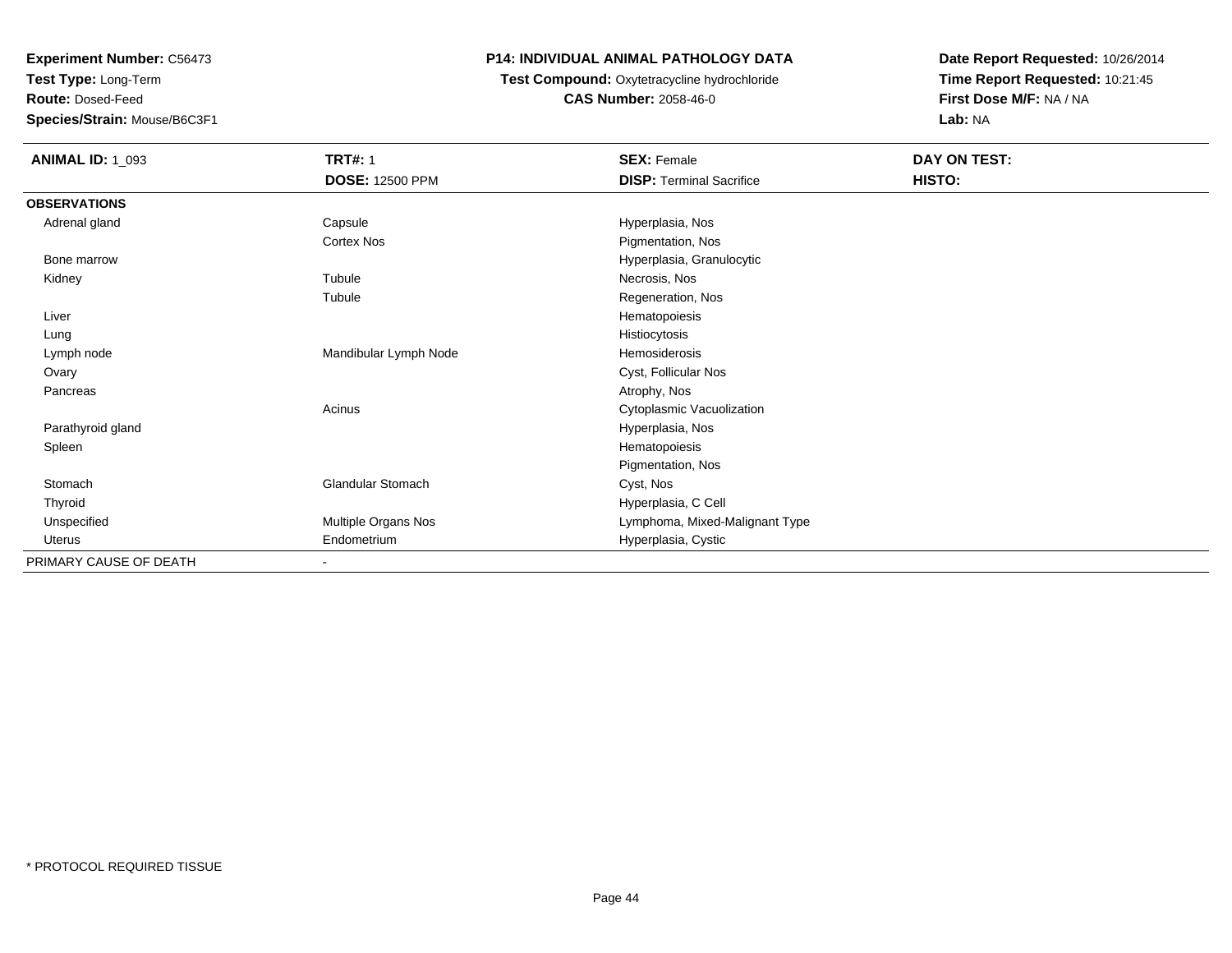**Test Type:** Long-Term

**Route:** Dosed-Feed

**Species/Strain:** Mouse/B6C3F1

### **P14: INDIVIDUAL ANIMAL PATHOLOGY DATA**

**Test Compound:** Oxytetracycline hydrochloride**CAS Number:** 2058-46-0

| <b>ANIMAL ID: 1_094</b> | <b>TRT#: 1</b>               | <b>SEX: Female</b>               | DAY ON TEST: |  |
|-------------------------|------------------------------|----------------------------------|--------------|--|
|                         | <b>DOSE: 12500 PPM</b>       | <b>DISP: Terminal Sacrifice</b>  | HISTO:       |  |
| <b>OBSERVATIONS</b>     |                              |                                  |              |  |
| Adrenal gland           | Capsule                      | Hyperplasia, Nos                 |              |  |
|                         | Cortex Nos                   | Pigmentation, Nos                |              |  |
| Bone marrow             |                              | Fibrosis                         |              |  |
|                         |                              | Hyperplasia, Granulocytic        |              |  |
| <b>Brain</b>            |                              | Mineralization                   |              |  |
| Kidney                  |                              | Inflammation, Chronic            |              |  |
|                         | Tubule                       | Regeneration, Nos                |              |  |
| Liver                   |                              | Hematopoiesis                    |              |  |
|                         |                              | Inflammation, Chronic            |              |  |
| Lung                    |                              | Hyperplasia, Alveolar Epithelium |              |  |
| Lymph node              | Mandibular Lymph Node        | Hemosiderosis                    |              |  |
| Pancreas                |                              | Atrophy, Nos                     |              |  |
| Pituitary gland         | <b>Anterior Pituitary</b>    | Hyperplasia, Nos                 |              |  |
| Salivary gland          |                              | Inflammation, Chronic            |              |  |
| Spleen                  |                              | Hematopoiesis                    |              |  |
|                         |                              | Hyperplasia, Lymphoid            |              |  |
|                         |                              | Pigmentation, Nos                |              |  |
| Uterus                  | Endometrium                  | Hyperplasia, Cystic              |              |  |
| PRIMARY CAUSE OF DEATH  | $\qquad \qquad \blacksquare$ |                                  |              |  |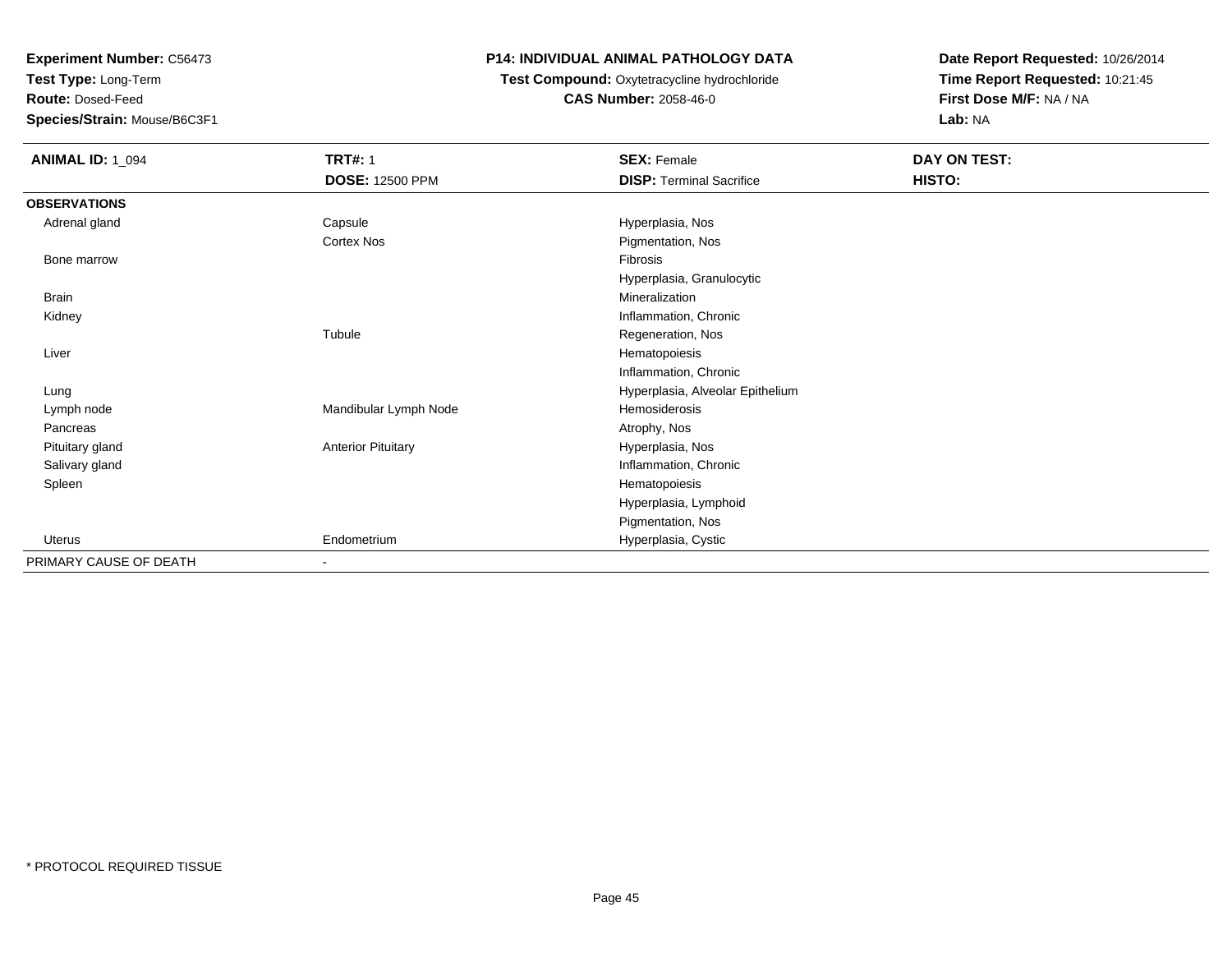**Test Type:** Long-Term

**Route:** Dosed-Feed

**Species/Strain:** Mouse/B6C3F1

### **P14: INDIVIDUAL ANIMAL PATHOLOGY DATA**

### **Test Compound:** Oxytetracycline hydrochloride**CAS Number:** 2058-46-0

| <b>ANIMAL ID: 1_095</b> | <b>TRT#: 1</b>            | <b>SEX: Female</b>              | DAY ON TEST: |  |
|-------------------------|---------------------------|---------------------------------|--------------|--|
|                         | <b>DOSE: 12500 PPM</b>    | <b>DISP:</b> Moribund Sacrifice | HISTO:       |  |
| <b>OBSERVATIONS</b>     |                           |                                 |              |  |
| Adrenal gland           | Capsule                   | Hyperplasia, Nos                |              |  |
|                         | Cortex Nos                | Pigmentation, Nos               |              |  |
| Kidney                  |                           | Inflammation, Chronic           |              |  |
|                         | Tubule                    | Regeneration, Nos               |              |  |
| Liver                   |                           | Inflammation, Chronic           |              |  |
|                         |                           | Metamorphosis, Fatty            |              |  |
| Lung                    |                           | Bronchopneumonia, Chronic       |              |  |
| Pituitary gland         | <b>Anterior Pituitary</b> | Hyperplasia, Nos                |              |  |
| Spleen                  |                           | Hematopoiesis                   |              |  |
|                         |                           | Pigmentation, Nos               |              |  |
| Stomach                 | <b>Glandular Stomach</b>  | Degeneration, Cystic            |              |  |
| Thyroid                 |                           | <b>Cystic Follicles</b>         |              |  |
| Uterus                  |                           | Hemangiosarcoma                 |              |  |
|                         | Endometrium               | Hyperplasia, Cystic             |              |  |
| PRIMARY CAUSE OF DEATH  | $\blacksquare$            |                                 |              |  |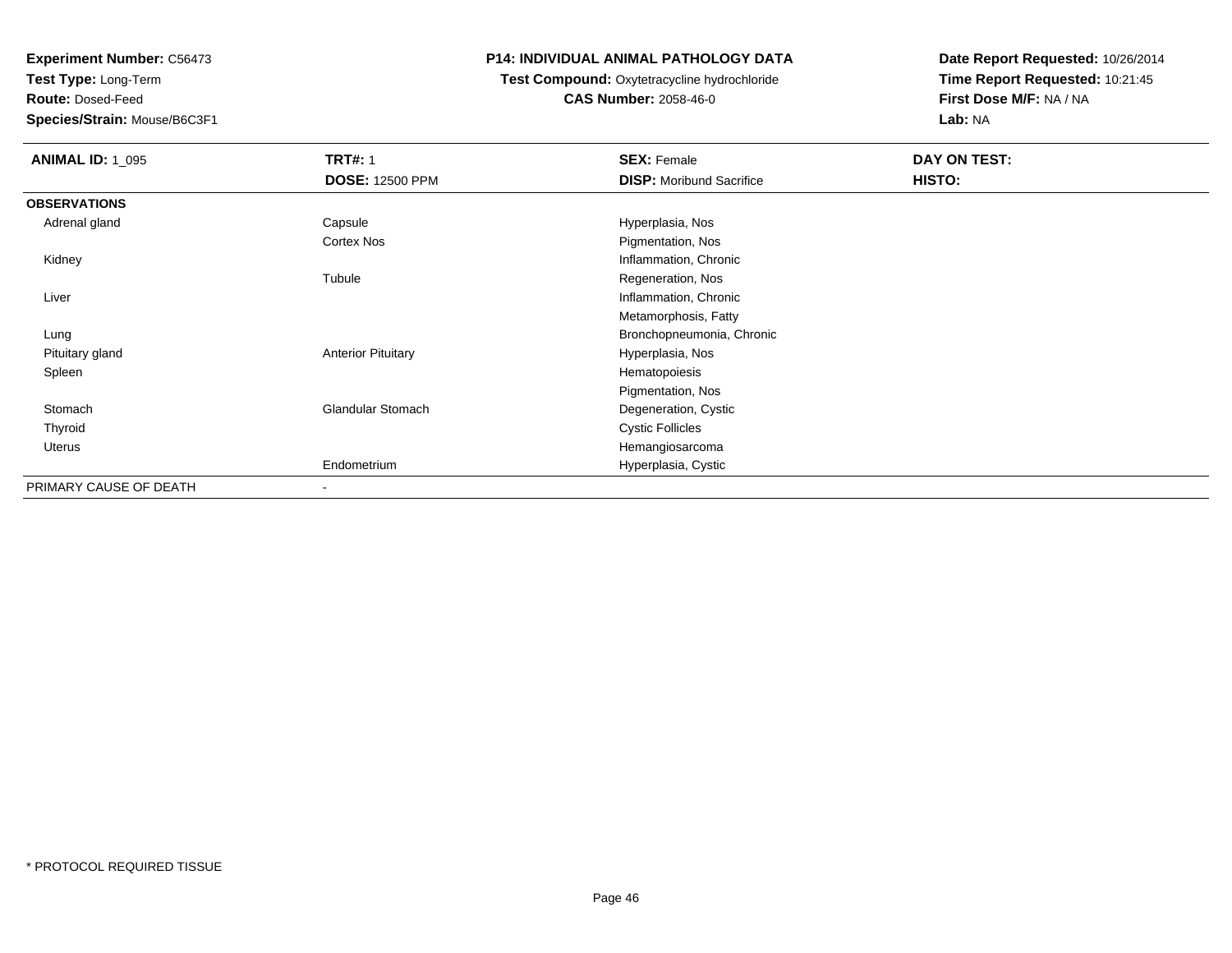**Test Type:** Long-Term

**Route:** Dosed-Feed

**Species/Strain:** Mouse/B6C3F1

### **P14: INDIVIDUAL ANIMAL PATHOLOGY DATA**

 **Test Compound:** Oxytetracycline hydrochloride**CAS Number:** 2058-46-0

| <b>ANIMAL ID: 1_096</b> | <b>TRT#: 1</b>           | <b>SEX: Female</b>              | DAY ON TEST: |
|-------------------------|--------------------------|---------------------------------|--------------|
|                         | <b>DOSE: 12500 PPM</b>   | <b>DISP: Terminal Sacrifice</b> | HISTO:       |
| <b>OBSERVATIONS</b>     |                          |                                 |              |
| Adrenal gland           | Capsule                  | Hyperplasia, Nos                |              |
|                         | Cortex Nos               | Hyperplasia, Nos                |              |
|                         | Cortex Nos               | Pigmentation, Nos               |              |
| Kidney                  |                          | Inflammation, Chronic           |              |
|                         | Tubule                   | Regeneration, Nos               |              |
| Liver                   |                          | Hematopoiesis                   |              |
|                         |                          | Inflammation, Chronic           |              |
| Lymph node              | Mandibular Lymph Node    | Hemosiderosis                   |              |
| Ovary                   |                          | Cyst, Follicular Nos            |              |
| Pancreas                | Acinus                   | Cytoplasmic Vacuolization       |              |
| Spleen                  |                          | Hematopoiesis                   |              |
|                         |                          | Pigmentation, Nos               |              |
| Thyroid                 |                          | Hyperplasia, C Cell             |              |
| Uterus                  | Endometrium              | Hyperplasia, Cystic             |              |
| PRIMARY CAUSE OF DEATH  | $\overline{\phantom{a}}$ |                                 |              |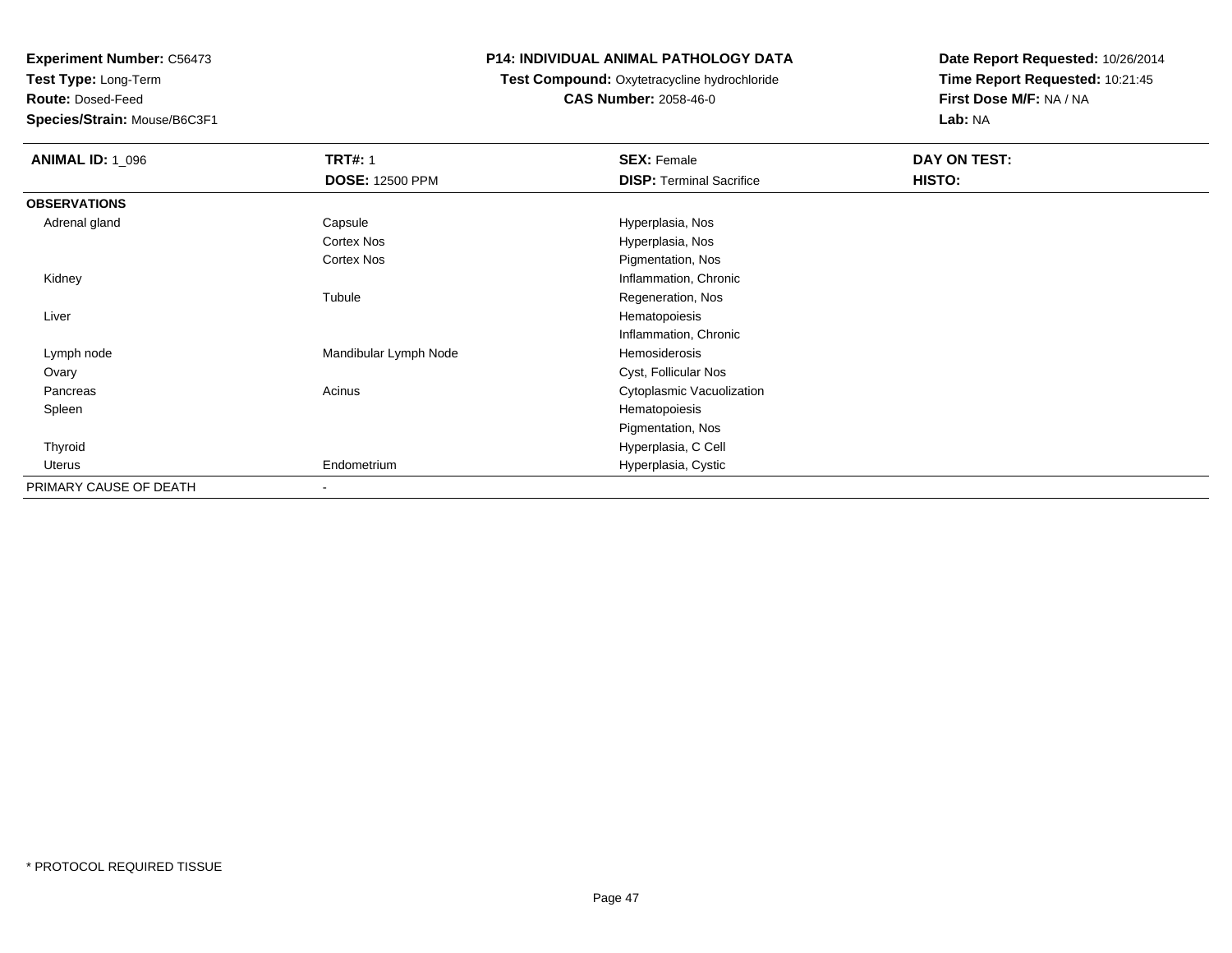**Test Type:** Long-Term

**Route:** Dosed-Feed

**Species/Strain:** Mouse/B6C3F1

### **P14: INDIVIDUAL ANIMAL PATHOLOGY DATA**

# **Test Compound:** Oxytetracycline hydrochloride**CAS Number:** 2058-46-0

| <b>ANIMAL ID: 1_097</b> | <b>TRT#: 1</b>           | <b>SEX: Female</b>              | DAY ON TEST: |  |
|-------------------------|--------------------------|---------------------------------|--------------|--|
|                         | <b>DOSE: 12500 PPM</b>   | <b>DISP: Terminal Sacrifice</b> | HISTO:       |  |
| <b>OBSERVATIONS</b>     |                          |                                 |              |  |
| Adrenal gland           | Capsule                  | Hyperplasia, Nos                |              |  |
| Bone marrow             |                          | Hyperplasia, Granulocytic       |              |  |
| <b>Brain</b>            |                          | Mineralization                  |              |  |
| Kidney                  |                          | Inflammation, Chronic           |              |  |
|                         | Tubule                   | Regeneration, Nos               |              |  |
| Liver                   |                          | Inflammation, Chronic           |              |  |
| Lymph node              | Mandibular Lymph Node    | Hemosiderosis                   |              |  |
| Pancreas                | Acinus                   | Cytoplasmic Vacuolization       |              |  |
|                         | Acinus                   | Hyperplasia, Nos                |              |  |
| Salivary gland          |                          | Inflammation, Chronic           |              |  |
| Spleen                  |                          | Hematopoiesis                   |              |  |
|                         |                          | Hyperplasia, Lymphoid           |              |  |
|                         |                          | Pigmentation, Nos               |              |  |
| Stomach                 | <b>Glandular Stomach</b> | Degeneration, Cystic            |              |  |
|                         | Glandular Stomach        | Mineralization                  |              |  |
| Thymus                  |                          | Cyst, Nos                       |              |  |
| Thyroid                 |                          | <b>Cystic Follicles</b>         |              |  |
|                         |                          | Hyperplasia, C Cell             |              |  |
| Uterus                  |                          | Hydrometra                      |              |  |
|                         | Endometrium              | Hyperplasia, Cystic             |              |  |
| PRIMARY CAUSE OF DEATH  |                          |                                 |              |  |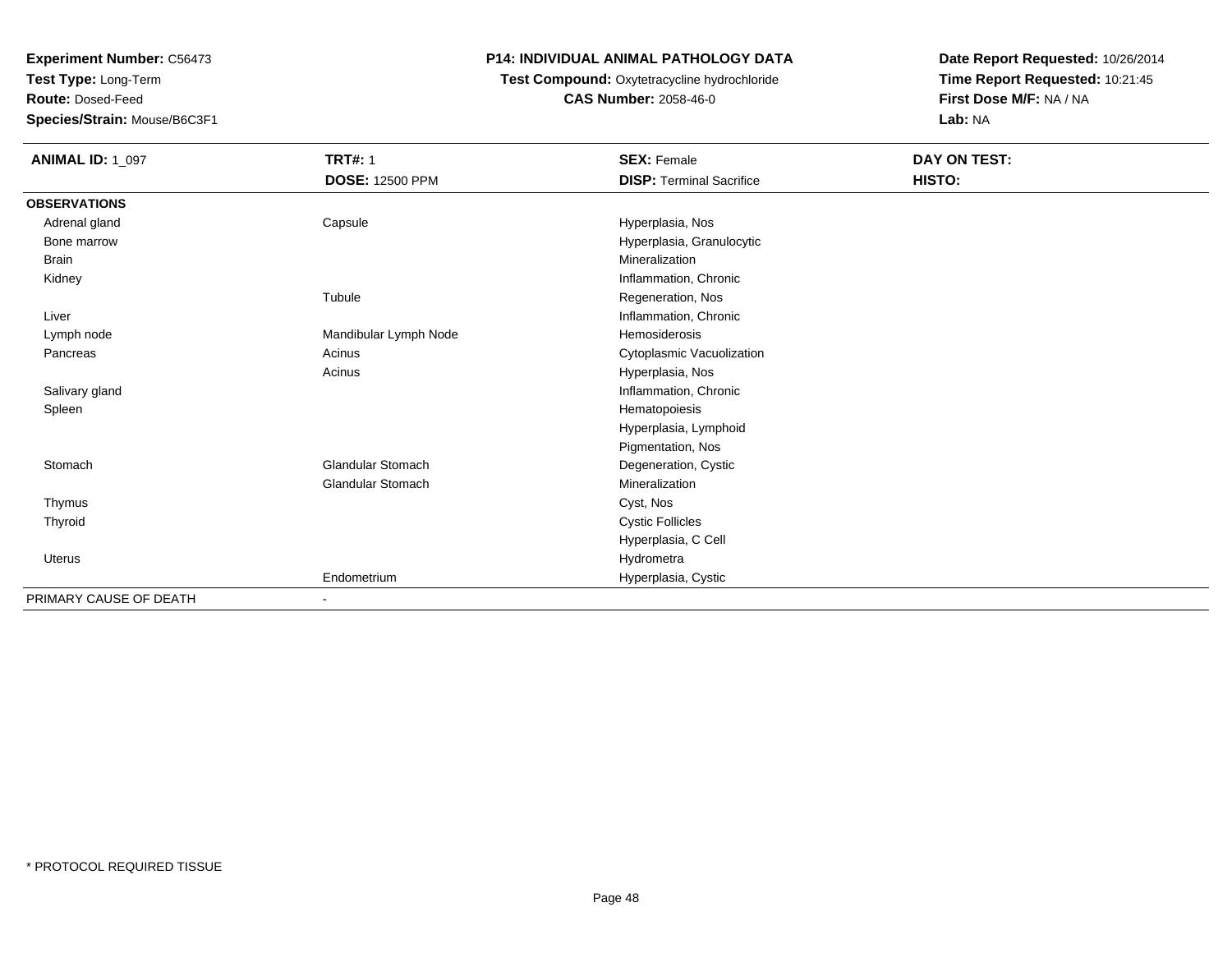**Test Type:** Long-Term

**Route:** Dosed-Feed

**Species/Strain:** Mouse/B6C3F1

### **P14: INDIVIDUAL ANIMAL PATHOLOGY DATA**

**Test Compound:** Oxytetracycline hydrochloride**CAS Number:** 2058-46-0

| <b>ANIMAL ID: 1 098</b> | <b>TRT#: 1</b>            | <b>SEX: Female</b>              | DAY ON TEST: |
|-------------------------|---------------------------|---------------------------------|--------------|
|                         | <b>DOSE: 12500 PPM</b>    | <b>DISP: Terminal Sacrifice</b> | HISTO:       |
| <b>OBSERVATIONS</b>     |                           |                                 |              |
| Adrenal gland           | Capsule                   | Hyperplasia, Nos                |              |
|                         | Cortex Nos                | Pigmentation, Nos               |              |
| Bone marrow             |                           | Hyperplasia, Granulocytic       |              |
| Brain                   |                           | Mineralization                  |              |
| Kidney                  |                           | Inflammation, Chronic           |              |
| Liver                   |                           | Inflammation, Chronic           |              |
| Lymph node              | Mandibular Lymph Node     | Hemosiderosis                   |              |
| Pancreas                | Acinus                    | Cytoplasmic Vacuolization       |              |
| Pituitary gland         | <b>Anterior Pituitary</b> | Hyperplasia, Nos                |              |
| Salivary gland          |                           | Inflammation, Chronic           |              |
| Spleen                  |                           | Hematopoiesis                   |              |
|                         |                           | Pigmentation, Nos               |              |
| Thyroid                 |                           | <b>Cystic Follicles</b>         |              |
|                         |                           | Follicular-Cell Adenoma         |              |
| Uterus                  | Endometrium               | Hyperplasia, Cystic             |              |
| PRIMARY CAUSE OF DEATH  | $\overline{\phantom{a}}$  |                                 |              |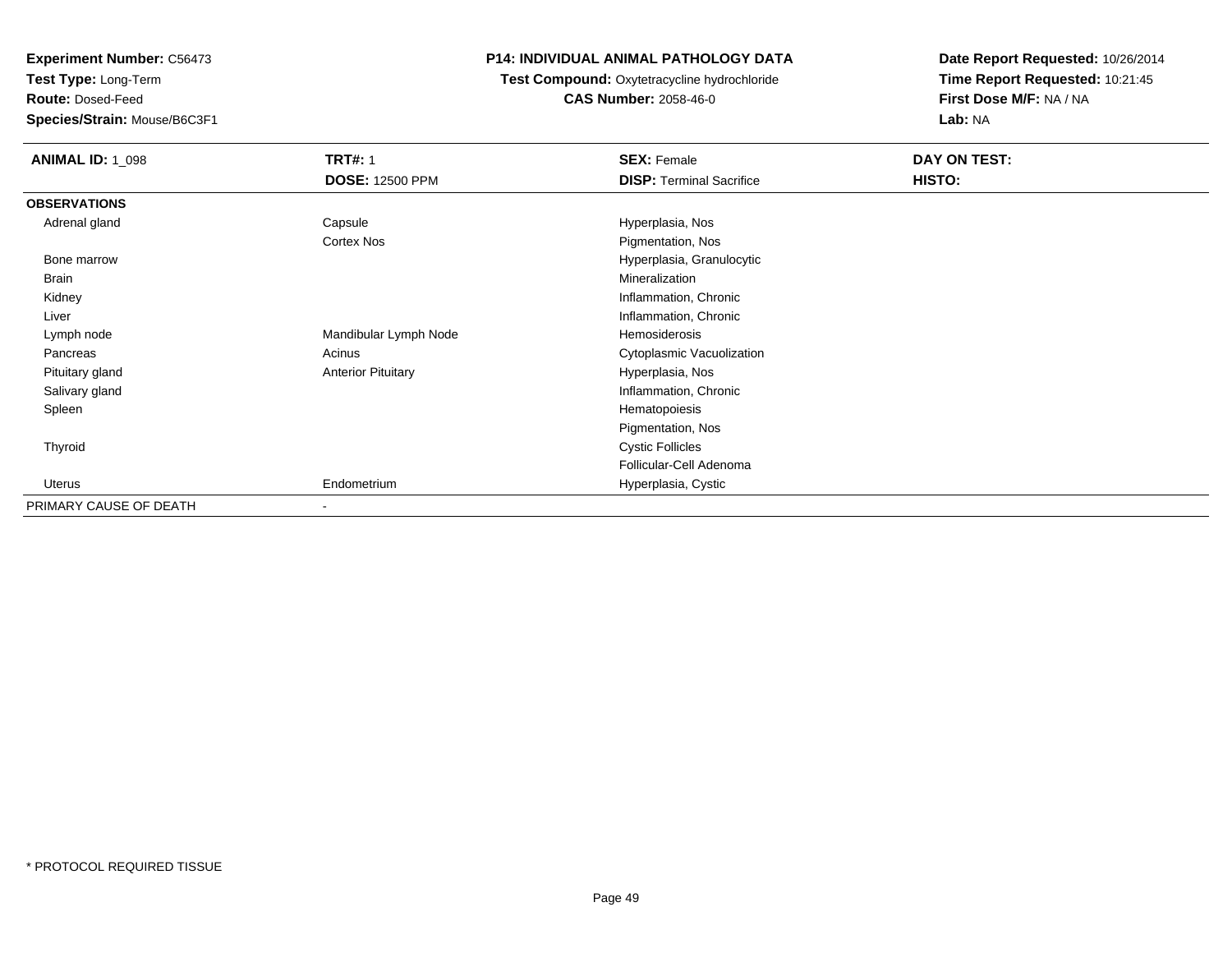**Test Type:** Long-Term

**Route:** Dosed-Feed

**Species/Strain:** Mouse/B6C3F1

### **P14: INDIVIDUAL ANIMAL PATHOLOGY DATA**

**Test Compound:** Oxytetracycline hydrochloride**CAS Number:** 2058-46-0

| <b>ANIMAL ID: 1_099</b> | <b>TRT#: 1</b>           | <b>SEX: Female</b>              | DAY ON TEST: |
|-------------------------|--------------------------|---------------------------------|--------------|
|                         | <b>DOSE: 12500 PPM</b>   | <b>DISP: Terminal Sacrifice</b> | HISTO:       |
| <b>OBSERVATIONS</b>     |                          |                                 |              |
| Adrenal gland           | Capsule                  | Hyperplasia, Nos                |              |
|                         | <b>Cortex Nos</b>        | Pigmentation, Nos               |              |
| Bone marrow             |                          | Fibrosis                        |              |
|                         |                          | Hyperplasia, Granulocytic       |              |
| <b>Brain</b>            |                          | Mineralization                  |              |
| Kidney                  |                          | Inflammation, Chronic           |              |
| Liver                   |                          | Focal Cellular Change           |              |
|                         |                          | Hematopoiesis                   |              |
|                         |                          | Inflammation, Chronic           |              |
| Lymph node              | Mandibular Lymph Node    | <b>Hemosiderosis</b>            |              |
| Pancreas                | Acinus                   | Cytoplasmic Vacuolization       |              |
| Salivary gland          |                          | Inflammation, Chronic           |              |
| Spleen                  |                          | Hematopoiesis                   |              |
|                         |                          | Pigmentation, Nos               |              |
| Stomach                 | Forestomach              | Hyperkeratosis                  |              |
|                         | <b>Glandular Stomach</b> | Hyperplasia, Epithelial         |              |
|                         | Glandular Stomach        | Inflammation, Acute             |              |
| Thymus                  |                          | Cyst, Embryonal Duct            |              |
| Thyroid                 |                          | Hyperplasia, C Cell             |              |
|                         |                          | Inflammation, Active Chronic    |              |
| Uterus                  | Endometrium              | Hyperplasia, Cystic             |              |
| PRIMARY CAUSE OF DEATH  |                          |                                 |              |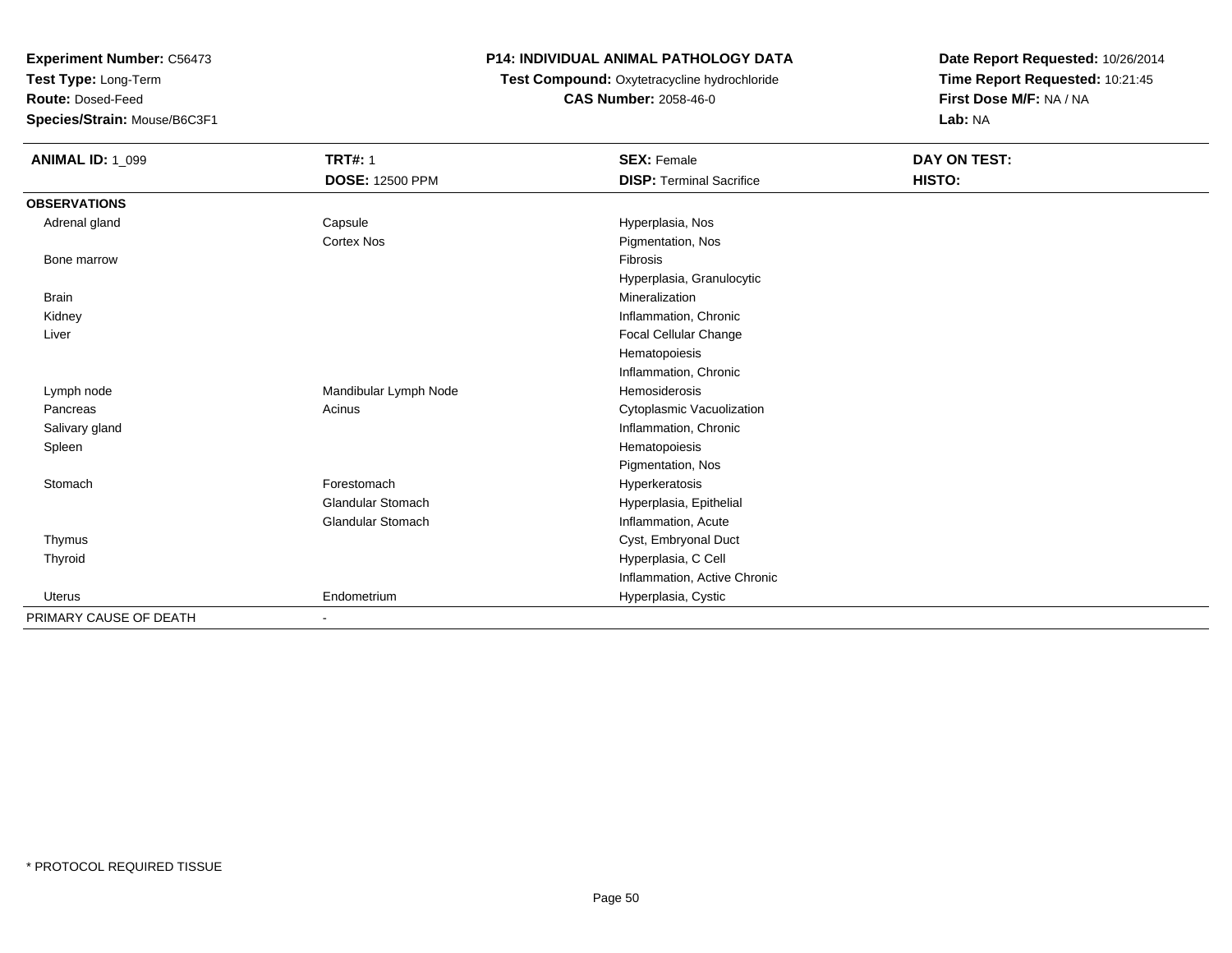**Test Type:** Long-Term

**Route:** Dosed-Feed

**Species/Strain:** Mouse/B6C3F1

### **P14: INDIVIDUAL ANIMAL PATHOLOGY DATA**

**Test Compound:** Oxytetracycline hydrochloride**CAS Number:** 2058-46-0

| <b>ANIMAL ID: 1_100</b> | <b>TRT#: 1</b>             | <b>SEX: Female</b>              | DAY ON TEST: |  |
|-------------------------|----------------------------|---------------------------------|--------------|--|
|                         | <b>DOSE: 12500 PPM</b>     | <b>DISP:</b> Moribund Sacrifice | HISTO:       |  |
| <b>OBSERVATIONS</b>     |                            |                                 |              |  |
| Adrenal gland           | Capsule                    | Hyperplasia, Nos                |              |  |
|                         | <b>Cortex Nos</b>          | Pigmentation, Nos               |              |  |
| Brain                   |                            | Mineralization                  |              |  |
| Pancreas                | Acinus                     | Cytoplasmic Vacuolization       |              |  |
| Pituitary gland         | <b>Anterior Pituitary</b>  | Angiectasis                     |              |  |
| Salivary gland          |                            | Inflammation, Chronic           |              |  |
| Spleen                  |                            | Hematopoiesis                   |              |  |
|                         |                            | Pigmentation, Nos               |              |  |
| Thyroid                 |                            | <b>Cystic Follicles</b>         |              |  |
| Unspecified             | <b>Multiple Organs Nos</b> | Lymphoma, Mixed-Malignant Type  |              |  |
| Uterus                  | Endometrium                | Hyperplasia, Cystic             |              |  |
| PRIMARY CAUSE OF DEATH  |                            |                                 |              |  |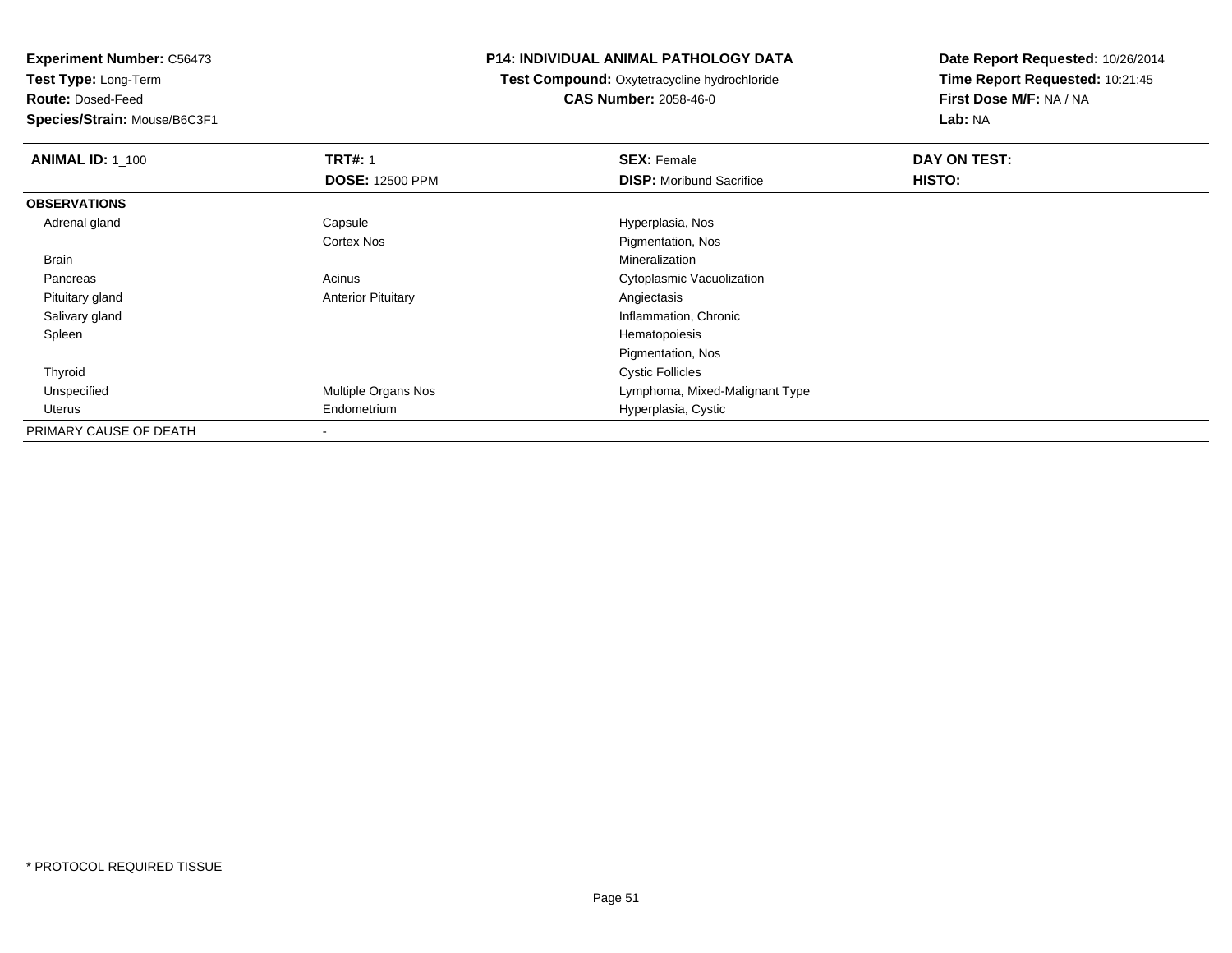**Test Type:** Long-Term

**Route:** Dosed-Feed

**Species/Strain:** Mouse/B6C3F1

### **P14: INDIVIDUAL ANIMAL PATHOLOGY DATA**

 **Test Compound:** Oxytetracycline hydrochloride**CAS Number:** 2058-46-0

| <b>ANIMAL ID: 2 001</b> | TRT#: 2                   | <b>SEX: Female</b>                  | DAY ON TEST: |
|-------------------------|---------------------------|-------------------------------------|--------------|
|                         | <b>DOSE: 6300 PPM</b>     | <b>DISP:</b> Moribund Sacrifice     | HISTO:       |
| <b>OBSERVATIONS</b>     |                           |                                     |              |
| Adrenal gland           | Capsule                   | Hyperplasia, Nos                    |              |
| Bone marrow             |                           | Hyperplasia, Granulocytic           |              |
| Kidney                  | Tubule                    | Regeneration, Nos                   |              |
| Lung                    |                           | Adenosquamous Carcinoma, Metastatic |              |
| Mammary gland           |                           | Adenosquamous Carcinoma             |              |
|                         |                           | Hyperplasia, Cystic                 |              |
| Pancreas                | Acinus                    | Cytoplasmic Vacuolization           |              |
| Pituitary gland         | <b>Anterior Pituitary</b> | Adenoma, Nos                        |              |
| Spleen                  |                           | Hematopoiesis                       |              |
|                         |                           | Hyperplasia, Lymphoid               |              |
|                         |                           | Pigmentation, Nos                   |              |
| Thyroid                 |                           | Hyperplasia, Follicular Cell        |              |
| Unspecified             | Multiple Organs Nos       | Inflammation, Chronic               |              |
| Uterus                  | Endometrium               | Hyperplasia, Cystic                 |              |
| PRIMARY CAUSE OF DEATH  | ۰                         |                                     |              |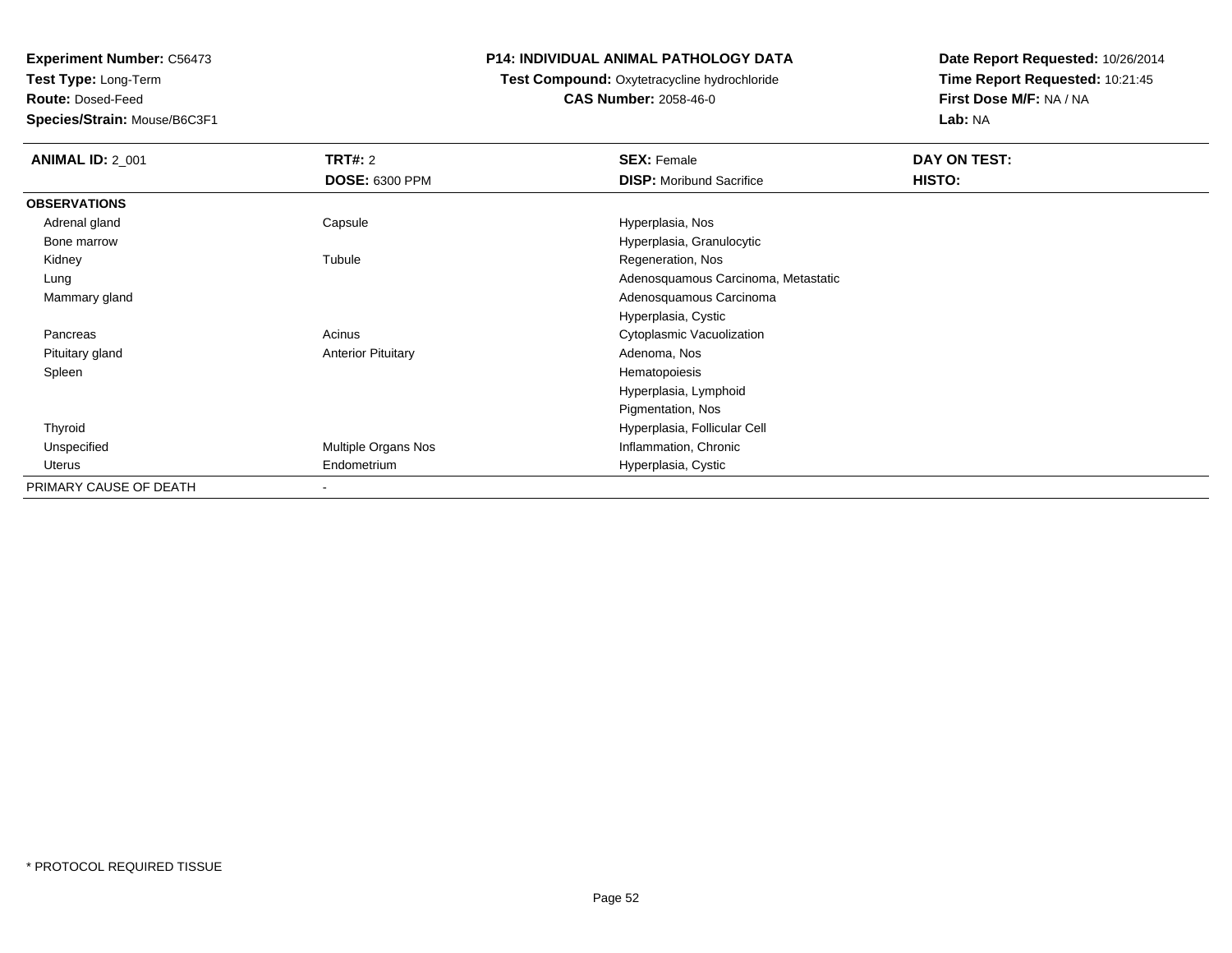**Test Type:** Long-Term

**Route:** Dosed-Feed

**Species/Strain:** Mouse/B6C3F1

### **P14: INDIVIDUAL ANIMAL PATHOLOGY DATA**

**Test Compound:** Oxytetracycline hydrochloride**CAS Number:** 2058-46-0

| <b>ANIMAL ID: 2_002</b> | <b>TRT#: 2</b>            | <b>SEX: Female</b>               | DAY ON TEST: |
|-------------------------|---------------------------|----------------------------------|--------------|
|                         | DOSE: 6300 PPM            | <b>DISP: Terminal Sacrifice</b>  | HISTO:       |
| <b>OBSERVATIONS</b>     |                           |                                  |              |
| Adrenal gland           | Capsule                   | Hyperplasia, Nos                 |              |
|                         | Medulla                   | Hyperplasia, Nos                 |              |
|                         | Cortex Nos                | Pigmentation, Nos                |              |
| Kidney                  |                           | Inflammation, Chronic            |              |
| Liver                   |                           | Hematopoiesis                    |              |
| Lung                    |                           | <b>Cholesterol Deposit</b>       |              |
|                         |                           | Histiocytosis                    |              |
|                         |                           | Hyperplasia, Alveolar Epithelium |              |
|                         |                           | Pneumonia, Interstitial Chronic  |              |
| Lymph node              | Mandibular Lymph Node     | <b>Hemosiderosis</b>             |              |
| Ovary                   |                           | Hemangioma                       |              |
| Pancreas                | Acinus                    | Cytoplasmic Vacuolization        |              |
|                         |                           | Inflammation, Chronic            |              |
| Pituitary gland         | <b>Anterior Pituitary</b> | Adenoma, Nos                     |              |
| Salivary gland          |                           | Inflammation, Chronic            |              |
| Spleen                  |                           | Hematopoiesis                    |              |
|                         |                           | Hyperplasia, Lymphoid            |              |
|                         |                           | Pigmentation, Nos                |              |
| Uterus                  |                           | Hydrometra                       |              |
|                         | Endometrium               | Hyperplasia, Cystic              |              |
| PRIMARY CAUSE OF DEATH  | ٠                         |                                  |              |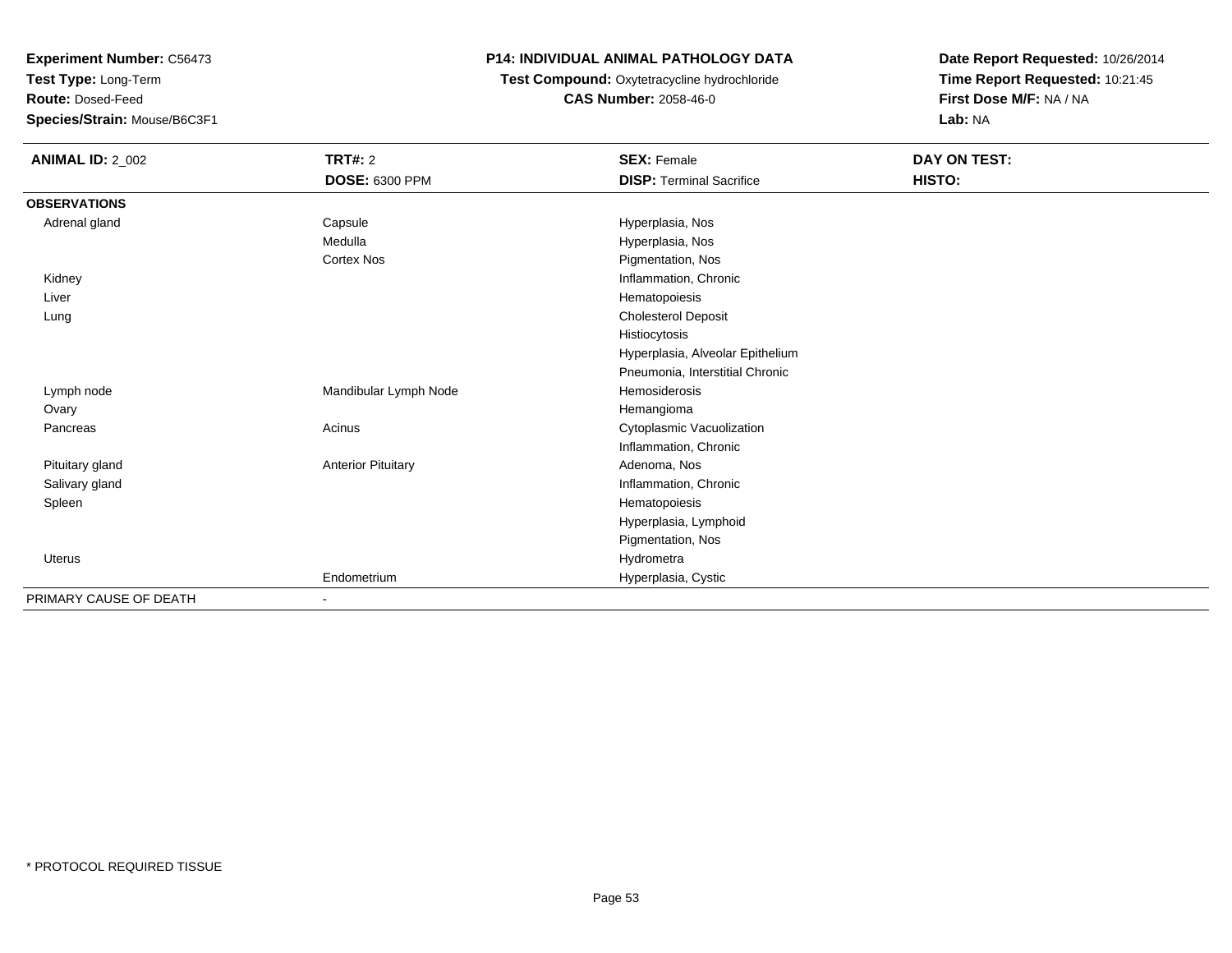**Test Type:** Long-Term

**Route:** Dosed-Feed

**Species/Strain:** Mouse/B6C3F1

#### **P14: INDIVIDUAL ANIMAL PATHOLOGY DATA**

**Test Compound:** Oxytetracycline hydrochloride**CAS Number:** 2058-46-0

| <b>ANIMAL ID: 2_003</b> | <b>TRT#: 2</b>            | <b>SEX: Female</b>               | <b>DAY ON TEST:</b> |  |
|-------------------------|---------------------------|----------------------------------|---------------------|--|
|                         | <b>DOSE: 6300 PPM</b>     | <b>DISP: Terminal Sacrifice</b>  | HISTO:              |  |
| <b>OBSERVATIONS</b>     |                           |                                  |                     |  |
| Adrenal gland           | Capsule                   | Hyperplasia, Nos                 |                     |  |
| Bone marrow             |                           | Hyperplasia, Granulocytic        |                     |  |
| Brain                   | Meninges                  | Lymphocytosis                    |                     |  |
| Kidney                  | Tubule                    | Necrosis, Nos                    |                     |  |
| Liver                   |                           | Hematopoiesis                    |                     |  |
| Lung                    |                           | Bronchopneumonia, Chronic        |                     |  |
|                         |                           | Histiocytosis                    |                     |  |
|                         |                           | Hyperplasia, Alveolar Epithelium |                     |  |
| Lymph node              |                           | Hyperplasia, Lymphoid            |                     |  |
| Pancreas                | Acinus                    | Cytoplasmic Vacuolization        |                     |  |
| Pituitary gland         | <b>Anterior Pituitary</b> | Hyperplasia, Nos                 |                     |  |
| Spleen                  |                           | Hematopoiesis                    |                     |  |
|                         |                           | Hyperplasia, Lymphoid            |                     |  |
|                         |                           | Pigmentation, Nos                |                     |  |
| Unspecified             | Multiple Organs Nos       | Inflammation, Chronic            |                     |  |
| Uterus                  | Endometrium               | Hyperplasia, Cystic              |                     |  |
|                         |                           | Inflammation, Acute              |                     |  |
| PRIMARY CAUSE OF DEATH  |                           |                                  |                     |  |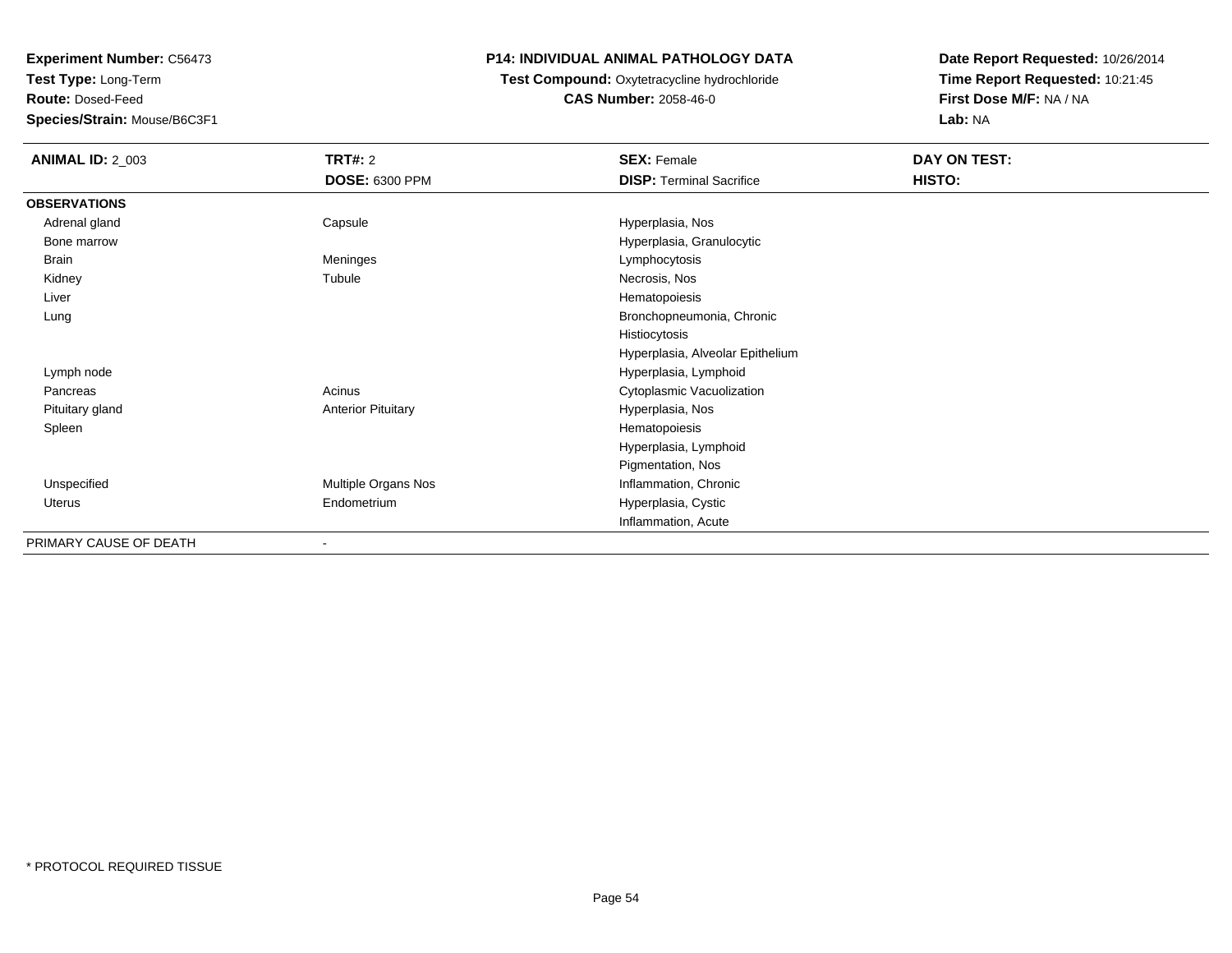**Test Type:** Long-Term

**Route:** Dosed-Feed

**Species/Strain:** Mouse/B6C3F1

### **P14: INDIVIDUAL ANIMAL PATHOLOGY DATA**

# **Test Compound:** Oxytetracycline hydrochloride**CAS Number:** 2058-46-0

| <b>ANIMAL ID: 2_004</b> | <b>TRT#: 2</b>            | <b>SEX: Female</b>              | DAY ON TEST: |  |
|-------------------------|---------------------------|---------------------------------|--------------|--|
|                         | <b>DOSE: 6300 PPM</b>     | <b>DISP: Terminal Sacrifice</b> | HISTO:       |  |
| <b>OBSERVATIONS</b>     |                           |                                 |              |  |
| Adrenal gland           | Capsule                   | Hyperplasia, Nos                |              |  |
| Bone marrow             |                           | Hyperplasia, Granulocytic       |              |  |
| Kidney                  |                           | Inflammation, Chronic           |              |  |
| Liver                   |                           | Hematopoiesis                   |              |  |
|                         |                           | Inflammation, Chronic           |              |  |
| Lymph node              | Mandibular Lymph Node     | Hemosiderosis                   |              |  |
| Pancreas                | Acinus                    | Cytoplasmic Vacuolization       |              |  |
| Pituitary gland         | <b>Anterior Pituitary</b> | Cyst, Nos                       |              |  |
| Salivary gland          |                           | Inflammation, Chronic           |              |  |
| Spleen                  |                           | Hematopoiesis                   |              |  |
|                         |                           | Pigmentation, Nos               |              |  |
| Thyroid                 |                           | <b>Cystic Follicles</b>         |              |  |
| Uterus                  | Endometrium               | Hyperplasia, Cystic             |              |  |
| PRIMARY CAUSE OF DEATH  |                           |                                 |              |  |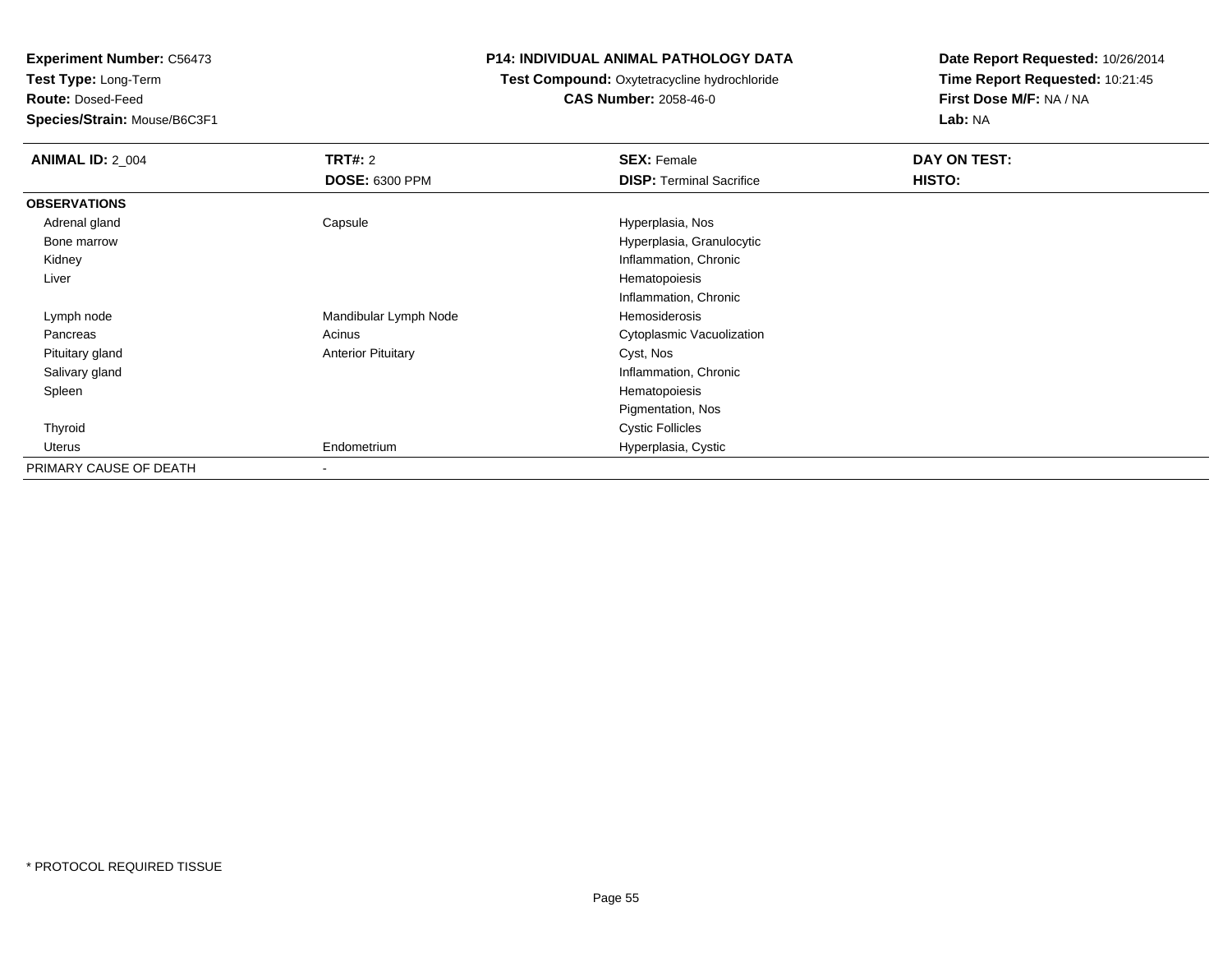**Test Type:** Long-Term

**Route:** Dosed-Feed

**Species/Strain:** Mouse/B6C3F1

### **P14: INDIVIDUAL ANIMAL PATHOLOGY DATA**

**Test Compound:** Oxytetracycline hydrochloride**CAS Number:** 2058-46-0

| <b>ANIMAL ID: 2 005</b> | TRT#: 2                  | <b>SEX: Female</b>                   | DAY ON TEST: |  |
|-------------------------|--------------------------|--------------------------------------|--------------|--|
|                         | <b>DOSE: 6300 PPM</b>    | <b>DISP: Natural Death</b>           | HISTO:       |  |
| <b>OBSERVATIONS</b>     |                          |                                      |              |  |
| Adrenal gland           | Capsule                  | Hyperplasia, Nos                     |              |  |
|                         | Cortex Nos               | Pigmentation, Nos                    |              |  |
| Bone marrow             |                          | Fibrosis                             |              |  |
| Brain                   |                          | Mineralization                       |              |  |
| Liver                   |                          | Necrosis, Nos                        |              |  |
| Mammary gland           |                          | Hyperplasia, Cystic                  |              |  |
|                         |                          | Inflammation, Chronic                |              |  |
| Skin                    |                          | Hyperkeratosis                       |              |  |
| Thyroid                 |                          | <b>Cystic Follicles</b>              |              |  |
| Unspecified             | Multiple Organs Nos      | Lymphoma, Lymphocytic-Malignant Type |              |  |
| Urinary bladder         |                          | Inflammation, Chronic                |              |  |
| Uterus                  | Endometrium              | Hyperplasia, Cystic                  |              |  |
| PRIMARY CAUSE OF DEATH  | $\overline{\phantom{a}}$ |                                      |              |  |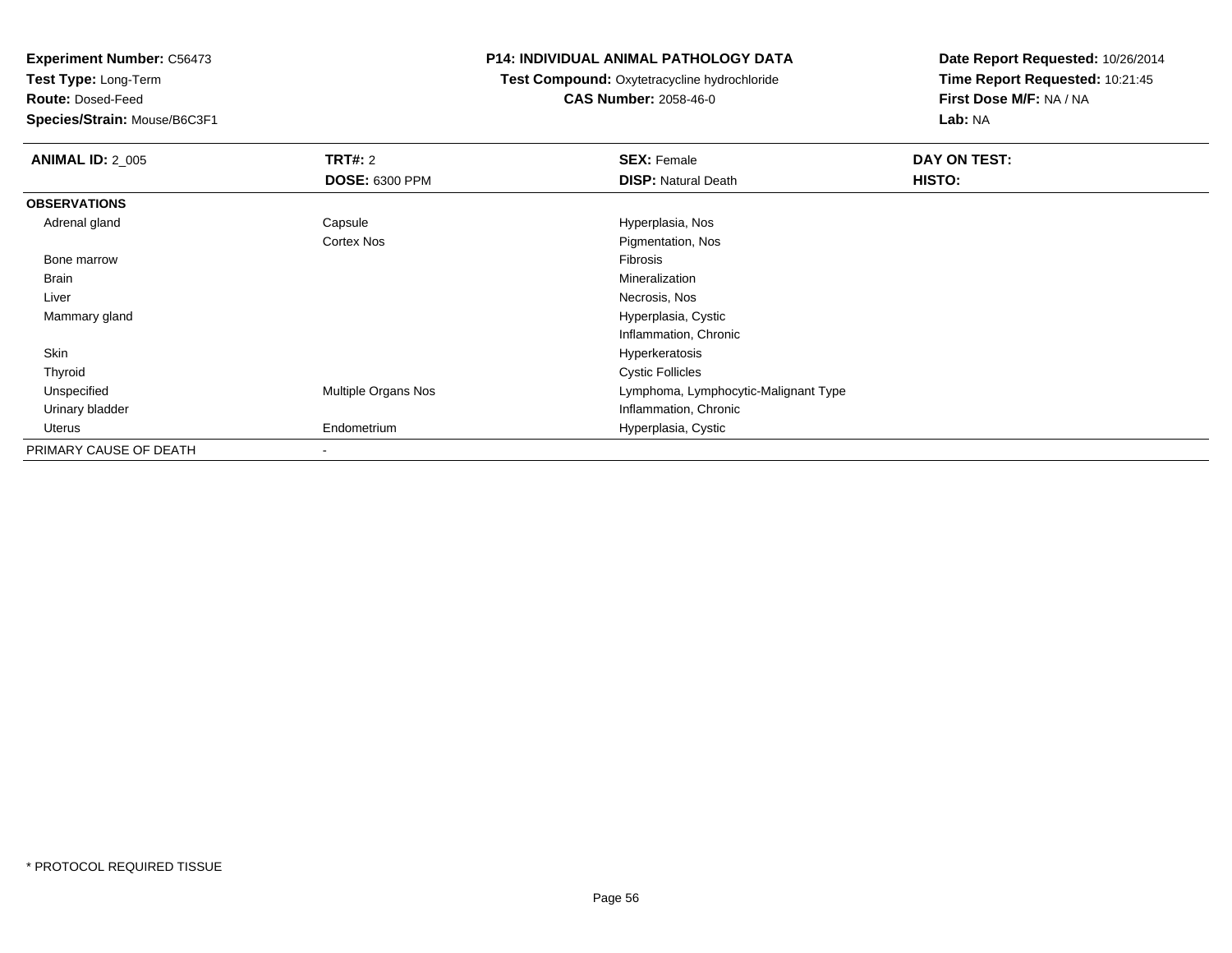**Test Type:** Long-Term

**Route:** Dosed-Feed

**Species/Strain:** Mouse/B6C3F1

### **P14: INDIVIDUAL ANIMAL PATHOLOGY DATA**

**Test Compound:** Oxytetracycline hydrochloride**CAS Number:** 2058-46-0

| <b>ANIMAL ID: 2_006</b> | TRT#: 2                   | <b>SEX: Female</b>              | DAY ON TEST: |
|-------------------------|---------------------------|---------------------------------|--------------|
|                         | DOSE: 6300 PPM            | <b>DISP: Terminal Sacrifice</b> | HISTO:       |
| <b>OBSERVATIONS</b>     |                           |                                 |              |
| Adrenal gland           | Capsule                   | Hyperplasia, Nos                |              |
|                         | Cortex Nos                | Pigmentation, Nos               |              |
| Brain                   |                           | Mineralization                  |              |
| Kidney                  | Cortex                    | Infarct, Healed                 |              |
|                         |                           | Inflammation, Chronic           |              |
| Liver                   |                           | Hematopoiesis                   |              |
|                         |                           | Inflammation, Chronic           |              |
| Lymph node              | Mandibular Lymph Node     | <b>Hemosiderosis</b>            |              |
| Pancreas                |                           | Atrophy, Nos                    |              |
|                         | Acinus                    | Cytoplasmic Vacuolization       |              |
| Pituitary gland         | <b>Anterior Pituitary</b> | Angiectasis                     |              |
| Spleen                  |                           | Pigmentation, Nos               |              |
| Stomach                 | Glandular Stomach         | Degeneration, Cystic            |              |
|                         | Glandular Stomach         | Metaplasia, Squamous            |              |
|                         | Glandular Stomach         | Mineralization                  |              |
| Thyroid                 |                           | <b>Cystic Follicles</b>         |              |
|                         |                           | Hyperplasia, Follicular Cell    |              |
| Uterus                  | Endometrium               | Hyperplasia, Cystic             |              |
| PRIMARY CAUSE OF DEATH  | $\overline{\phantom{a}}$  |                                 |              |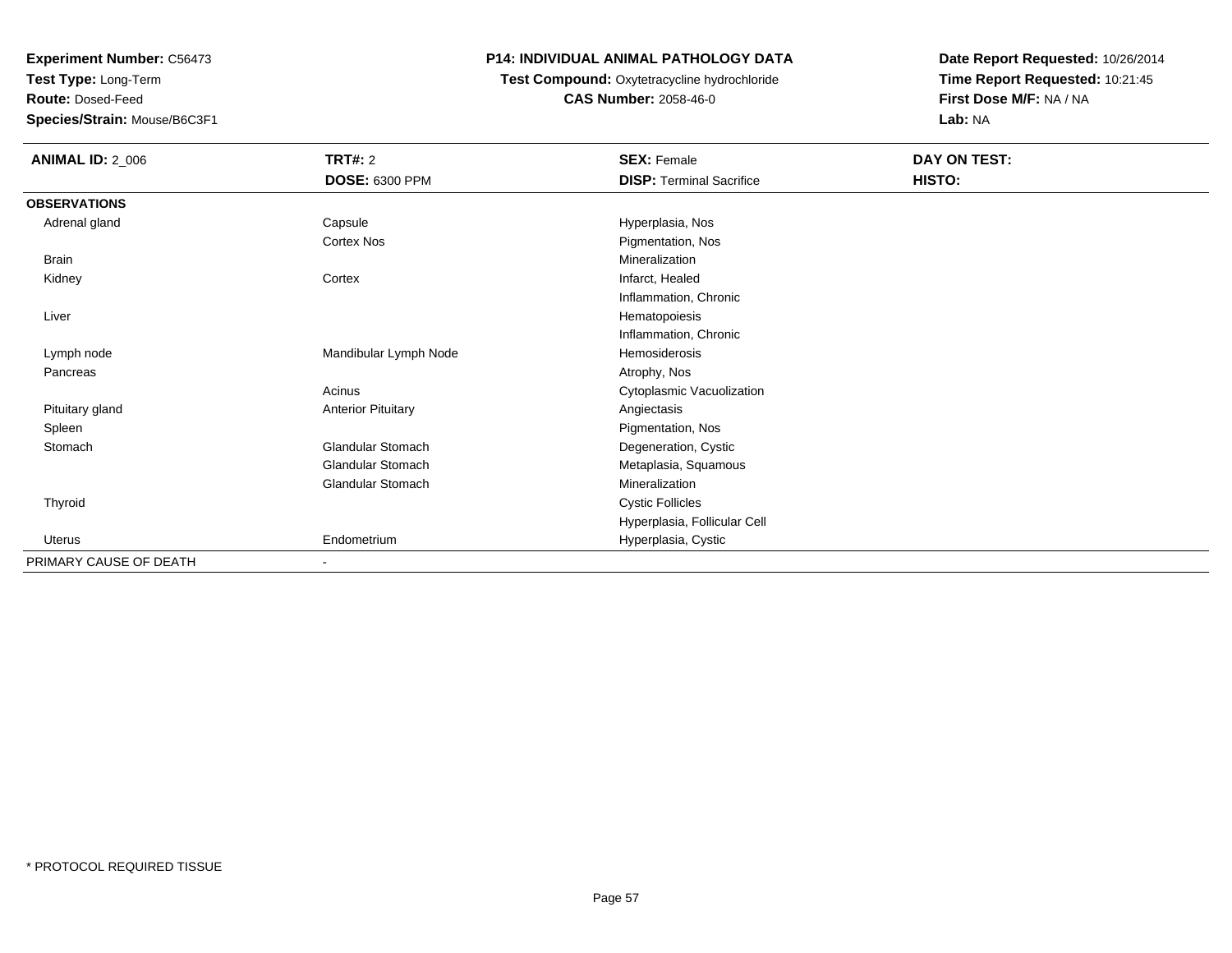**Test Type:** Long-Term

**Route:** Dosed-Feed

**Species/Strain:** Mouse/B6C3F1

### **P14: INDIVIDUAL ANIMAL PATHOLOGY DATA**

**Test Compound:** Oxytetracycline hydrochloride**CAS Number:** 2058-46-0

| <b>ANIMAL ID: 2_007</b> | <b>TRT#: 2</b>            | <b>SEX: Female</b>              | DAY ON TEST: |
|-------------------------|---------------------------|---------------------------------|--------------|
|                         | <b>DOSE: 6300 PPM</b>     | <b>DISP: Terminal Sacrifice</b> | HISTO:       |
| <b>OBSERVATIONS</b>     |                           |                                 |              |
| Adrenal gland           | Capsule                   | Hyperplasia, Nos                |              |
|                         | Cortex Nos                | Hyperplasia, Nos                |              |
| Bone marrow             |                           | Hyperplasia, Granulocytic       |              |
| Brain                   |                           | Mineralization                  |              |
| Kidney                  | Tubule                    | Regeneration, Nos               |              |
| Liver                   |                           | Hematopoiesis                   |              |
| Pancreas                | Acinus                    | Cytoplasmic Vacuolization       |              |
| Pituitary gland         | <b>Anterior Pituitary</b> | Cyst, Nos                       |              |
| Spleen                  |                           | Hematopoiesis                   |              |
|                         |                           | Pigmentation, Nos               |              |
| Stomach                 | Forestomach               | Hyperkeratosis                  |              |
|                         | Glandular Stomach         | Inflammation, Active Chronic    |              |
| Thyroid                 |                           | <b>Cystic Follicles</b>         |              |
| Unspecified             | Multiple Organs Nos       | Inflammation, Chronic           |              |
| Uterus                  | Endometrium               | Hyperplasia, Cystic             |              |
| PRIMARY CAUSE OF DEATH  | $\overline{\phantom{a}}$  |                                 |              |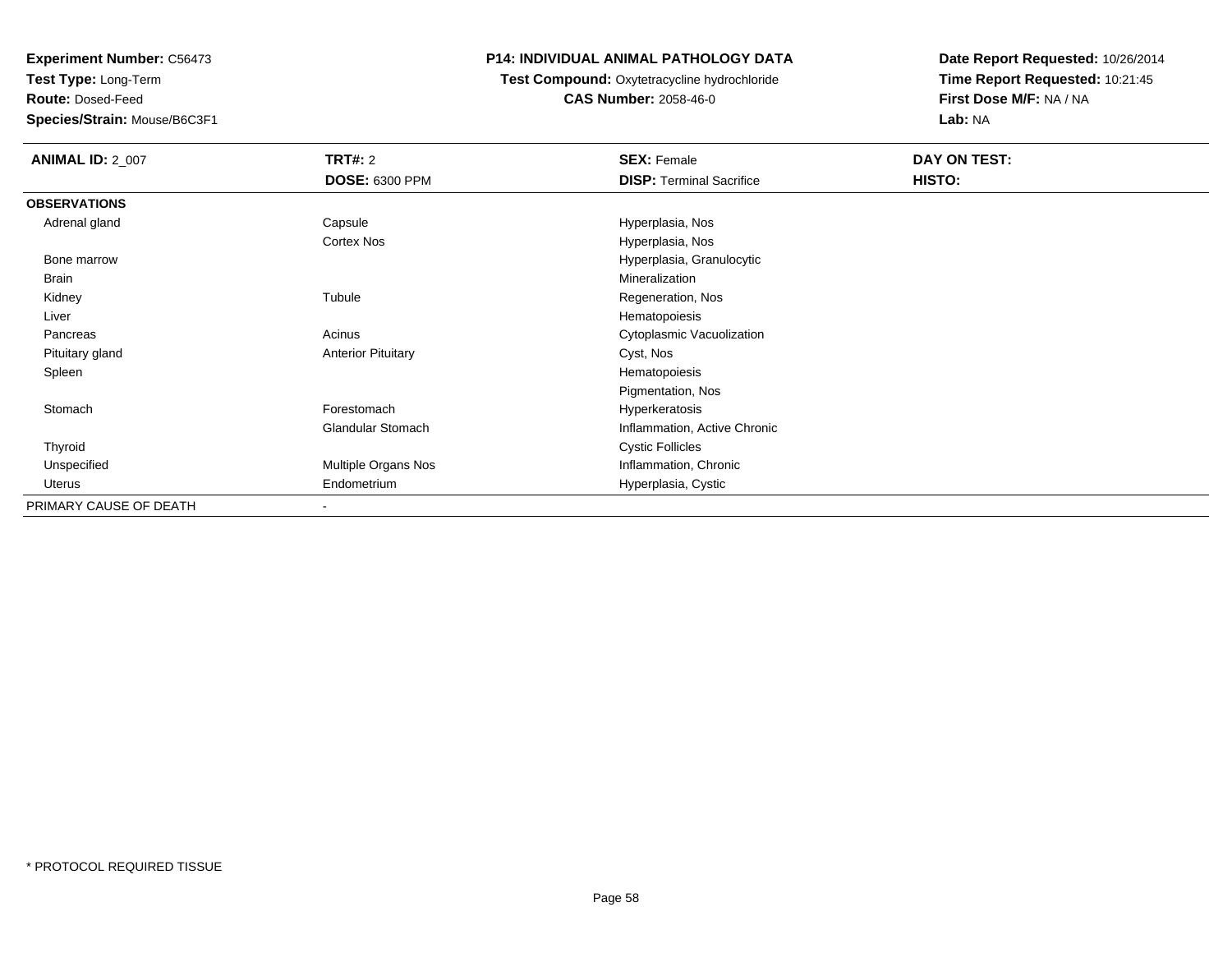**Test Type:** Long-Term

**Route:** Dosed-Feed

**Species/Strain:** Mouse/B6C3F1

## **P14: INDIVIDUAL ANIMAL PATHOLOGY DATA**

**Test Compound:** Oxytetracycline hydrochloride**CAS Number:** 2058-46-0

| <b>ANIMAL ID: 2_008</b> | TRT#: 2                   | <b>SEX: Female</b>              | DAY ON TEST: |
|-------------------------|---------------------------|---------------------------------|--------------|
|                         | <b>DOSE: 6300 PPM</b>     | <b>DISP: Terminal Sacrifice</b> | HISTO:       |
| <b>OBSERVATIONS</b>     |                           |                                 |              |
| Adrenal gland           | Capsule                   | Hyperplasia, Nos                |              |
|                         | Cortex Nos                | Pigmentation, Nos               |              |
| Bone marrow             |                           | Hyperplasia, Granulocytic       |              |
| Brain                   |                           | Mineralization                  |              |
| Lymph node              | Mandibular Lymph Node     | Hemosiderosis                   |              |
|                         | Mandibular Lymph Node     | Hyperplasia, Lymphoid           |              |
| Pancreas                | Acinus                    | Cytoplasmic Vacuolization       |              |
| Pituitary gland         | <b>Anterior Pituitary</b> | Adenoma, Nos                    |              |
| Spleen                  |                           | Hematopoiesis                   |              |
|                         |                           | Hyperplasia, Lymphoid           |              |
|                         |                           | Pigmentation, Nos               |              |
| Stomach                 | Forestomach               | Hyperplasia, Epithelial         |              |
|                         | Forestomach               | Inflammation, Acute             |              |
| Thymus                  |                           | Cyst, Embryonal Duct            |              |
| Thyroid                 |                           | Hyperplasia, C Cell             |              |
| Unspecified             | Multiple Organs Nos       | Inflammation, Chronic           |              |
| <b>Uterus</b>           | Endometrium               | Hyperplasia, Cystic             |              |
| PRIMARY CAUSE OF DEATH  | $\sim$                    |                                 |              |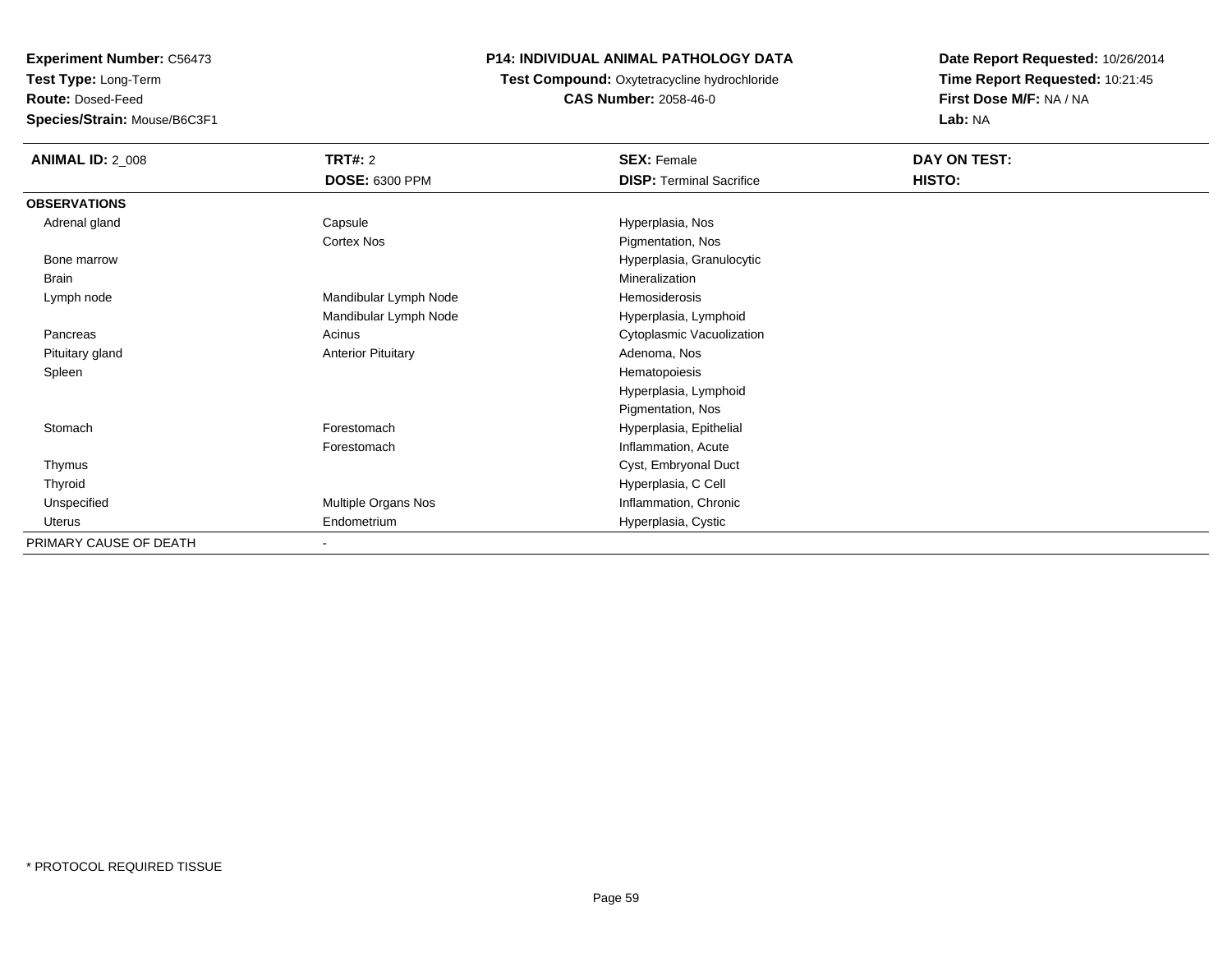**Test Type:** Long-Term

**Route:** Dosed-Feed

**Species/Strain:** Mouse/B6C3F1

### **P14: INDIVIDUAL ANIMAL PATHOLOGY DATA**

**Test Compound:** Oxytetracycline hydrochloride**CAS Number:** 2058-46-0

| <b>ANIMAL ID: 2_009</b> | <b>TRT#: 2</b>            | <b>SEX: Female</b>               | DAY ON TEST: |
|-------------------------|---------------------------|----------------------------------|--------------|
|                         | <b>DOSE: 6300 PPM</b>     | <b>DISP: Terminal Sacrifice</b>  | HISTO:       |
| <b>OBSERVATIONS</b>     |                           |                                  |              |
| Adrenal gland           | Capsule                   | Hyperplasia, Nos                 |              |
|                         | Cortex Nos                | Pigmentation, Nos                |              |
| Brain                   |                           | Mineralization                   |              |
| Kidney                  |                           | Inflammation, Chronic            |              |
|                         | Tubule                    | Necrosis, Nos                    |              |
|                         | Tubule                    | Regeneration, Nos                |              |
| Liver                   |                           | Hematopoiesis                    |              |
|                         |                           | Inflammation, Chronic            |              |
| Lung                    |                           | Hyperplasia, Alveolar Epithelium |              |
| Pancreas                |                           | Inflammation, Chronic            |              |
| Pituitary gland         | <b>Anterior Pituitary</b> | Adenoma, Nos                     |              |
| Skin                    |                           | Mastocytosis                     |              |
| Spleen                  |                           | Angiectasis                      |              |
|                         |                           | Hematopoiesis                    |              |
|                         |                           | Pigmentation, Nos                |              |
| Thyroid                 |                           | <b>Cystic Follicles</b>          |              |
|                         |                           | Hyperplasia, C Cell              |              |
| Unspecified             | Neck                      | Hemangiosarcoma                  |              |
| Uterus                  | Endometrium               | Hyperplasia, Cystic              |              |
| PRIMARY CAUSE OF DEATH  | $\blacksquare$            |                                  |              |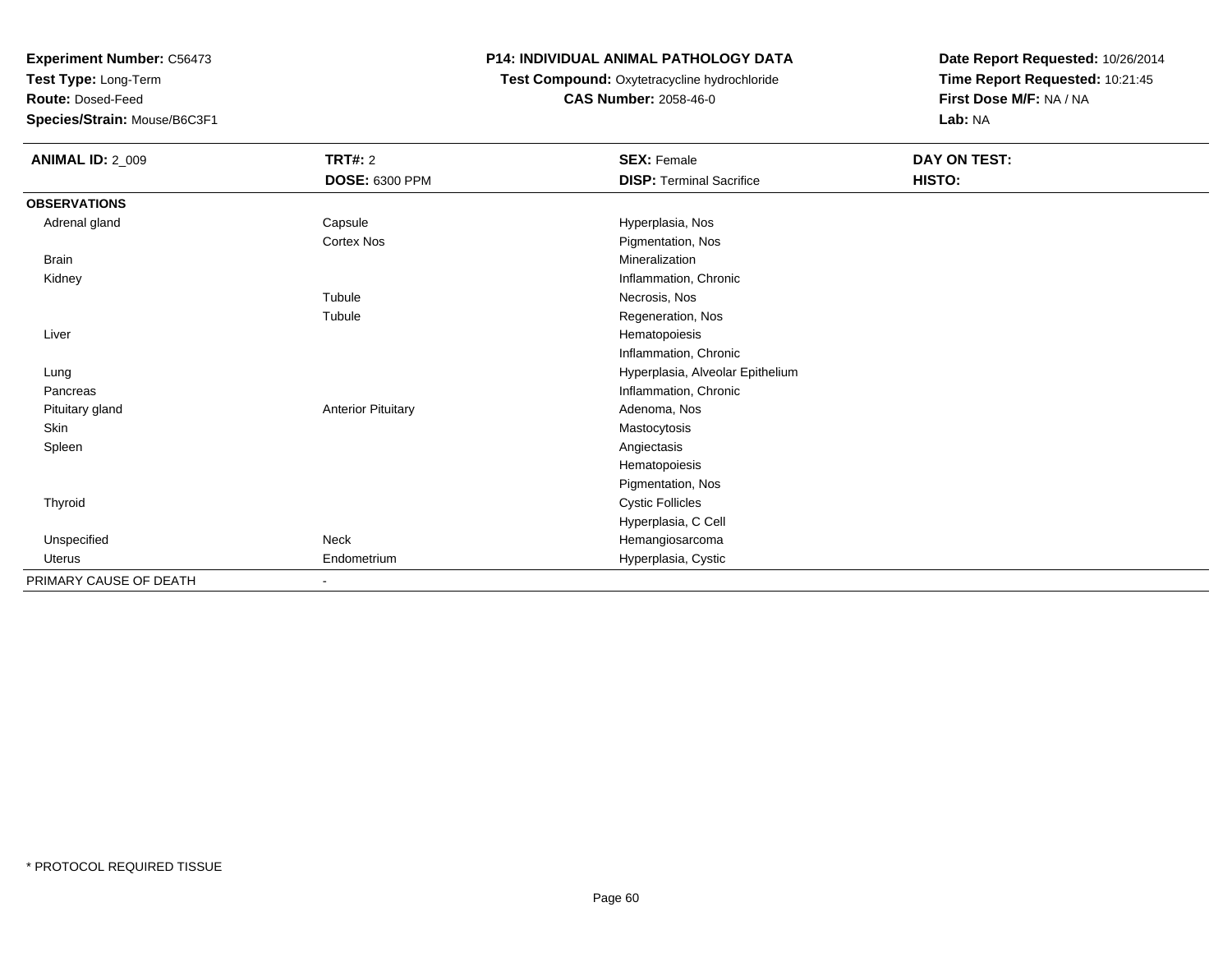**Test Type:** Long-Term

**Route:** Dosed-Feed

**Species/Strain:** Mouse/B6C3F1

### **P14: INDIVIDUAL ANIMAL PATHOLOGY DATA**

**Test Compound:** Oxytetracycline hydrochloride**CAS Number:** 2058-46-0

| <b>ANIMAL ID: 2_010</b> | <b>TRT#: 2</b>        | <b>SEX: Female</b>               | DAY ON TEST: |
|-------------------------|-----------------------|----------------------------------|--------------|
|                         | <b>DOSE: 6300 PPM</b> | <b>DISP: Terminal Sacrifice</b>  | HISTO:       |
| <b>OBSERVATIONS</b>     |                       |                                  |              |
| Adrenal gland           | Capsule               | Hyperplasia, Nos                 |              |
|                         | <b>Cortex Nos</b>     | Pigmentation, Nos                |              |
| <b>Brain</b>            |                       | Mineralization                   |              |
| Kidney                  |                       | Inflammation, Chronic            |              |
|                         | Tubule                | Necrosis, Nos                    |              |
| Liver                   |                       | Hematopoiesis                    |              |
|                         |                       | Inflammation, Chronic            |              |
| Lung                    |                       | Hemorrhage                       |              |
| Lymph node              | Mandibular Lymph Node | Hemosiderosis                    |              |
| Mammary gland           |                       | Hyperplasia, Cystic              |              |
| Pancreas                | Acinus                | Cytoplasmic Vacuolization        |              |
| Salivary gland          |                       | Inflammation, Chronic            |              |
| Spleen                  |                       | Hematopoiesis                    |              |
|                         |                       | Hyperplasia, Lymphoid            |              |
|                         |                       | Pigmentation, Nos                |              |
| Uterus                  |                       | <b>Endometrial Stromal Polyp</b> |              |
|                         | Endometrium           | Hyperplasia, Cystic              |              |
|                         |                       | Inflammation, Acute              |              |
| PRIMARY CAUSE OF DEATH  | $\blacksquare$        |                                  |              |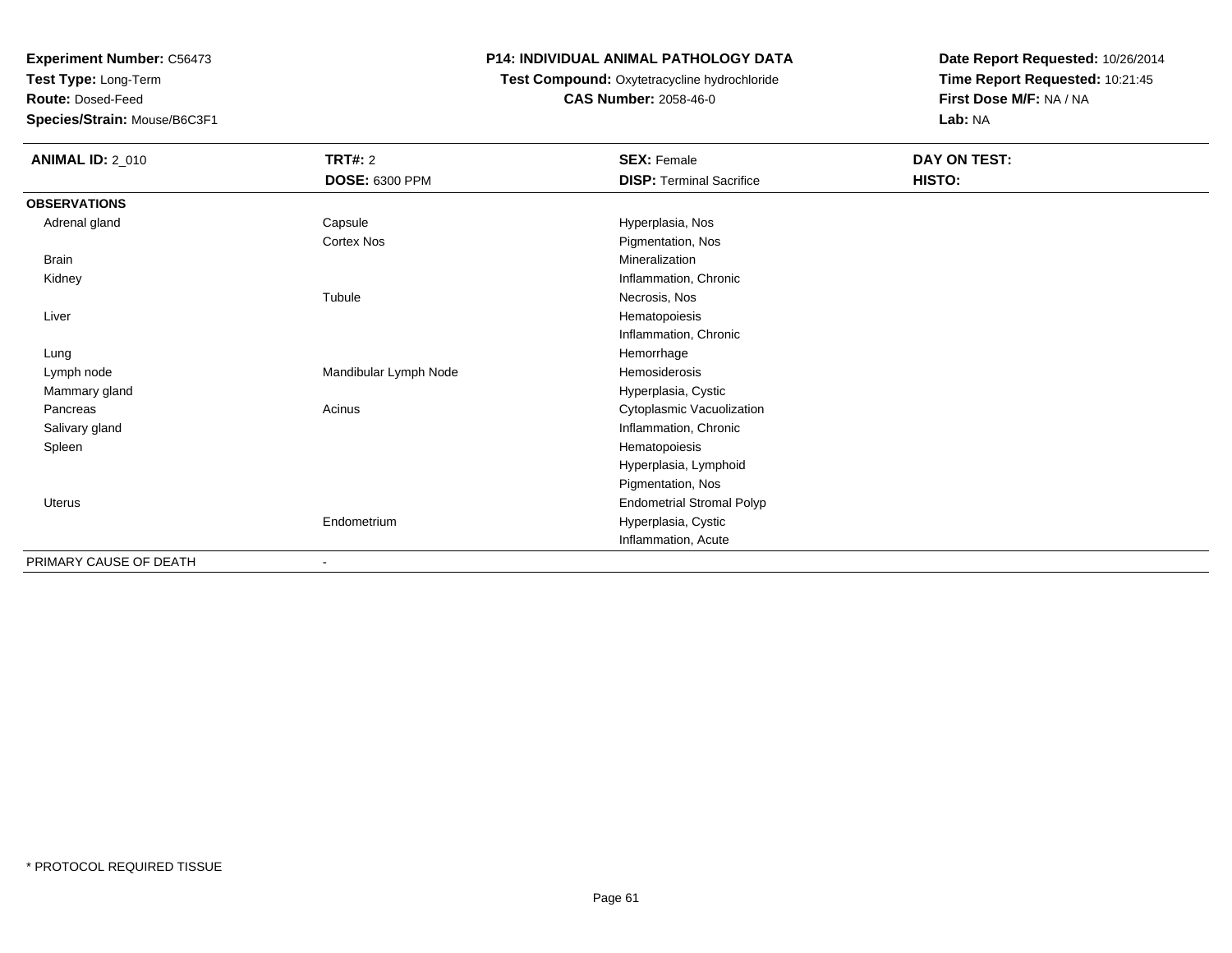**Test Type:** Long-Term

**Route:** Dosed-Feed

**Species/Strain:** Mouse/B6C3F1

### **P14: INDIVIDUAL ANIMAL PATHOLOGY DATA**

 **Test Compound:** Oxytetracycline hydrochloride**CAS Number:** 2058-46-0

| <b>ANIMAL ID: 2_011</b> | <b>TRT#:</b> 2        | <b>SEX: Female</b>              | DAY ON TEST:  |  |
|-------------------------|-----------------------|---------------------------------|---------------|--|
|                         | <b>DOSE: 6300 PPM</b> | <b>DISP: Terminal Sacrifice</b> | <b>HISTO:</b> |  |
| <b>OBSERVATIONS</b>     |                       |                                 |               |  |
| Adrenal gland           | Capsule               | Hyperplasia, Nos                |               |  |
|                         | Cortex Nos            | Pigmentation, Nos               |               |  |
| Bone marrow             |                       | Fibrosis                        |               |  |
|                         |                       | Hyperplasia, Granulocytic       |               |  |
| <b>Brain</b>            |                       | Mineralization                  |               |  |
| Heart                   |                       | Inflammation, Chronic           |               |  |
| Liver                   |                       | Hematopoiesis                   |               |  |
|                         |                       | Inflammation, Chronic           |               |  |
| Lymph node              | Mandibular Lymph Node | Hemosiderosis                   |               |  |
| Pancreas                | Acinus                | Cytoplasmic Vacuolization       |               |  |
| Spleen                  |                       | Hematopoiesis                   |               |  |
|                         |                       | Pigmentation, Nos               |               |  |
| Thymus                  |                       | Cyst, Embryonal Duct            |               |  |
| Unspecified             | Multiple Organs Nos   | Lymphoma, Mixed-Malignant Type  |               |  |
| Uterus                  | Endometrium           | Hyperplasia, Cystic             |               |  |
| PRIMARY CAUSE OF DEATH  |                       |                                 |               |  |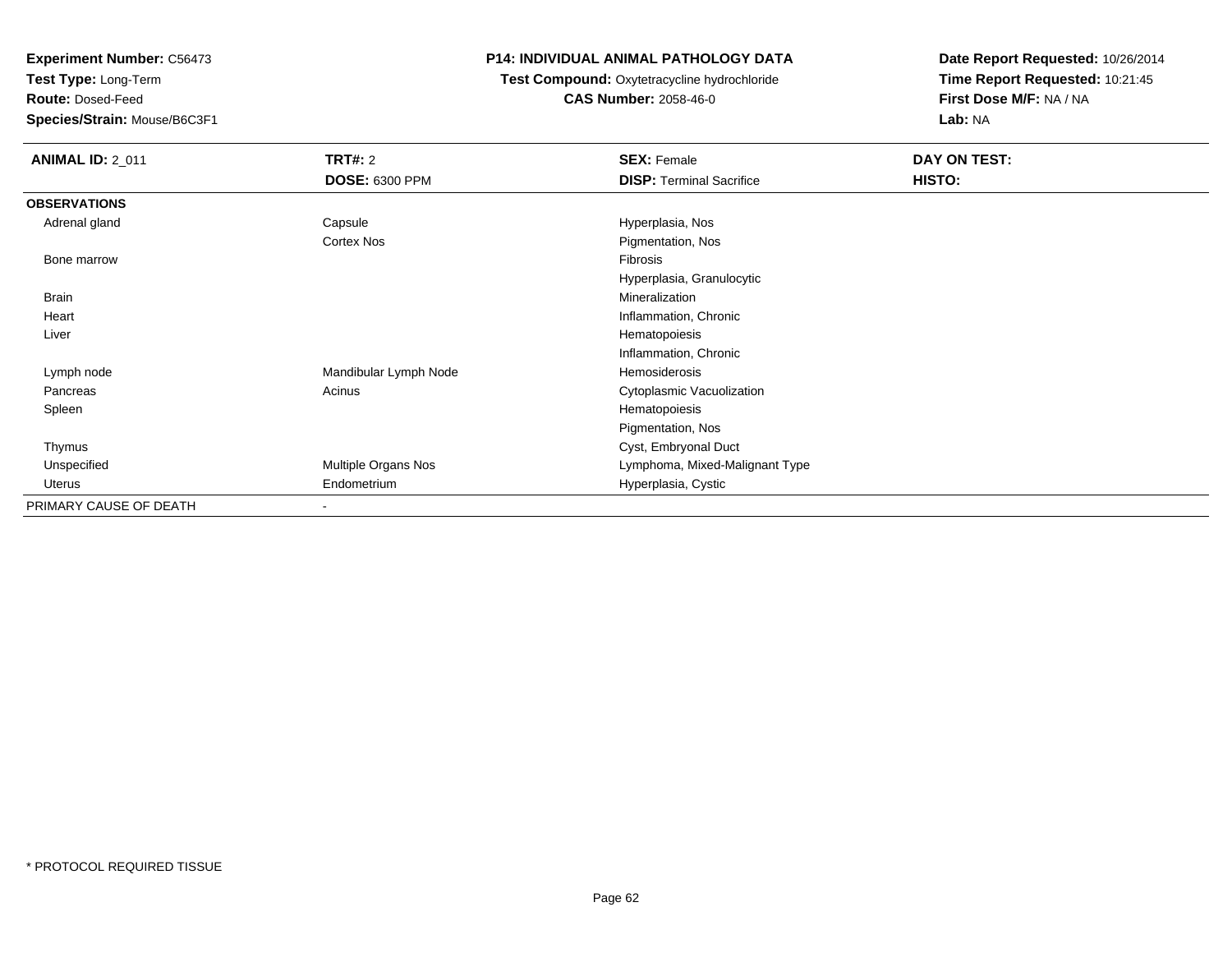**Test Type:** Long-Term

**Route:** Dosed-Feed

**Species/Strain:** Mouse/B6C3F1

### **P14: INDIVIDUAL ANIMAL PATHOLOGY DATA**

**Test Compound:** Oxytetracycline hydrochloride**CAS Number:** 2058-46-0

| <b>ANIMAL ID: 2_012</b> | <b>TRT#: 2</b>            | <b>SEX: Female</b>              | DAY ON TEST: |  |
|-------------------------|---------------------------|---------------------------------|--------------|--|
|                         | <b>DOSE: 6300 PPM</b>     | <b>DISP: Terminal Sacrifice</b> | HISTO:       |  |
| <b>OBSERVATIONS</b>     |                           |                                 |              |  |
| Adrenal gland           | Capsule                   | Hyperplasia, Nos                |              |  |
|                         | Cortex Nos                | Pigmentation, Nos               |              |  |
| Bone marrow             |                           | Hyperplasia, Granulocytic       |              |  |
| <b>Brain</b>            | Meninges                  | Lymphocytosis                   |              |  |
| <b>Intestine Small</b>  | <b>Mesentery Nos</b>      | <b>Steatitis</b>                |              |  |
| Liver                   |                           | Necrosis, Nos                   |              |  |
|                         |                           | Regeneration, Nos               |              |  |
| Pancreas                | Acinus                    | Cytoplasmic Vacuolization       |              |  |
| Pituitary gland         | <b>Anterior Pituitary</b> | Adenoma, Nos                    |              |  |
| Salivary gland          |                           | Atrophy, Nos                    |              |  |
| Spleen                  |                           | Hematopoiesis                   |              |  |
|                         |                           | Pigmentation, Nos               |              |  |
| Thymus                  |                           | Cyst, Embryonal Duct            |              |  |
| Unspecified             | Multiple Organs Nos       | Inflammation, Chronic           |              |  |
| Uterus                  | Endometrium               | Hyperplasia, Cystic             |              |  |
| PRIMARY CAUSE OF DEATH  | -                         |                                 |              |  |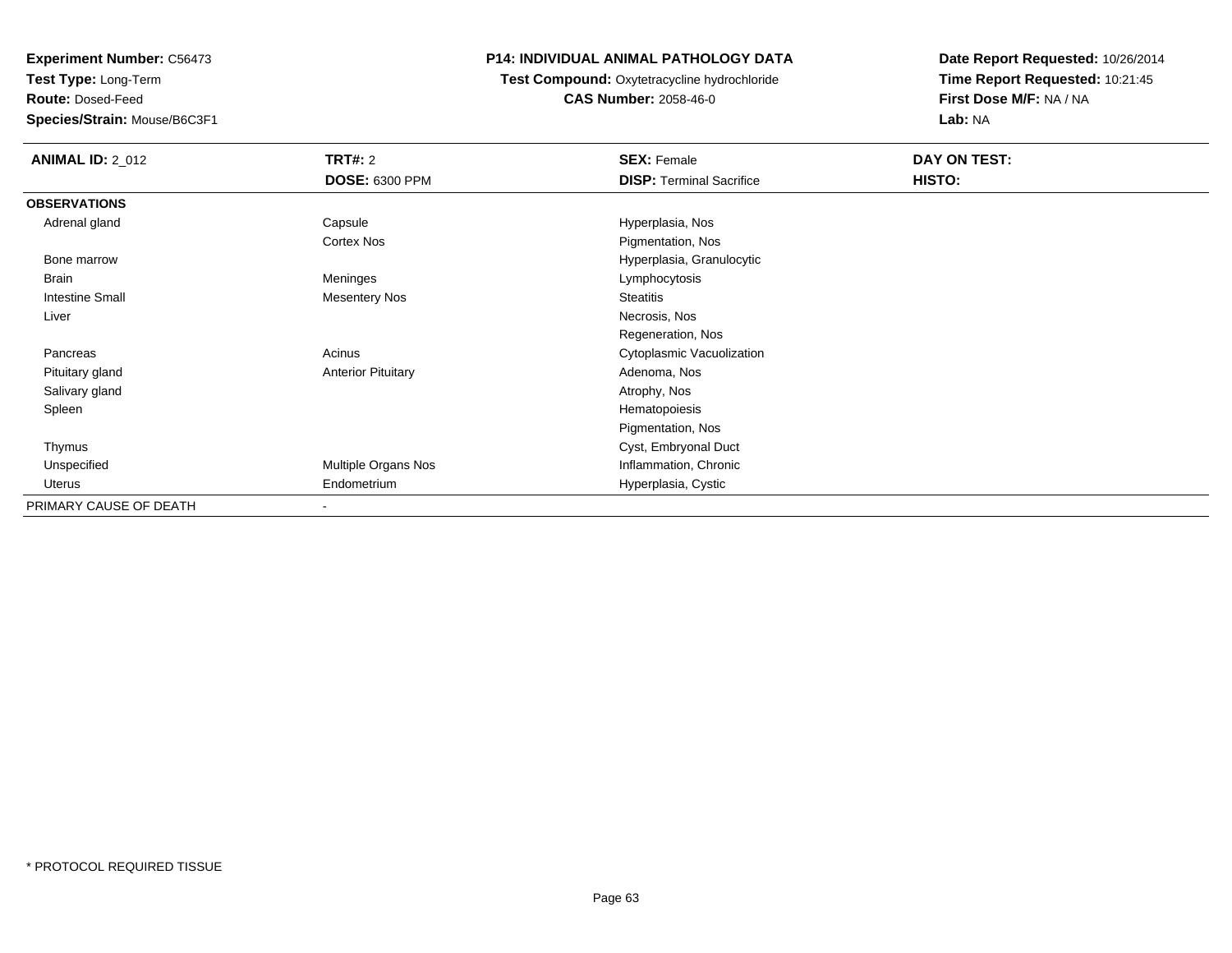**Test Type:** Long-Term

**Route:** Dosed-Feed

**Species/Strain:** Mouse/B6C3F1

### **P14: INDIVIDUAL ANIMAL PATHOLOGY DATA**

# **Test Compound:** Oxytetracycline hydrochloride**CAS Number:** 2058-46-0

| <b>ANIMAL ID: 2_013</b> | <b>TRT#: 2</b>        | <b>SEX: Female</b>              | DAY ON TEST: |  |
|-------------------------|-----------------------|---------------------------------|--------------|--|
|                         | <b>DOSE: 6300 PPM</b> | <b>DISP:</b> Moribund Sacrifice | HISTO:       |  |
| <b>OBSERVATIONS</b>     |                       |                                 |              |  |
| Adrenal gland           | Capsule               | Hyperplasia, Nos                |              |  |
| Bone marrow             |                       | Hyperplasia, Granulocytic       |              |  |
| <b>Brain</b>            |                       | Mineralization                  |              |  |
| Harderian gland         | Hardarian Gland       | Adenoma, Nos                    |              |  |
| Kidney                  |                       | Inflammation, Chronic           |              |  |
| Liver                   |                       | Hematopoiesis                   |              |  |
|                         |                       | Regeneration, Nos               |              |  |
| Pancreas                |                       | Inflammation, Chronic           |              |  |
| Salivary gland          |                       | Inflammation, Chronic           |              |  |
| Spleen                  |                       | Hematopoiesis                   |              |  |
|                         |                       | Hyperplasia, Lymphoid           |              |  |
|                         |                       | Pigmentation, Nos               |              |  |
| Thyroid                 |                       | <b>Cystic Follicles</b>         |              |  |
| Unspecified             | Multiple Organs Nos   | Lymphoma, Mixed-Malignant Type  |              |  |
| Uterus                  |                       | Hydrometra                      |              |  |
|                         | Endometrium           | Hyperplasia, Cystic             |              |  |
| PRIMARY CAUSE OF DEATH  | ۰                     |                                 |              |  |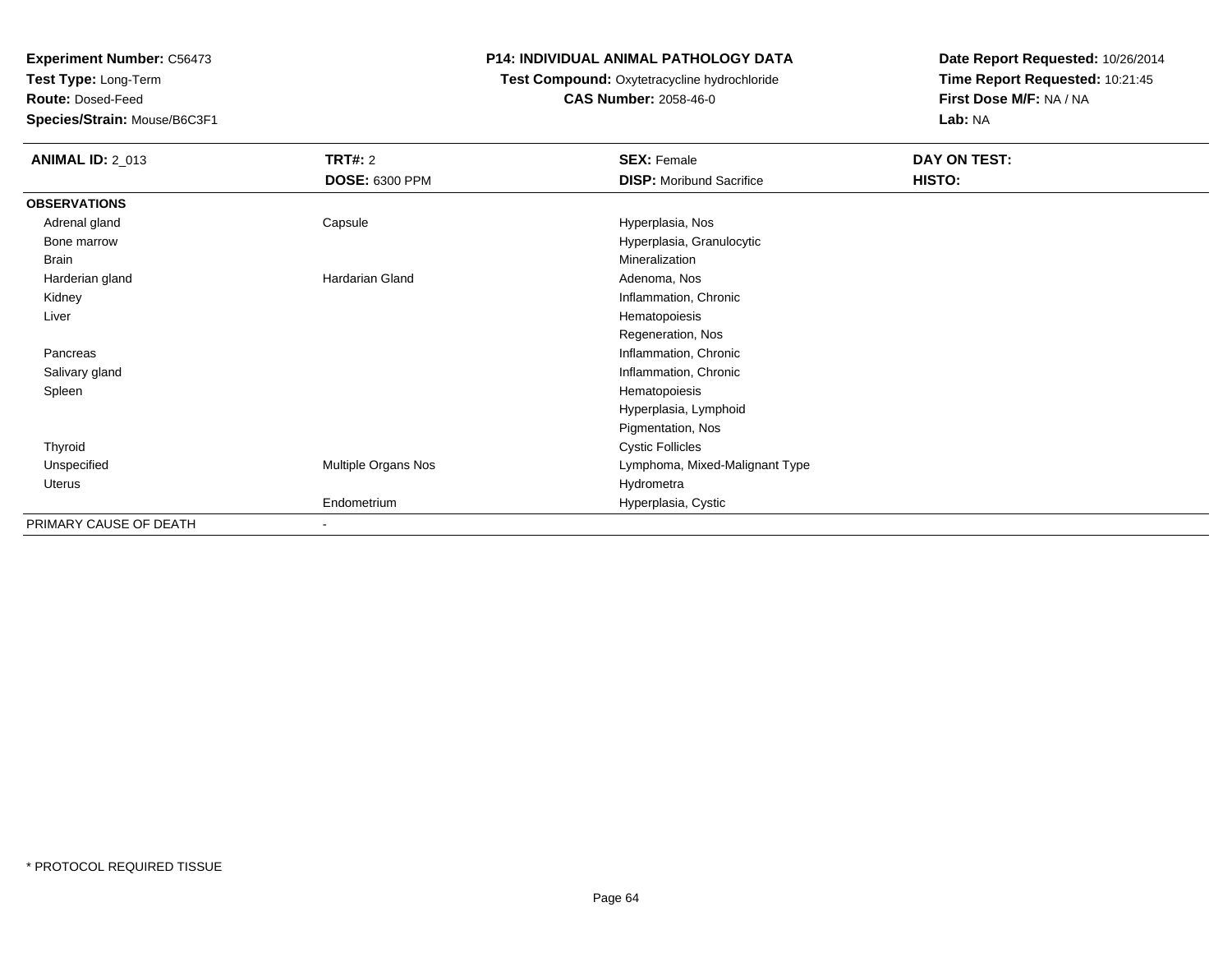**Test Type:** Long-Term

**Route:** Dosed-Feed

**Species/Strain:** Mouse/B6C3F1

#### **P14: INDIVIDUAL ANIMAL PATHOLOGY DATA**

# **Test Compound:** Oxytetracycline hydrochloride**CAS Number:** 2058-46-0

| <b>ANIMAL ID: 2_014</b> | <b>TRT#: 2</b>           | <b>SEX: Female</b>              | DAY ON TEST: |  |
|-------------------------|--------------------------|---------------------------------|--------------|--|
|                         | <b>DOSE: 6300 PPM</b>    | <b>DISP:</b> Moribund Sacrifice | HISTO:       |  |
| <b>OBSERVATIONS</b>     |                          |                                 |              |  |
| Adrenal gland           | Capsule                  | Hyperplasia, Nos                |              |  |
| Bone marrow             |                          | Hyperplasia, Granulocytic       |              |  |
| Liver                   |                          | Metamorphosis, Fatty            |              |  |
| Lung                    |                          | Congestion, Nos                 |              |  |
| Ovary                   |                          | Cyst, Parovarian                |              |  |
| Spinal cord             |                          | Degeneration, Wallerian         |              |  |
| Spleen                  |                          | Hematopoiesis                   |              |  |
|                         |                          | Pigmentation, Nos               |              |  |
| Stomach                 | <b>Glandular Stomach</b> | Cyst, Nos                       |              |  |
| Unspecified             | Multiple Organs Nos      | Inflammation, Chronic           |              |  |
| Uterus                  | Endometrium              | Hyperplasia, Cystic             |              |  |
| PRIMARY CAUSE OF DEATH  |                          |                                 |              |  |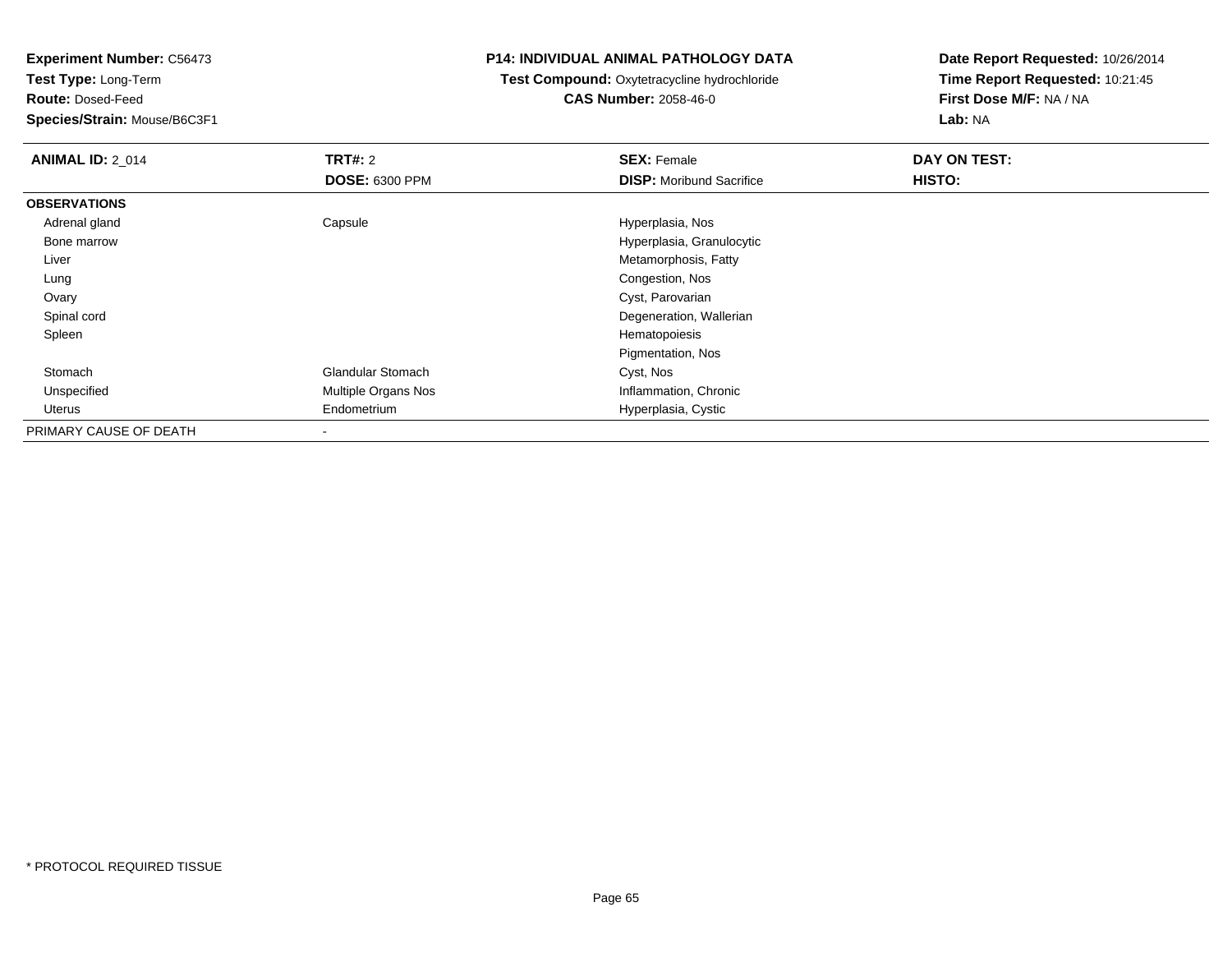**Test Type:** Long-Term

**Route:** Dosed-Feed

**Species/Strain:** Mouse/B6C3F1

### **P14: INDIVIDUAL ANIMAL PATHOLOGY DATA**

#### **Test Compound:** Oxytetracycline hydrochloride**CAS Number:** 2058-46-0

| <b>ANIMAL ID: 2_015</b> | <b>TRT#: 2</b>            | <b>SEX: Female</b>              | DAY ON TEST: |  |
|-------------------------|---------------------------|---------------------------------|--------------|--|
|                         | <b>DOSE: 6300 PPM</b>     | <b>DISP:</b> Moribund Sacrifice | HISTO:       |  |
| <b>OBSERVATIONS</b>     |                           |                                 |              |  |
| Adrenal gland           | Capsule                   | Hyperplasia, Nos                |              |  |
|                         | Cortex Nos                | Pigmentation, Nos               |              |  |
| Bone marrow             |                           | Hyperplasia, Granulocytic       |              |  |
| Heart                   |                           | Inflammation, Chronic           |              |  |
| Kidney                  |                           | Inflammation, Chronic           |              |  |
| Lung                    |                           | Adenocarcinoma, Nos, Metastatic |              |  |
| Mammary gland           |                           | Adenocarcinoma, Nos             |              |  |
| Pancreas                | Acinus                    | Cytoplasmic Vacuolization       |              |  |
| Pituitary gland         | <b>Anterior Pituitary</b> | Adenoma, Nos                    |              |  |
| Spleen                  |                           | Hematopoiesis                   |              |  |
|                         |                           | Pigmentation, Nos               |              |  |
| Thyroid                 |                           | Cyst, Embryonal Duct            |              |  |
|                         |                           | <b>Cystic Follicles</b>         |              |  |
| Unspecified             | Multiple Organs Nos       | Hyperplasia, Lymphoid           |              |  |
| PRIMARY CAUSE OF DEATH  | -                         |                                 |              |  |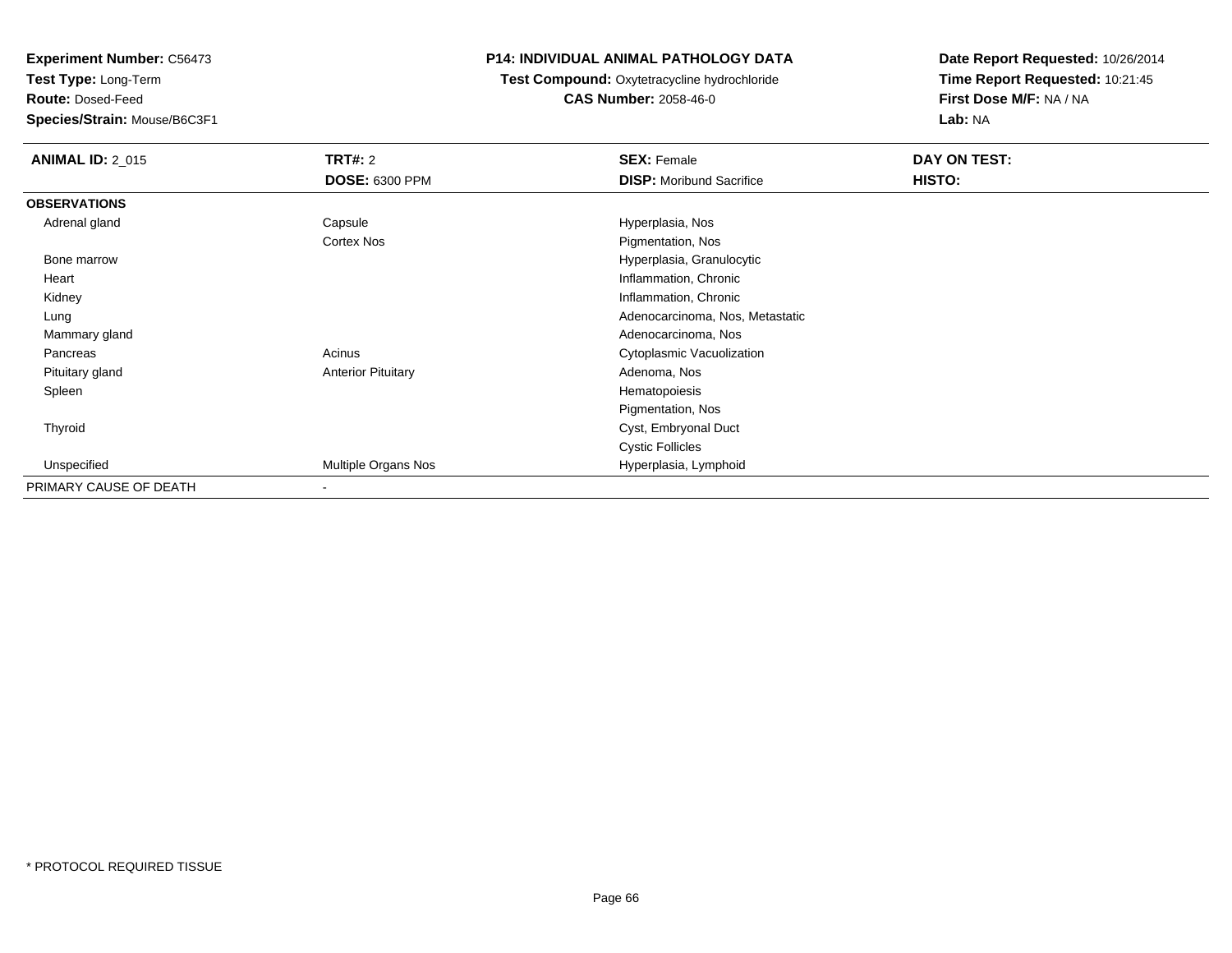**Test Type:** Long-Term

**Route:** Dosed-Feed

**Species/Strain:** Mouse/B6C3F1

### **P14: INDIVIDUAL ANIMAL PATHOLOGY DATA**

**Test Compound:** Oxytetracycline hydrochloride**CAS Number:** 2058-46-0

| <b>ANIMAL ID: 2_016</b> | TRT#: 2                   | <b>SEX: Female</b>               | DAY ON TEST: |
|-------------------------|---------------------------|----------------------------------|--------------|
|                         | DOSE: 6300 PPM            | <b>DISP: Terminal Sacrifice</b>  | HISTO:       |
| <b>OBSERVATIONS</b>     |                           |                                  |              |
| Adrenal gland           | Capsule                   | Hyperplasia, Nos                 |              |
|                         | Cortex Nos                | Pigmentation, Nos                |              |
| Bone marrow             |                           | Fibrosis                         |              |
| Kidney                  |                           | Inflammation, Chronic            |              |
| Lung                    |                           | Histiocytosis                    |              |
|                         |                           | Hyperplasia, Alveolar Epithelium |              |
|                         |                           | Pneumonia, Interstitial Chronic  |              |
| Pancreas                |                           | Inflammation, Chronic            |              |
| Pituitary gland         | <b>Anterior Pituitary</b> | Hyperplasia, Nos                 |              |
| Salivary gland          |                           | Inflammation, Chronic            |              |
| Spleen                  |                           | Hematopoiesis                    |              |
|                         |                           | Infarct, Acute                   |              |
|                         |                           | Pigmentation, Nos                |              |
| Thyroid                 |                           | <b>Cystic Follicles</b>          |              |
|                         |                           | Hyperplasia, Follicular Cell     |              |
| Unspecified             | Multiple Organs Nos       | Lymphoma, Mixed-Malignant Type   |              |
| Uterus                  | Endometrium               | Hyperplasia, Cystic              |              |
| PRIMARY CAUSE OF DEATH  |                           |                                  |              |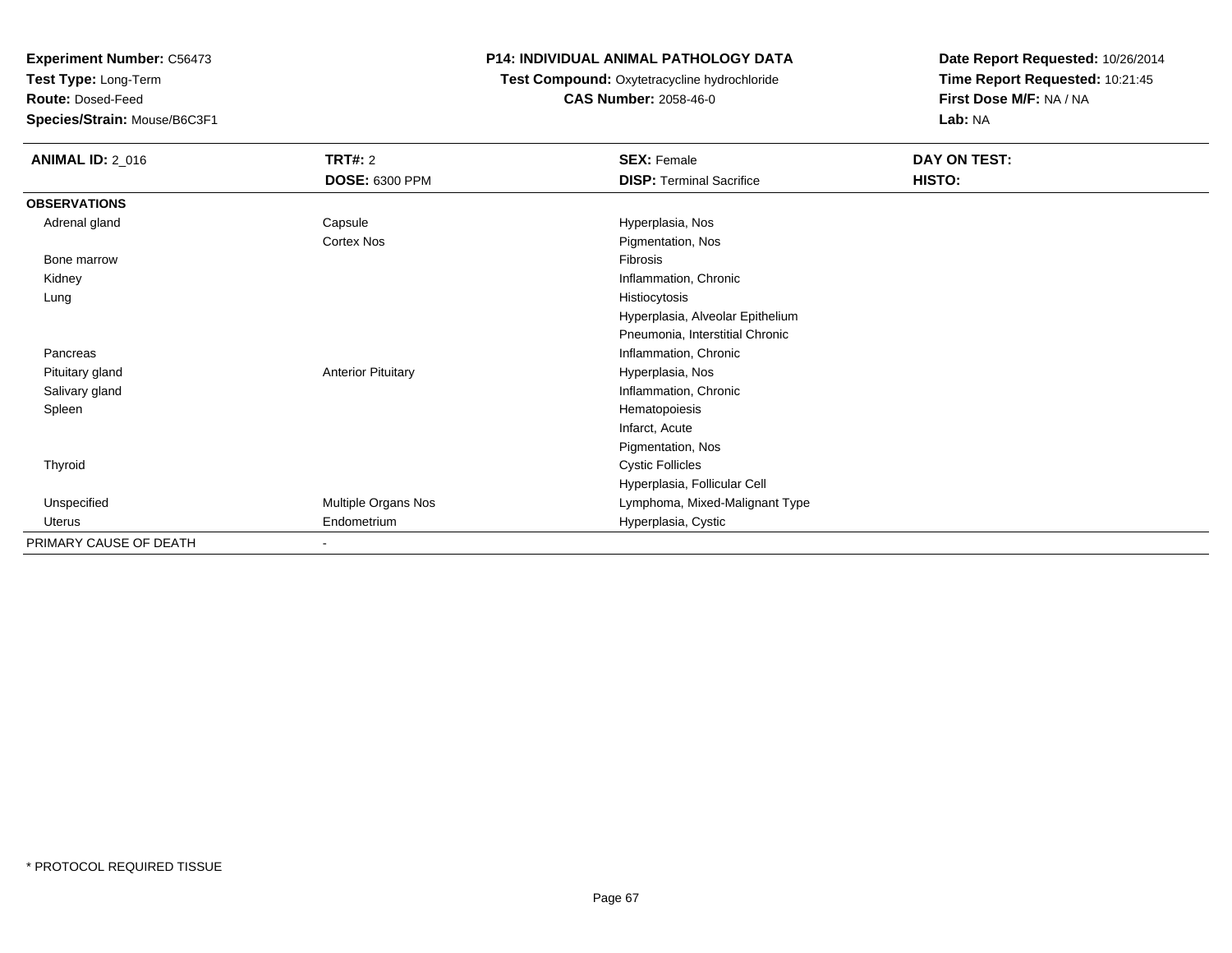**Test Type:** Long-Term

**Route:** Dosed-Feed

**Species/Strain:** Mouse/B6C3F1

### **P14: INDIVIDUAL ANIMAL PATHOLOGY DATA**

#### **Test Compound:** Oxytetracycline hydrochloride**CAS Number:** 2058-46-0

| <b>ANIMAL ID: 2_017</b> | <b>TRT#: 2</b>           | <b>SEX: Female</b>               | <b>DAY ON TEST:</b> |  |
|-------------------------|--------------------------|----------------------------------|---------------------|--|
|                         | <b>DOSE: 6300 PPM</b>    | <b>DISP: Terminal Sacrifice</b>  | HISTO:              |  |
| <b>OBSERVATIONS</b>     |                          |                                  |                     |  |
| Adrenal gland           | Capsule                  | Hyperplasia, Nos                 |                     |  |
|                         | Cortex Nos               | Pigmentation, Nos                |                     |  |
| Kidney                  |                          | Inflammation, Chronic            |                     |  |
|                         | Tubule                   | Regeneration, Nos                |                     |  |
| Liver                   |                          | Hematopoiesis                    |                     |  |
| Lung                    |                          | Bronchopneumonia, Chronic        |                     |  |
|                         |                          | Histiocytosis                    |                     |  |
|                         |                          | Hyperplasia, Alveolar Epithelium |                     |  |
| Pancreas                | Acinus                   | Cytoplasmic Vacuolization        |                     |  |
| Spleen                  |                          | Hematopoiesis                    |                     |  |
|                         |                          | Pigmentation, Nos                |                     |  |
| Thymus                  |                          | Cyst, Nos                        |                     |  |
| Uterus                  | Endometrium              | Hyperplasia, Cystic              |                     |  |
|                         |                          | Inflammation, Acute              |                     |  |
| PRIMARY CAUSE OF DEATH  | $\overline{\phantom{a}}$ |                                  |                     |  |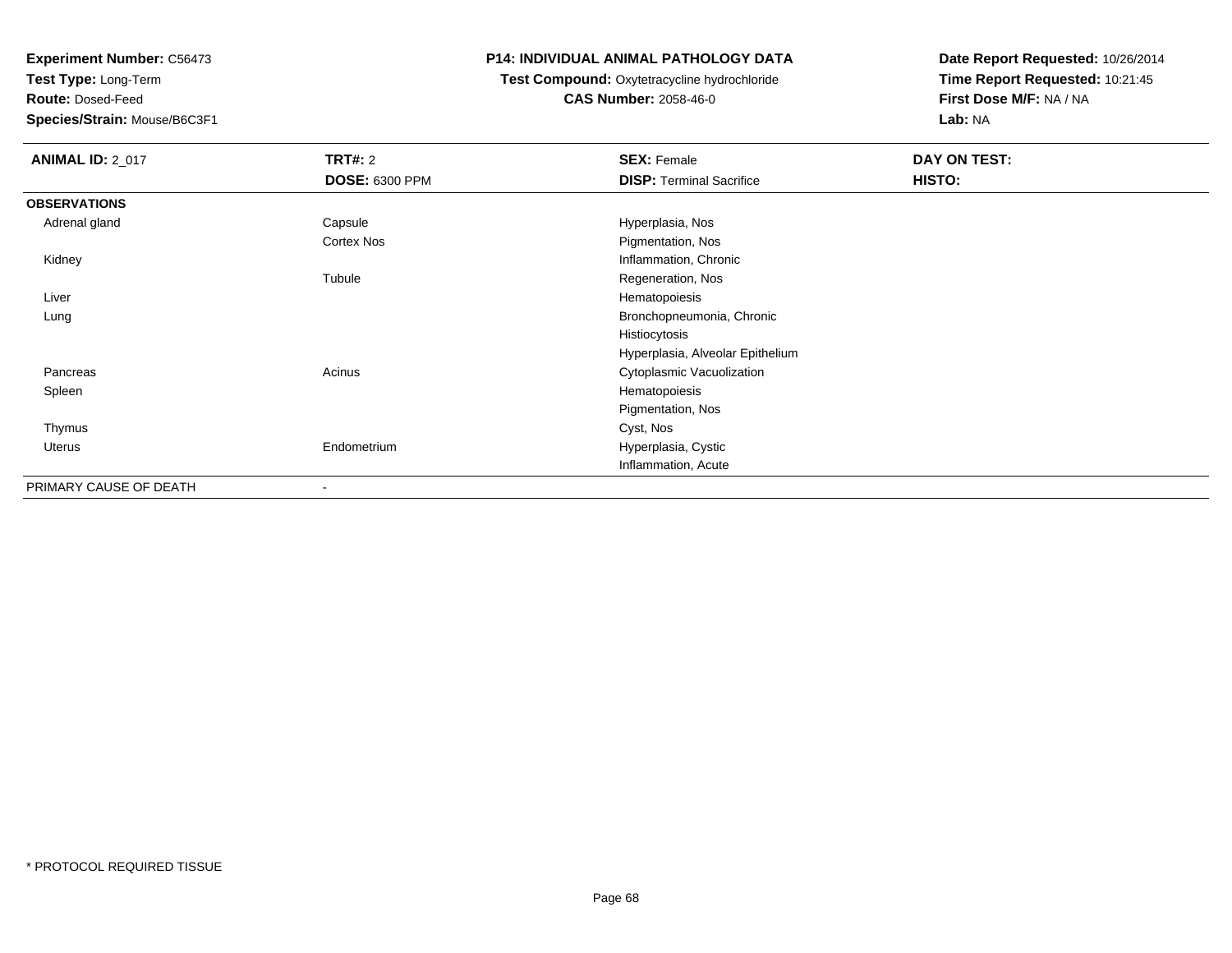**Test Type:** Long-Term

**Route:** Dosed-Feed

**Species/Strain:** Mouse/B6C3F1

### **P14: INDIVIDUAL ANIMAL PATHOLOGY DATA**

**Test Compound:** Oxytetracycline hydrochloride**CAS Number:** 2058-46-0

| <b>ANIMAL ID: 2_018</b> | <b>TRT#: 2</b>            | <b>SEX: Female</b>              | DAY ON TEST: |
|-------------------------|---------------------------|---------------------------------|--------------|
|                         | <b>DOSE: 6300 PPM</b>     | <b>DISP: Terminal Sacrifice</b> | HISTO:       |
| <b>OBSERVATIONS</b>     |                           |                                 |              |
| Adrenal gland           | Capsule                   | Hyperplasia, Nos                |              |
|                         | Cortex Nos                | Pigmentation, Nos               |              |
| Bone marrow             |                           | Fibrosis                        |              |
|                         |                           | Hyperplasia, Granulocytic       |              |
| <b>Brain</b>            |                           | Mineralization                  |              |
| Kidney                  |                           | Inflammation, Chronic           |              |
| Liver                   |                           | Inflammation, Chronic           |              |
| Lung                    |                           | Congestion, Nos                 |              |
| Lymph node              | Mandibular Lymph Node     | Hemosiderosis                   |              |
| Mammary gland           |                           | Hyperplasia, Cystic             |              |
| Pancreas                | Acinus                    | Cytoplasmic Vacuolization       |              |
| Pituitary gland         | <b>Anterior Pituitary</b> | Adenoma, Nos                    |              |
| Salivary gland          |                           | Inflammation, Chronic           |              |
| Spleen                  |                           | Hematopoiesis                   |              |
|                         |                           | Hyperplasia, Lymphoid           |              |
|                         |                           | Pigmentation, Nos               |              |
| Thyroid                 |                           | Hyperplasia, Follicular Cell    |              |
| <b>Uterus</b>           | Endometrium               | Hyperplasia, Cystic             |              |
| PRIMARY CAUSE OF DEATH  | $\blacksquare$            |                                 |              |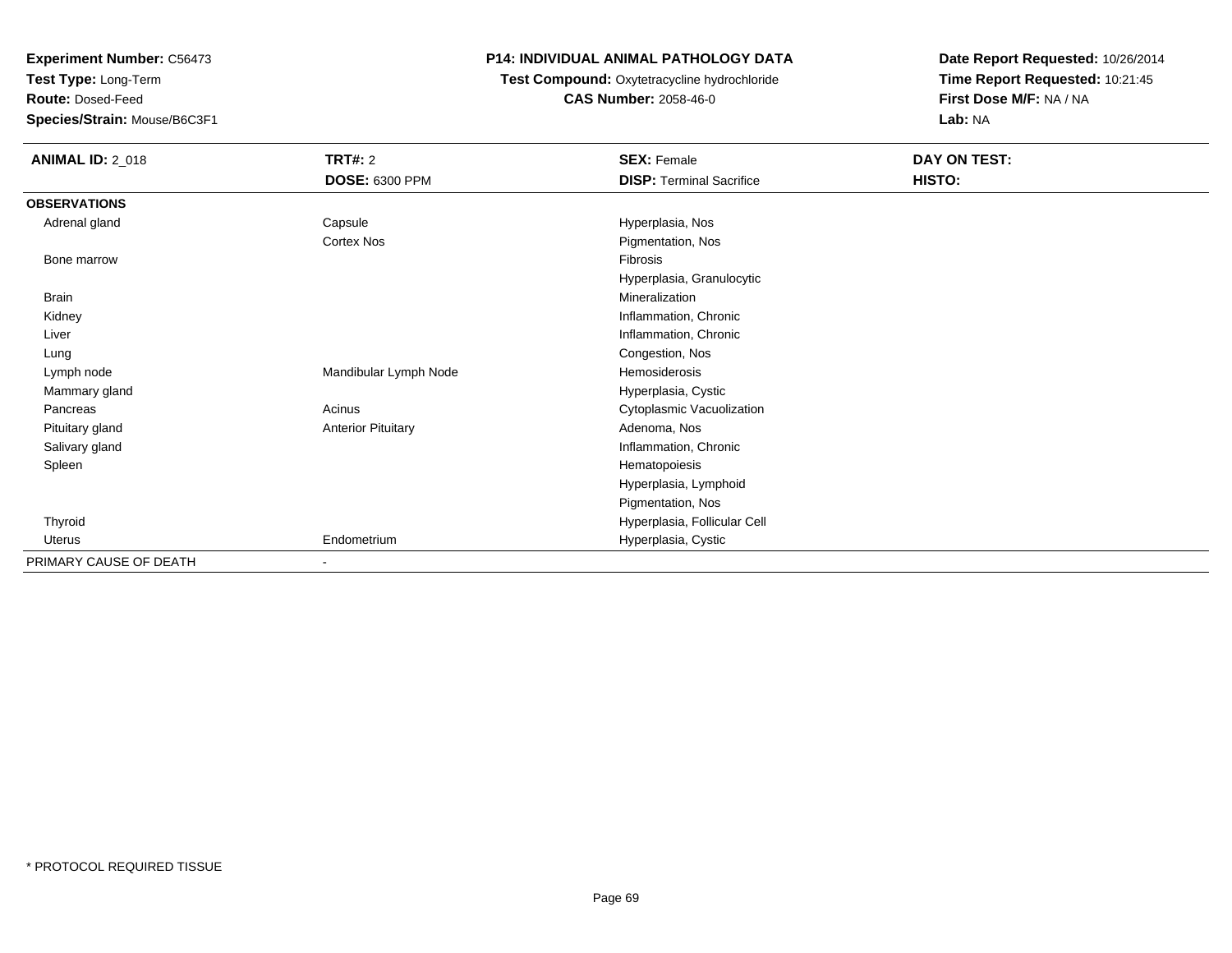**Test Type:** Long-Term

**Route:** Dosed-Feed

**Species/Strain:** Mouse/B6C3F1

#### **P14: INDIVIDUAL ANIMAL PATHOLOGY DATA**

**Test Compound:** Oxytetracycline hydrochloride**CAS Number:** 2058-46-0

| <b>ANIMAL ID: 2 019</b> | TRT#: 2                    | <b>SEX: Female</b>              | DAY ON TEST: |  |
|-------------------------|----------------------------|---------------------------------|--------------|--|
|                         | <b>DOSE: 6300 PPM</b>      | <b>DISP:</b> Terminal Sacrifice | HISTO:       |  |
| <b>OBSERVATIONS</b>     |                            |                                 |              |  |
| Adrenal gland           | Capsule                    | Hyperplasia, Nos                |              |  |
|                         | <b>Cortex Nos</b>          | Pigmentation, Nos               |              |  |
| Bone marrow             |                            | Hyperplasia, Granulocytic       |              |  |
| Kidney                  | Tubule                     | Regeneration, Nos               |              |  |
| Pancreas                | Acinus                     | Cytoplasmic Vacuolization       |              |  |
| Spleen                  |                            | Hematopoiesis                   |              |  |
| Thyroid                 |                            | Hyperplasia, C Cell             |              |  |
| Unspecified             | <b>Multiple Organs Nos</b> | Lymphoma, Mixed-Malignant Type  |              |  |
| Uterus                  | Endometrium                | Hyperplasia, Cystic             |              |  |
| PRIMARY CAUSE OF DEATH  |                            |                                 |              |  |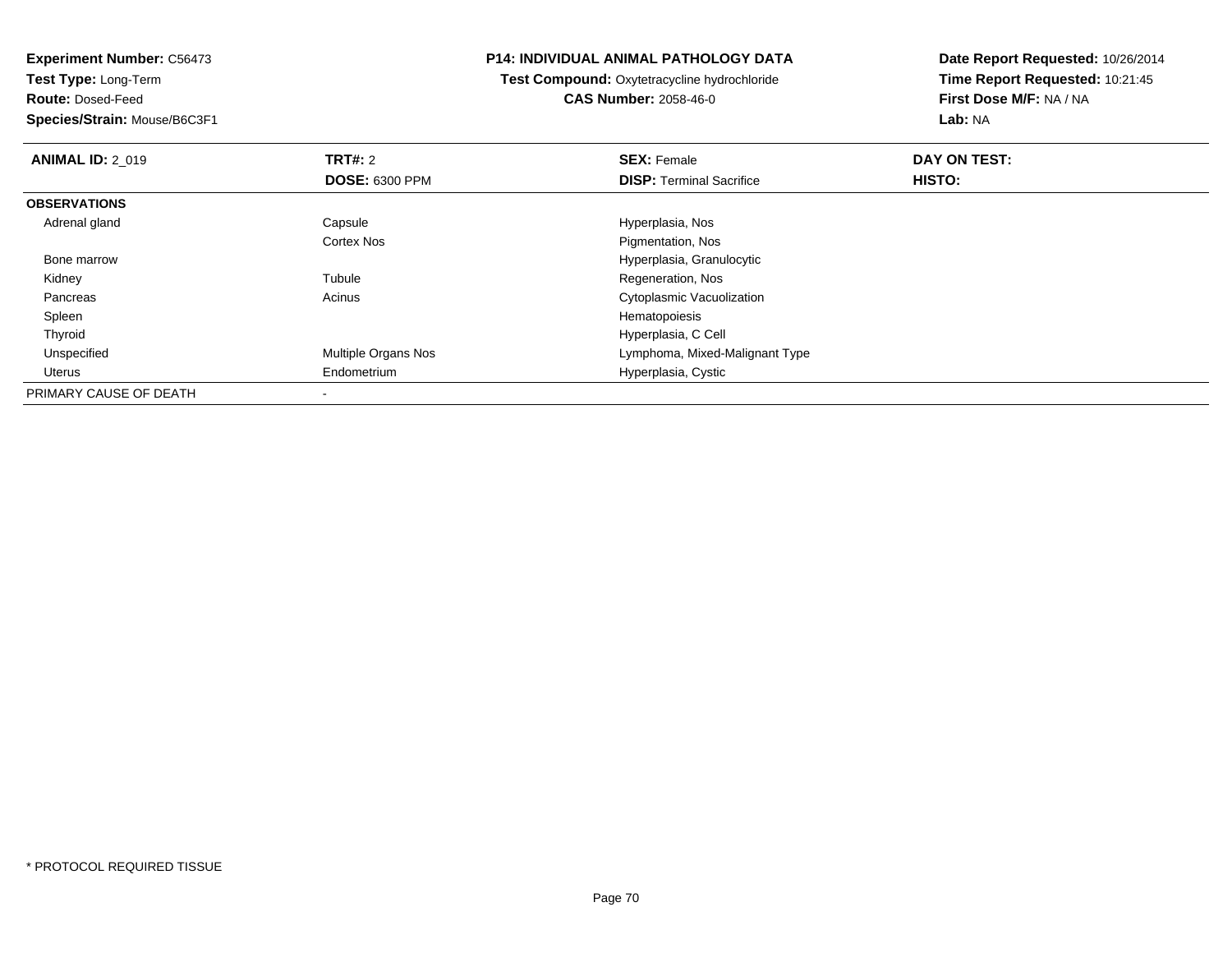**Test Type:** Long-Term

**Route:** Dosed-Feed

**Species/Strain:** Mouse/B6C3F1

### **P14: INDIVIDUAL ANIMAL PATHOLOGY DATA**

 **Test Compound:** Oxytetracycline hydrochloride**CAS Number:** 2058-46-0

| <b>ANIMAL ID: 2_020</b> | TRT#: 2                   | <b>SEX: Female</b>               | DAY ON TEST: |
|-------------------------|---------------------------|----------------------------------|--------------|
|                         | <b>DOSE: 6300 PPM</b>     | <b>DISP:</b> Moribund Sacrifice  | HISTO:       |
| <b>OBSERVATIONS</b>     |                           |                                  |              |
| Adrenal gland           | Capsule                   | Hyperplasia, Nos                 |              |
|                         | Cortex Nos                | Pigmentation, Nos                |              |
| <b>Brain</b>            |                           | Mineralization                   |              |
| Kidney                  | Pelvis                    | Hemorrhage                       |              |
|                         |                           | Inflammation, Chronic            |              |
| Pancreas                | Acinus                    | Cytoplasmic Vacuolization        |              |
| Pituitary gland         | <b>Anterior Pituitary</b> | Hyperplasia, Nos                 |              |
| Salivary gland          |                           | Inflammation, Chronic            |              |
| Skin                    |                           | Hyperkeratosis                   |              |
| Thyroid                 |                           | <b>Cystic Follicles</b>          |              |
| Unspecified             | Multiple Organs Nos       | Lymphoma, Mixed-Malignant Type   |              |
| Uterus                  |                           | <b>Endometrial Stromal Polyp</b> |              |
|                         | Endometrium               | Hyperplasia, Cystic              |              |
|                         |                           | Inflammation, Acute              |              |
| PRIMARY CAUSE OF DEATH  | ۰                         |                                  |              |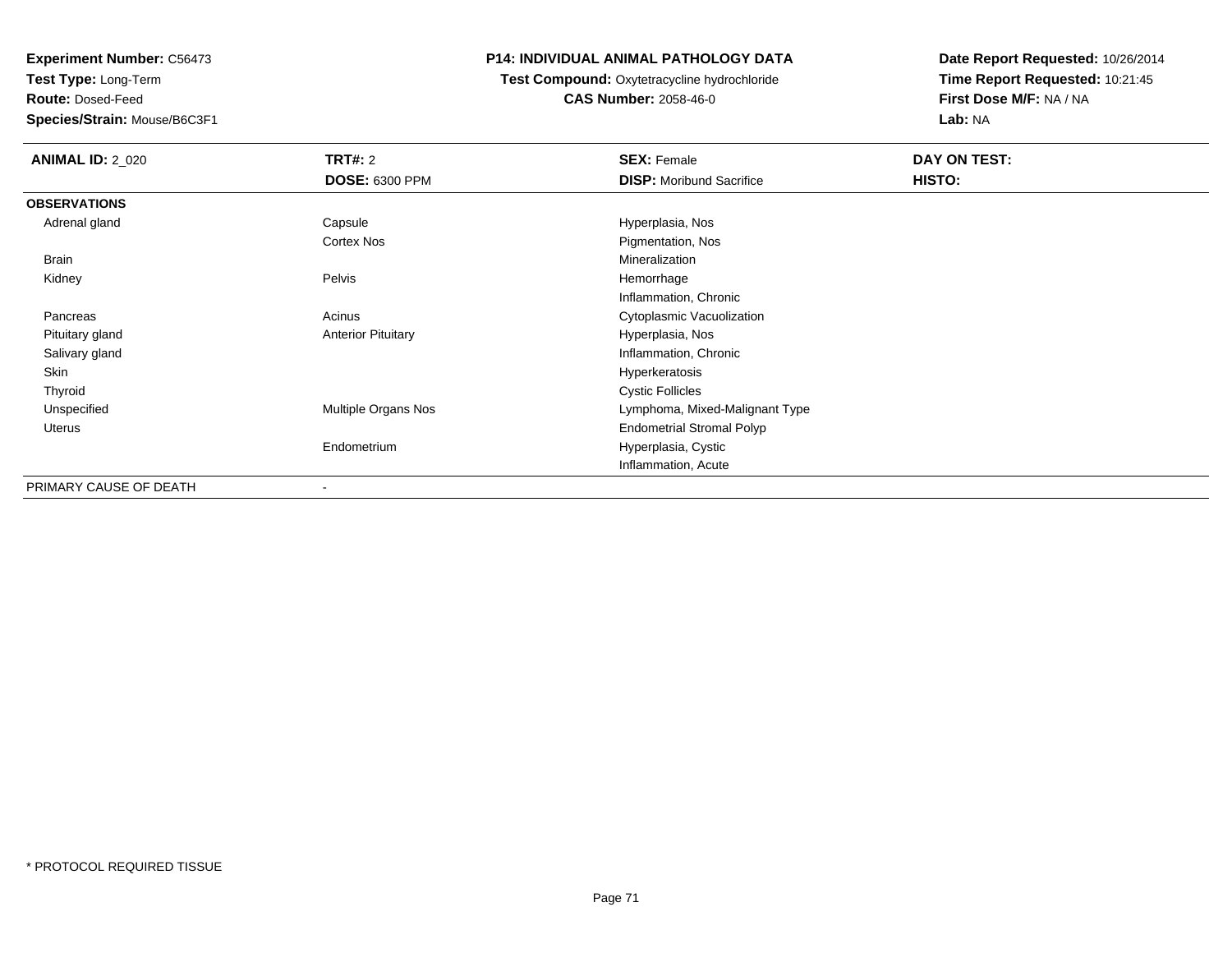**Test Type:** Long-Term

**Route:** Dosed-Feed

**Species/Strain:** Mouse/B6C3F1

#### **P14: INDIVIDUAL ANIMAL PATHOLOGY DATA**

#### **Test Compound:** Oxytetracycline hydrochloride**CAS Number:** 2058-46-0

| <b>ANIMAL ID: 2 021</b> | <b>TRT#: 2</b>        | <b>SEX: Female</b>              | DAY ON TEST: |
|-------------------------|-----------------------|---------------------------------|--------------|
|                         | <b>DOSE: 6300 PPM</b> | <b>DISP: Terminal Sacrifice</b> | HISTO:       |
| <b>OBSERVATIONS</b>     |                       |                                 |              |
| Adrenal gland           | Capsule               | Hyperplasia, Nos                |              |
| Bone marrow             |                       | Hyperplasia, Granulocytic       |              |
| Kidney                  | Tubule                | Necrosis, Nos                   |              |
|                         | Tubule                | Regeneration, Nos               |              |
| Ovary                   |                       | Cyst, Follicular Nos            |              |
| Pancreas                | Acinus                | Cytoplasmic Vacuolization       |              |
| Spleen                  |                       | Hematopoiesis                   |              |
|                         |                       | Hyperplasia, Lymphoid           |              |
|                         |                       | Pigmentation, Nos               |              |
| Thyroid                 |                       | Hyperplasia, Follicular Cell    |              |
| Unspecified             | Multiple Organs Nos   | Inflammation, Chronic           |              |
| Uterus                  | Endometrium           | Hyperplasia, Cystic             |              |
| PRIMARY CAUSE OF DEATH  |                       |                                 |              |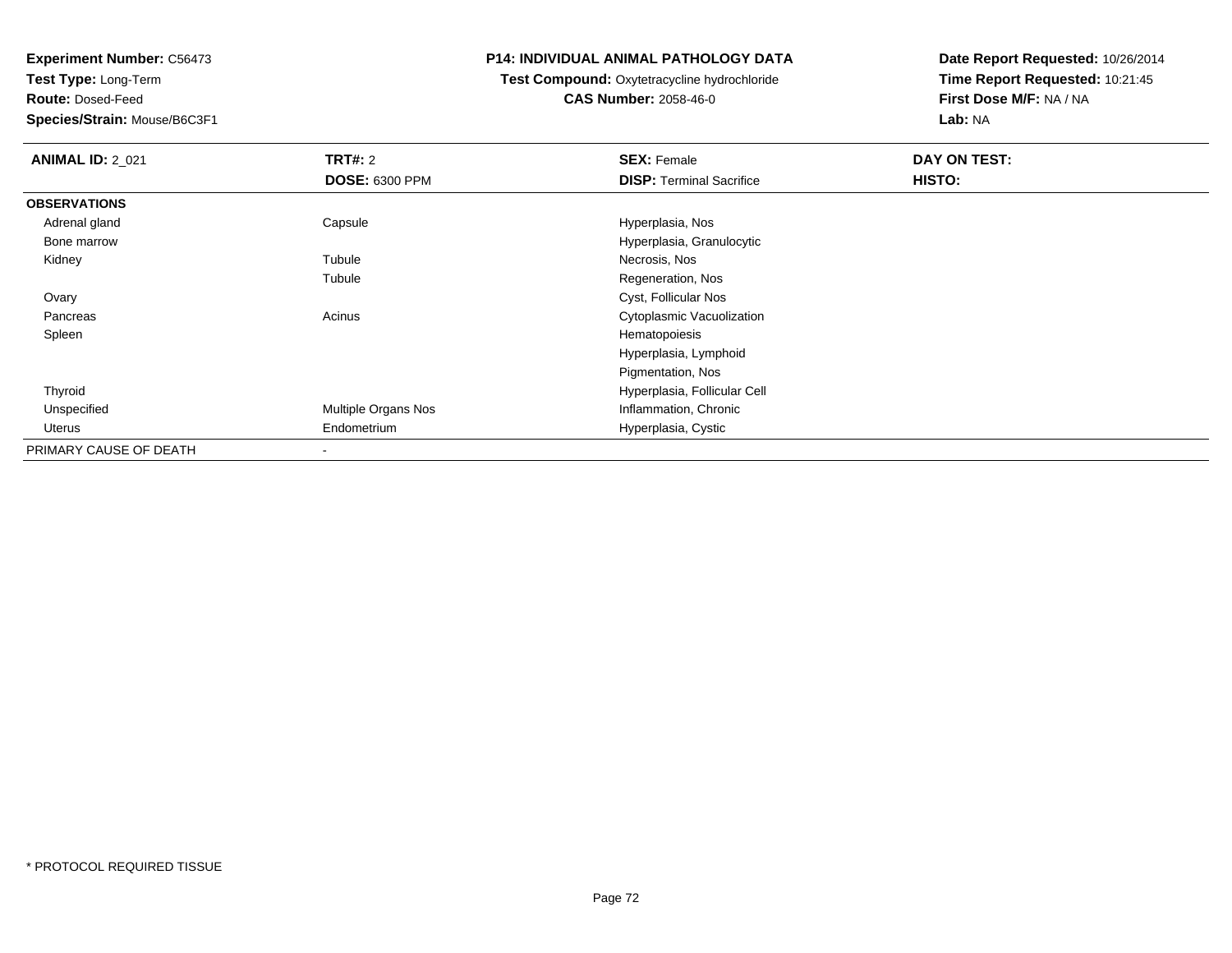**Test Type:** Long-Term

**Route:** Dosed-Feed

**Species/Strain:** Mouse/B6C3F1

## **P14: INDIVIDUAL ANIMAL PATHOLOGY DATA**

**Test Compound:** Oxytetracycline hydrochloride**CAS Number:** 2058-46-0

| <b>ANIMAL ID: 2_022</b> | <b>TRT#:</b> 2        | <b>SEX: Female</b>              | DAY ON TEST: |  |
|-------------------------|-----------------------|---------------------------------|--------------|--|
|                         | <b>DOSE: 6300 PPM</b> | <b>DISP: Terminal Sacrifice</b> | HISTO:       |  |
| <b>OBSERVATIONS</b>     |                       |                                 |              |  |
| Adrenal gland           | Capsule               | Hyperplasia, Nos                |              |  |
|                         | Cortex Nos            | Pigmentation, Nos               |              |  |
| Bone marrow             |                       | Hyperplasia, Granulocytic       |              |  |
| Kidney                  |                       | Inflammation, Chronic           |              |  |
| Liver                   |                       | Hematopoiesis                   |              |  |
|                         |                       | Inflammation, Chronic           |              |  |
| Ovary                   |                       | Cyst, Parovarian                |              |  |
| Pancreas                | Acinus                | Cytoplasmic Vacuolization       |              |  |
| Salivary gland          |                       | Inflammation, Chronic           |              |  |
| Spleen                  |                       | Hematopoiesis                   |              |  |
|                         |                       | Hyperplasia, Lymphoid           |              |  |
|                         |                       | Pigmentation, Nos               |              |  |
| Thyroid                 |                       | Follicular-Cell Adenoma         |              |  |
|                         |                       | Hyperplasia, Follicular Cell    |              |  |
| Uterus                  | Endometrium           | Hyperplasia, Cystic             |              |  |
| PRIMARY CAUSE OF DEATH  |                       |                                 |              |  |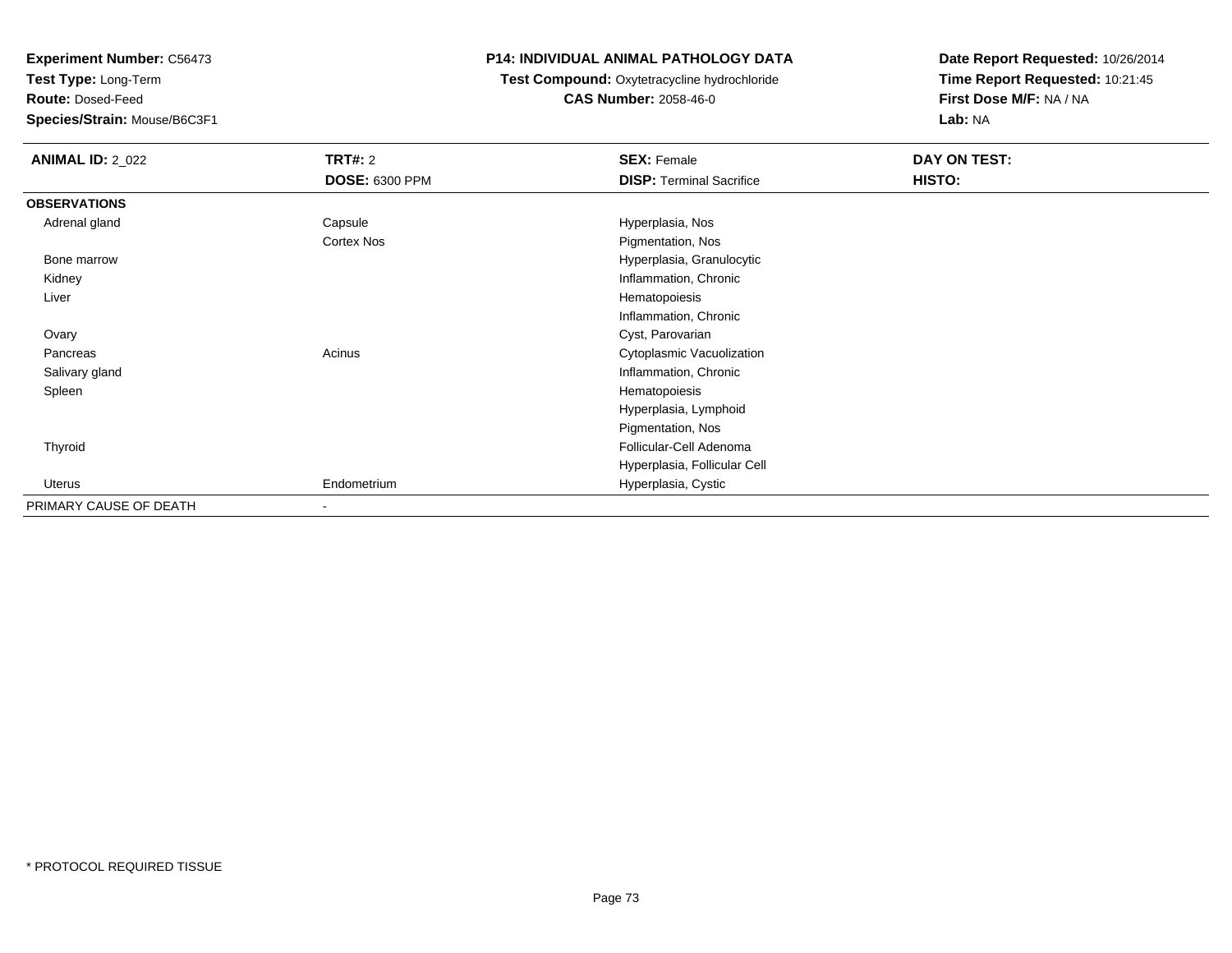**Test Type:** Long-Term

**Route:** Dosed-Feed

**Species/Strain:** Mouse/B6C3F1

## **P14: INDIVIDUAL ANIMAL PATHOLOGY DATA**

## **Test Compound:** Oxytetracycline hydrochloride**CAS Number:** 2058-46-0

| <b>ANIMAL ID: 2_023</b> | TRT#: 2                   | <b>SEX: Female</b>              | DAY ON TEST: |
|-------------------------|---------------------------|---------------------------------|--------------|
|                         | <b>DOSE: 6300 PPM</b>     | <b>DISP: Terminal Sacrifice</b> | HISTO:       |
| <b>OBSERVATIONS</b>     |                           |                                 |              |
| Adrenal gland           | Capsule                   | Hyperplasia, Nos                |              |
|                         | Cortex Nos                | Metamorphosis, Fatty            |              |
|                         | Cortex Nos                | Pigmentation, Nos               |              |
| <b>Brain</b>            |                           | Mineralization                  |              |
| Kidney                  | Tubule                    | Regeneration, Nos               |              |
| Liver                   |                           | Hematopoiesis                   |              |
| Mammary gland           |                           | Hyperplasia, Cystic             |              |
| Pancreas                |                           | Atrophy, Nos                    |              |
|                         |                           | <b>Cystic Ducts</b>             |              |
| Pituitary gland         | <b>Anterior Pituitary</b> | Adenoma, Nos                    |              |
| Spleen                  |                           | Hematopoiesis                   |              |
|                         |                           | Hyperplasia, Lymphoid           |              |
|                         |                           | Pigmentation, Nos               |              |
| Thyroid                 |                           | <b>Cystic Follicles</b>         |              |
|                         |                           | Hyperplasia, Follicular Cell    |              |
| Unspecified             | Multiple Organs Nos       | Inflammation, Chronic           |              |
| Uterus                  | Endometrium               | Hyperplasia, Cystic             |              |
| PRIMARY CAUSE OF DEATH  | $\sim$                    |                                 |              |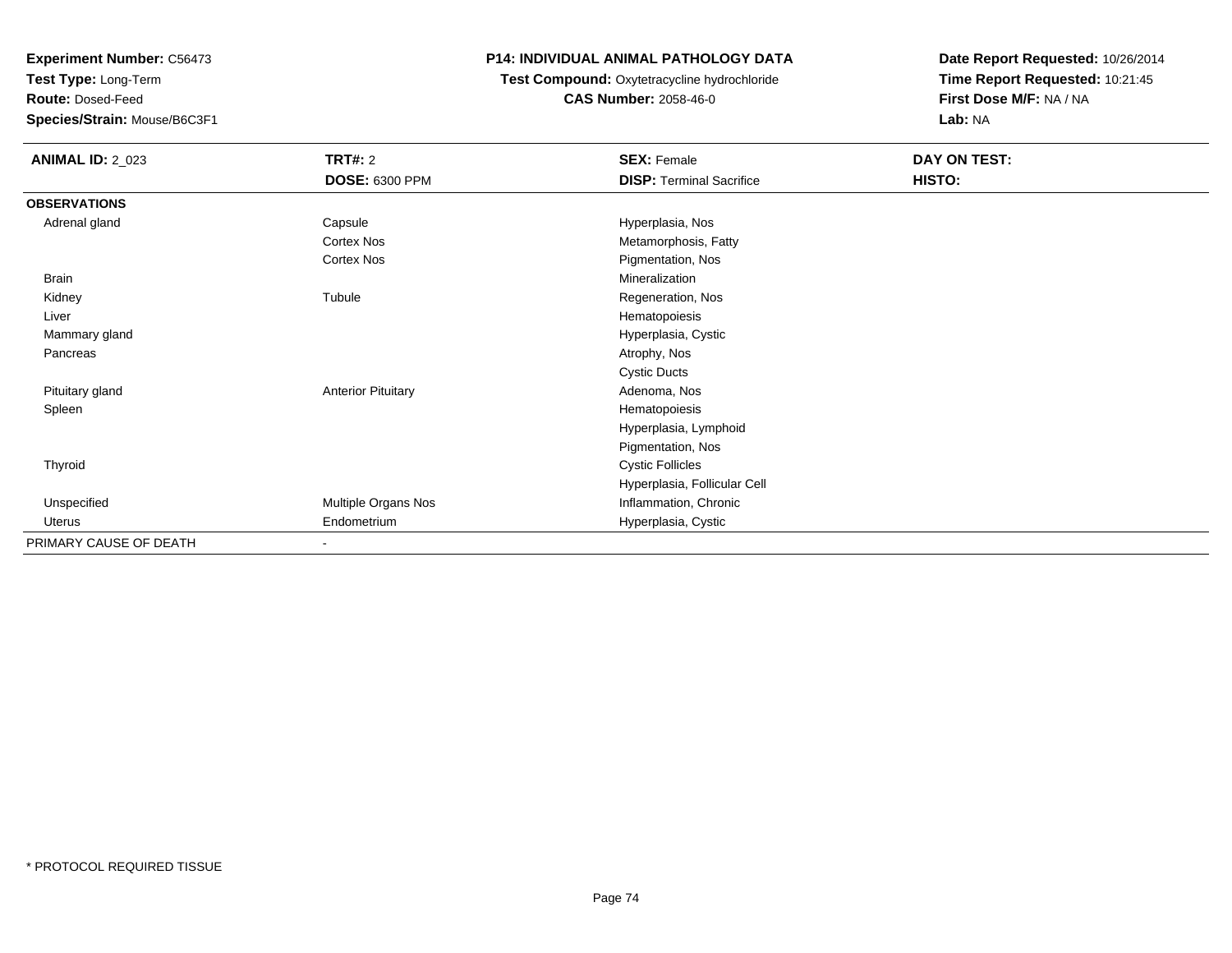**Test Type:** Long-Term

**Route:** Dosed-Feed

**Species/Strain:** Mouse/B6C3F1

### **P14: INDIVIDUAL ANIMAL PATHOLOGY DATA**

**Test Compound:** Oxytetracycline hydrochloride**CAS Number:** 2058-46-0

| <b>ANIMAL ID: 2_024</b> | TRT#: 2               | <b>SEX: Female</b>              | DAY ON TEST: |
|-------------------------|-----------------------|---------------------------------|--------------|
|                         | <b>DOSE: 6300 PPM</b> | <b>DISP: Terminal Sacrifice</b> | HISTO:       |
| <b>OBSERVATIONS</b>     |                       |                                 |              |
| Adrenal gland           | Capsule               | Hyperplasia, Nos                |              |
|                         | Cortex Nos            | Pigmentation, Nos               |              |
| Bone marrow             |                       | Hyperplasia, Granulocytic       |              |
| Brain                   |                       | Mineralization                  |              |
| Kidney                  | Tubule                | Regeneration, Nos               |              |
| Liver                   |                       | Hematopoiesis                   |              |
| Lung                    |                       | Alveolar/Bronchiolar Carcinoma  |              |
| Lymph node              | Mandibular Lymph Node | Hemosiderosis                   |              |
| Ovary                   |                       | Cyst, Parovarian                |              |
| Pancreas                | Acinus                | Cytoplasmic Vacuolization       |              |
| Spleen                  |                       | Hematopoiesis                   |              |
|                         |                       | Hyperplasia, Lymphoid           |              |
|                         |                       | Pigmentation, Nos               |              |
| Thyroid                 |                       | <b>Cystic Follicles</b>         |              |
|                         |                       | Hyperplasia, C Cell             |              |
| Unspecified             | Multiple Organs Nos   | Inflammation, Chronic           |              |
| Uterus                  | Endometrium           | Hyperplasia, Cystic             |              |
| PRIMARY CAUSE OF DEATH  | $\sim$                |                                 |              |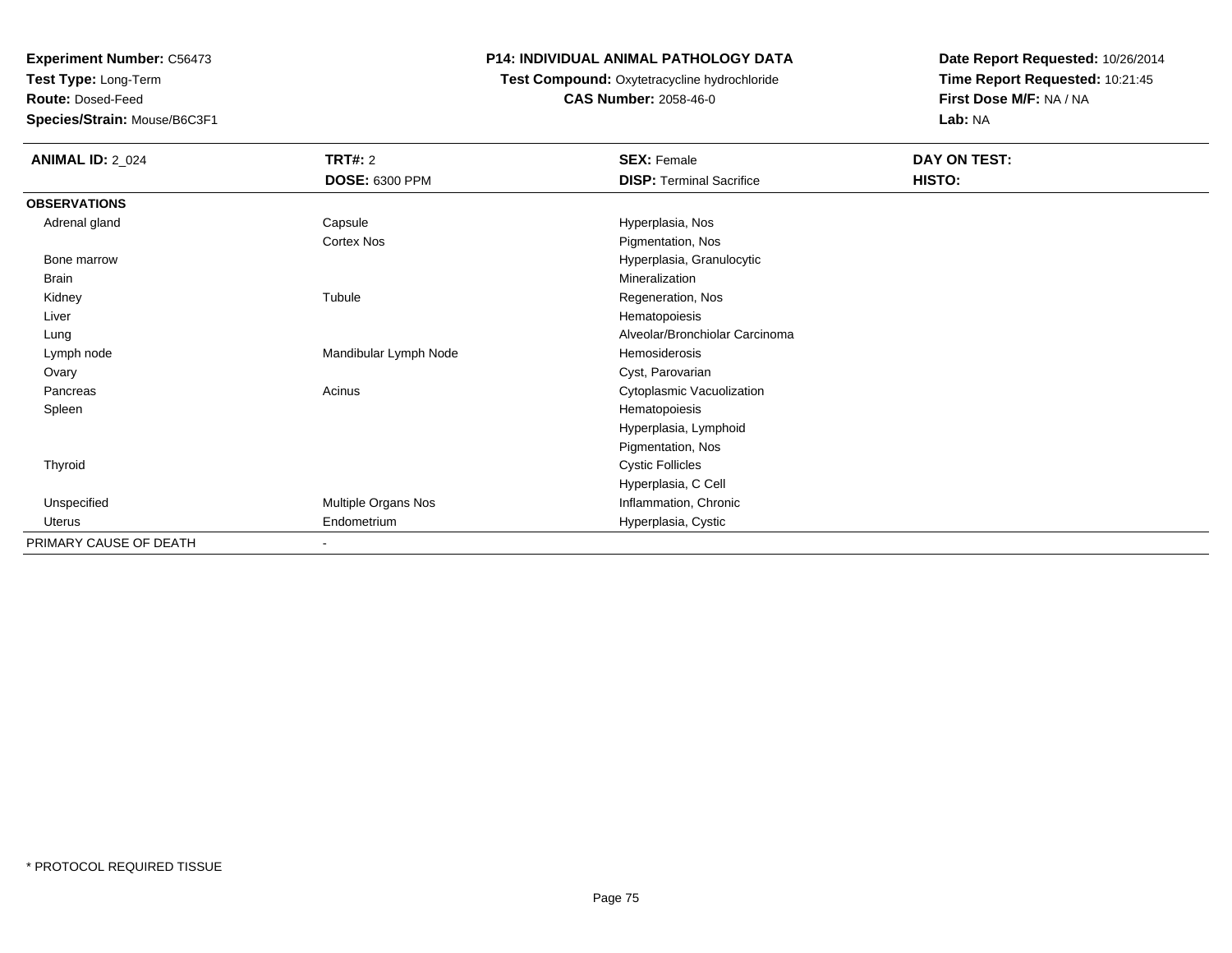**Test Type:** Long-Term

**Route:** Dosed-Feed

**Species/Strain:** Mouse/B6C3F1

### **P14: INDIVIDUAL ANIMAL PATHOLOGY DATA**

**Test Compound:** Oxytetracycline hydrochloride**CAS Number:** 2058-46-0

| <b>ANIMAL ID: 2_025</b> | <b>TRT#: 2</b>           | <b>SEX: Female</b>              | DAY ON TEST: |  |
|-------------------------|--------------------------|---------------------------------|--------------|--|
|                         | <b>DOSE: 6300 PPM</b>    | <b>DISP:</b> Moribund Sacrifice | HISTO:       |  |
| <b>OBSERVATIONS</b>     |                          |                                 |              |  |
| Adrenal gland           | Capsule                  | Hyperplasia, Nos                |              |  |
|                         | <b>Cortex Nos</b>        | Pigmentation, Nos               |              |  |
| Liver                   |                          | Hematopoiesis                   |              |  |
| Lung                    |                          | Hemorrhage                      |              |  |
| Spinal cord             |                          | Degeneration, Wallerian         |              |  |
| Spleen                  |                          | Hematopoiesis                   |              |  |
|                         |                          | Hyperplasia, Lymphoid           |              |  |
|                         |                          | Pigmentation, Nos               |              |  |
| Stomach                 | <b>Glandular Stomach</b> | Cyst, Nos                       |              |  |
| Thyroid                 |                          | <b>Cystic Follicles</b>         |              |  |
| Unspecified             | Multiple Organs Nos      | Inflammation, Chronic           |              |  |
| Uterus                  | Endometrium              | Hyperplasia, Cystic             |              |  |
| PRIMARY CAUSE OF DEATH  |                          |                                 |              |  |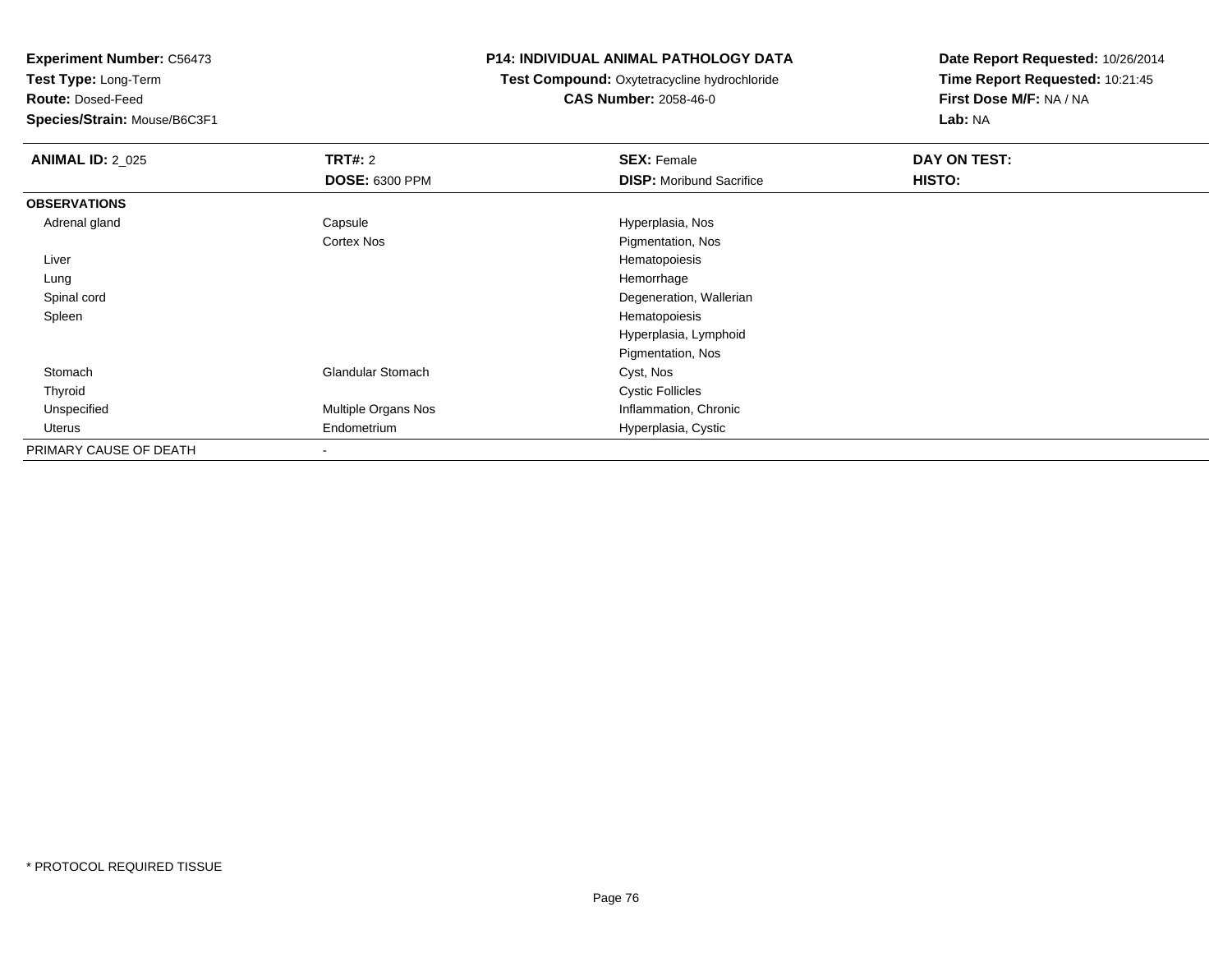**Test Type:** Long-Term

**Route:** Dosed-Feed

**Species/Strain:** Mouse/B6C3F1

## **P14: INDIVIDUAL ANIMAL PATHOLOGY DATA**

### **Test Compound:** Oxytetracycline hydrochloride**CAS Number:** 2058-46-0

| <b>ANIMAL ID: 2_026</b> | <b>TRT#: 2</b>        | <b>SEX: Female</b>              | DAY ON TEST: |  |
|-------------------------|-----------------------|---------------------------------|--------------|--|
|                         | <b>DOSE: 6300 PPM</b> | <b>DISP:</b> Moribund Sacrifice | HISTO:       |  |
| <b>OBSERVATIONS</b>     |                       |                                 |              |  |
| Adrenal gland           | Capsule               | Hyperplasia, Nos                |              |  |
|                         | Medulla               | Hyperplasia, Nos                |              |  |
|                         | Cortex Nos            | Inflammation, Chronic           |              |  |
| Bone marrow             |                       | Hyperplasia, Granulocytic       |              |  |
| Kidney                  |                       | Inflammation, Chronic           |              |  |
| Liver                   |                       | Hematopoiesis                   |              |  |
| Ovary                   |                       | Cyst, Parovarian                |              |  |
| Salivary gland          |                       | Inflammation, Chronic           |              |  |
| Spleen                  |                       | Hematopoiesis                   |              |  |
|                         |                       | Hyperplasia, Lymphoid           |              |  |
|                         |                       | Pigmentation, Nos               |              |  |
| Thyroid                 |                       | Hyperplasia, Follicular Cell    |              |  |
| Uterus                  |                       | Hydrometra                      |              |  |
|                         | Endometrium           | Hyperplasia, Cystic             |              |  |
| PRIMARY CAUSE OF DEATH  | $\blacksquare$        |                                 |              |  |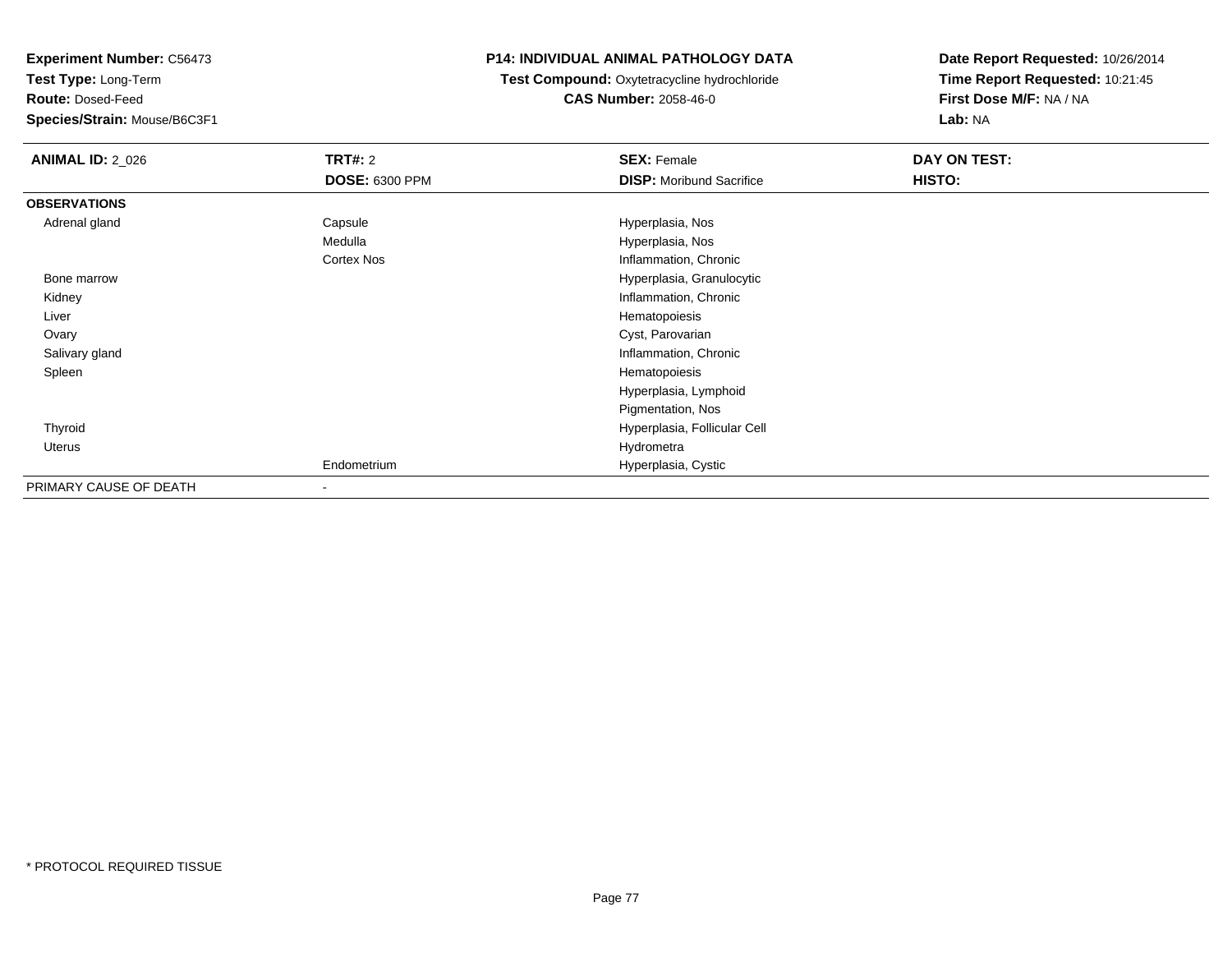**Test Type:** Long-Term

**Route:** Dosed-Feed

**Species/Strain:** Mouse/B6C3F1

## **P14: INDIVIDUAL ANIMAL PATHOLOGY DATA**

**Test Compound:** Oxytetracycline hydrochloride**CAS Number:** 2058-46-0

| <b>ANIMAL ID: 2_027</b> | TRT#: 2                   | <b>SEX: Female</b>              | DAY ON TEST: |  |
|-------------------------|---------------------------|---------------------------------|--------------|--|
|                         | <b>DOSE: 6300 PPM</b>     | <b>DISP: Terminal Sacrifice</b> | HISTO:       |  |
| <b>OBSERVATIONS</b>     |                           |                                 |              |  |
| Adrenal gland           | Capsule                   | Hyperplasia, Nos                |              |  |
|                         | Medulla                   | Hyperplasia, Nos                |              |  |
|                         | Cortex Nos                | Pigmentation, Nos               |              |  |
| Bone marrow             |                           | Hyperplasia, Granulocytic       |              |  |
| <b>Brain</b>            |                           | Mineralization                  |              |  |
| <b>Intestine Small</b>  | Duodenum                  | Adenomatous Polyp, Nos          |              |  |
| Kidney                  |                           | Inflammation, Chronic           |              |  |
|                         | Tubule                    | Regeneration, Nos               |              |  |
| Liver                   |                           | Inflammation, Chronic           |              |  |
| Mammary gland           |                           | Hyperplasia, Cystic             |              |  |
| Pancreas                | Acinus                    | Cytoplasmic Vacuolization       |              |  |
| Pituitary gland         | <b>Anterior Pituitary</b> | Adenoma, Nos                    |              |  |
| Salivary gland          |                           | Inflammation, Chronic           |              |  |
| Spleen                  |                           | Hematopoiesis                   |              |  |
|                         |                           | Pigmentation, Nos               |              |  |
| Thyroid                 |                           | Hyperplasia, Follicular Cell    |              |  |
| Unspecified             | Multiple Organs Nos       | Lymphoma, Mixed-Malignant Type  |              |  |
| PRIMARY CAUSE OF DEATH  | $\overline{\phantom{a}}$  |                                 |              |  |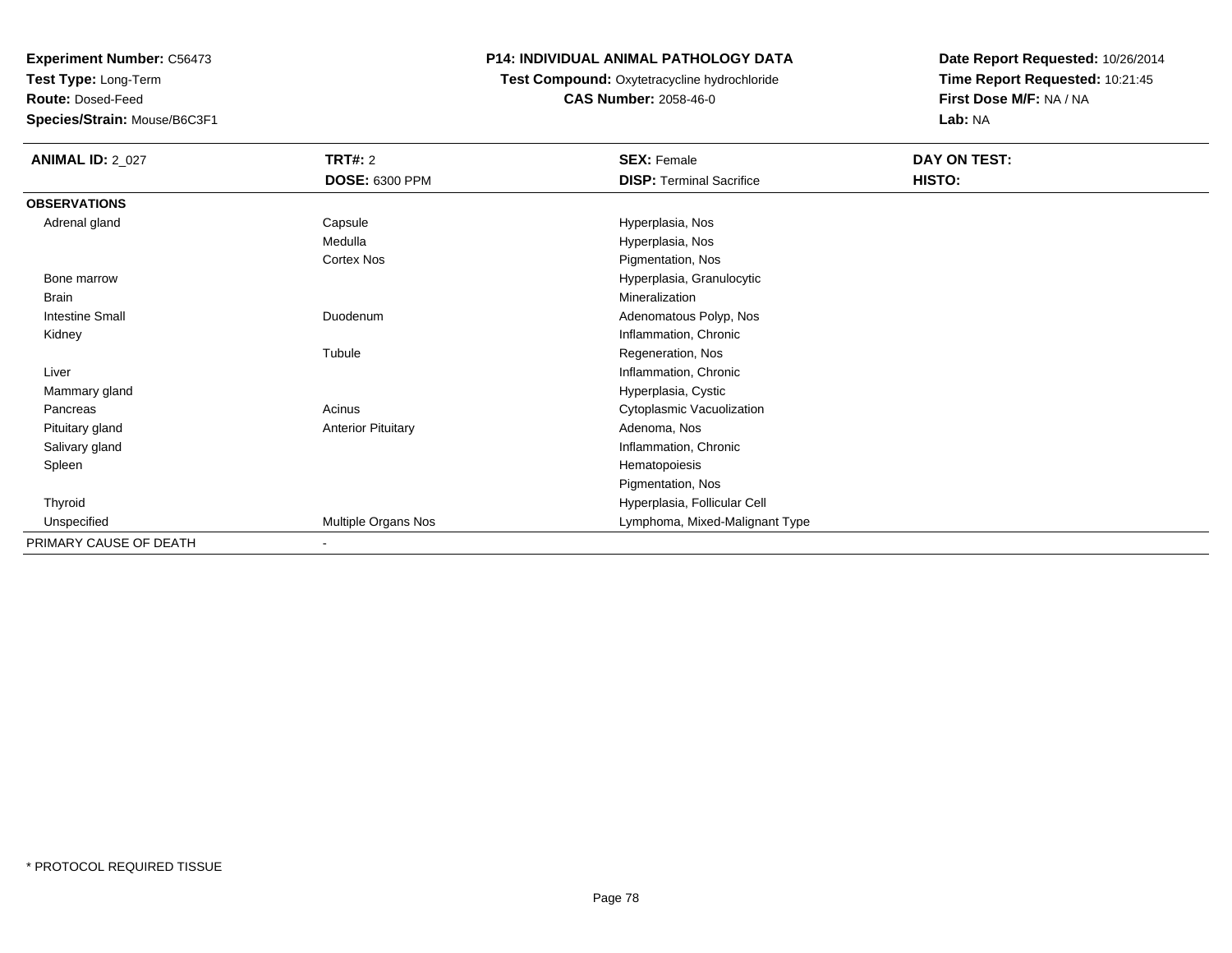**Test Type:** Long-Term

**Route:** Dosed-Feed

**Species/Strain:** Mouse/B6C3F1

### **P14: INDIVIDUAL ANIMAL PATHOLOGY DATA**

**Test Compound:** Oxytetracycline hydrochloride**CAS Number:** 2058-46-0

| <b>ANIMAL ID: 2_028</b> | TRT#: 2                  | <b>SEX: Female</b>              | DAY ON TEST: |
|-------------------------|--------------------------|---------------------------------|--------------|
|                         | <b>DOSE: 6300 PPM</b>    | <b>DISP: Terminal Sacrifice</b> | HISTO:       |
| <b>OBSERVATIONS</b>     |                          |                                 |              |
| Adrenal gland           | Capsule                  | Hyperplasia, Nos                |              |
|                         | Cortex Nos               | Pigmentation, Nos               |              |
| Bone marrow             |                          | Hyperplasia, Granulocytic       |              |
| <b>Brain</b>            |                          | Mineralization                  |              |
| Kidney                  | Tubule                   | Necrosis, Nos                   |              |
| Liver                   |                          | Hematopoiesis                   |              |
| Lung                    |                          | Alveolar/Bronchiolar Adenoma    |              |
|                         |                          | Histiocytosis                   |              |
| Lymph node              | Mandibular Lymph Node    | Hemosiderosis                   |              |
| Ovary                   |                          | Cyst, Parovarian                |              |
| Pancreas                | Acinus                   | Cytoplasmic Vacuolization       |              |
| Spleen                  |                          | Hematopoiesis                   |              |
|                         |                          | Pigmentation, Nos               |              |
| Thyroid                 |                          | <b>Cystic Follicles</b>         |              |
|                         |                          | Follicular-Cell Adenoma         |              |
| Unspecified             | Multiple Organs Nos      | Inflammation, Chronic           |              |
| Uterus                  | Endometrium              | Hyperplasia, Cystic             |              |
|                         |                          | Inflammation, Acute             |              |
| PRIMARY CAUSE OF DEATH  | $\overline{\phantom{0}}$ |                                 |              |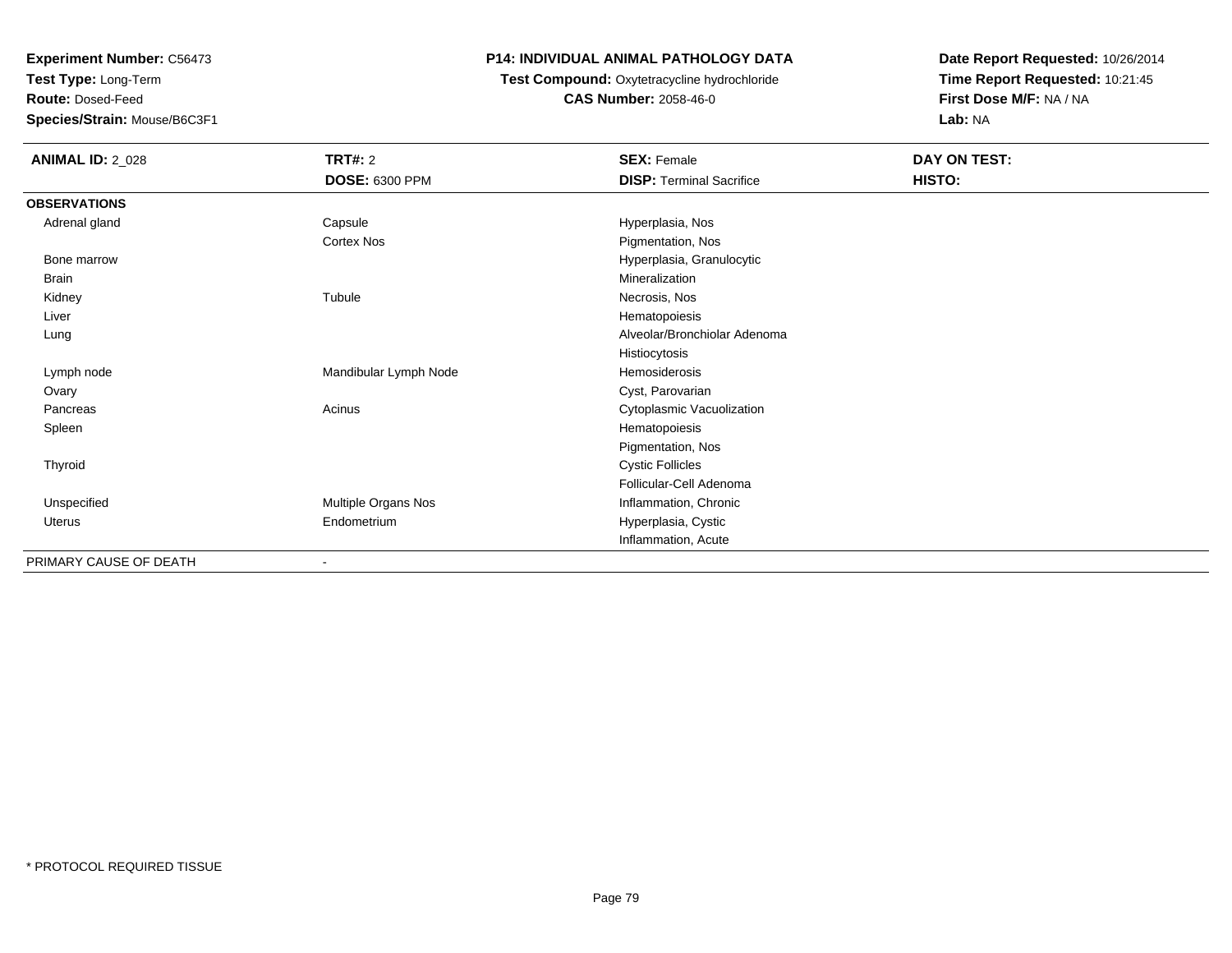**Test Type:** Long-Term

**Route:** Dosed-Feed

**Species/Strain:** Mouse/B6C3F1

### **P14: INDIVIDUAL ANIMAL PATHOLOGY DATA**

## **Test Compound:** Oxytetracycline hydrochloride**CAS Number:** 2058-46-0

| <b>ANIMAL ID: 2_029</b> | <b>TRT#: 2</b>           | <b>SEX: Female</b>              | DAY ON TEST: |
|-------------------------|--------------------------|---------------------------------|--------------|
|                         | <b>DOSE: 6300 PPM</b>    | <b>DISP: Terminal Sacrifice</b> | HISTO:       |
| <b>OBSERVATIONS</b>     |                          |                                 |              |
| Adrenal gland           | Capsule                  | Hyperplasia, Nos                |              |
| Brain                   |                          | Mineralization                  |              |
| Kidney                  |                          | Inflammation, Chronic           |              |
|                         | Tubule                   | Regeneration, Nos               |              |
| Liver                   |                          | Hematopoiesis                   |              |
|                         |                          | Inflammation, Chronic           |              |
| Lymph node              | Mandibular Lymph Node    | Hemosiderosis                   |              |
| Ovary                   |                          | Cyst, Parovarian                |              |
| Pancreas                | Acinus                   | Cytoplasmic Vacuolization       |              |
| Salivary gland          |                          | Inflammation, Chronic           |              |
| Spleen                  |                          | Hematopoiesis                   |              |
|                         |                          | Pigmentation, Nos               |              |
| Thymus                  |                          | Cyst, Nos                       |              |
| Thyroid                 |                          | Hyperplasia, Follicular Cell    |              |
| Uterus                  | Endometrium              | Hyperplasia, Cystic             |              |
| PRIMARY CAUSE OF DEATH  | $\overline{\phantom{a}}$ |                                 |              |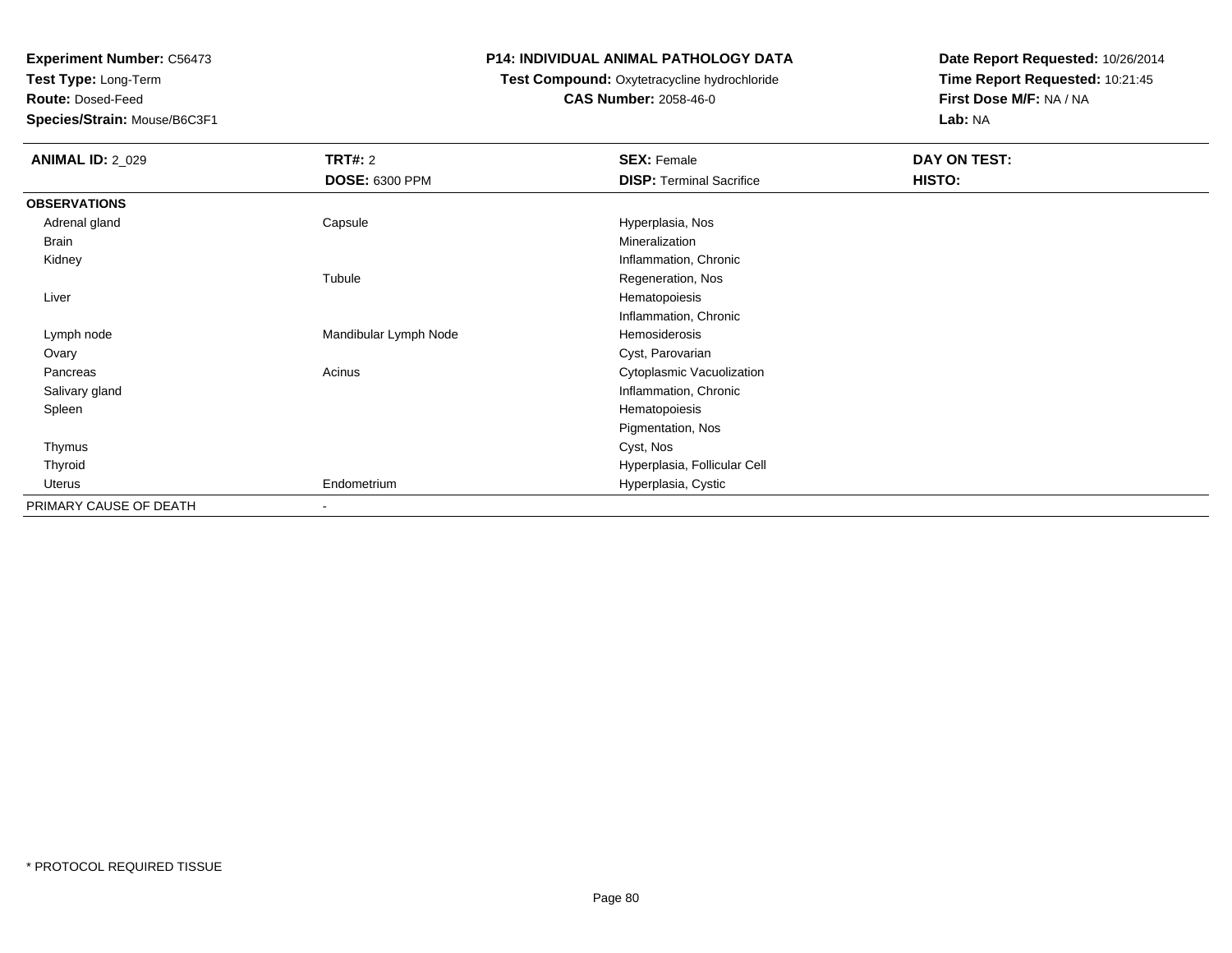**Test Type:** Long-Term

**Route:** Dosed-Feed

**Species/Strain:** Mouse/B6C3F1

## **P14: INDIVIDUAL ANIMAL PATHOLOGY DATA**

**Test Compound:** Oxytetracycline hydrochloride**CAS Number:** 2058-46-0

| <b>ANIMAL ID: 2_030</b> | TRT#: 2                  | <b>SEX: Female</b>               | DAY ON TEST: |  |
|-------------------------|--------------------------|----------------------------------|--------------|--|
|                         | DOSE: 6300 PPM           | <b>DISP: Terminal Sacrifice</b>  | HISTO:       |  |
| <b>OBSERVATIONS</b>     |                          |                                  |              |  |
| Adrenal gland           | Cortex Nos               | Congestion, Nos                  |              |  |
|                         | Capsule                  | Hyperplasia, Nos                 |              |  |
|                         | Capsule                  | Pigmentation, Nos                |              |  |
| Bone marrow             |                          | Hyperplasia, Granulocytic        |              |  |
| Harderian gland         | <b>Hardarian Gland</b>   | Adenoma, Nos                     |              |  |
| Kidney                  | Tubule                   | Regeneration, Nos                |              |  |
| Liver                   |                          | Hematopoiesis                    |              |  |
|                         |                          | Inflammation, Chronic            |              |  |
| Lung                    |                          | Bronchopneumonia, Chronic        |              |  |
|                         |                          | Histiocytosis                    |              |  |
|                         |                          | Hyperplasia, Alveolar Epithelium |              |  |
| Lymph node              | Mandibular Lymph Node    | Lymphoma, Mixed-Malignant Type   |              |  |
| Pancreas                | Acinus                   | Cytoplasmic Vacuolization        |              |  |
| Spleen                  |                          | Hematopoiesis                    |              |  |
|                         |                          | Inflammation, Acute              |              |  |
|                         |                          | Pigmentation, Nos                |              |  |
| Stomach                 | Forestomach              | Hyperkeratosis                   |              |  |
| Unspecified             | Neck                     | Hemangioma                       |              |  |
| Uterus                  | Endometrium              | Hyperplasia, Cystic              |              |  |
|                         |                          | Inflammation, Acute              |              |  |
|                         |                          | Metaplasia, Squamous             |              |  |
| PRIMARY CAUSE OF DEATH  | $\overline{\phantom{a}}$ |                                  |              |  |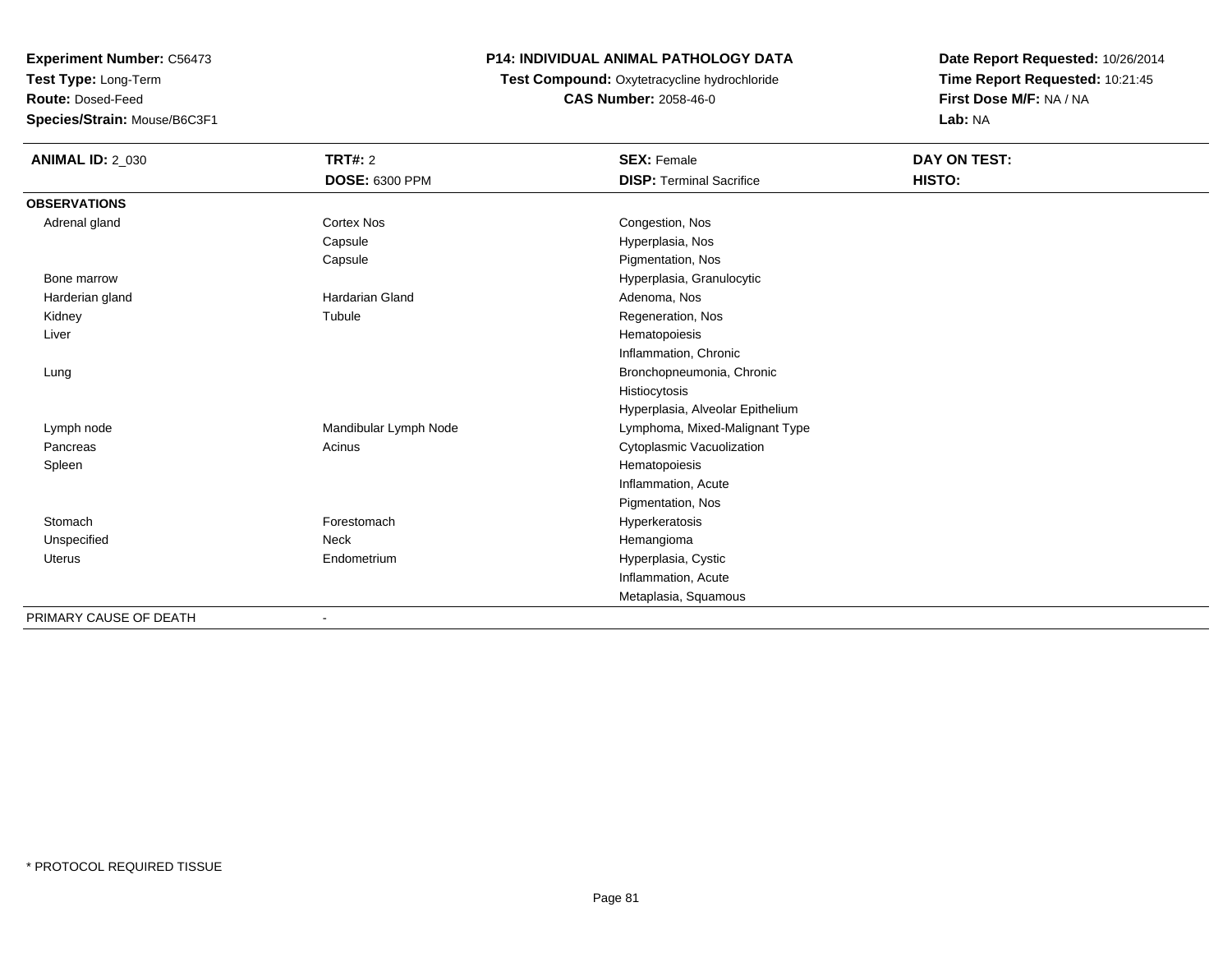**Test Type:** Long-Term

**Route:** Dosed-Feed

**Species/Strain:** Mouse/B6C3F1

## **P14: INDIVIDUAL ANIMAL PATHOLOGY DATA**

## **Test Compound:** Oxytetracycline hydrochloride**CAS Number:** 2058-46-0

| <b>ANIMAL ID: 2_031</b> | TRT#: 2                 | <b>SEX: Female</b>           | DAY ON TEST: |
|-------------------------|-------------------------|------------------------------|--------------|
|                         | DOSE: 6300 PPM          | <b>DISP: Natural Death</b>   | HISTO:       |
| <b>OBSERVATIONS</b>     |                         |                              |              |
| Adrenal gland           | Capsule                 | Hyperplasia, Nos             |              |
| Bone marrow             |                         | Hyperplasia, Granulocytic    |              |
| <b>Intestine Small</b>  | <b>Mesentery Nos</b>    | Inflammation, Acute          |              |
| Kidney                  |                         | Inflammation, Chronic        |              |
| Liver                   |                         | Inflammation, Acute          |              |
| Lung                    |                         | Bronchopneumonia, Chronic    |              |
| Lymph node              | Mesenteric Lymph Node   | Hyperplasia, Reticulum Cell  |              |
| Pancreas                | Acinus                  | Cytoplasmic Vacuolization    |              |
| Salivary gland          |                         | Inflammation, Chronic        |              |
| Spleen                  |                         | Hematopoiesis                |              |
|                         |                         | Pigmentation, Nos            |              |
| Stomach                 | Forestomach             | Inflammation, Chronic        |              |
| Thyroid                 |                         | <b>Cystic Follicles</b>      |              |
|                         |                         | Hyperplasia, Follicular Cell |              |
| Unspecified             | <b>Abdominal Cavity</b> | Abscess, Chronic             |              |
| Uterus                  | Endometrium             | Hyperplasia, Cystic          |              |
|                         |                         | Inflammation, Acute          |              |
| PRIMARY CAUSE OF DEATH  |                         |                              |              |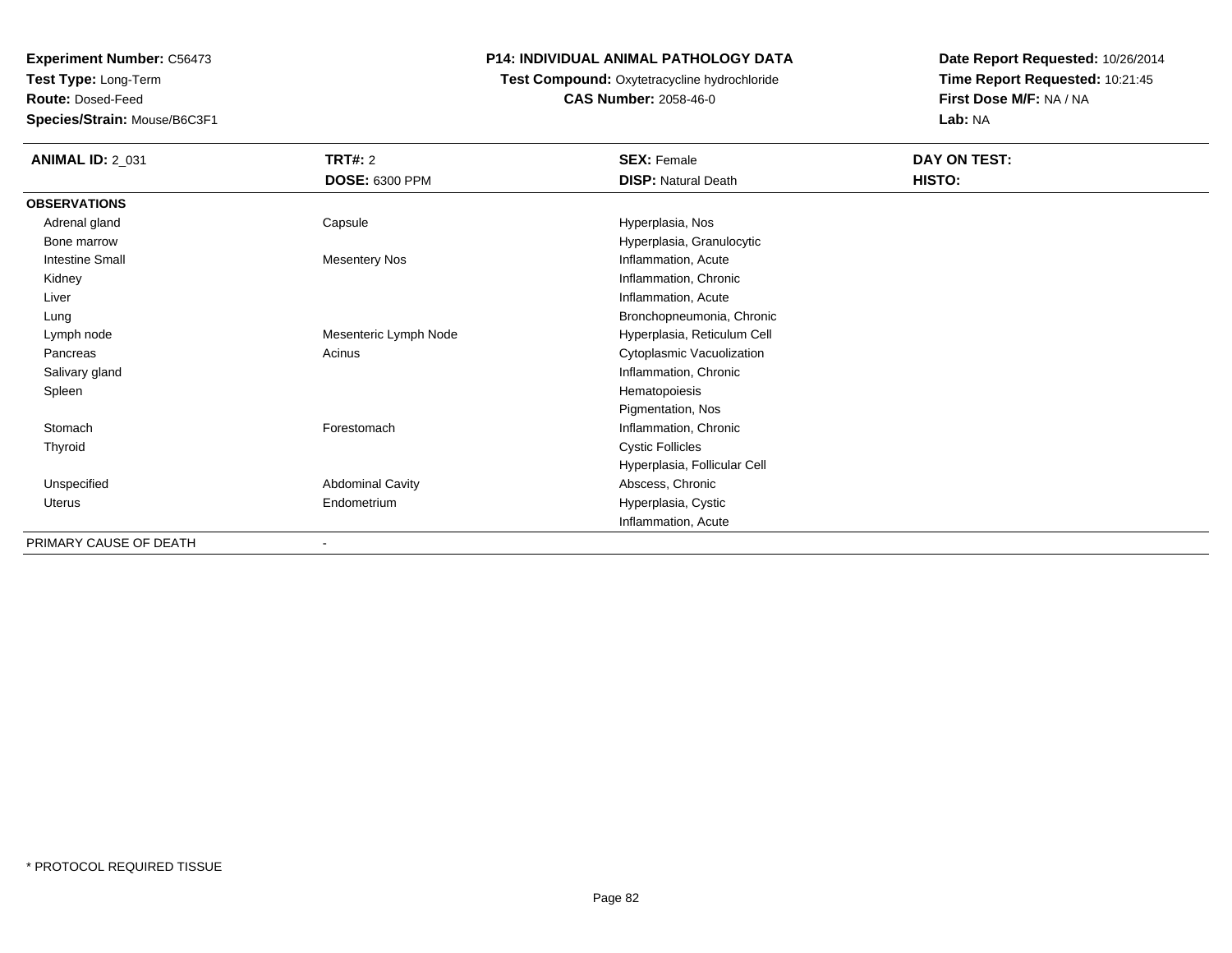**Test Type:** Long-Term

**Route:** Dosed-Feed

**Species/Strain:** Mouse/B6C3F1

### **P14: INDIVIDUAL ANIMAL PATHOLOGY DATA**

### **Test Compound:** Oxytetracycline hydrochloride**CAS Number:** 2058-46-0

| <b>ANIMAL ID: 2_032</b> | <b>TRT#: 2</b>           | <b>SEX: Female</b>              | DAY ON TEST: |  |
|-------------------------|--------------------------|---------------------------------|--------------|--|
|                         | <b>DOSE: 6300 PPM</b>    | <b>DISP:</b> Moribund Sacrifice | HISTO:       |  |
| <b>OBSERVATIONS</b>     |                          |                                 |              |  |
| Adrenal gland           | Capsule                  | Hyperplasia, Nos                |              |  |
| Liver                   |                          | Hematopoiesis                   |              |  |
| Lung                    |                          | Bronchopneumonia, Chronic       |              |  |
| Lymph node              | Mandibular Lymph Node    | Hemosiderosis                   |              |  |
| Ovary                   |                          | Abscess, Nos                    |              |  |
| Spleen                  |                          | Hematopoiesis                   |              |  |
|                         |                          | Pigmentation, Nos               |              |  |
| Thyroid                 |                          | <b>Cystic Follicles</b>         |              |  |
| Unspecified             | Multiple Organs Nos      | Inflammation, Chronic           |              |  |
| Uterus                  | Endometrium              | Hyperplasia, Cystic             |              |  |
| PRIMARY CAUSE OF DEATH  | $\overline{\phantom{a}}$ |                                 |              |  |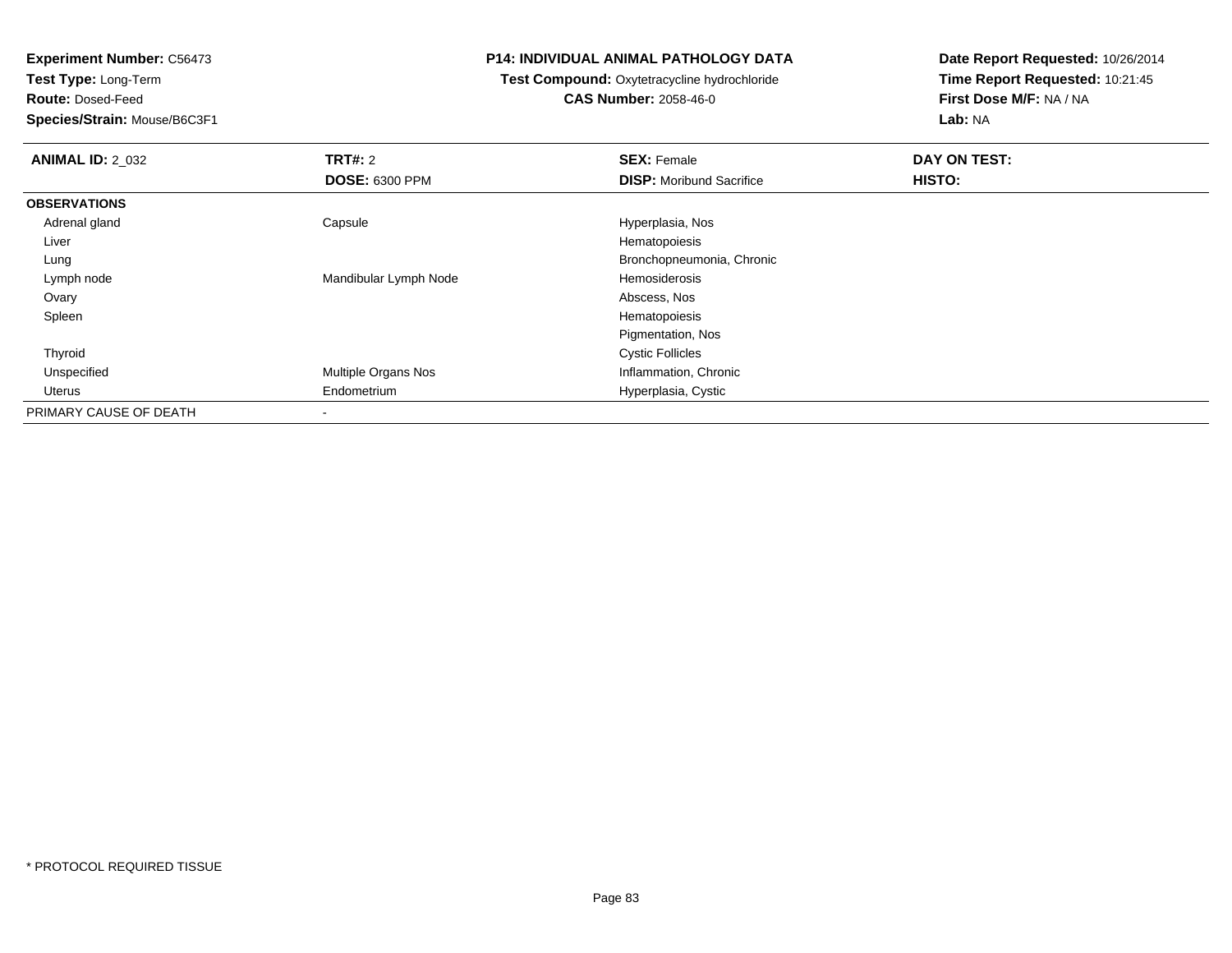**Test Type:** Long-Term

**Route:** Dosed-Feed

**Species/Strain:** Mouse/B6C3F1

## **P14: INDIVIDUAL ANIMAL PATHOLOGY DATA**

## **Test Compound:** Oxytetracycline hydrochloride**CAS Number:** 2058-46-0

| <b>ANIMAL ID: 2_033</b> | <b>TRT#: 2</b>        | <b>SEX: Female</b>              | DAY ON TEST: |
|-------------------------|-----------------------|---------------------------------|--------------|
|                         | <b>DOSE: 6300 PPM</b> | <b>DISP:</b> Moribund Sacrifice | HISTO:       |
| <b>OBSERVATIONS</b>     |                       |                                 |              |
| Adrenal gland           | Capsule               | Hyperplasia, Nos                |              |
|                         | Cortex Nos            | Pigmentation, Nos               |              |
| Bone marrow             |                       | Hyperplasia, Granulocytic       |              |
| Kidney                  |                       | Hematoma, Nos                   |              |
|                         |                       | Inflammation, Chronic           |              |
| Liver                   |                       | Hematopoiesis                   |              |
|                         |                       | Inflammation, Chronic           |              |
| Lung                    |                       | Congestion, Nos                 |              |
| Ovary                   |                       | Cyst, Parovarian                |              |
| Pancreas                |                       | Inflammation, Chronic           |              |
| Spleen                  |                       | Hematopoiesis                   |              |
|                         |                       | Lymphoma, Mixed-Malignant Type  |              |
|                         |                       | Pigmentation, Nos               |              |
| Thyroid                 |                       | <b>Cystic Follicles</b>         |              |
| Uterus                  |                       | Hematoma, Organized             |              |
|                         | Endometrium           | Hyperplasia, Cystic             |              |
| PRIMARY CAUSE OF DEATH  | ٠                     |                                 |              |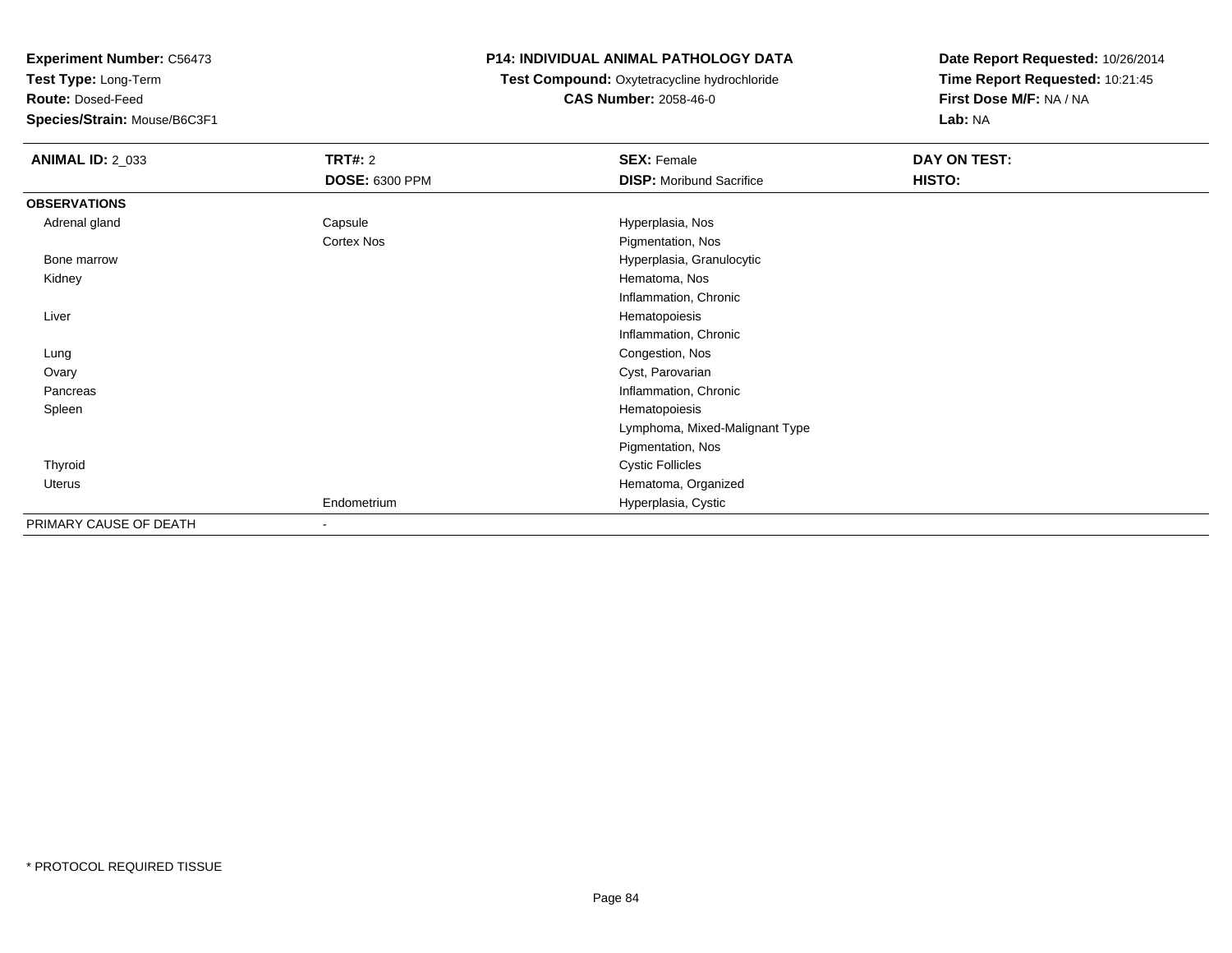**Test Type:** Long-Term

**Route:** Dosed-Feed

**Species/Strain:** Mouse/B6C3F1

## **P14: INDIVIDUAL ANIMAL PATHOLOGY DATA**

**Test Compound:** Oxytetracycline hydrochloride**CAS Number:** 2058-46-0

| <b>ANIMAL ID: 2_034</b> | <b>TRT#: 2</b>               | <b>SEX: Female</b>               | DAY ON TEST: |
|-------------------------|------------------------------|----------------------------------|--------------|
|                         | <b>DOSE: 6300 PPM</b>        | <b>DISP: Terminal Sacrifice</b>  | HISTO:       |
| <b>OBSERVATIONS</b>     |                              |                                  |              |
| Adrenal gland           | Capsule                      | Hyperplasia, Nos                 |              |
|                         | Cortex Nos                   | Pigmentation, Nos                |              |
| Bone marrow             |                              | Hyperplasia, Granulocytic        |              |
| Heart                   |                              | Mineralization                   |              |
| Kidney                  |                              | Inflammation, Chronic            |              |
|                         | Tubule                       | Necrosis, Nos                    |              |
|                         | Tubule                       | Regeneration, Nos                |              |
| Liver                   |                              | Hematopoiesis                    |              |
|                         |                              | Inflammation, Chronic            |              |
| Lung                    |                              | Bronchopneumonia, Chronic        |              |
|                         |                              | Histiocytosis                    |              |
|                         |                              | Hyperplasia, Alveolar Epithelium |              |
| Ovary                   |                              | Cyst, Follicular Nos             |              |
| Pancreas                | Acinus                       | Cytoplasmic Vacuolization        |              |
|                         |                              | Inflammation, Chronic            |              |
| Pituitary gland         | <b>Anterior Pituitary</b>    | Adenoma, Nos                     |              |
| Spleen                  |                              | Hematopoiesis                    |              |
|                         |                              | Hyperplasia, Lymphoid            |              |
|                         |                              | Pigmentation, Nos                |              |
| Uterus                  | Endometrium                  | Hyperplasia, Cystic              |              |
| PRIMARY CAUSE OF DEATH  | $\qquad \qquad \blacksquare$ |                                  |              |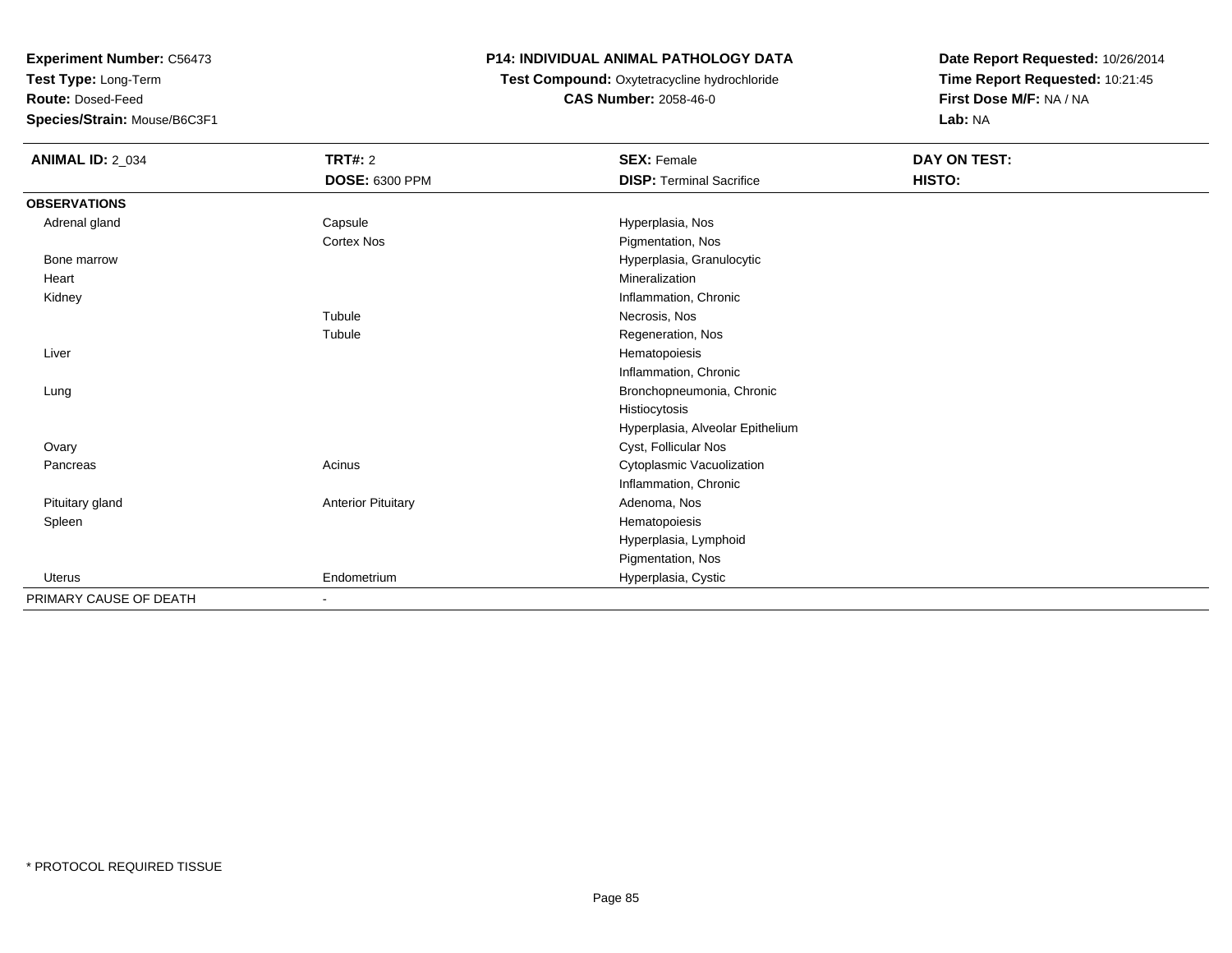**Test Type:** Long-Term

**Route:** Dosed-Feed

**Species/Strain:** Mouse/B6C3F1

## **P14: INDIVIDUAL ANIMAL PATHOLOGY DATA**

**Test Compound:** Oxytetracycline hydrochloride**CAS Number:** 2058-46-0

| <b>ANIMAL ID: 2_035</b> | <b>TRT#: 2</b>            | <b>SEX: Female</b>               | <b>DAY ON TEST:</b> |
|-------------------------|---------------------------|----------------------------------|---------------------|
|                         | DOSE: 6300 PPM            | <b>DISP: Terminal Sacrifice</b>  | HISTO:              |
| <b>OBSERVATIONS</b>     |                           |                                  |                     |
| Adrenal gland           | Capsule                   | Hyperplasia, Nos                 |                     |
|                         | <b>Cortex Nos</b>         | Metamorphosis, Fatty             |                     |
|                         | <b>Cortex Nos</b>         | Pigmentation, Nos                |                     |
| Bone marrow             |                           | Hyperplasia, Granulocytic        |                     |
| <b>Intestine Small</b>  | <b>Mesentery Nos</b>      | <b>Steatitis</b>                 |                     |
| Kidney                  | Tubule                    | Necrosis, Nos                    |                     |
|                         | Tubule                    | Regeneration, Nos                |                     |
| Lung                    |                           | Histiocytosis                    |                     |
|                         |                           | Hyperplasia, Alveolar Epithelium |                     |
| Lymph node              | Mandibular Lymph Node     | <b>Hemosiderosis</b>             |                     |
| Mammary gland           |                           | Adenocarcinoma, Nos              |                     |
|                         |                           | Hyperplasia, Cystic              |                     |
| Ovary                   |                           | Cyst, Parovarian                 |                     |
| Pancreas                | Acinus                    | Cytoplasmic Vacuolization        |                     |
| Pituitary gland         | <b>Anterior Pituitary</b> | Adenoma, Nos                     |                     |
| Spleen                  |                           | Hematopoiesis                    |                     |
|                         |                           | Pigmentation, Nos                |                     |
| Thymus                  |                           | Hyperplasia, Lymphoid            |                     |
| Thyroid                 |                           | Hyperplasia, C Cell              |                     |
|                         |                           | Hyperplasia, Follicular Cell     |                     |
| Unspecified             | Multiple Organs Nos       | Inflammation, Chronic            |                     |
| Urinary bladder         |                           | Inflammation, Acute              |                     |
|                         |                           | Metaplasia, Squamous             |                     |
| Uterus                  | Endometrium               | Hyperplasia, Cystic              |                     |
| PRIMARY CAUSE OF DEATH  |                           |                                  |                     |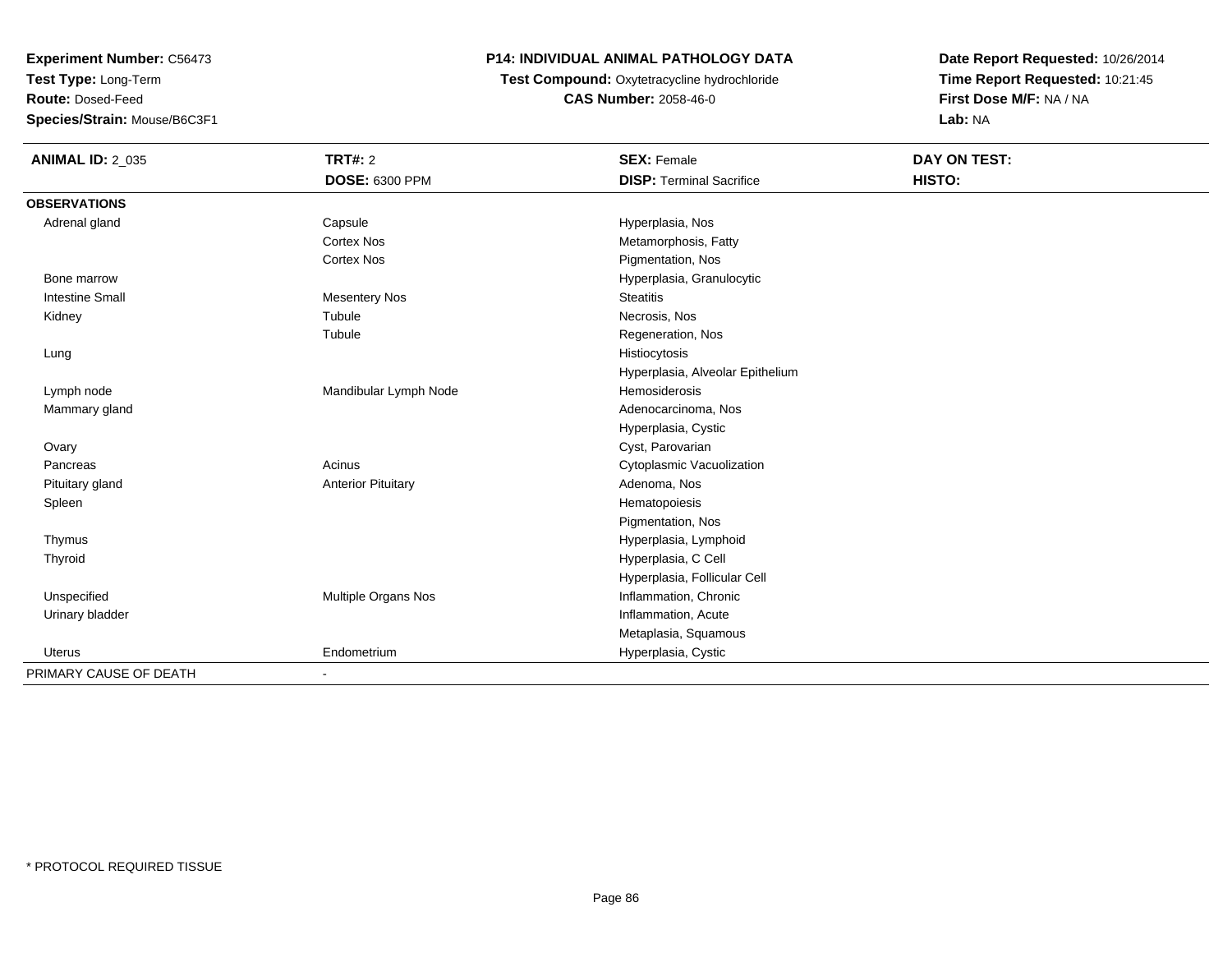**Test Type:** Long-Term

**Route:** Dosed-Feed

**Species/Strain:** Mouse/B6C3F1

## **P14: INDIVIDUAL ANIMAL PATHOLOGY DATA**

# **Test Compound:** Oxytetracycline hydrochloride**CAS Number:** 2058-46-0

| <b>ANIMAL ID: 2_036</b> | <b>TRT#: 2</b>            | <b>SEX: Female</b>                   | DAY ON TEST: |  |
|-------------------------|---------------------------|--------------------------------------|--------------|--|
|                         | <b>DOSE: 6300 PPM</b>     | <b>DISP: Terminal Sacrifice</b>      | HISTO:       |  |
| <b>OBSERVATIONS</b>     |                           |                                      |              |  |
| Adrenal gland           | Capsule                   | Hyperplasia, Nos                     |              |  |
|                         | Cortex Nos                | Pigmentation, Nos                    |              |  |
| <b>Brain</b>            |                           | Mineralization                       |              |  |
| Kidney                  |                           | Inflammation, Chronic                |              |  |
|                         | Tubule                    | Regeneration, Nos                    |              |  |
| Liver                   |                           | Hematopoiesis                        |              |  |
|                         |                           | Inflammation, Chronic                |              |  |
| Lung                    |                           | Bronchopneumonia, Chronic            |              |  |
|                         |                           | Histiocytosis                        |              |  |
|                         |                           | Hyperplasia, Alveolar Epithelium     |              |  |
| Lymph node              | Mandibular Lymph Node     | Hemosiderosis                        |              |  |
| Pancreas                | Acinus                    | Cytoplasmic Vacuolization            |              |  |
| Pituitary gland         | <b>Anterior Pituitary</b> | Hyperplasia, Nos                     |              |  |
| Salivary gland          |                           | Inflammation, Chronic                |              |  |
| Spleen                  |                           | Hematopoiesis                        |              |  |
|                         |                           | Hyperplasia, Lymphoid                |              |  |
|                         |                           | Pigmentation, Nos                    |              |  |
| Thymus                  |                           | Lymphoma, Lymphocytic-Malignant Type |              |  |
| Uterus                  | Endometrium               | Hyperplasia, Cystic                  |              |  |
| PRIMARY CAUSE OF DEATH  | ٠                         |                                      |              |  |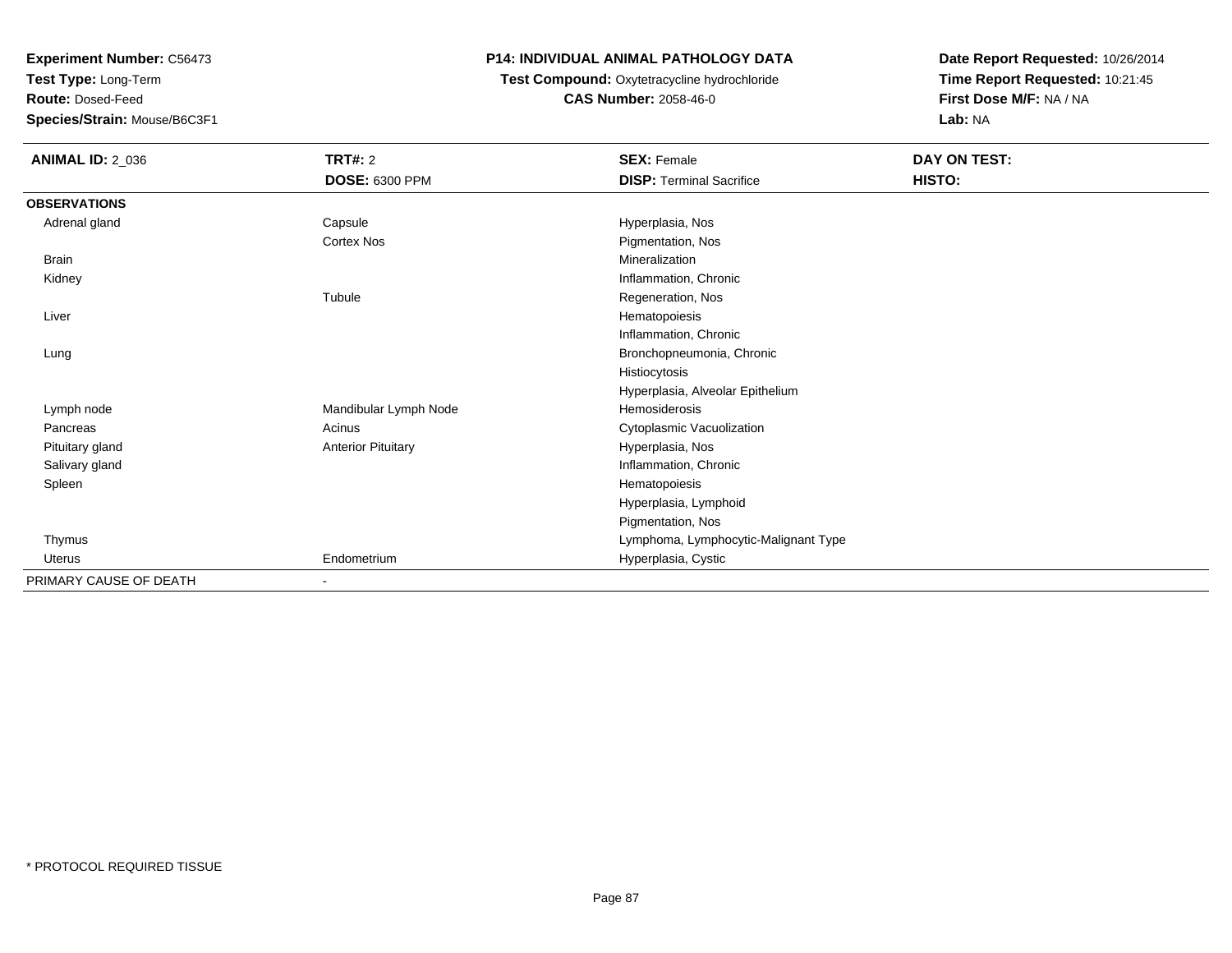**Test Type:** Long-Term

**Route:** Dosed-Feed

**Species/Strain:** Mouse/B6C3F1

#### **P14: INDIVIDUAL ANIMAL PATHOLOGY DATA**

## **Test Compound:** Oxytetracycline hydrochloride**CAS Number:** 2058-46-0

| <b>ANIMAL ID: 2_037</b> | TRT#: 2                  | <b>SEX: Female</b>              | DAY ON TEST: |  |
|-------------------------|--------------------------|---------------------------------|--------------|--|
|                         | <b>DOSE: 6300 PPM</b>    | <b>DISP:</b> Terminal Sacrifice | HISTO:       |  |
| <b>OBSERVATIONS</b>     |                          |                                 |              |  |
| Adrenal gland           | Capsule                  | Hyperplasia, Nos                |              |  |
| Heart                   |                          | Inflammation, Chronic           |              |  |
| Kidney                  |                          | Inflammation, Chronic           |              |  |
| Liver                   |                          | Hematopoiesis                   |              |  |
| Ovary                   |                          | Cyst, Parovarian                |              |  |
| Pancreas                | Acinus                   | Cytoplasmic Vacuolization       |              |  |
| Salivary gland          |                          | Inflammation, Chronic           |              |  |
| Spleen                  |                          | Hematopoiesis                   |              |  |
|                         |                          | Pigmentation, Nos               |              |  |
| Unspecified             | Multiple Organs Nos      | Lymphoma, Mixed-Malignant Type  |              |  |
|                         |                          | Sarcoma, Nos                    |              |  |
| Uterus                  | Endometrium              | Hyperplasia, Cystic             |              |  |
| PRIMARY CAUSE OF DEATH  | $\overline{\phantom{a}}$ |                                 |              |  |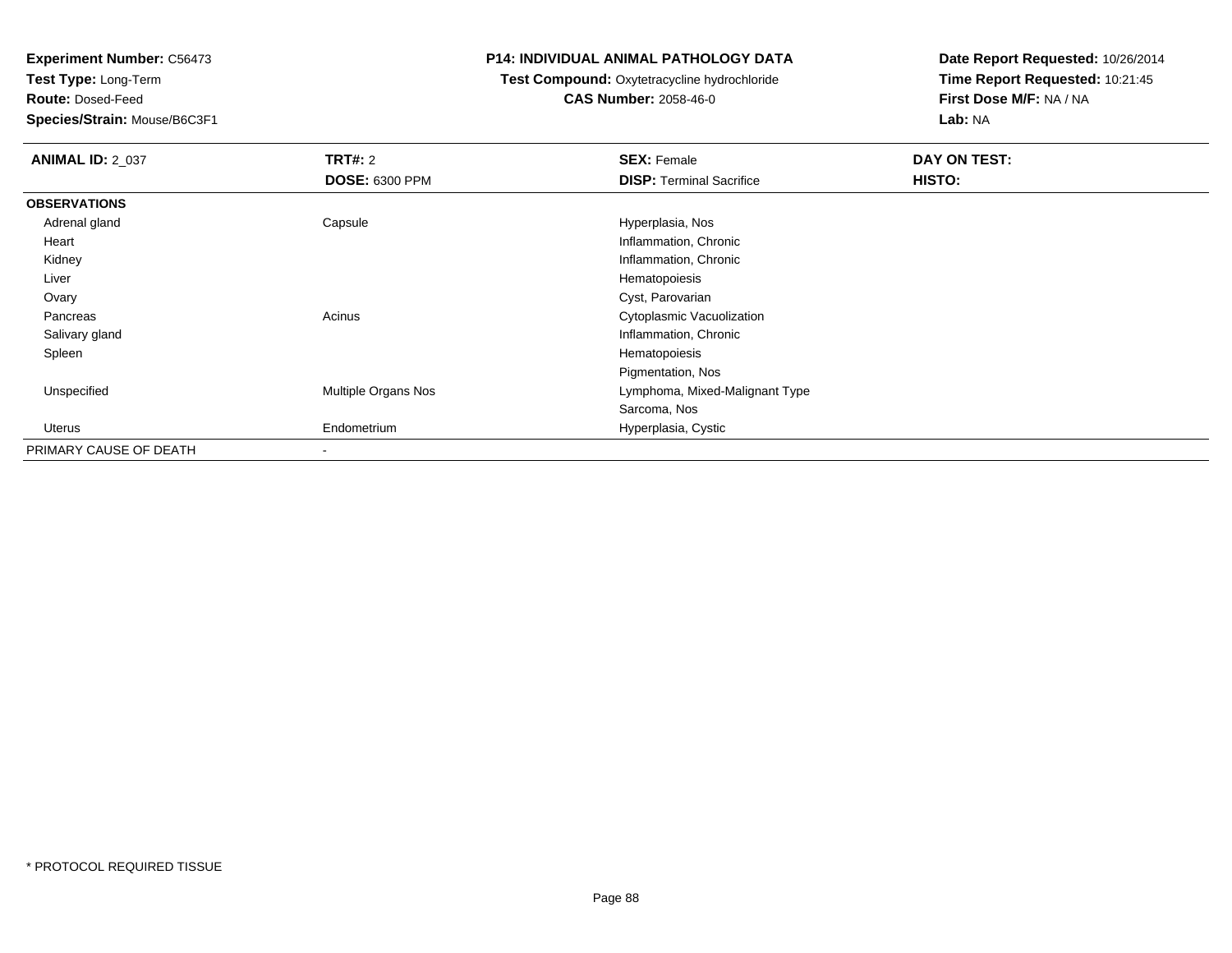**Test Type:** Long-Term

**Route:** Dosed-Feed

**Species/Strain:** Mouse/B6C3F1

## **P14: INDIVIDUAL ANIMAL PATHOLOGY DATA**

**Test Compound:** Oxytetracycline hydrochloride**CAS Number:** 2058-46-0

| <b>ANIMAL ID: 2_038</b> | <b>TRT#: 2</b>            | <b>SEX: Female</b>              | DAY ON TEST: |
|-------------------------|---------------------------|---------------------------------|--------------|
|                         | DOSE: 6300 PPM            | <b>DISP: Terminal Sacrifice</b> | HISTO:       |
| <b>OBSERVATIONS</b>     |                           |                                 |              |
| Adrenal gland           | Capsule                   | Hyperplasia, Nos                |              |
|                         | Cortex Nos                | Pigmentation, Nos               |              |
| Brain                   |                           | Mineralization                  |              |
| Kidney                  |                           | Inflammation, Chronic           |              |
|                         | Tubule                    | Regeneration, Nos               |              |
| Liver                   |                           | Hematopoiesis                   |              |
|                         |                           | Inflammation, Chronic           |              |
| Lung                    |                           | Hemorrhage                      |              |
| Lymph node              | Mandibular Lymph Node     | Hemosiderosis                   |              |
| Ovary                   |                           | Cyst, Parovarian                |              |
| Pancreas                | Acinus                    | Cytoplasmic Vacuolization       |              |
| Pituitary gland         | <b>Anterior Pituitary</b> | Adenoma, Nos                    |              |
| Salivary gland          |                           | Inflammation, Chronic           |              |
| Spleen                  |                           | Hematopoiesis                   |              |
|                         |                           | Pigmentation, Nos               |              |
| Thymus                  |                           | Hyperplasia, Lymphoid           |              |
| Uterus                  |                           | Hemangiosarcoma                 |              |
|                         | Endometrium               | Hyperplasia, Cystic             |              |
| PRIMARY CAUSE OF DEATH  | ٠                         |                                 |              |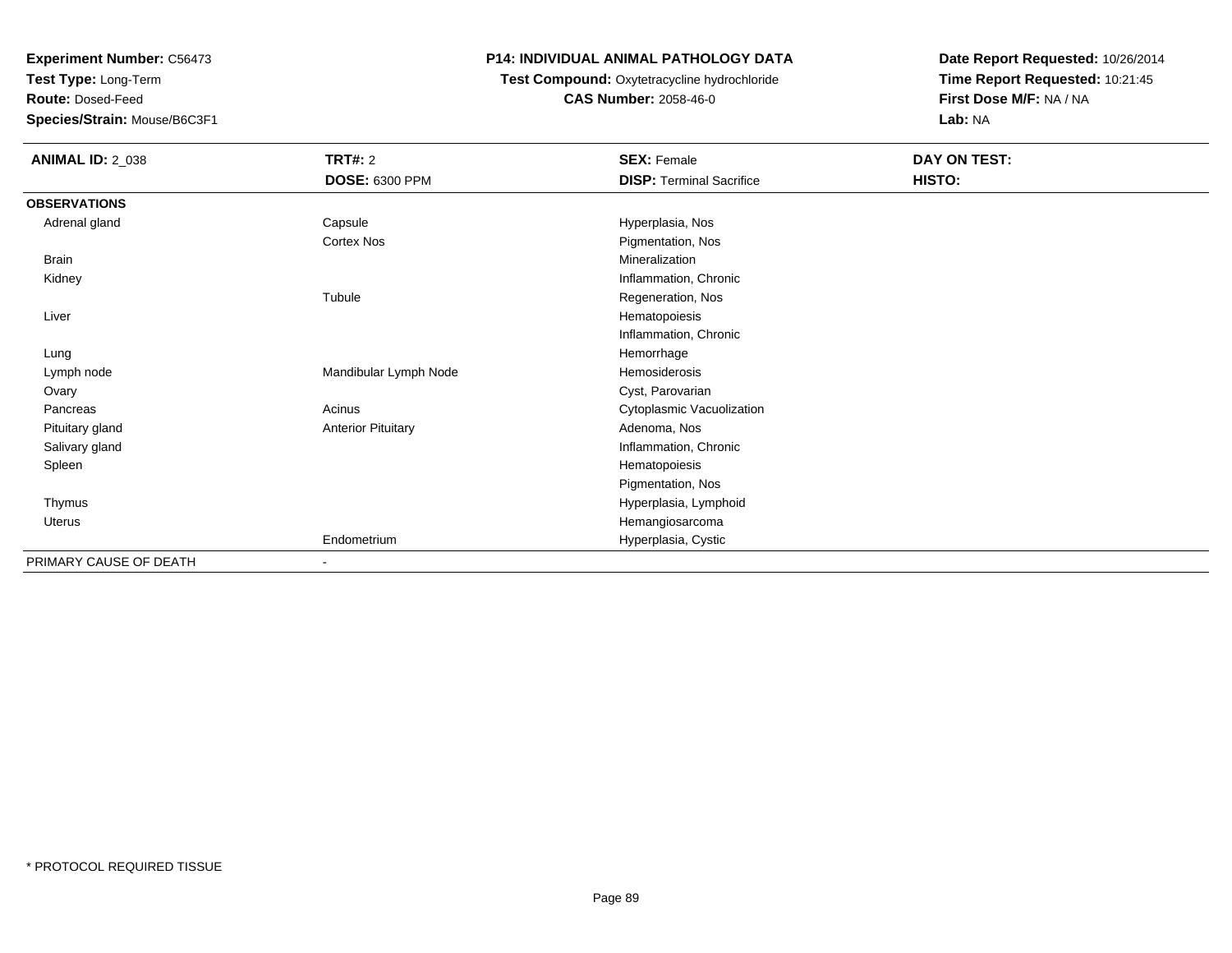**Test Type:** Long-Term

**Route:** Dosed-Feed

**Species/Strain:** Mouse/B6C3F1

### **P14: INDIVIDUAL ANIMAL PATHOLOGY DATA**

**Test Compound:** Oxytetracycline hydrochloride**CAS Number:** 2058-46-0

| <b>ANIMAL ID: 2_039</b> | TRT#: 2                  | <b>SEX: Female</b>              | DAY ON TEST: |
|-------------------------|--------------------------|---------------------------------|--------------|
|                         | <b>DOSE: 6300 PPM</b>    | <b>DISP: Terminal Sacrifice</b> | HISTO:       |
| <b>OBSERVATIONS</b>     |                          |                                 |              |
| Adrenal gland           | Capsule                  | Hyperplasia, Nos                |              |
| Bone marrow             |                          | Fibrosis                        |              |
|                         |                          | Hyperplasia, Granulocytic       |              |
| <b>Brain</b>            |                          | Mineralization                  |              |
| Kidney                  | Tubule                   | Necrosis, Nos                   |              |
|                         | Tubule                   | Regeneration, Nos               |              |
| Liver                   |                          | Hematopoiesis                   |              |
| Lymph node              | Mandibular Lymph Node    | Hemosiderosis                   |              |
| Pancreas                | Acinus                   | Cytoplasmic Vacuolization       |              |
| Spleen                  |                          | Hematopoiesis                   |              |
|                         |                          | Hyperplasia, Lymphoid           |              |
|                         |                          | Pigmentation, Nos               |              |
| Stomach                 | <b>Glandular Stomach</b> | Degeneration, Cystic            |              |
| Thymus                  |                          | Hyperplasia, Lymphoid           |              |
| Thyroid                 |                          | Hyperplasia, C Cell             |              |
| Unspecified             | Multiple Organs Nos      | Inflammation, Chronic           |              |
| Uterus                  | Endometrium              | Hyperplasia, Cystic             |              |
|                         |                          | Inflammation, Acute             |              |
| PRIMARY CAUSE OF DEATH  |                          |                                 |              |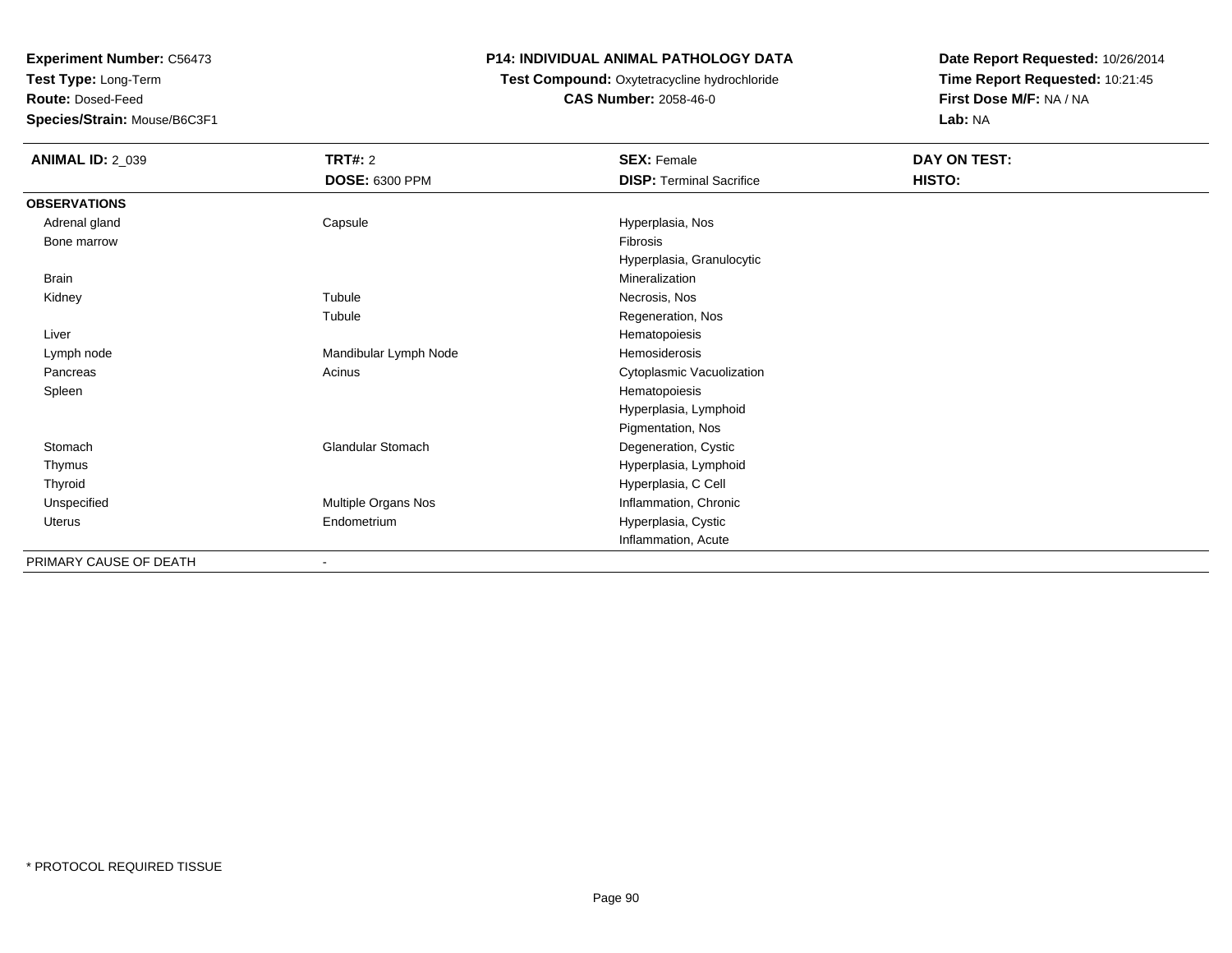**Test Type:** Long-Term

**Route:** Dosed-Feed

**Species/Strain:** Mouse/B6C3F1

## **P14: INDIVIDUAL ANIMAL PATHOLOGY DATA**

**Test Compound:** Oxytetracycline hydrochloride**CAS Number:** 2058-46-0

| <b>ANIMAL ID: 2_040</b> | <b>TRT#: 2</b>           | <b>SEX: Female</b>              | DAY ON TEST: |
|-------------------------|--------------------------|---------------------------------|--------------|
|                         | <b>DOSE: 6300 PPM</b>    | <b>DISP: Terminal Sacrifice</b> | HISTO:       |
| <b>OBSERVATIONS</b>     |                          |                                 |              |
| Adrenal gland           | Capsule                  | Hyperplasia, Nos                |              |
|                         | Cortex Nos               | Pigmentation, Nos               |              |
| Bone marrow             |                          | Hyperplasia, Granulocytic       |              |
| Brain                   |                          | Mineralization                  |              |
| Harderian gland         | Hardarian Gland          | Adenoma, Nos                    |              |
| Kidney                  | Tubule                   | Necrosis, Nos                   |              |
|                         | Tubule                   | Regeneration, Nos               |              |
| Liver                   |                          | Hematopoiesis                   |              |
| Lymph node              | Mandibular Lymph Node    | Hemosiderosis                   |              |
| Pancreas                | Acinus                   | Cytoplasmic Vacuolization       |              |
| Spleen                  |                          | Hematopoiesis                   |              |
|                         |                          | Pigmentation, Nos               |              |
| Thyroid                 |                          | Hyperplasia, C Cell             |              |
| Unspecified             | Multiple Organs Nos      | Inflammation, Chronic           |              |
| Uterus                  | Endometrium              | Hyperplasia, Cystic             |              |
| PRIMARY CAUSE OF DEATH  | $\overline{\phantom{a}}$ |                                 |              |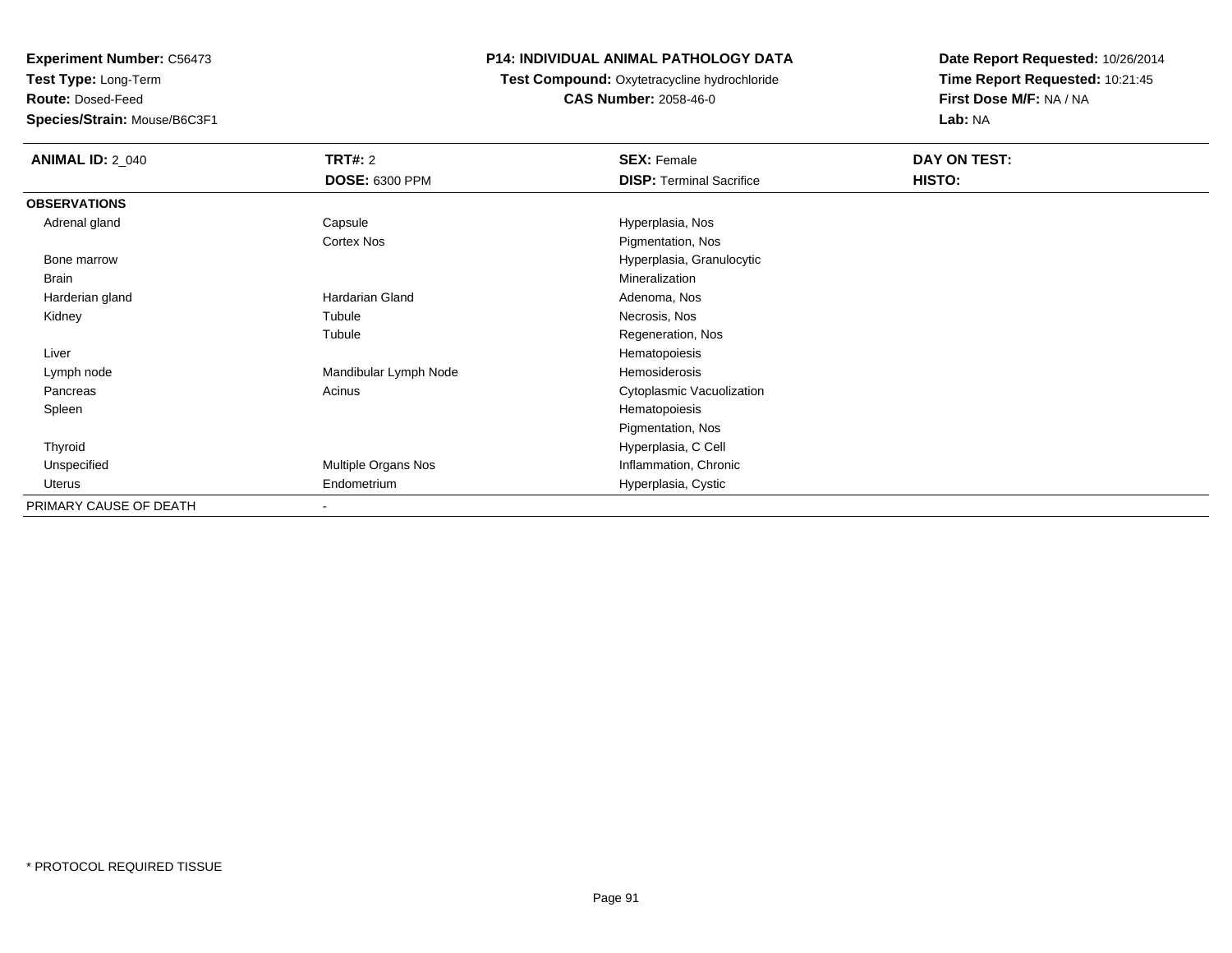**Test Type:** Long-Term

**Route:** Dosed-Feed

**Species/Strain:** Mouse/B6C3F1

#### **P14: INDIVIDUAL ANIMAL PATHOLOGY DATA**

 **Test Compound:** Oxytetracycline hydrochloride**CAS Number:** 2058-46-0

| <b>ANIMAL ID: 2_041</b> | <b>TRT#: 2</b>        | <b>SEX: Female</b>              | DAY ON TEST: |  |
|-------------------------|-----------------------|---------------------------------|--------------|--|
|                         | <b>DOSE: 6300 PPM</b> | <b>DISP: Natural Death</b>      | HISTO:       |  |
| <b>OBSERVATIONS</b>     |                       |                                 |              |  |
| Adrenal gland           | Capsule               | Hyperplasia, Nos                |              |  |
| Brain                   |                       | Mineralization                  |              |  |
| Kidney                  |                       | Inflammation, Chronic           |              |  |
| Liver                   |                       | Necrosis, Nos                   |              |  |
| Lung                    |                       | Pneumonia, Interstitial Chronic |              |  |
| Mammary gland           |                       | Fibroadenoma                    |              |  |
| Spleen                  |                       | Hematopoiesis                   |              |  |
|                         |                       | Pigmentation, Nos               |              |  |
| Thyroid                 |                       | Hyperplasia, Follicular Cell    |              |  |
| Uterus                  | Endometrium           | Hyperplasia, Cystic             |              |  |
| PRIMARY CAUSE OF DEATH  |                       |                                 |              |  |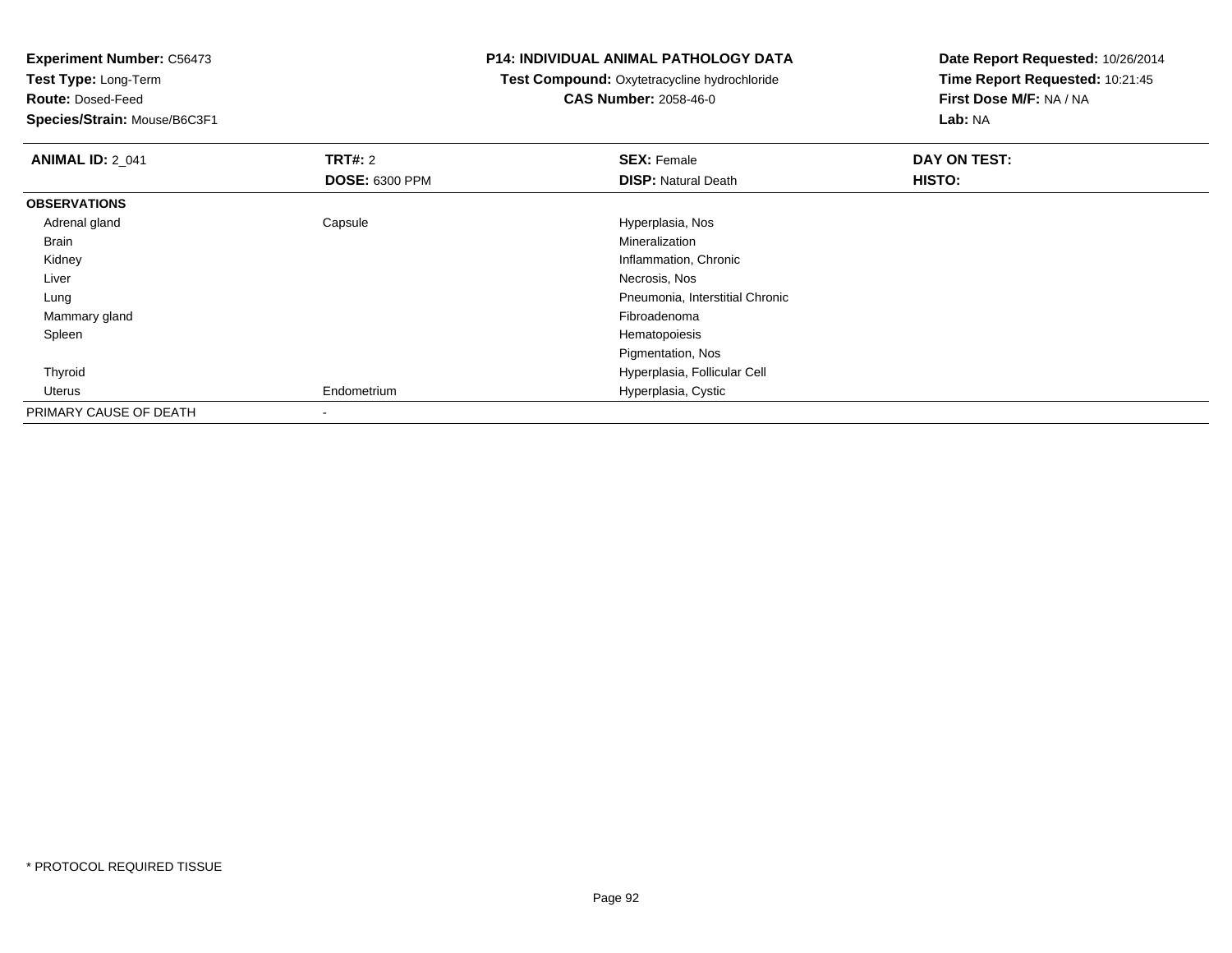**Test Type:** Long-Term

**Route:** Dosed-Feed

**Species/Strain:** Mouse/B6C3F1

## **P14: INDIVIDUAL ANIMAL PATHOLOGY DATA**

**Test Compound:** Oxytetracycline hydrochloride**CAS Number:** 2058-46-0

| <b>ANIMAL ID: 2_042</b> | TRT#: 2                 | <b>SEX: Female</b>                | DAY ON TEST: |  |
|-------------------------|-------------------------|-----------------------------------|--------------|--|
|                         | <b>DOSE: 6300 PPM</b>   | <b>DISP:</b> Moribund Sacrifice   | HISTO:       |  |
| <b>OBSERVATIONS</b>     |                         |                                   |              |  |
| Adrenal gland           | Capsule                 | Hyperplasia, Nos                  |              |  |
|                         | <b>Cortex Nos</b>       | Pigmentation, Nos                 |              |  |
| Bone marrow             |                         | Hyperplasia, Granulocytic         |              |  |
| Brain                   |                         | Mineralization                    |              |  |
| <b>Intestine Small</b>  | <b>Mesentery Nos</b>    | Inflammation, Acute               |              |  |
| Kidney                  | Tubule                  | Necrosis, Nos                     |              |  |
|                         | Tubule                  | Regeneration, Nos                 |              |  |
| Liver                   |                         | Hematopoiesis                     |              |  |
| Ovary                   |                         | Inflammation, Chronic             |              |  |
| Skeletal muscle         | <b>Abdominal Muscle</b> | Inflammation, Chronic Suppurative |              |  |
| Spleen                  |                         | Hematopoiesis                     |              |  |
|                         |                         | Hyperplasia, Lymphoid             |              |  |
|                         |                         | Pigmentation, Nos                 |              |  |
| Thyroid                 |                         | <b>Cystic Follicles</b>           |              |  |
|                         |                         | Hyperplasia, C Cell               |              |  |
|                         |                         | Hyperplasia, Follicular Cell      |              |  |
| Unspecified             | Multiple Organs Nos     | Inflammation, Chronic             |              |  |
| Uterus                  | Endometrium             | Hyperplasia, Cystic               |              |  |
|                         | Fallopian Tube          | Inflammation, Chronic Suppurative |              |  |
| PRIMARY CAUSE OF DEATH  |                         |                                   |              |  |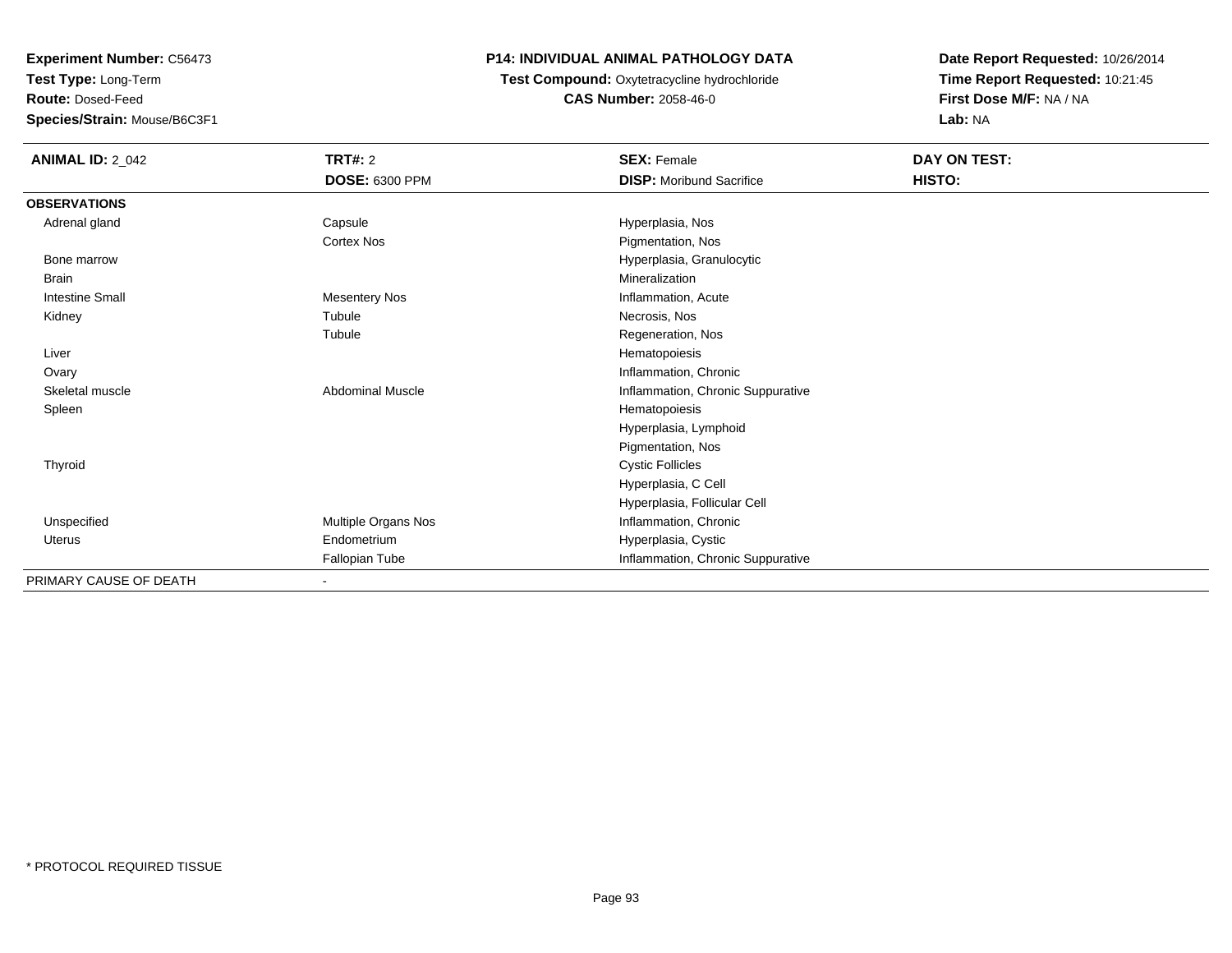**Test Type:** Long-Term

**Route:** Dosed-Feed

**Species/Strain:** Mouse/B6C3F1

## **P14: INDIVIDUAL ANIMAL PATHOLOGY DATA**

## **Test Compound:** Oxytetracycline hydrochloride**CAS Number:** 2058-46-0

| <b>ANIMAL ID: 2_043</b> | TRT#: 2               | <b>SEX: Female</b>              | DAY ON TEST: |
|-------------------------|-----------------------|---------------------------------|--------------|
|                         | <b>DOSE: 6300 PPM</b> | <b>DISP: Terminal Sacrifice</b> | HISTO:       |
| <b>OBSERVATIONS</b>     |                       |                                 |              |
| Adrenal gland           | Capsule               | Hyperplasia, Nos                |              |
| Bone marrow             |                       | Hyperplasia, Granulocytic       |              |
| Brain                   |                       | Lymphocytosis                   |              |
|                         |                       | Mineralization                  |              |
| Kidney                  | Tubule                | Regeneration, Nos               |              |
| Liver                   |                       | Hematopoiesis                   |              |
| Lung                    |                       | Hemorrhage                      |              |
| Lymph node              | Mandibular Lymph Node | Hemosiderosis                   |              |
| Pancreas                | Acinus                | Cytoplasmic Vacuolization       |              |
| Spleen                  |                       | Hematopoiesis                   |              |
|                         |                       | Hyperplasia, Lymphoid           |              |
|                         |                       | Pigmentation, Nos               |              |
| Stomach                 | Glandular Stomach     | Metaplasia, Squamous            |              |
| Thyroid                 |                       | <b>Cystic Follicles</b>         |              |
|                         |                       | Hyperplasia, Follicular Cell    |              |
| Unspecified             | Multiple Organs Nos   | Inflammation, Chronic           |              |
| Uterus                  | Endometrium           | Hyperplasia, Cystic             |              |
| PRIMARY CAUSE OF DEATH  | $\sim$                |                                 |              |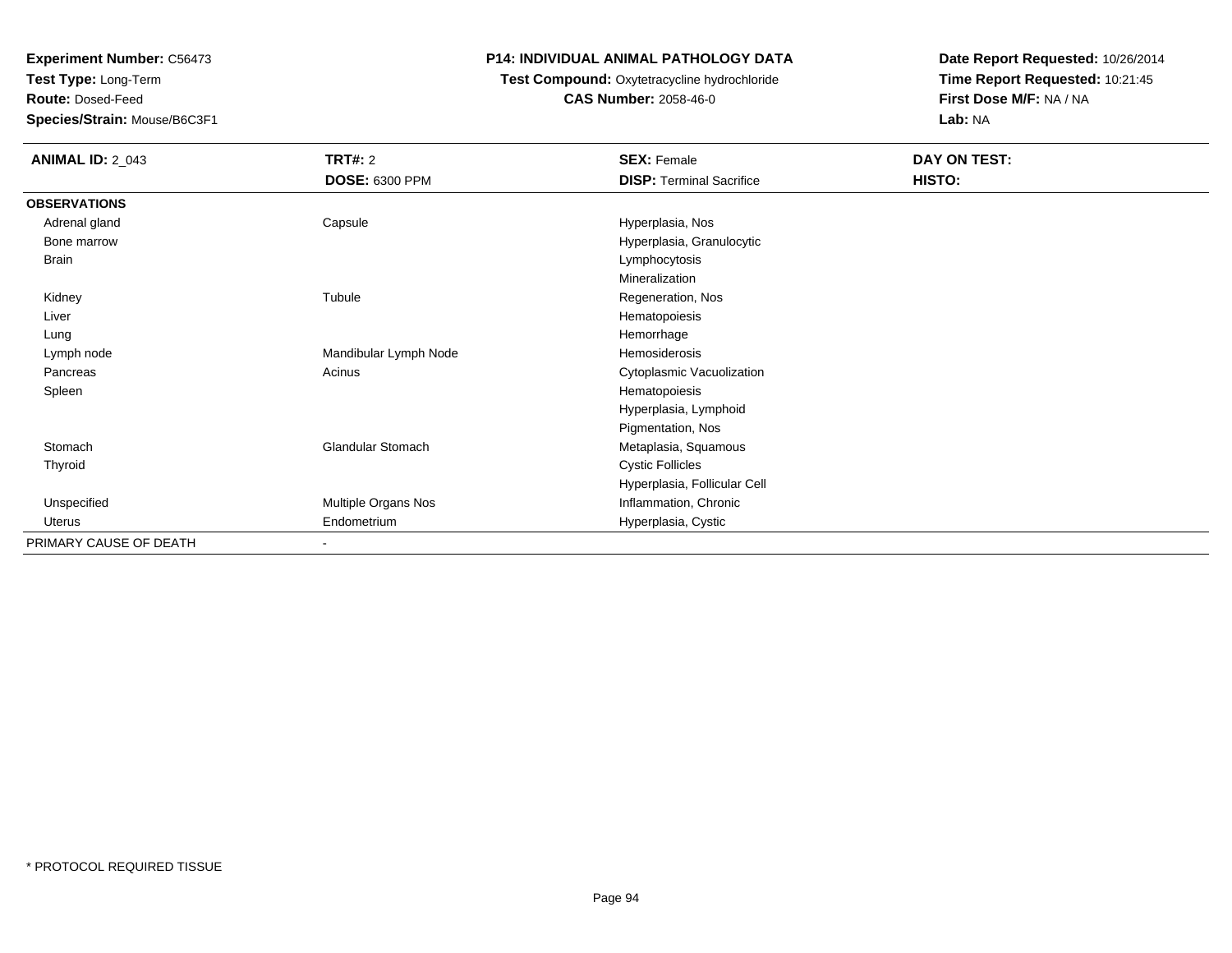| <b>Experiment Number: C56473</b><br>Test Type: Long-Term |                       | <b>P14: INDIVIDUAL ANIMAL PATHOLOGY DATA</b> | Date Report Requested: 10/26/2014 |
|----------------------------------------------------------|-----------------------|----------------------------------------------|-----------------------------------|
|                                                          |                       | Test Compound: Oxytetracycline hydrochloride | Time Report Requested: 10:21:45   |
| <b>Route: Dosed-Feed</b>                                 |                       | <b>CAS Number: 2058-46-0</b>                 | First Dose M/F: NA / NA           |
| Species/Strain: Mouse/B6C3F1                             |                       |                                              | Lab: NA                           |
| <b>ANIMAL ID: 2 044</b>                                  | <b>TRT#: 2</b>        | <b>SEX: Female</b>                           | DAY ON TEST:                      |
|                                                          | <b>DOSE: 6300 PPM</b> | <b>DISP:</b> Natural Death                   | <b>HISTO:</b>                     |
| <b>OBSERVATIONS</b>                                      |                       |                                              |                                   |
| Adrenal gland                                            | <b>Cortex Nos</b>     | Angiectasis                                  |                                   |
|                                                          | Capsule               | Hyperplasia, Nos                             |                                   |
| <b>Brain</b>                                             |                       | <b>Mineralization</b>                        |                                   |
| Kidney                                                   |                       | Pyelonephritis, Acute/Chronic                |                                   |
| Lung                                                     |                       | Hemorrhage                                   |                                   |
|                                                          |                       | Pneumonia, Interstitial Chronic              |                                   |
| Spleen                                                   |                       | Hematopoiesis                                |                                   |
| Unspecified                                              | Multiple Organs Nos   | Lymphoma, Mixed-Malignant Type               |                                   |
| PRIMARY CAUSE OF DEATH                                   |                       |                                              |                                   |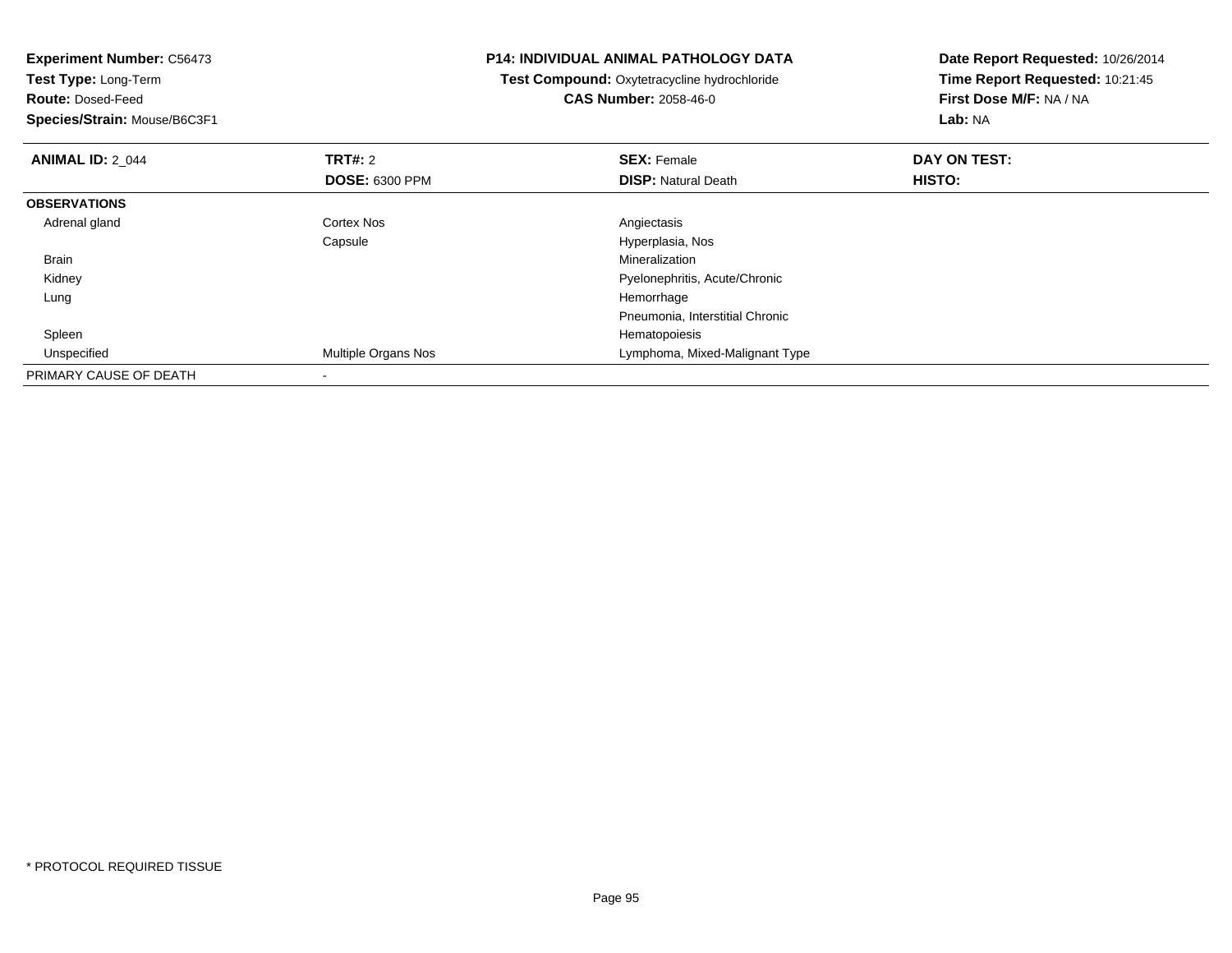**Test Type:** Long-Term

**Route:** Dosed-Feed

**Species/Strain:** Mouse/B6C3F1

## **P14: INDIVIDUAL ANIMAL PATHOLOGY DATA**

**Test Compound:** Oxytetracycline hydrochloride**CAS Number:** 2058-46-0

| <b>ANIMAL ID: 2_045</b> | <b>TRT#: 2</b>            | <b>SEX: Female</b>              | DAY ON TEST: |  |
|-------------------------|---------------------------|---------------------------------|--------------|--|
|                         | DOSE: 6300 PPM            | <b>DISP: Terminal Sacrifice</b> | HISTO:       |  |
| <b>OBSERVATIONS</b>     |                           |                                 |              |  |
| Adrenal gland           | Capsule                   | Hyperplasia, Nos                |              |  |
|                         | Cortex Nos                | Pigmentation, Nos               |              |  |
| Bone marrow             |                           | Fibrosis                        |              |  |
| <b>Brain</b>            |                           | Mineralization                  |              |  |
| <b>Intestine Small</b>  | <b>Mesentery Nos</b>      | <b>Steatitis</b>                |              |  |
| Kidney                  |                           | Inflammation, Chronic           |              |  |
| Liver                   |                           | Hematopoiesis                   |              |  |
|                         |                           | Inflammation, Chronic           |              |  |
| Lymph node              | Mandibular Lymph Node     | Hemosiderosis                   |              |  |
| Ovary                   |                           | Cyst, Parovarian                |              |  |
| Pancreas                | Acinus                    | Cytoplasmic Vacuolization       |              |  |
| Pituitary gland         | <b>Anterior Pituitary</b> | Adenoma, Nos                    |              |  |
| Salivary gland          |                           | Inflammation, Chronic           |              |  |
| Spleen                  |                           | Hematopoiesis                   |              |  |
|                         |                           | Pigmentation, Nos               |              |  |
| Thymus                  |                           | Cyst, Embryonal Duct            |              |  |
| Uterus                  | Endometrium               | Hyperplasia, Cystic             |              |  |
| PRIMARY CAUSE OF DEATH  | $\overline{\phantom{a}}$  |                                 |              |  |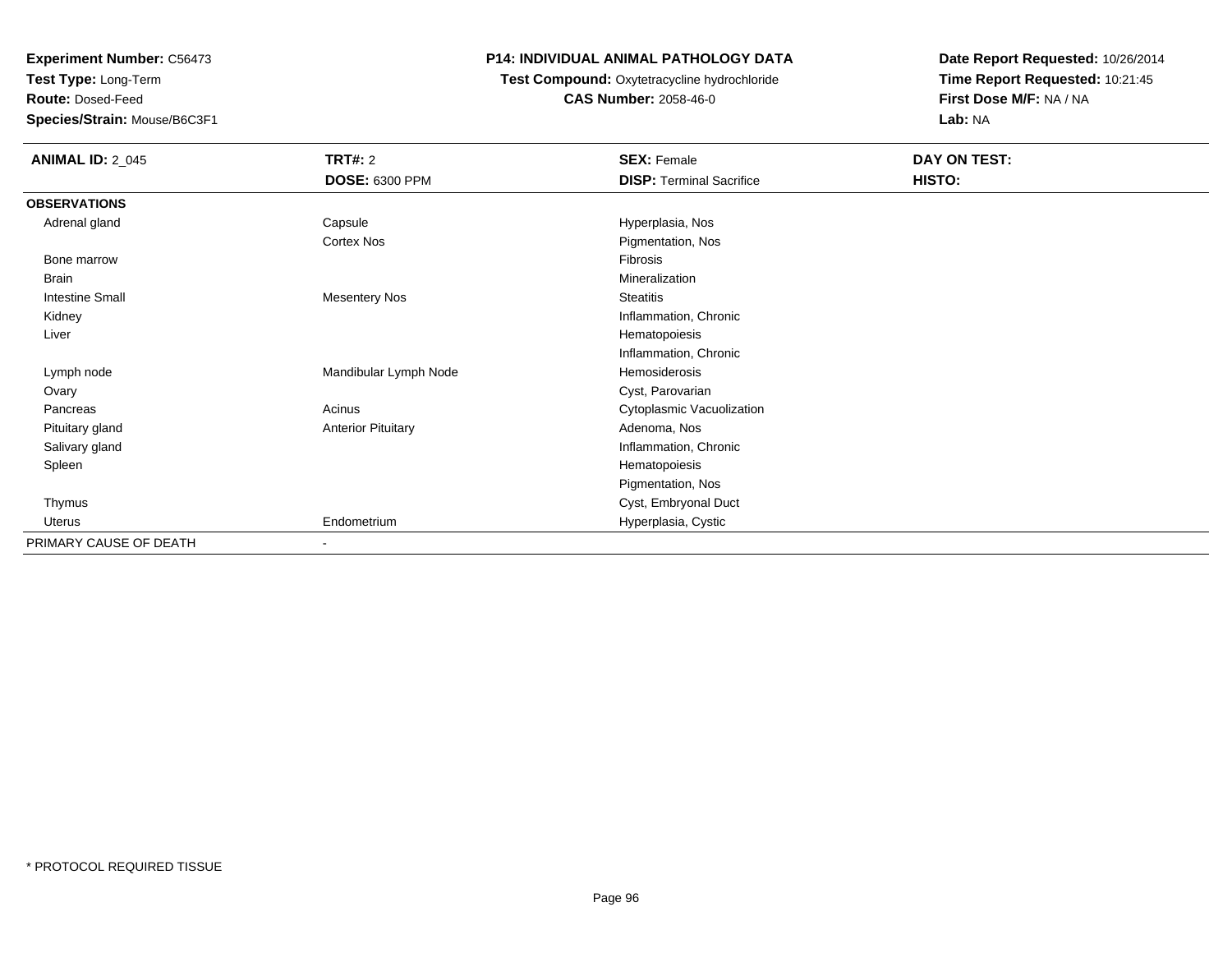**Test Type:** Long-Term

**Route:** Dosed-Feed

**Species/Strain:** Mouse/B6C3F1

## **P14: INDIVIDUAL ANIMAL PATHOLOGY DATA**

**Test Compound:** Oxytetracycline hydrochloride**CAS Number:** 2058-46-0

| <b>ANIMAL ID: 2_046</b> | <b>TRT#: 2</b>            | <b>SEX: Female</b>              | DAY ON TEST: |
|-------------------------|---------------------------|---------------------------------|--------------|
|                         | <b>DOSE: 6300 PPM</b>     | <b>DISP: Terminal Sacrifice</b> | HISTO:       |
| <b>OBSERVATIONS</b>     |                           |                                 |              |
| Adrenal gland           | Capsule                   | Hyperplasia, Nos                |              |
|                         | <b>Cortex Nos</b>         | Metamorphosis, Fatty            |              |
|                         | <b>Cortex Nos</b>         | Pigmentation, Nos               |              |
| <b>Brain</b>            |                           | Atrophy, Pressure               |              |
|                         |                           | Mineralization                  |              |
| Kidney                  |                           | Inflammation, Chronic           |              |
|                         | Tubule                    | Metamorphosis, Fatty            |              |
|                         | Tubule                    | Necrosis, Nos                   |              |
|                         | Tubule                    | Regeneration, Nos               |              |
| Liver                   |                           | Hematopoiesis                   |              |
|                         |                           | Inflammation, Chronic           |              |
|                         |                           | Metamorphosis, Fatty            |              |
| Mammary gland           |                           | Hyperplasia, Cystic             |              |
| Pituitary gland         | <b>Anterior Pituitary</b> | Adenoma, Nos                    |              |
| Salivary gland          |                           | Inflammation, Chronic           |              |
| Spleen                  |                           | Hematopoiesis                   |              |
|                         |                           | Pigmentation, Nos               |              |
| Stomach                 | Glandular Stomach         | Cyst, Nos                       |              |
| Thyroid                 |                           | Follicular-Cell Carcinoma       |              |
| Uterus                  | Endometrium               | Hyperplasia, Cystic             |              |
|                         |                           | Inflammation, Acute             |              |
| PRIMARY CAUSE OF DEATH  | $\overline{\phantom{a}}$  |                                 |              |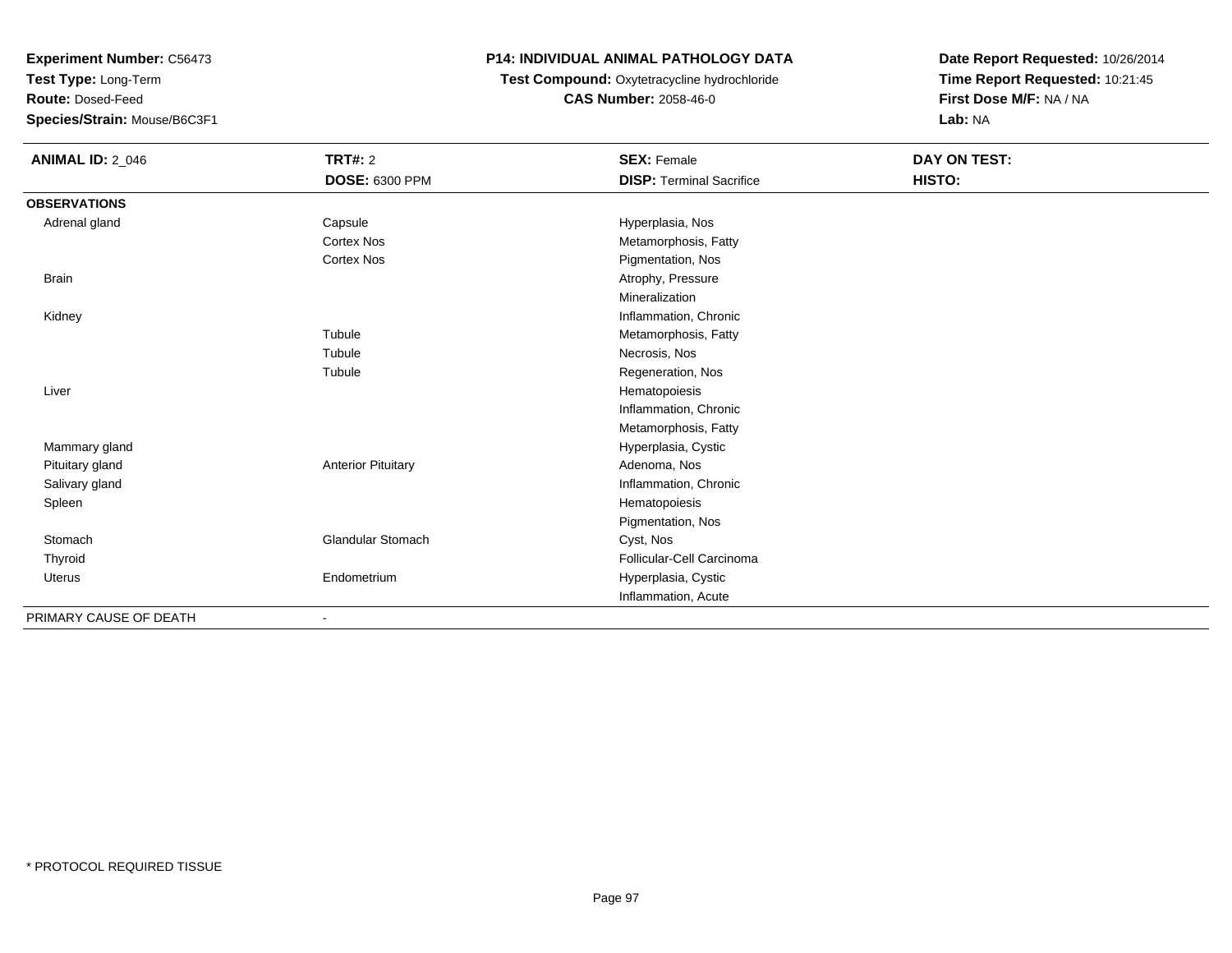**Test Type:** Long-Term

**Route:** Dosed-Feed

**Species/Strain:** Mouse/B6C3F1

### **P14: INDIVIDUAL ANIMAL PATHOLOGY DATA**

**Test Compound:** Oxytetracycline hydrochloride**CAS Number:** 2058-46-0

| <b>ANIMAL ID: 2_047</b> | <b>TRT#: 2</b>            | <b>SEX: Female</b>                   | DAY ON TEST: |  |
|-------------------------|---------------------------|--------------------------------------|--------------|--|
|                         | <b>DOSE: 6300 PPM</b>     | <b>DISP:</b> Moribund Sacrifice      | HISTO:       |  |
| <b>OBSERVATIONS</b>     |                           |                                      |              |  |
| Adrenal gland           | Capsule                   | Hyperplasia, Nos                     |              |  |
| Kidney                  | Tubule                    | Regeneration, Nos                    |              |  |
| Lung                    |                           | Bronchopneumonia, Chronic            |              |  |
|                         |                           | Granulosa-Cell Carcinoma, Metastatic |              |  |
|                         |                           | Hemorrhage                           |              |  |
|                         |                           | Histiocytosis                        |              |  |
| Mammary gland           |                           | Hyperplasia, Cystic                  |              |  |
| Ovary                   |                           | Granulosa-Cell Carcinoma             |              |  |
| Pancreas                | Acinus                    | Cytoplasmic Vacuolization            |              |  |
| Parathyroid gland       |                           | Cyst, Nos                            |              |  |
| Pituitary gland         | <b>Anterior Pituitary</b> | Adenoma, Nos                         |              |  |
| Spleen                  |                           | Hematopoiesis                        |              |  |
|                         |                           | Pigmentation, Nos                    |              |  |
| Thyroid                 |                           | <b>Cystic Follicles</b>              |              |  |
|                         |                           | Hyperplasia, C Cell                  |              |  |
| Unspecified             | Multiple Organs Nos       | Inflammation, Chronic                |              |  |
| Uterus                  | Endometrium               | Hyperplasia, Cystic                  |              |  |
| PRIMARY CAUSE OF DEATH  |                           |                                      |              |  |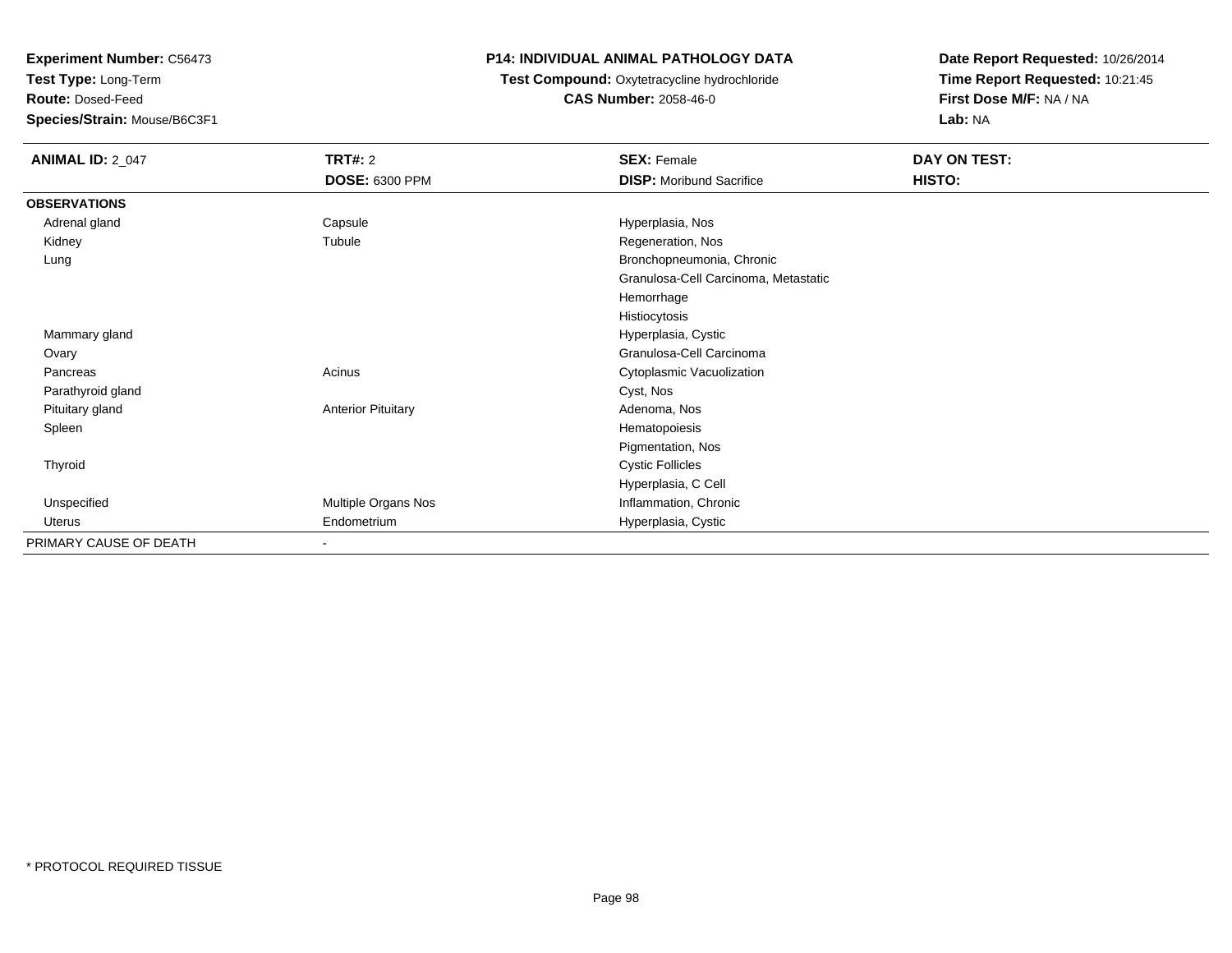**Test Type:** Long-Term

**Route:** Dosed-Feed

**Species/Strain:** Mouse/B6C3F1

### **P14: INDIVIDUAL ANIMAL PATHOLOGY DATA**

**Test Compound:** Oxytetracycline hydrochloride**CAS Number:** 2058-46-0

| <b>ANIMAL ID: 2_048</b> | <b>TRT#: 2</b>            | <b>SEX: Female</b>                | DAY ON TEST: |  |
|-------------------------|---------------------------|-----------------------------------|--------------|--|
|                         | <b>DOSE: 6300 PPM</b>     | <b>DISP: Terminal Sacrifice</b>   | HISTO:       |  |
| <b>OBSERVATIONS</b>     |                           |                                   |              |  |
| Adrenal gland           | Cortex Nos                | Cyst, Nos                         |              |  |
|                         | Capsule                   | Hyperplasia, Nos                  |              |  |
| Bone marrow             |                           | Hyperplasia, Granulocytic         |              |  |
| Kidney                  | Pelvis                    | Calculus, Microscopic Examination |              |  |
|                         |                           | Inflammation, Chronic             |              |  |
|                         | Tubule                    | Regeneration, Nos                 |              |  |
| Liver                   |                           | Hematopoiesis                     |              |  |
|                         |                           | Inflammation, Chronic             |              |  |
| Lung                    |                           | Alveolar/Bronchiolar Carcinoma    |              |  |
| Lymph node              | Mandibular Lymph Node     | Hemosiderosis                     |              |  |
| Mammary gland           |                           | Hyperplasia, Cystic               |              |  |
| Pancreas                | Acinus                    | Cytoplasmic Vacuolization         |              |  |
| Pituitary gland         | <b>Anterior Pituitary</b> | Angiectasis                       |              |  |
| Spleen                  |                           | Hematopoiesis                     |              |  |
|                         |                           | Pigmentation, Nos                 |              |  |
| Thyroid                 |                           | <b>Cystic Follicles</b>           |              |  |
| Uterus                  | Endometrium               | Hyperplasia, Cystic               |              |  |
| PRIMARY CAUSE OF DEATH  | $\sim$                    |                                   |              |  |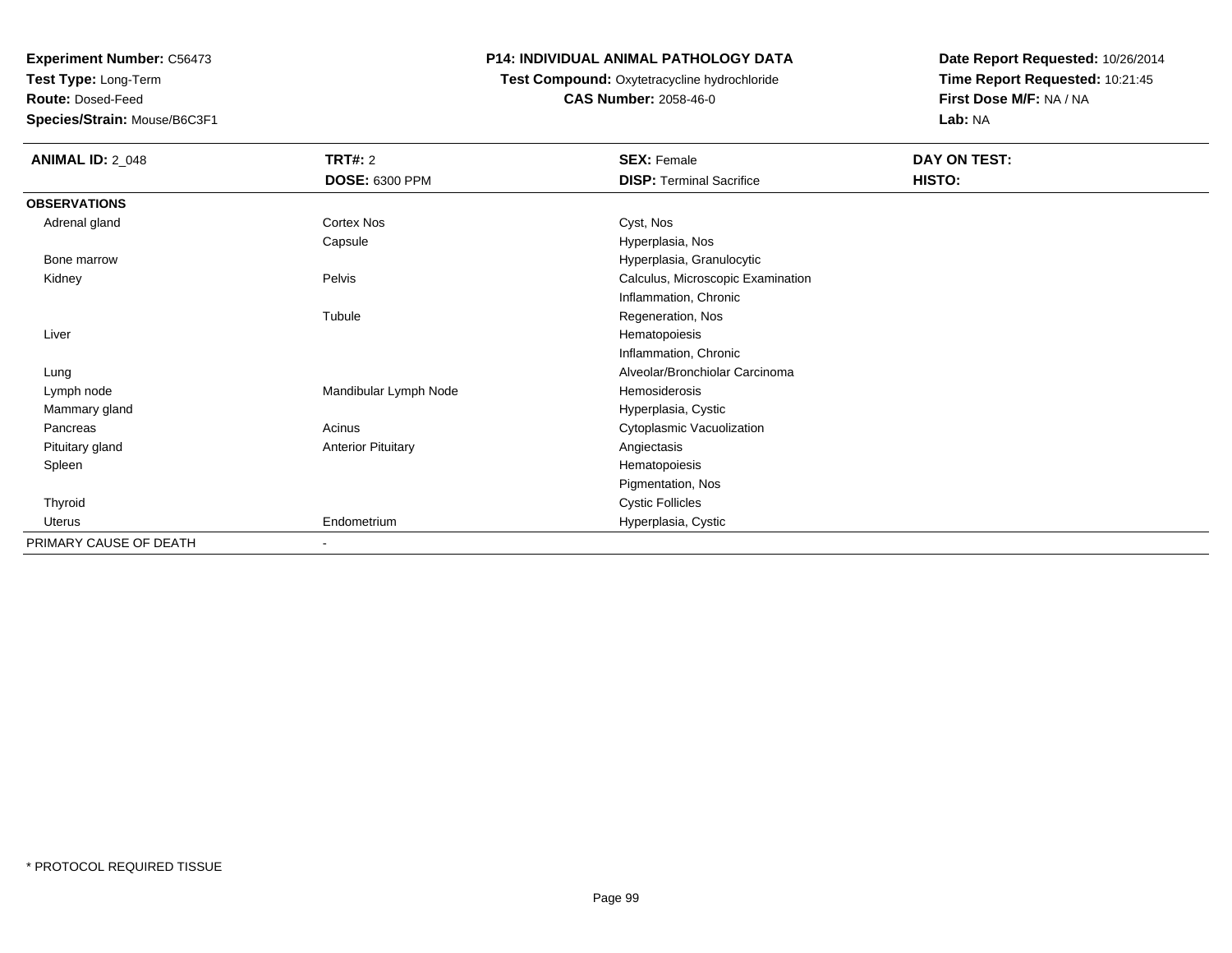| <b>Experiment Number: C56473</b><br>Test Type: Long-Term<br><b>Route: Dosed-Feed</b><br>Species/Strain: Mouse/B6C3F1 |                           | <b>P14: INDIVIDUAL ANIMAL PATHOLOGY DATA</b><br>Test Compound: Oxytetracycline hydrochloride<br><b>CAS Number: 2058-46-0</b> | Date Report Requested: 10/26/2014<br>Time Report Requested: 10:21:45<br>First Dose M/F: NA / NA<br>Lab: NA |
|----------------------------------------------------------------------------------------------------------------------|---------------------------|------------------------------------------------------------------------------------------------------------------------------|------------------------------------------------------------------------------------------------------------|
| <b>ANIMAL ID: 2 049</b>                                                                                              | TRT#: 2                   | <b>SEX: Female</b>                                                                                                           | DAY ON TEST:                                                                                               |
|                                                                                                                      | <b>DOSE: 6300 PPM</b>     | <b>DISP: Natural Death</b>                                                                                                   | <b>HISTO:</b>                                                                                              |
| <b>OBSERVATIONS</b>                                                                                                  |                           |                                                                                                                              |                                                                                                            |
| Adrenal gland                                                                                                        | Capsule                   | Hyperplasia, Nos                                                                                                             |                                                                                                            |
| Kidney                                                                                                               |                           | Inflammation, Chronic                                                                                                        |                                                                                                            |
| Liver                                                                                                                |                           | Metamorphosis, Fatty                                                                                                         |                                                                                                            |
| Pituitary gland                                                                                                      | <b>Anterior Pituitary</b> | Adenoma, Nos                                                                                                                 |                                                                                                            |
| Spleen                                                                                                               |                           | Hematopoiesis                                                                                                                |                                                                                                            |
|                                                                                                                      |                           | Pigmentation, Nos                                                                                                            |                                                                                                            |
| PRIMARY CAUSE OF DEATH                                                                                               |                           |                                                                                                                              |                                                                                                            |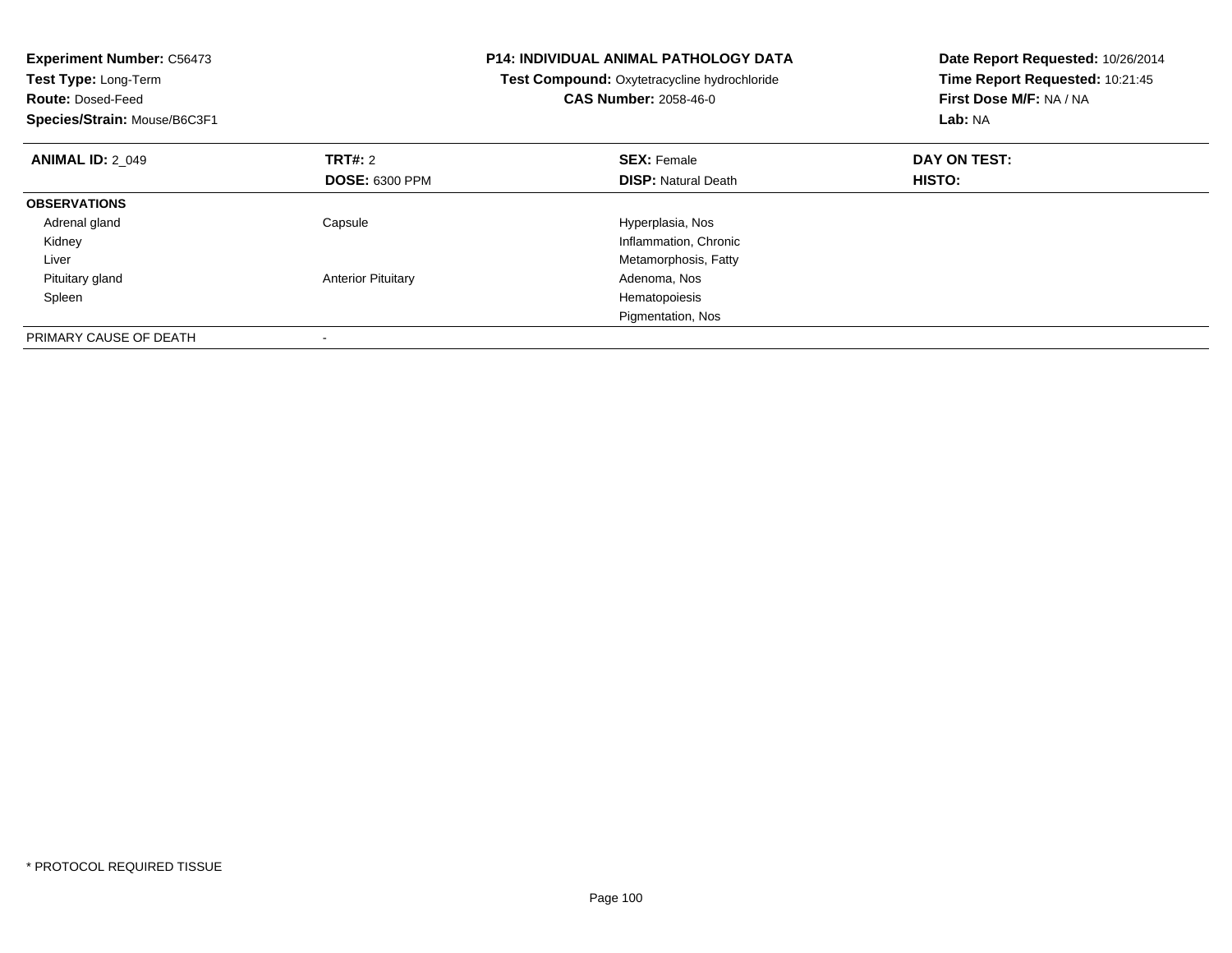**Test Type:** Long-Term

**Route:** Dosed-Feed

**Species/Strain:** Mouse/B6C3F1

## **P14: INDIVIDUAL ANIMAL PATHOLOGY DATA**

**Test Compound:** Oxytetracycline hydrochloride**CAS Number:** 2058-46-0

| <b>ANIMAL ID: 2_050</b> | <b>TRT#: 2</b>            | <b>SEX: Female</b>              | DAY ON TEST: |  |
|-------------------------|---------------------------|---------------------------------|--------------|--|
|                         | <b>DOSE: 6300 PPM</b>     | <b>DISP: Terminal Sacrifice</b> | HISTO:       |  |
| <b>OBSERVATIONS</b>     |                           |                                 |              |  |
| Adrenal gland           | Capsule                   | Hyperplasia, Nos                |              |  |
|                         | Cortex Nos                | Pigmentation, Nos               |              |  |
| Kidney                  | Tubule                    | Regeneration, Nos               |              |  |
| Lymph node              | Mandibular Lymph Node     | Hemosiderosis                   |              |  |
| Pancreas                | Acinus                    | Cytoplasmic Vacuolization       |              |  |
|                         | Acinus                    | Hyperplasia, Nos                |              |  |
| Pituitary gland         | <b>Anterior Pituitary</b> | Angiectasis                     |              |  |
|                         | <b>Anterior Pituitary</b> | Hyperplasia, Focal              |              |  |
| Spleen                  |                           | Hematopoiesis                   |              |  |
|                         |                           | Hyperplasia, Lymphoid           |              |  |
|                         |                           | Pigmentation, Nos               |              |  |
| Stomach                 | <b>Glandular Stomach</b>  | Cyst, Nos                       |              |  |
| Thyroid                 |                           | Hyperplasia, Follicular Cell    |              |  |
| Unspecified             | Multiple Organs Nos       | Inflammation, Chronic           |              |  |
| Uterus                  | Endometrium               | Hyperplasia, Cystic             |              |  |
| PRIMARY CAUSE OF DEATH  | $\overline{\phantom{a}}$  |                                 |              |  |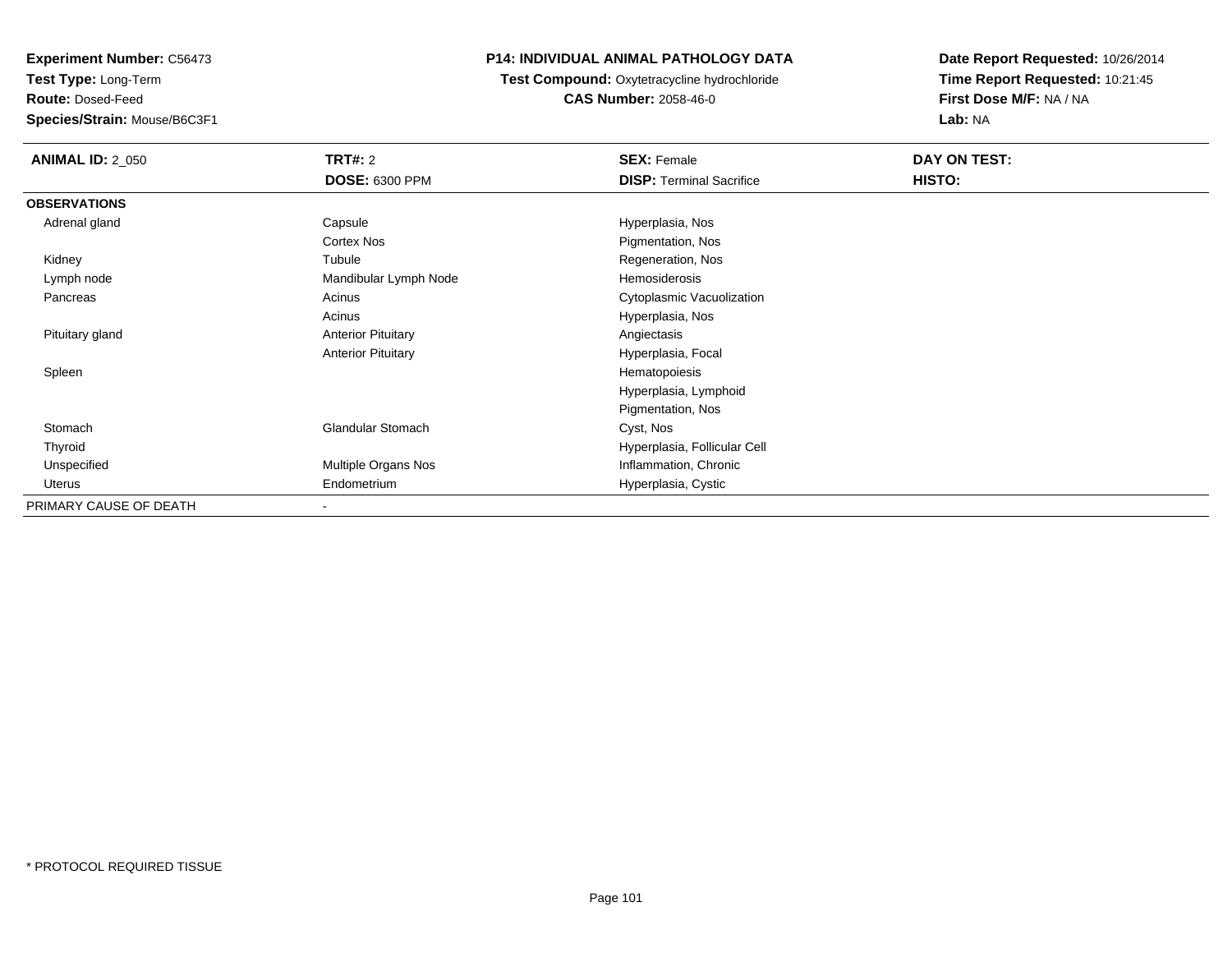**Test Type:** Long-Term

**Route:** Dosed-Feed

**Species/Strain:** Mouse/B6C3F1

### **P14: INDIVIDUAL ANIMAL PATHOLOGY DATA**

**Test Compound:** Oxytetracycline hydrochloride**CAS Number:** 2058-46-0

| <b>ANIMAL ID: 3_101</b> | <b>TRT#: 3</b>            | <b>SEX: Female</b>              | DAY ON TEST: |  |
|-------------------------|---------------------------|---------------------------------|--------------|--|
|                         | <b>DOSE: 0</b>            | <b>DISP: Terminal Sacrifice</b> | HISTO:       |  |
| <b>OBSERVATIONS</b>     |                           |                                 |              |  |
| Adrenal gland           | Capsule                   | Hyperplasia, Nos                |              |  |
|                         | <b>Cortex Nos</b>         | Pigmentation, Nos               |              |  |
| Bone marrow             |                           | Hyperplasia, Granulocytic       |              |  |
| Heart                   |                           | Inflammation, Chronic           |              |  |
| Kidney                  |                           | Inflammation, Chronic           |              |  |
|                         | Tubule                    | Regeneration, Nos               |              |  |
| Liver                   |                           | Hematopoiesis                   |              |  |
|                         |                           | Inflammation, Chronic           |              |  |
| Lung                    |                           | Congestion, Nos                 |              |  |
| Lymph node              | Mandibular Lymph Node     | Hemosiderosis                   |              |  |
| Mammary gland           |                           | Hyperplasia, Cystic             |              |  |
| Ovary                   |                           | Cyst, Parovarian                |              |  |
| Pancreas                | Acinus                    | Cytoplasmic Vacuolization       |              |  |
| Pituitary gland         | <b>Anterior Pituitary</b> | Adenoma, Nos                    |              |  |
| Spleen                  |                           | Hematopoiesis                   |              |  |
|                         |                           | Pigmentation, Nos               |              |  |
| Thyroid                 |                           | Hyperplasia, C Cell             |              |  |
|                         |                           | Inflammation, Active Chronic    |              |  |
| <b>Uterus</b>           | Endometrium               | Hyperplasia, Cystic             |              |  |
| PRIMARY CAUSE OF DEATH  |                           |                                 |              |  |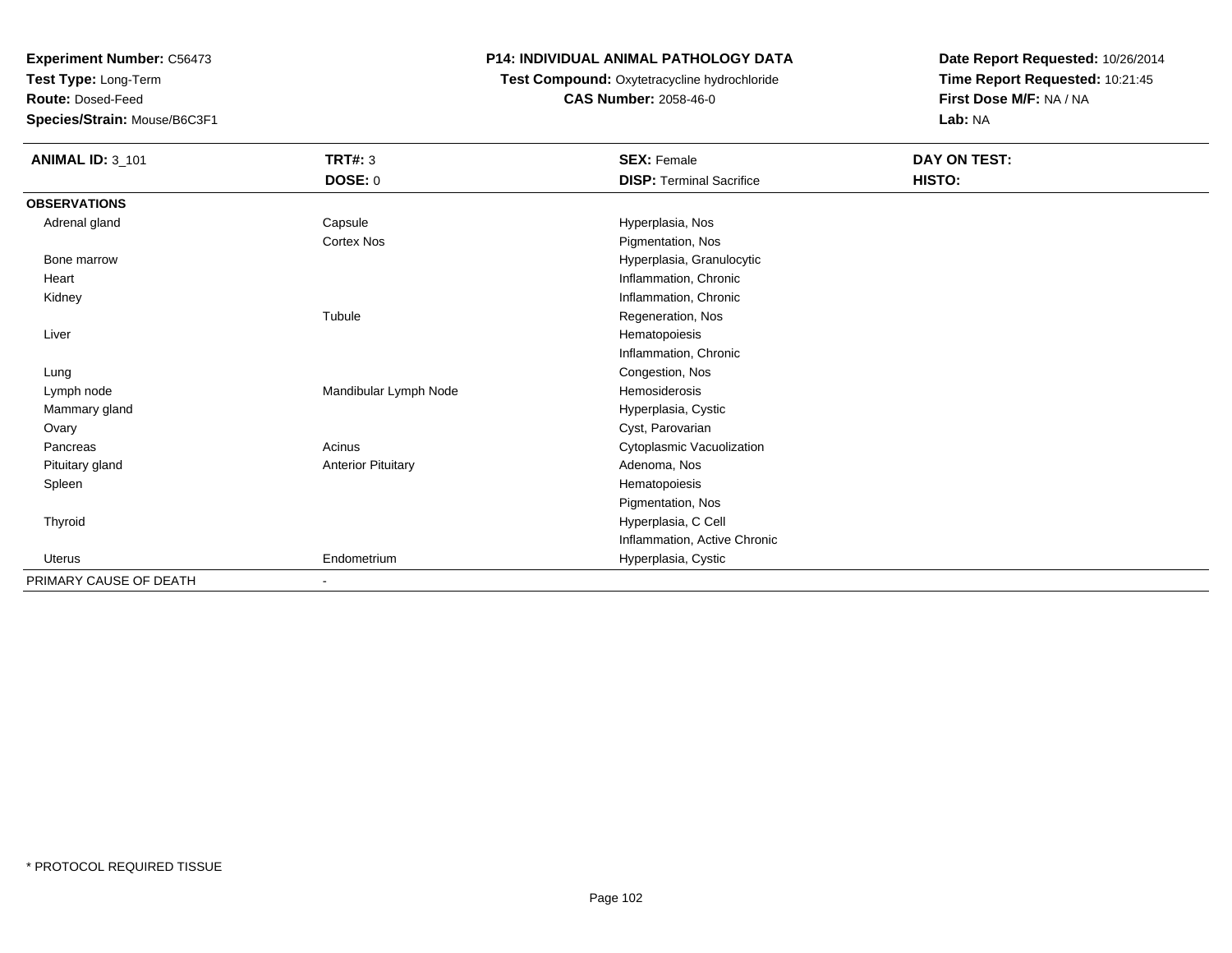**Test Type:** Long-Term

**Route:** Dosed-Feed

**Species/Strain:** Mouse/B6C3F1

### **P14: INDIVIDUAL ANIMAL PATHOLOGY DATA**

 **Test Compound:** Oxytetracycline hydrochloride**CAS Number:** 2058-46-0

| <b>ANIMAL ID: 3_102</b> | <b>TRT#: 3</b>            | <b>SEX: Female</b>              | DAY ON TEST: |
|-------------------------|---------------------------|---------------------------------|--------------|
|                         | <b>DOSE: 0</b>            | <b>DISP: Terminal Sacrifice</b> | HISTO:       |
| <b>OBSERVATIONS</b>     |                           |                                 |              |
| Adrenal gland           | Capsule                   | Hyperplasia, Nos                |              |
|                         | Cortex Nos                | Pigmentation, Nos               |              |
| Bone marrow             |                           | Hyperplasia, Granulocytic       |              |
| <b>Brain</b>            | Meninges                  | Lymphocytosis                   |              |
|                         |                           | Mineralization                  |              |
| Kidney                  | Tubule                    | Necrosis, Nos                   |              |
|                         | Tubule                    | Regeneration, Nos               |              |
| Liver                   |                           | Hematopoiesis                   |              |
| Ovary                   |                           | Cyst, Parovarian                |              |
| Pancreas                | Acinus                    | Cytoplasmic Vacuolization       |              |
| Pituitary gland         | <b>Anterior Pituitary</b> | Hyperplasia, Nos                |              |
| Spleen                  |                           | Hematopoiesis                   |              |
|                         |                           | Pigmentation, Nos               |              |
| Thymus                  |                           | Cyst, Nos                       |              |
| Unspecified             | Multiple Organs Nos       | Inflammation, Chronic           |              |
| Uterus                  | Endometrium               | Hyperplasia, Cystic             |              |
| PRIMARY CAUSE OF DEATH  | ٠                         |                                 |              |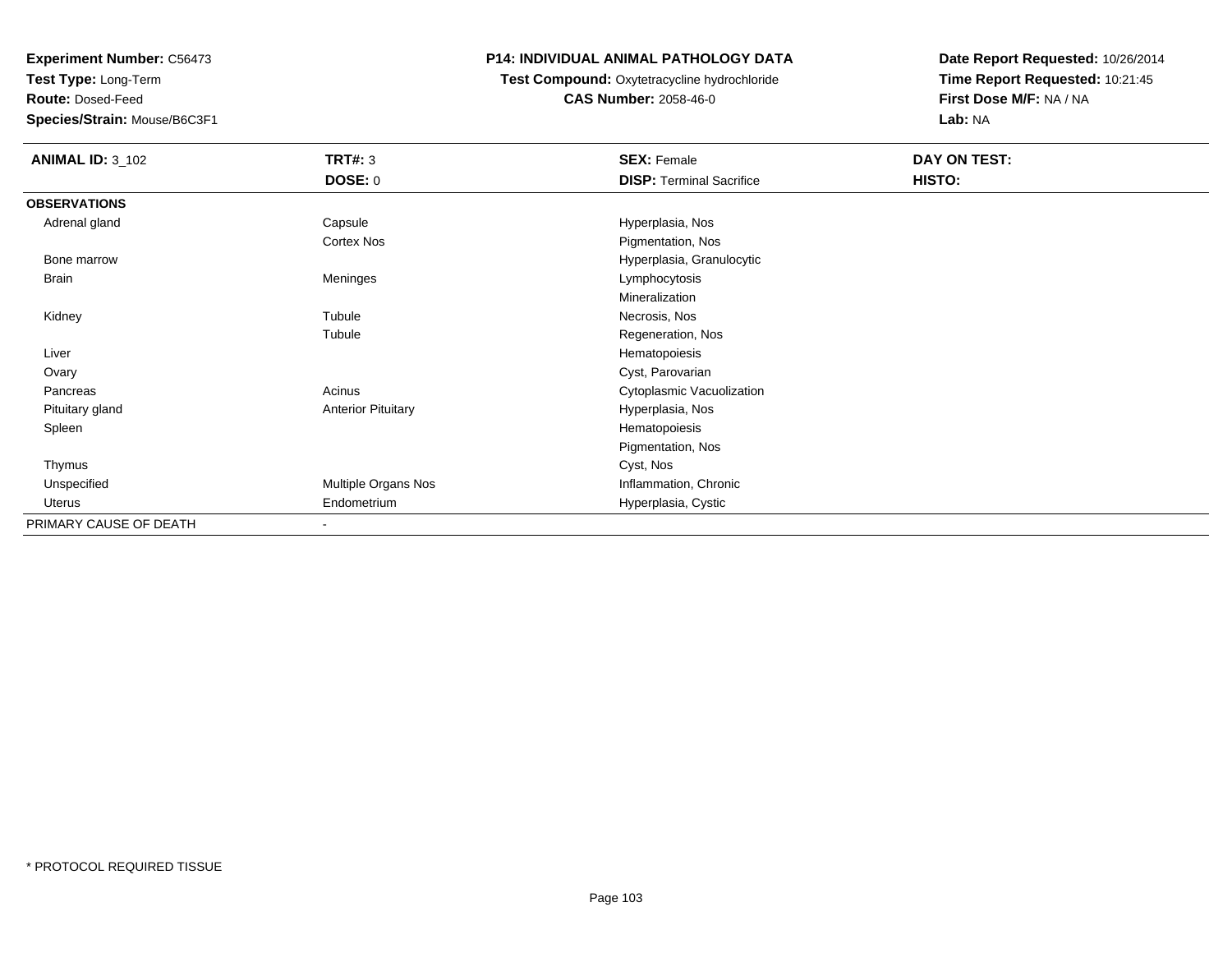**Test Type:** Long-Term

**Route:** Dosed-Feed

**Species/Strain:** Mouse/B6C3F1

### **P14: INDIVIDUAL ANIMAL PATHOLOGY DATA**

 **Test Compound:** Oxytetracycline hydrochloride**CAS Number:** 2058-46-0

| <b>ANIMAL ID: 3_103</b> | <b>TRT#: 3</b>            | <b>SEX: Female</b>              | DAY ON TEST: |  |
|-------------------------|---------------------------|---------------------------------|--------------|--|
|                         | DOSE: 0                   | <b>DISP: Terminal Sacrifice</b> | HISTO:       |  |
| <b>OBSERVATIONS</b>     |                           |                                 |              |  |
| Adrenal gland           | Capsule                   | Hyperplasia, Nos                |              |  |
|                         | Cortex Nos                | Pigmentation, Nos               |              |  |
| Bone marrow             |                           | Hyperplasia, Granulocytic       |              |  |
| Brain                   |                           | Mineralization                  |              |  |
| Kidney                  | Tubule                    | Regeneration, Nos               |              |  |
| Liver                   |                           | Hematopoiesis                   |              |  |
| Lymph node              | Mandibular Lymph Node     | Hemosiderosis                   |              |  |
| Pancreas                | Acinus                    | Cytoplasmic Vacuolization       |              |  |
| Pituitary gland         | <b>Anterior Pituitary</b> | Adenoma, Nos                    |              |  |
| Spleen                  |                           | Hematopoiesis                   |              |  |
|                         |                           | Pigmentation, Nos               |              |  |
| Thyroid                 |                           | <b>Cystic Follicles</b>         |              |  |
|                         |                           | Hyperplasia, C Cell             |              |  |
| Unspecified             | Multiple Organs Nos       | Inflammation, Chronic           |              |  |
| Uterus                  | Endometrium               | Hyperplasia, Cystic             |              |  |
| PRIMARY CAUSE OF DEATH  | -                         |                                 |              |  |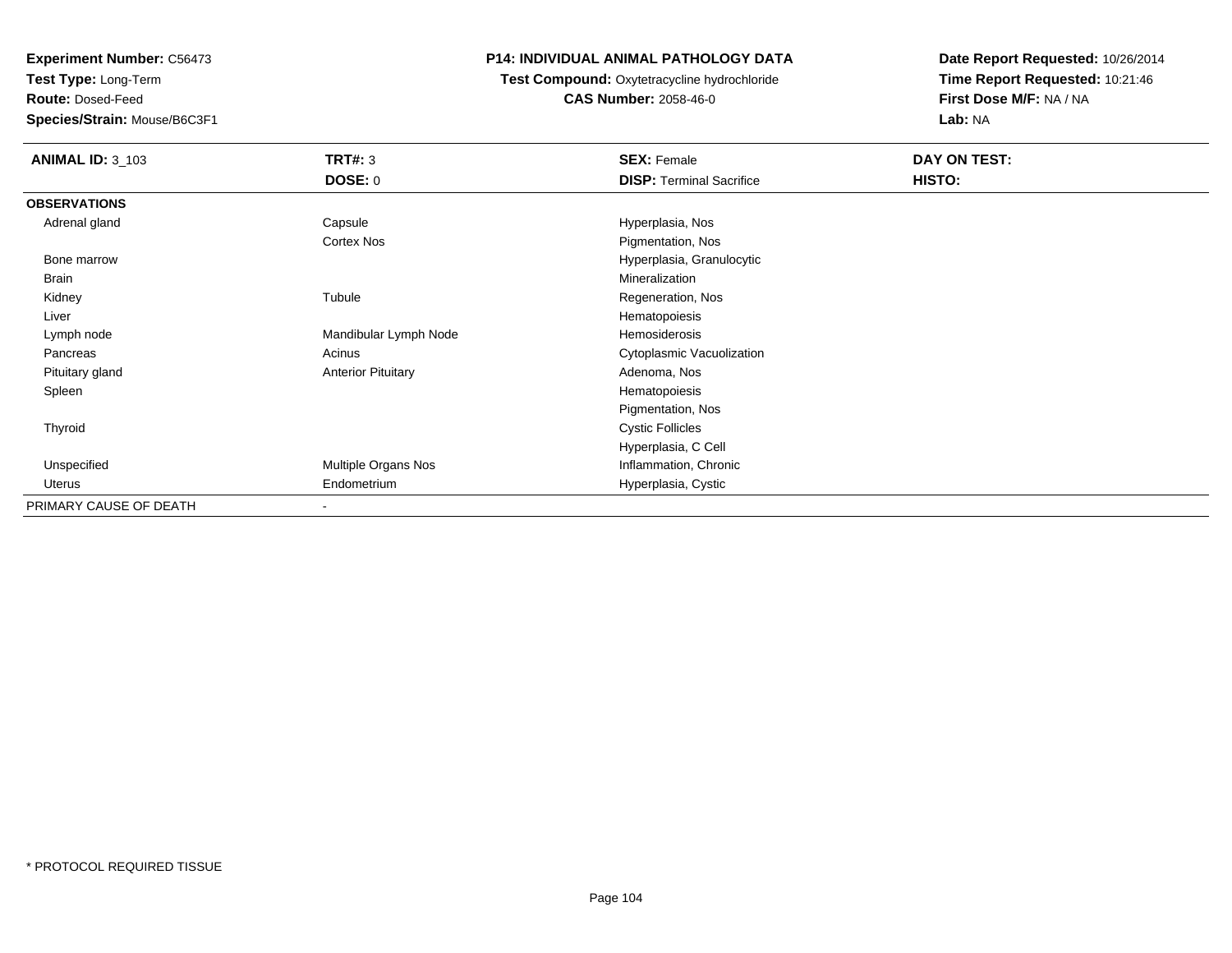**Test Type:** Long-Term

**Route:** Dosed-Feed

**Species/Strain:** Mouse/B6C3F1

## **P14: INDIVIDUAL ANIMAL PATHOLOGY DATA**

**Test Compound:** Oxytetracycline hydrochloride**CAS Number:** 2058-46-0

| <b>ANIMAL ID: 3_104</b> | <b>TRT#: 3</b>            | <b>SEX: Female</b>              | DAY ON TEST: |  |
|-------------------------|---------------------------|---------------------------------|--------------|--|
|                         | <b>DOSE: 0</b>            | <b>DISP: Terminal Sacrifice</b> | HISTO:       |  |
| <b>OBSERVATIONS</b>     |                           |                                 |              |  |
| Adrenal gland           | Capsule                   | Hyperplasia, Nos                |              |  |
|                         | Cortex Nos                | Pigmentation, Nos               |              |  |
| Bone marrow             |                           | Hyperplasia, Granulocytic       |              |  |
| Kidney                  | Tubule                    | Necrosis, Nos                   |              |  |
|                         | Tubule                    | Regeneration, Nos               |              |  |
| Liver                   |                           | Hematopoiesis                   |              |  |
|                         |                           | Peliosis Hepatis                |              |  |
| Lymph node              | Mandibular Lymph Node     | Hemosiderosis                   |              |  |
| Pancreas                | Acinus                    | Cytoplasmic Vacuolization       |              |  |
| Pituitary gland         | <b>Anterior Pituitary</b> | Adenoma, Nos                    |              |  |
| Spleen                  |                           | Hematopoiesis                   |              |  |
|                         |                           | Hyperplasia, Lymphoid           |              |  |
|                         |                           | Pigmentation, Nos               |              |  |
| Thyroid                 |                           | <b>Cystic Follicles</b>         |              |  |
| Unspecified             | Multiple Organs Nos       | Inflammation, Chronic           |              |  |
| Uterus                  | Endometrium               | Hyperplasia, Cystic             |              |  |
| PRIMARY CAUSE OF DEATH  | ۰                         |                                 |              |  |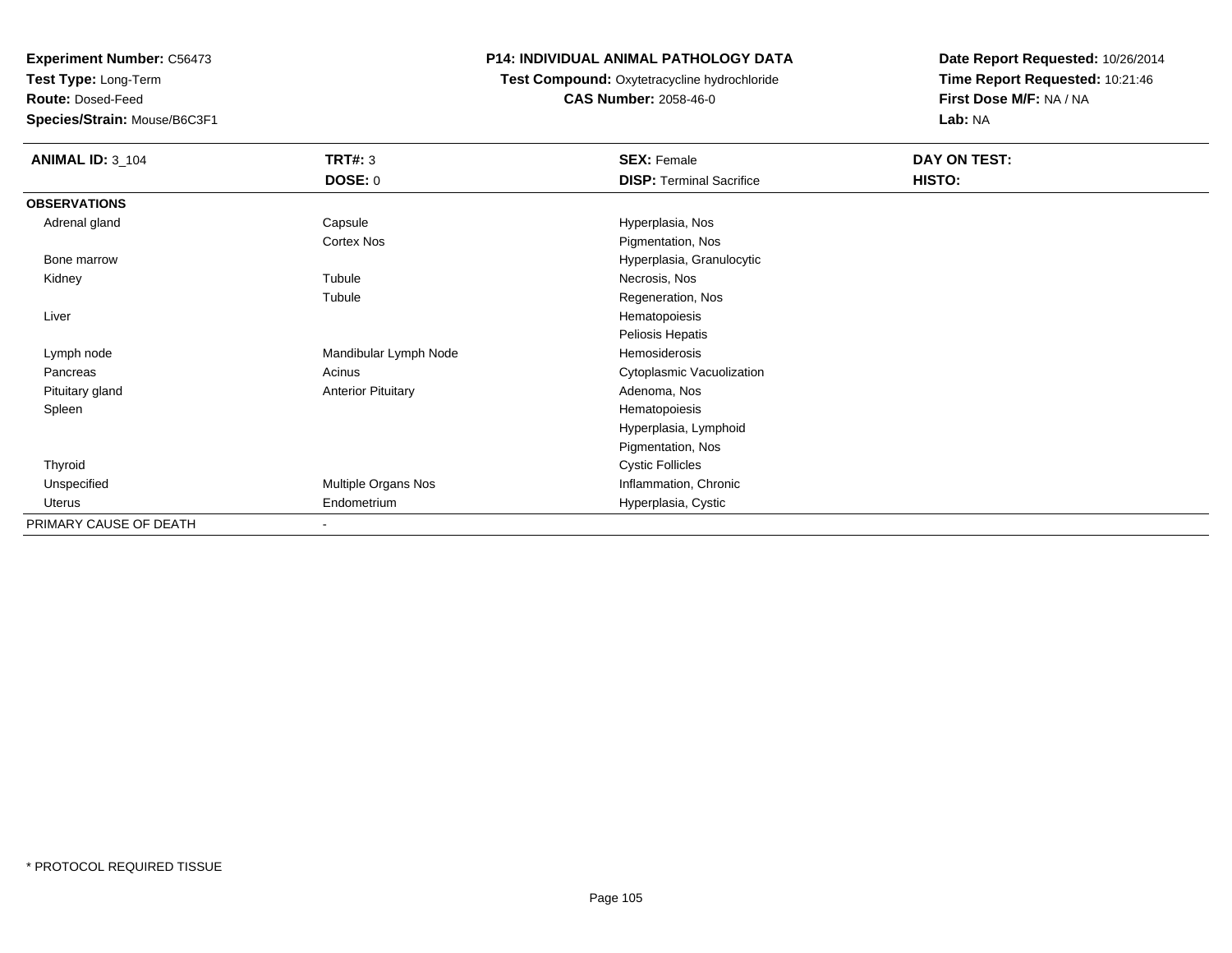**Test Type:** Long-Term

**Route:** Dosed-Feed

**Species/Strain:** Mouse/B6C3F1

## **P14: INDIVIDUAL ANIMAL PATHOLOGY DATA**

**Test Compound:** Oxytetracycline hydrochloride**CAS Number:** 2058-46-0

| <b>ANIMAL ID: 3_105</b> | <b>TRT#: 3</b>  | <b>SEX: Female</b>              | DAY ON TEST: |
|-------------------------|-----------------|---------------------------------|--------------|
|                         | <b>DOSE: 0</b>  | <b>DISP:</b> Moribund Sacrifice | HISTO:       |
| <b>OBSERVATIONS</b>     |                 |                                 |              |
| Adrenal gland           | Capsule         | Hyperplasia, Nos                |              |
|                         | Cortex Nos      | Pigmentation, Nos               |              |
| Bone marrow             |                 | Hyperplasia, Granulocytic       |              |
| Harderian gland         | Hardarian Gland | Adenoma, Nos                    |              |
| Kidney                  |                 | Hemorrhage                      |              |
|                         |                 | Inflammation, Chronic           |              |
| Liver                   |                 | Hematopoiesis                   |              |
| Mammary gland           |                 | Hyperplasia, Cystic             |              |
| Ovary                   |                 | Inflammation, Active Chronic    |              |
| Pancreas                | Acinus          | Cytoplasmic Vacuolization       |              |
|                         |                 | Inflammation, Chronic           |              |
| Spleen                  |                 | Hematopoiesis                   |              |
|                         |                 | Pigmentation, Nos               |              |
| Thyroid                 |                 | Cyst, Embryonal Duct            |              |
|                         |                 | <b>Cystic Follicles</b>         |              |
| Unspecified             |                 | Cyst, Sebaceous                 |              |
| Uterus                  | Endometrium     | Hyperplasia, Cystic             |              |
| PRIMARY CAUSE OF DEATH  | $\sim$          |                                 |              |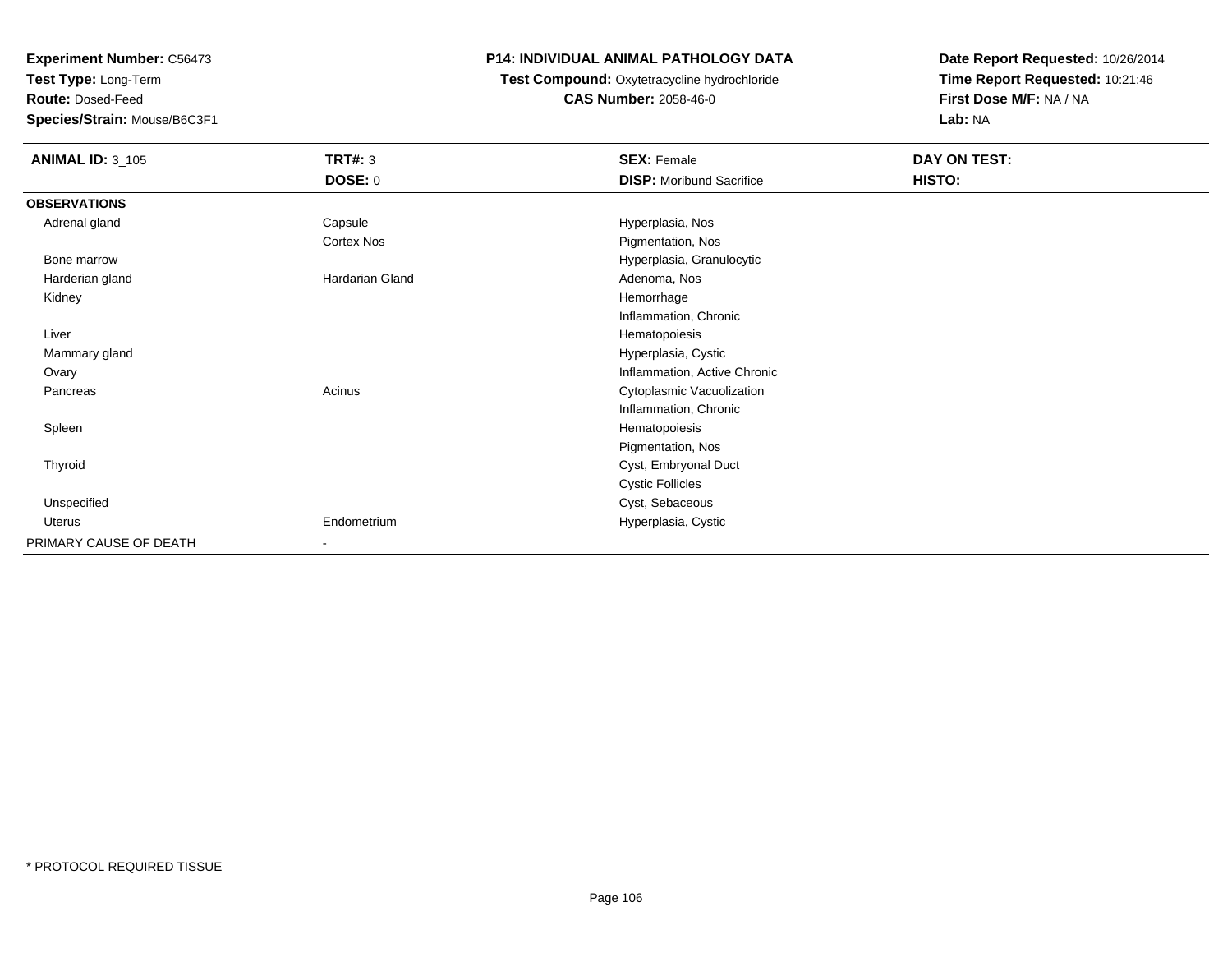**Experiment Number:** C56473**Test Type:** Long-Term**Route:** Dosed-Feed **Species/Strain:** Mouse/B6C3F1**P14: INDIVIDUAL ANIMAL PATHOLOGY DATATest Compound:** Oxytetracycline hydrochloride**CAS Number:** 2058-46-0**Date Report Requested:** 10/26/2014**Time Report Requested:** 10:21:46**First Dose M/F:** NA / NA**Lab:** NA**ANIMAL ID:** 3\_106**6 DAY ON TEST: TRT#:** 3 **SEX: Female SEX: Female DAY ON TEST: DOSE:** 0**DISP:** Moribund Sacrifice **HISTO: OBSERVATIONS** Adrenal glandCapsule **Capsule Capsule Capsule Capsule** Hyperplasia, Nos<br>
Mineralization Brainn and the control of the control of the control of the control of the control of the control of the control of the control of the control of the control of the control of the control of the control of the control of the co Heart Inflammation, Chronic Pituitary glandAnterior Pituitary **Anterior Pituitary** Hyperplasia, Nos Spleenn and the state of the state of the state of the state of the state of the state of the state of the state of the state of the state of the state of the state of the state of the state of the state of the state of the stat Unspecified Multiple Organs Nos Lymphoma, Histiocytic-Malignant Type Uterus Endometrium Hyperplasia, Cystic Inflammation, Acute

PRIMARY CAUSE OF DEATH-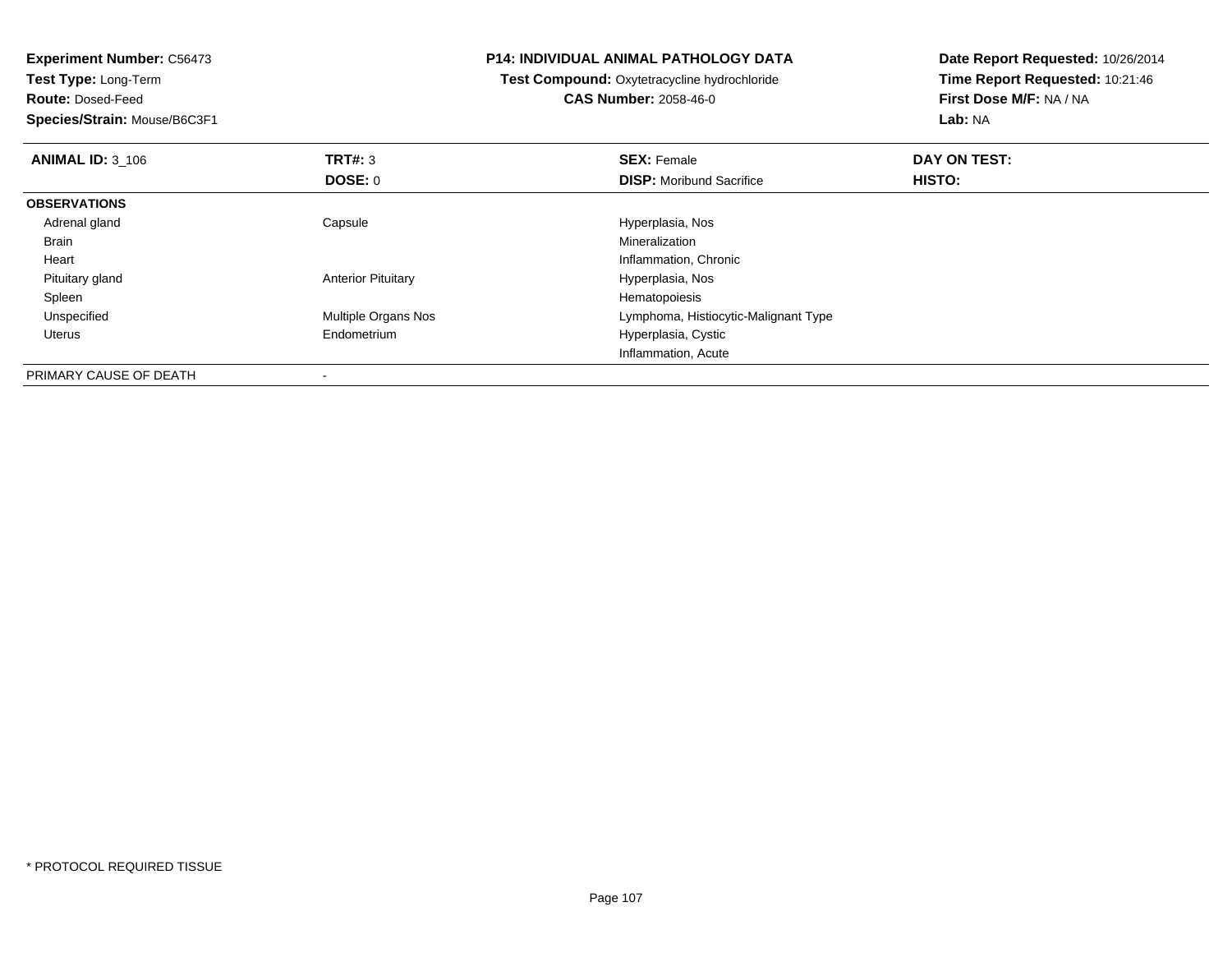**Test Type:** Long-Term

**Route:** Dosed-Feed

**Species/Strain:** Mouse/B6C3F1

### **P14: INDIVIDUAL ANIMAL PATHOLOGY DATA**

**Test Compound:** Oxytetracycline hydrochloride**CAS Number:** 2058-46-0

| <b>ANIMAL ID: 3_107</b> | <b>TRT#: 3</b>            | <b>SEX: Female</b>               | DAY ON TEST: |
|-------------------------|---------------------------|----------------------------------|--------------|
|                         | <b>DOSE: 0</b>            | <b>DISP: Terminal Sacrifice</b>  | HISTO:       |
| <b>OBSERVATIONS</b>     |                           |                                  |              |
| Adrenal gland           | Capsule                   | Hyperplasia, Nos                 |              |
| Bone marrow             |                           | Hyperplasia, Granulocytic        |              |
| Kidney                  | Tubule                    | Necrosis, Nos                    |              |
|                         | Tubule                    | Regeneration, Nos                |              |
| Lung                    |                           | Bronchopneumonia, Chronic        |              |
|                         |                           | Histiocytosis                    |              |
|                         |                           | Hyperplasia, Alveolar Epithelium |              |
| Lymph node              | Mandibular Lymph Node     | Hemosiderosis                    |              |
| Ovary                   |                           | Cystadenoma, Nos                 |              |
| Pancreas                | Acinus                    | Cytoplasmic Vacuolization        |              |
| Pituitary gland         | <b>Anterior Pituitary</b> | Adenoma, Nos                     |              |
| Spleen                  |                           | Hematopoiesis                    |              |
|                         |                           | Hyperplasia, Lymphoid            |              |
|                         |                           | Pigmentation, Nos                |              |
| Stomach                 | Glandular Stomach         | Degeneration, Cystic             |              |
| Unspecified             | Multiple Organs Nos       | Inflammation, Chronic            |              |
| Uterus                  | Endometrium               | Hyperplasia, Cystic              |              |
|                         |                           | Inflammation, Acute              |              |
| PRIMARY CAUSE OF DEATH  | $\overline{\phantom{0}}$  |                                  |              |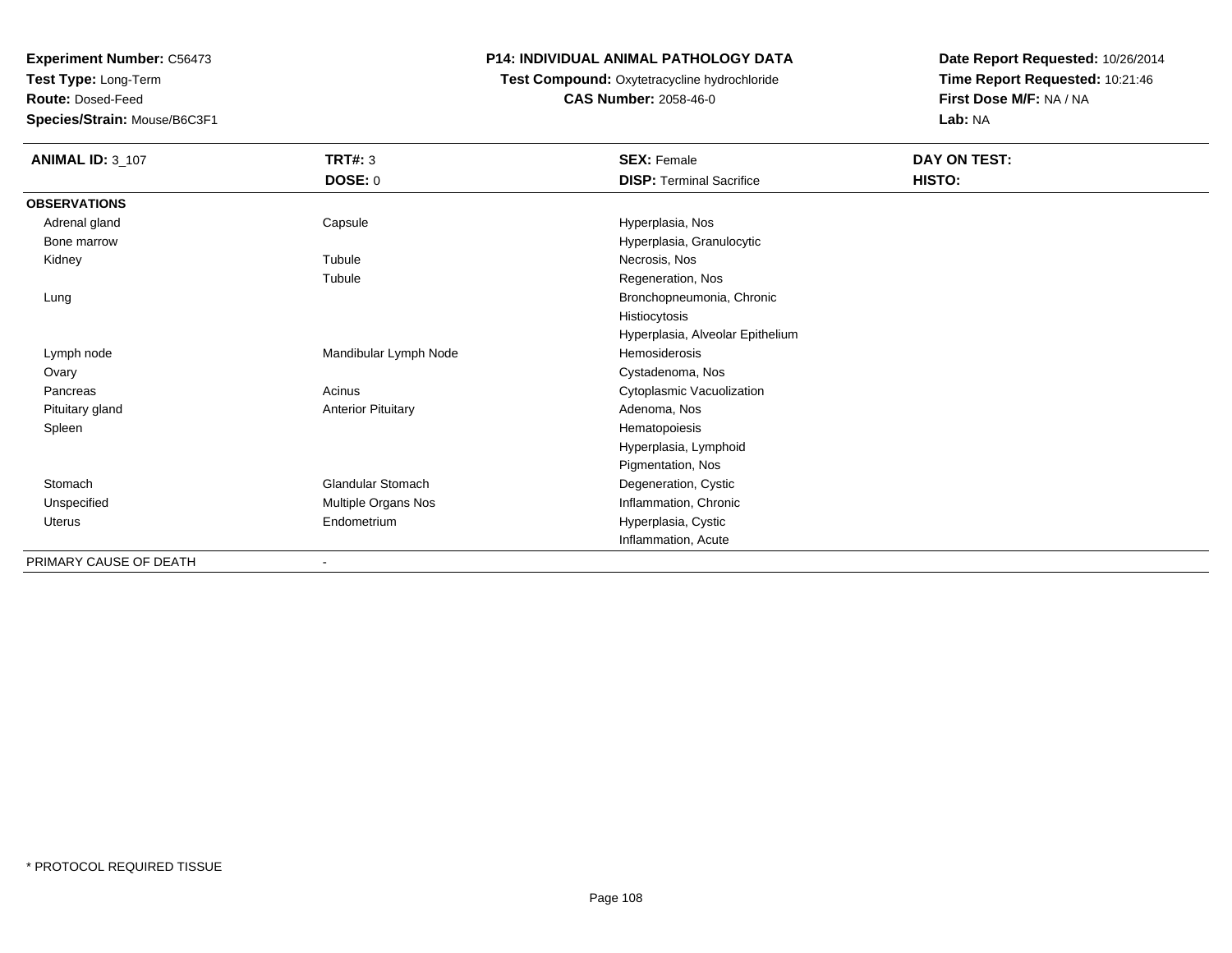**Test Type:** Long-Term

**Route:** Dosed-Feed

**Species/Strain:** Mouse/B6C3F1

#### **P14: INDIVIDUAL ANIMAL PATHOLOGY DATA**

**Test Compound:** Oxytetracycline hydrochloride**CAS Number:** 2058-46-0

| <b>ANIMAL ID: 3_108</b> | <b>TRT#: 3</b>            | <b>SEX: Female</b>                  | DAY ON TEST: |  |
|-------------------------|---------------------------|-------------------------------------|--------------|--|
|                         | <b>DOSE: 0</b>            | <b>DISP:</b> Moribund Sacrifice     | HISTO:       |  |
| <b>OBSERVATIONS</b>     |                           |                                     |              |  |
| Adrenal gland           | Capsule                   | Hyperplasia, Nos                    |              |  |
|                         | Cortex Nos                | Pigmentation, Nos                   |              |  |
| Bone marrow             |                           | Hyperplasia, Granulocytic           |              |  |
| Kidney                  |                           | Inflammation, Chronic               |              |  |
| Liver                   |                           | Hematopoiesis                       |              |  |
|                         |                           | Hepatocellular Adenoma              |              |  |
| Lymph node              | Axillary Lymph Node       | Squamous Cell Carcinoma, Metastatic |              |  |
| Mammary gland           |                           | Adenosquamous Carcinoma             |              |  |
| Pancreas                | Acinus                    | Cytoplasmic Vacuolization           |              |  |
| Pituitary gland         | <b>Anterior Pituitary</b> | Hyperplasia, Nos                    |              |  |
| Salivary gland          |                           | Inflammation, Chronic               |              |  |
| Spleen                  |                           | Hematopoiesis                       |              |  |
|                         |                           | Pigmentation, Nos                   |              |  |
| Thyroid                 |                           | Cyst, Embryonal Duct                |              |  |
|                         |                           | <b>Cystic Follicles</b>             |              |  |
| Uterus                  | Endometrium               | Hyperplasia, Cystic                 |              |  |
| PRIMARY CAUSE OF DEATH  | ۰                         |                                     |              |  |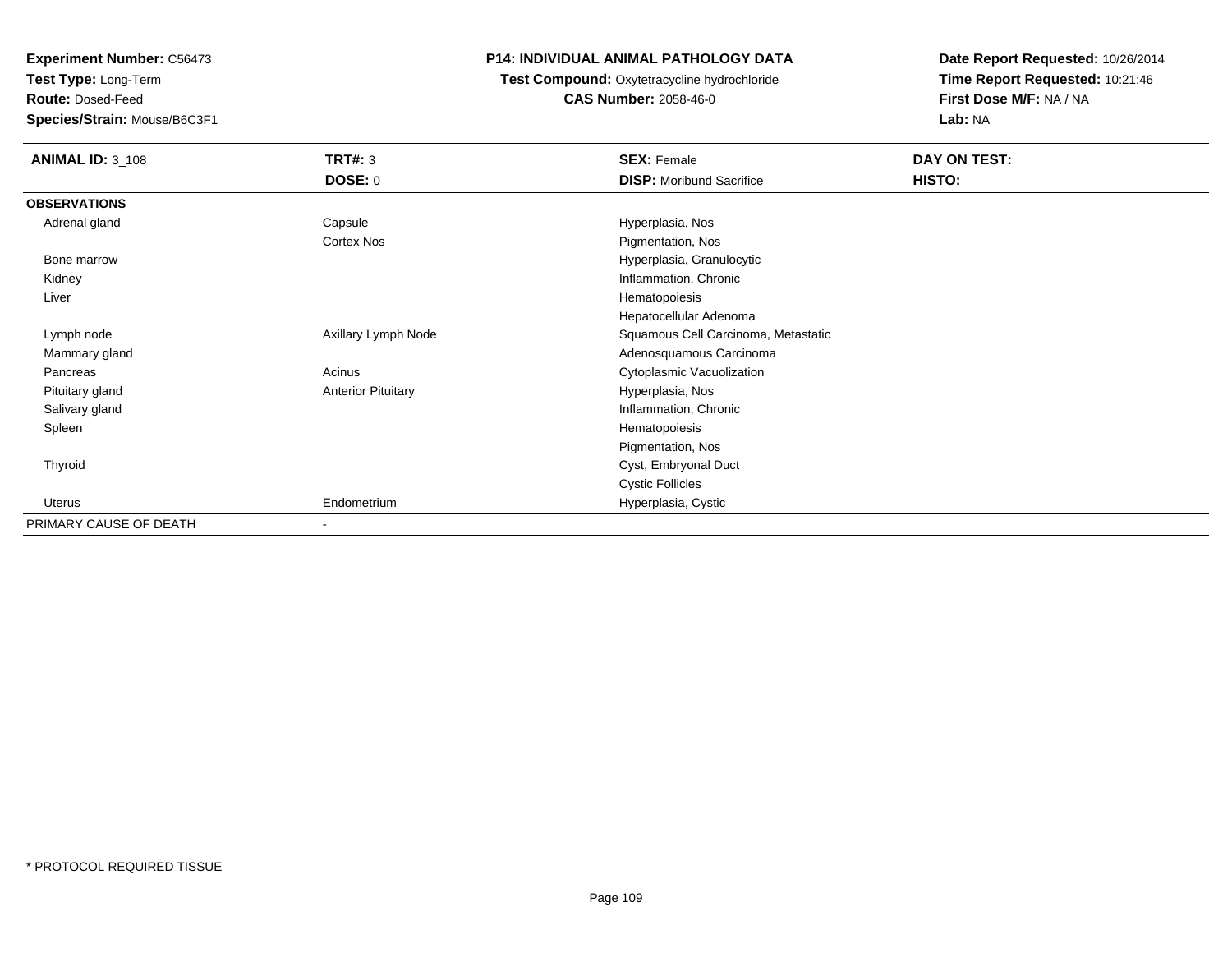**Test Type:** Long-Term

**Route:** Dosed-Feed

**Species/Strain:** Mouse/B6C3F1

#### **P14: INDIVIDUAL ANIMAL PATHOLOGY DATA**

 **Test Compound:** Oxytetracycline hydrochloride**CAS Number:** 2058-46-0

| <b>ANIMAL ID: 3_109</b> | TRT#: 3                  | <b>SEX: Female</b>               | DAY ON TEST:  |
|-------------------------|--------------------------|----------------------------------|---------------|
|                         | <b>DOSE: 0</b>           | <b>DISP: Terminal Sacrifice</b>  | <b>HISTO:</b> |
| <b>OBSERVATIONS</b>     |                          |                                  |               |
| Adrenal gland           | Capsule                  | Hyperplasia, Nos                 |               |
|                         | Cortex Nos               | Pigmentation, Nos                |               |
| Liver                   |                          | Hematopoiesis                    |               |
| Lung                    |                          | Bronchopneumonia, Chronic        |               |
|                         |                          | Histiocytosis                    |               |
|                         |                          | Hyperplasia, Alveolar Epithelium |               |
| Pancreas                | Acinus                   | Cytoplasmic Vacuolization        |               |
| Spleen                  |                          | Hematopoiesis                    |               |
|                         |                          | Pigmentation, Nos                |               |
| Thyroid                 |                          | <b>Cystic Follicles</b>          |               |
|                         |                          | Hyperplasia, C Cell              |               |
| Unspecified             | Multiple Organs Nos      | Inflammation, Chronic            |               |
|                         | Multiple Organs Nos      | Lymphoma, Mixed-Malignant Type   |               |
| Uterus                  | Endometrium              | Hyperplasia, Cystic              |               |
| PRIMARY CAUSE OF DEATH  | $\overline{\phantom{a}}$ |                                  |               |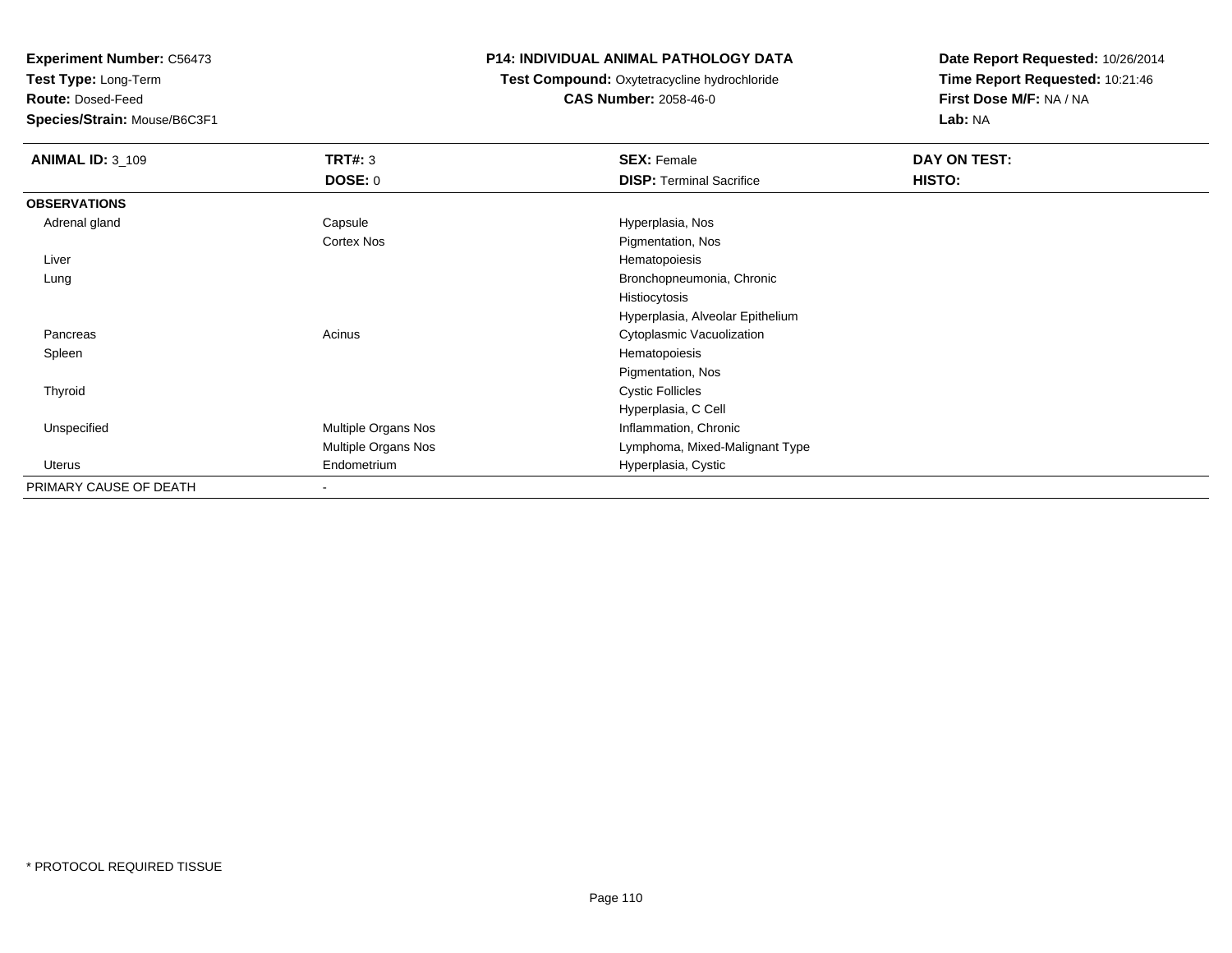**Test Type:** Long-Term

**Route:** Dosed-Feed

**Species/Strain:** Mouse/B6C3F1

# **P14: INDIVIDUAL ANIMAL PATHOLOGY DATA**

 **Test Compound:** Oxytetracycline hydrochloride**CAS Number:** 2058-46-0

| <b>ANIMAL ID: 3_110</b> | <b>TRT#: 3</b>            | <b>SEX: Female</b>              | DAY ON TEST: |  |
|-------------------------|---------------------------|---------------------------------|--------------|--|
|                         | <b>DOSE: 0</b>            | <b>DISP: Terminal Sacrifice</b> | HISTO:       |  |
| <b>OBSERVATIONS</b>     |                           |                                 |              |  |
| Adrenal gland           | Capsule                   | Hyperplasia, Nos                |              |  |
|                         | Cortex Nos                | Pigmentation, Nos               |              |  |
| Bone marrow             |                           | Hyperplasia, Granulocytic       |              |  |
| Brain                   |                           | Mineralization                  |              |  |
| Harderian gland         | Hardarian Gland           | Adenoma, Nos                    |              |  |
| Kidney                  | Tubule                    | Regeneration, Nos               |              |  |
| Mammary gland           |                           | Hyperplasia, Cystic             |              |  |
| Ovary                   |                           | Cystadenoma, Nos                |              |  |
| Pancreas                | Acinus                    | Cytoplasmic Vacuolization       |              |  |
| Pituitary gland         | <b>Anterior Pituitary</b> | Adenoma, Nos                    |              |  |
| Spleen                  |                           | Hematopoiesis                   |              |  |
|                         |                           | Pigmentation, Nos               |              |  |
| Stomach                 | Glandular Stomach         | Cyst, Nos                       |              |  |
| Thyroid                 |                           | Hyperplasia, Follicular Cell    |              |  |
| Unspecified             | Multiple Organs Nos       | Inflammation, Chronic           |              |  |
| Uterus                  | Endometrium               | Hyperplasia, Cystic             |              |  |
| PRIMARY CAUSE OF DEATH  | ۰                         |                                 |              |  |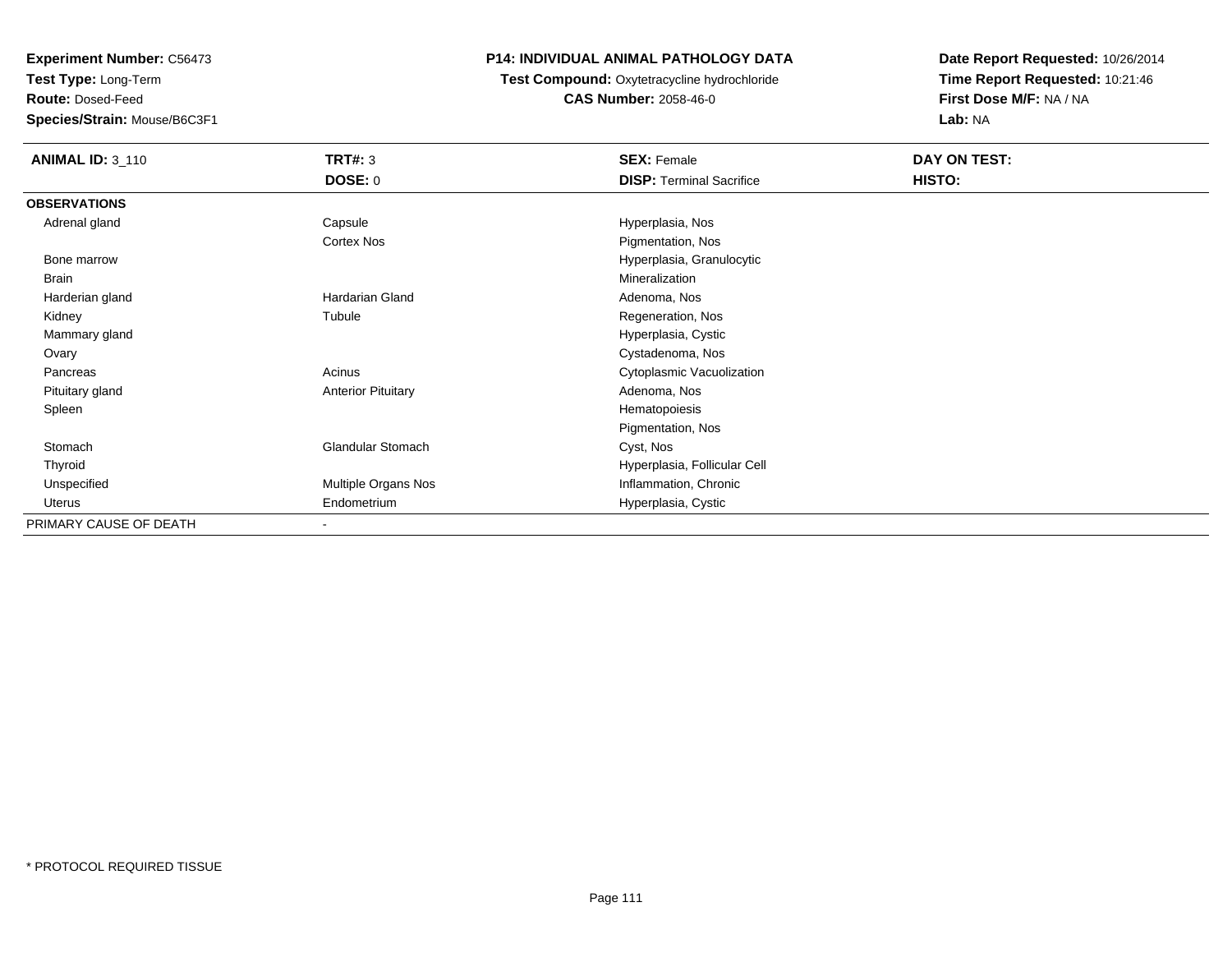**Test Type:** Long-Term

**Route:** Dosed-Feed

**Species/Strain:** Mouse/B6C3F1

#### **P14: INDIVIDUAL ANIMAL PATHOLOGY DATA**

 **Test Compound:** Oxytetracycline hydrochloride**CAS Number:** 2058-46-0

| <b>ANIMAL ID: 3_111</b> | TRT#: 3                  | <b>SEX: Female</b>                   | DAY ON TEST: |
|-------------------------|--------------------------|--------------------------------------|--------------|
|                         | <b>DOSE: 0</b>           | <b>DISP: Terminal Sacrifice</b>      | HISTO:       |
| <b>OBSERVATIONS</b>     |                          |                                      |              |
| Adrenal gland           | Capsule                  | Hyperplasia, Nos                     |              |
|                         | <b>Cortex Nos</b>        | Pigmentation, Nos                    |              |
| Brain                   |                          | Mineralization                       |              |
| Liver                   |                          | Hematopoiesis                        |              |
| Pancreas                | Acinus                   | Cytoplasmic Vacuolization            |              |
| Spleen                  |                          | Hematopoiesis                        |              |
|                         |                          | Lymphoma, Histiocytic-Malignant Type |              |
|                         |                          | Pigmentation, Nos                    |              |
| Stomach                 | <b>Glandular Stomach</b> | Degeneration, Cystic                 |              |
| Thymus                  |                          | Cyst, Nos                            |              |
| Unspecified             | Multiple Organs Nos      | Inflammation, Chronic                |              |
| Uterus                  | Endometrium              | Hyperplasia, Cystic                  |              |
| PRIMARY CAUSE OF DEATH  |                          |                                      |              |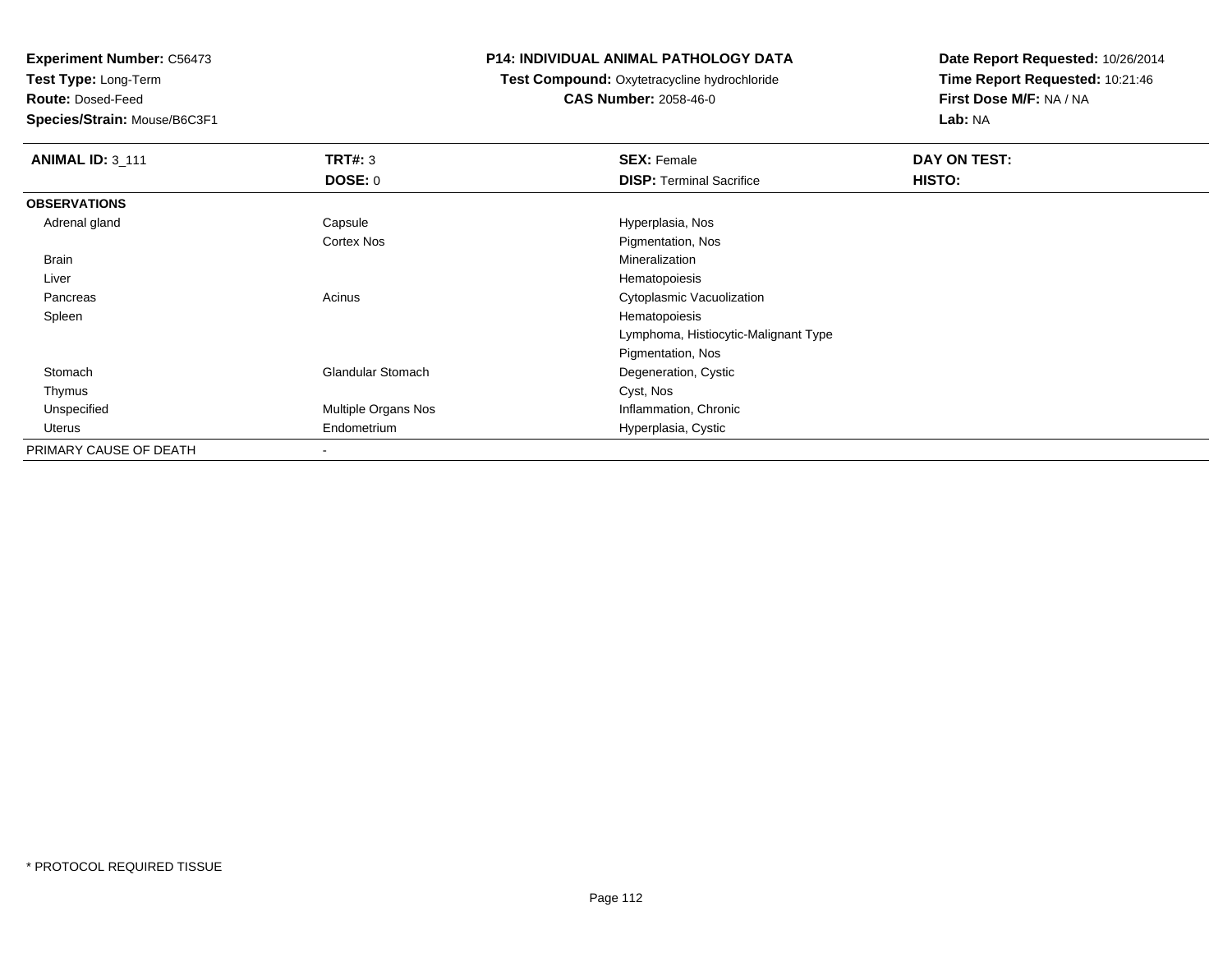**Test Type:** Long-Term

**Route:** Dosed-Feed

**Species/Strain:** Mouse/B6C3F1

# **P14: INDIVIDUAL ANIMAL PATHOLOGY DATA**

**Test Compound:** Oxytetracycline hydrochloride**CAS Number:** 2058-46-0

| <b>ANIMAL ID: 3_112</b> | <b>TRT#: 3</b>            | <b>SEX: Female</b>              | DAY ON TEST: |  |
|-------------------------|---------------------------|---------------------------------|--------------|--|
|                         | <b>DOSE: 0</b>            | <b>DISP: Terminal Sacrifice</b> | HISTO:       |  |
| <b>OBSERVATIONS</b>     |                           |                                 |              |  |
| Adrenal gland           | Capsule                   | Hyperplasia, Nos                |              |  |
|                         | Cortex Nos                | Pigmentation, Nos               |              |  |
| Bone marrow             |                           | Fibrosis                        |              |  |
|                         |                           | Hyperplasia, Granulocytic       |              |  |
| Liver                   |                           | Hematopoiesis                   |              |  |
| Pancreas                | Acinus                    | Cytoplasmic Vacuolization       |              |  |
| Pituitary gland         | <b>Anterior Pituitary</b> | Adenoma, Nos                    |              |  |
| Spleen                  |                           | Hematopoiesis                   |              |  |
|                         |                           | Pigmentation, Nos               |              |  |
| Stomach                 | Glandular Stomach         | Degeneration, Cystic            |              |  |
|                         | <b>Glandular Stomach</b>  | Inflammation, Active Chronic    |              |  |
| Thyroid                 |                           | Hyperplasia, Follicular Cell    |              |  |
| Unspecified             | Multiple Organs Nos       | Inflammation, Chronic           |              |  |
|                         | Multiple Organs Nos       | Lymphoma, Mixed-Malignant Type  |              |  |
| Uterus                  | Endometrium               | Hyperplasia, Cystic             |              |  |
| PRIMARY CAUSE OF DEATH  | $\blacksquare$            |                                 |              |  |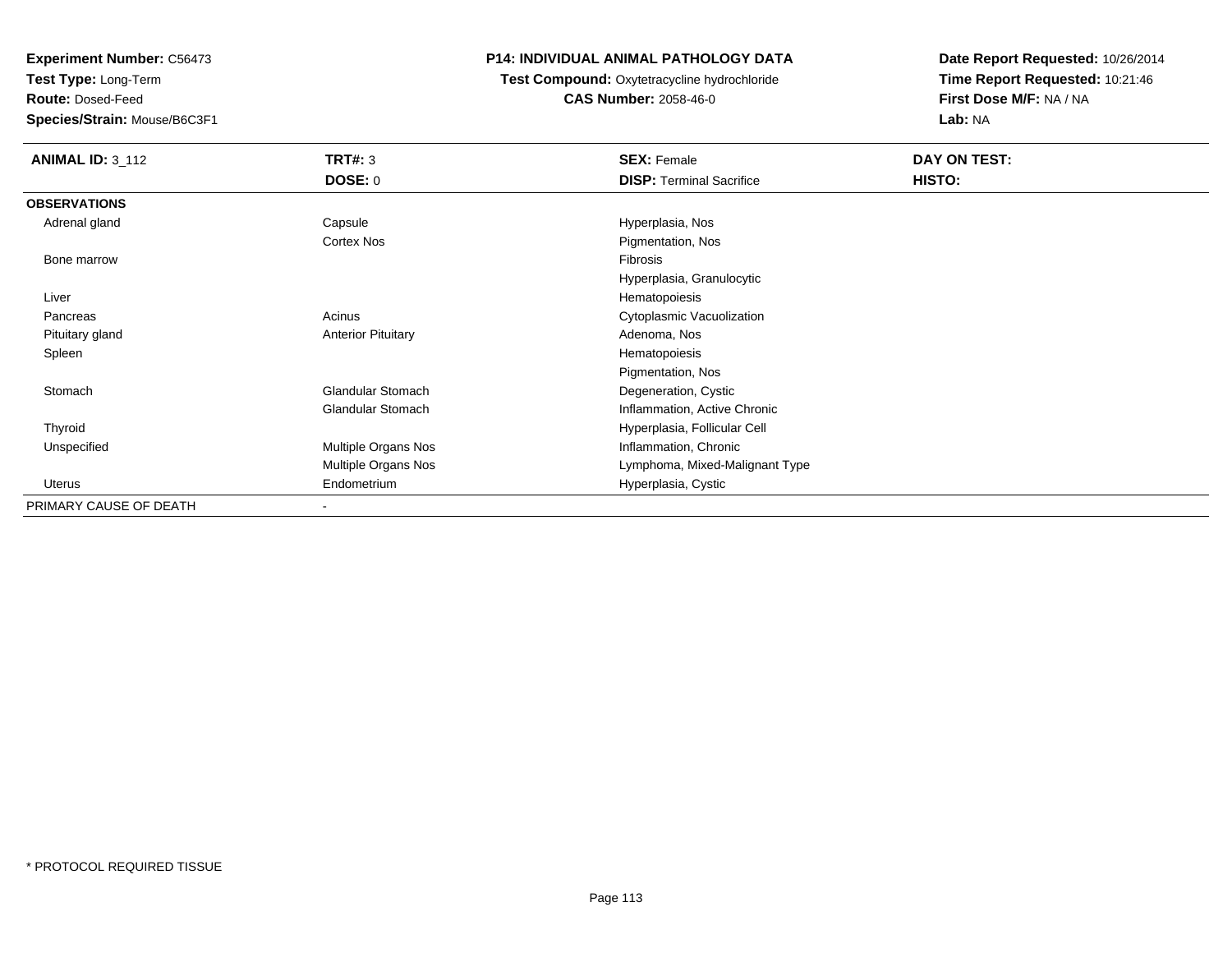**Test Type:** Long-Term

**Route:** Dosed-Feed

**Species/Strain:** Mouse/B6C3F1

# **P14: INDIVIDUAL ANIMAL PATHOLOGY DATA**

**Test Compound:** Oxytetracycline hydrochloride**CAS Number:** 2058-46-0

| <b>ANIMAL ID: 3_113</b> | <b>TRT#: 3</b>            | <b>SEX: Female</b>              | DAY ON TEST: |
|-------------------------|---------------------------|---------------------------------|--------------|
|                         | DOSE: 0                   | <b>DISP: Terminal Sacrifice</b> | HISTO:       |
| <b>OBSERVATIONS</b>     |                           |                                 |              |
| Adrenal gland           | Capsule                   | Hyperplasia, Nos                |              |
|                         | Medulla                   | Hyperplasia, Nos                |              |
|                         | Cortex Nos                | Pigmentation, Nos               |              |
| Bone marrow             |                           | Hyperplasia, Granulocytic       |              |
| Kidney                  | Tubule                    | Regeneration, Nos               |              |
| Liver                   |                           | Hematopoiesis                   |              |
| Lymph node              | Mandibular Lymph Node     | Hemosiderosis                   |              |
| Mammary gland           |                           | Hyperplasia, Cystic             |              |
| Ovary                   |                           | Cyst, Follicular Nos            |              |
|                         |                           | Cyst, Parovarian                |              |
| Pancreas                | Acinus                    | Cytoplasmic Vacuolization       |              |
| Pituitary gland         | <b>Anterior Pituitary</b> | Adenoma, Nos                    |              |
| Spleen                  |                           | Hematopoiesis                   |              |
|                         |                           | Pigmentation, Nos               |              |
| Thymus                  |                           | Cyst, Nos                       |              |
| Thyroid                 |                           | <b>Cystic Follicles</b>         |              |
| Unspecified             | Multiple Organs Nos       | Inflammation, Chronic           |              |
| Uterus                  | Endometrium               | Hyperplasia, Cystic             |              |
| PRIMARY CAUSE OF DEATH  | $\blacksquare$            |                                 |              |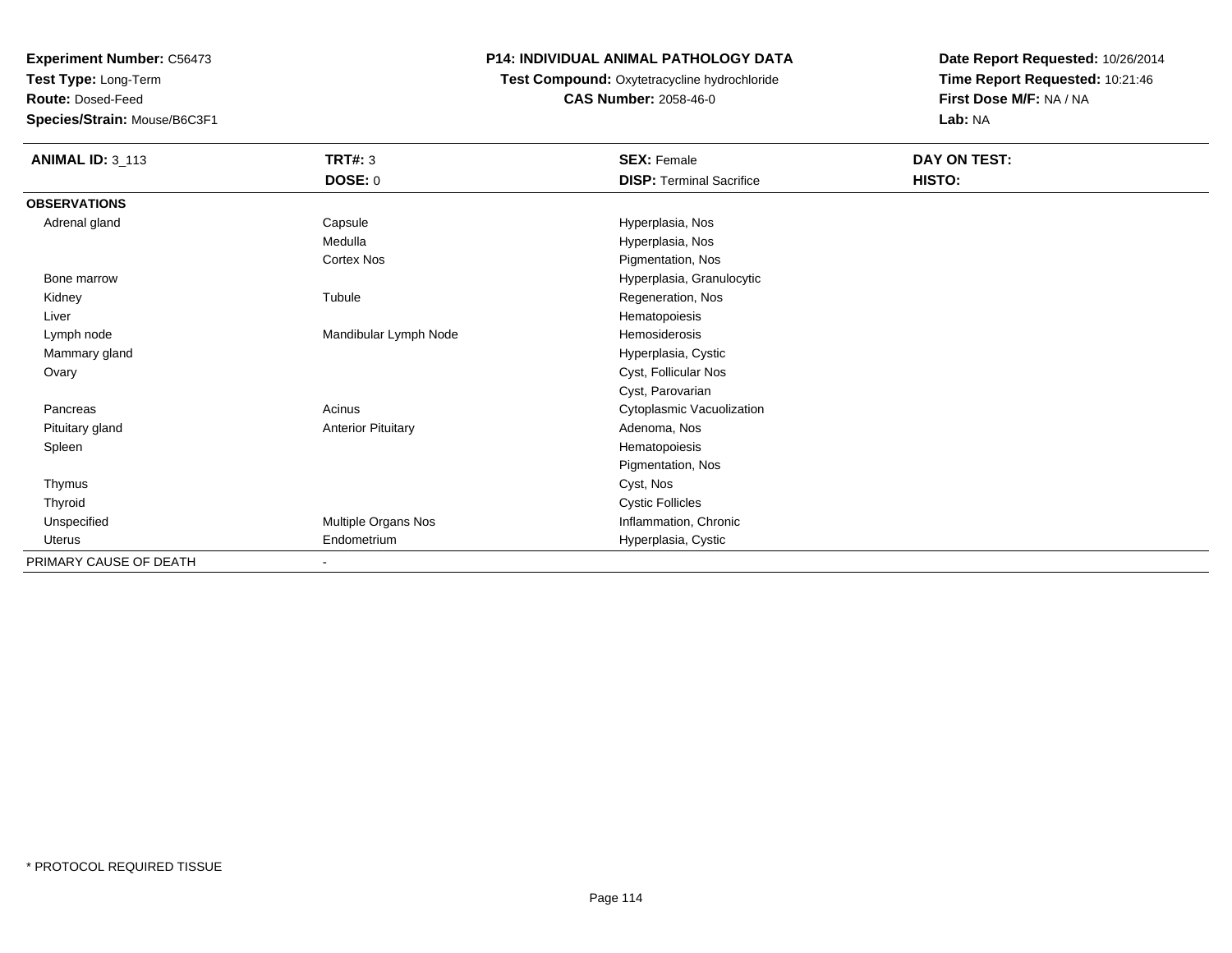| <b>Experiment Number: C56473</b><br><b>Test Type: Long-Term</b><br><b>Route: Dosed-Feed</b><br>Species/Strain: Mouse/B6C3F1 |                     | <b>P14: INDIVIDUAL ANIMAL PATHOLOGY DATA</b><br>Test Compound: Oxytetracycline hydrochloride<br><b>CAS Number: 2058-46-0</b> | Date Report Requested: 10/26/2014<br>Time Report Requested: 10:21:46<br>First Dose M/F: NA / NA<br>Lab: NA |
|-----------------------------------------------------------------------------------------------------------------------------|---------------------|------------------------------------------------------------------------------------------------------------------------------|------------------------------------------------------------------------------------------------------------|
| <b>ANIMAL ID: 3 114</b>                                                                                                     | <b>TRT#: 3</b>      | <b>SEX: Female</b>                                                                                                           | DAY ON TEST:                                                                                               |
|                                                                                                                             | DOSE: 0             | <b>DISP: Natural Death</b>                                                                                                   | HISTO:                                                                                                     |
| <b>OBSERVATIONS</b>                                                                                                         |                     |                                                                                                                              |                                                                                                            |
| Adrenal gland                                                                                                               | Capsule             | Hyperplasia, Nos                                                                                                             |                                                                                                            |
|                                                                                                                             | Cortex Nos          | Pigmentation, Nos                                                                                                            |                                                                                                            |
| Ovary                                                                                                                       |                     | Cyst, Follicular Nos                                                                                                         |                                                                                                            |
| Spleen                                                                                                                      |                     | Pigmentation, Nos                                                                                                            |                                                                                                            |
| Thyroid                                                                                                                     |                     | <b>Cystic Follicles</b>                                                                                                      |                                                                                                            |
| Unspecified                                                                                                                 | Multiple Organs Nos | Lymphoma, Lymphocytic-Malignant Type                                                                                         |                                                                                                            |
| PRIMARY CAUSE OF DEATH                                                                                                      |                     |                                                                                                                              |                                                                                                            |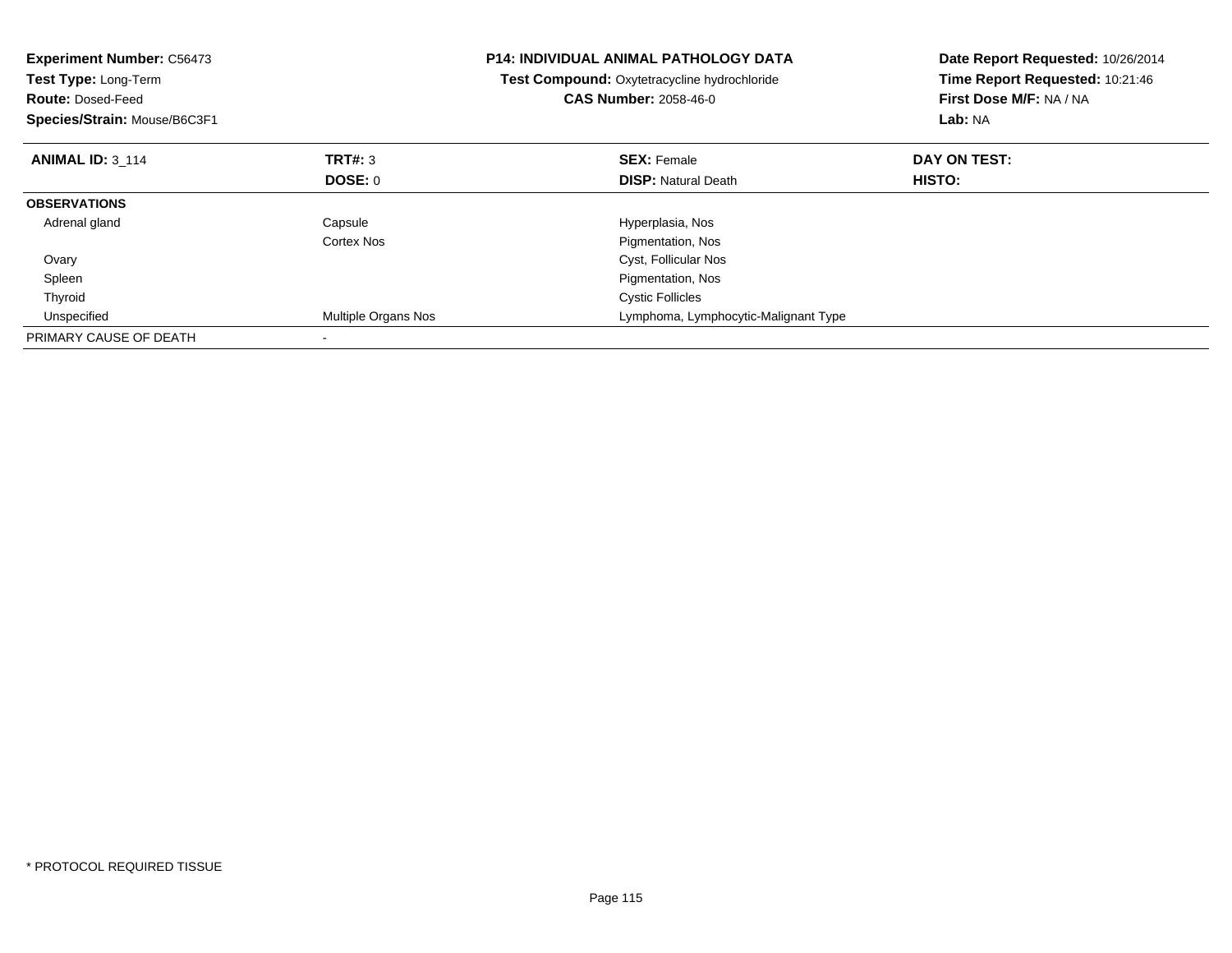**Test Type:** Long-Term

**Route:** Dosed-Feed

**Species/Strain:** Mouse/B6C3F1

# **P14: INDIVIDUAL ANIMAL PATHOLOGY DATA**

 **Test Compound:** Oxytetracycline hydrochloride**CAS Number:** 2058-46-0

| <b>ANIMAL ID: 3_115</b> | <b>TRT#: 3</b>            | <b>SEX: Female</b>                   | DAY ON TEST: |
|-------------------------|---------------------------|--------------------------------------|--------------|
|                         | <b>DOSE: 0</b>            | <b>DISP: Terminal Sacrifice</b>      | HISTO:       |
| <b>OBSERVATIONS</b>     |                           |                                      |              |
| Adrenal gland           | Capsule                   | Hyperplasia, Nos                     |              |
|                         | <b>Cortex Nos</b>         | Hyperplasia, Nos                     |              |
|                         | <b>Cortex Nos</b>         | Pigmentation, Nos                    |              |
| Brain                   |                           | Mineralization                       |              |
| Kidney                  | Tubule                    | Necrosis, Nos                        |              |
|                         | Tubule                    | Regeneration, Nos                    |              |
| Liver                   |                           | Hepatocellular Adenoma               |              |
|                         |                           | Hepatocellular Carcinoma             |              |
| Lung                    |                           | Bronchopneumonia, Chronic            |              |
|                         |                           | <b>Cholesterol Deposit</b>           |              |
|                         |                           | Hepatocellular Carcinoma, Metastatic |              |
|                         |                           | Histiocytosis                        |              |
|                         |                           | Hyperplasia, Alveolar Epithelium     |              |
| Lymph node              | Mandibular Lymph Node     | <b>Hemosiderosis</b>                 |              |
|                         | Mandibular Lymph Node     | Hyperplasia, Lymphoid                |              |
| Pancreas                | Acinus                    | Cytoplasmic Vacuolization            |              |
| Pituitary gland         | <b>Anterior Pituitary</b> | Adenoma, Nos                         |              |
|                         | <b>Anterior Pituitary</b> | Hyperplasia, Nos                     |              |
| Spleen                  |                           | Hematopoiesis                        |              |
|                         |                           | Hyperplasia, Lymphoid                |              |
|                         |                           | Pigmentation, Nos                    |              |
| Thymus                  |                           | Lymphoma, Lymphocytic-Malignant Type |              |
| Thyroid                 |                           | <b>Cystic Follicles</b>              |              |
| Unspecified             | Multiple Organs Nos       | Inflammation, Chronic                |              |
| Uterus                  | Endometrium               | Hyperplasia, Cystic                  |              |
| PRIMARY CAUSE OF DEATH  |                           |                                      |              |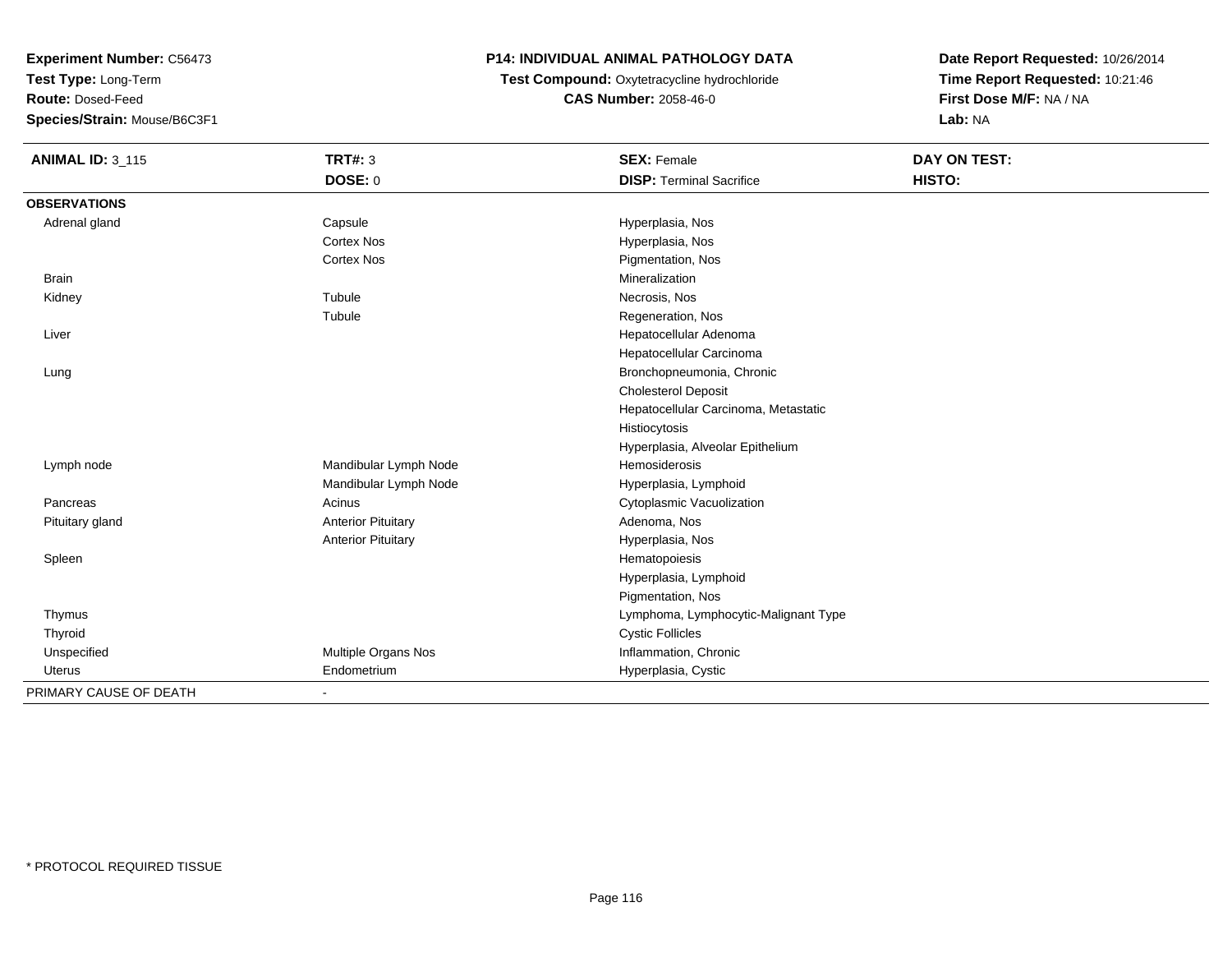**Test Type:** Long-Term

**Route:** Dosed-Feed

**Species/Strain:** Mouse/B6C3F1

# **P14: INDIVIDUAL ANIMAL PATHOLOGY DATA**

 **Test Compound:** Oxytetracycline hydrochloride**CAS Number:** 2058-46-0

| <b>ANIMAL ID: 3_116</b> | <b>TRT#: 3</b>           | <b>SEX: Female</b>               | DAY ON TEST: |  |
|-------------------------|--------------------------|----------------------------------|--------------|--|
|                         | DOSE: 0                  | <b>DISP: Terminal Sacrifice</b>  | HISTO:       |  |
| <b>OBSERVATIONS</b>     |                          |                                  |              |  |
| Adrenal gland           | Capsule                  | Hyperplasia, Nos                 |              |  |
| Bone marrow             |                          | Hyperplasia, Granulocytic        |              |  |
| Brain                   |                          | Mineralization                   |              |  |
| Kidney                  | Cortex                   | Metaplasia, Osseous              |              |  |
|                         | Tubule                   | Regeneration, Nos                |              |  |
| Liver                   |                          | Hematopoiesis                    |              |  |
| Lung                    |                          | Histiocytosis                    |              |  |
|                         |                          | Hyperplasia, Alveolar Epithelium |              |  |
| Pancreas                | Acinus                   | Cytoplasmic Vacuolization        |              |  |
| Spleen                  |                          | Hematopoiesis                    |              |  |
|                         |                          | Lymphoma, Mixed-Malignant Type   |              |  |
|                         |                          | Pigmentation, Nos                |              |  |
| Thymus                  |                          | Cyst, Nos                        |              |  |
| Thyroid                 |                          | Hyperplasia, C Cell              |              |  |
| Unspecified             | Multiple Organs Nos      | Inflammation, Chronic            |              |  |
| Uterus                  |                          | <b>Endometrial Stromal Polyp</b> |              |  |
|                         | Endometrium              | Hyperplasia, Cystic              |              |  |
| PRIMARY CAUSE OF DEATH  | $\overline{\phantom{0}}$ |                                  |              |  |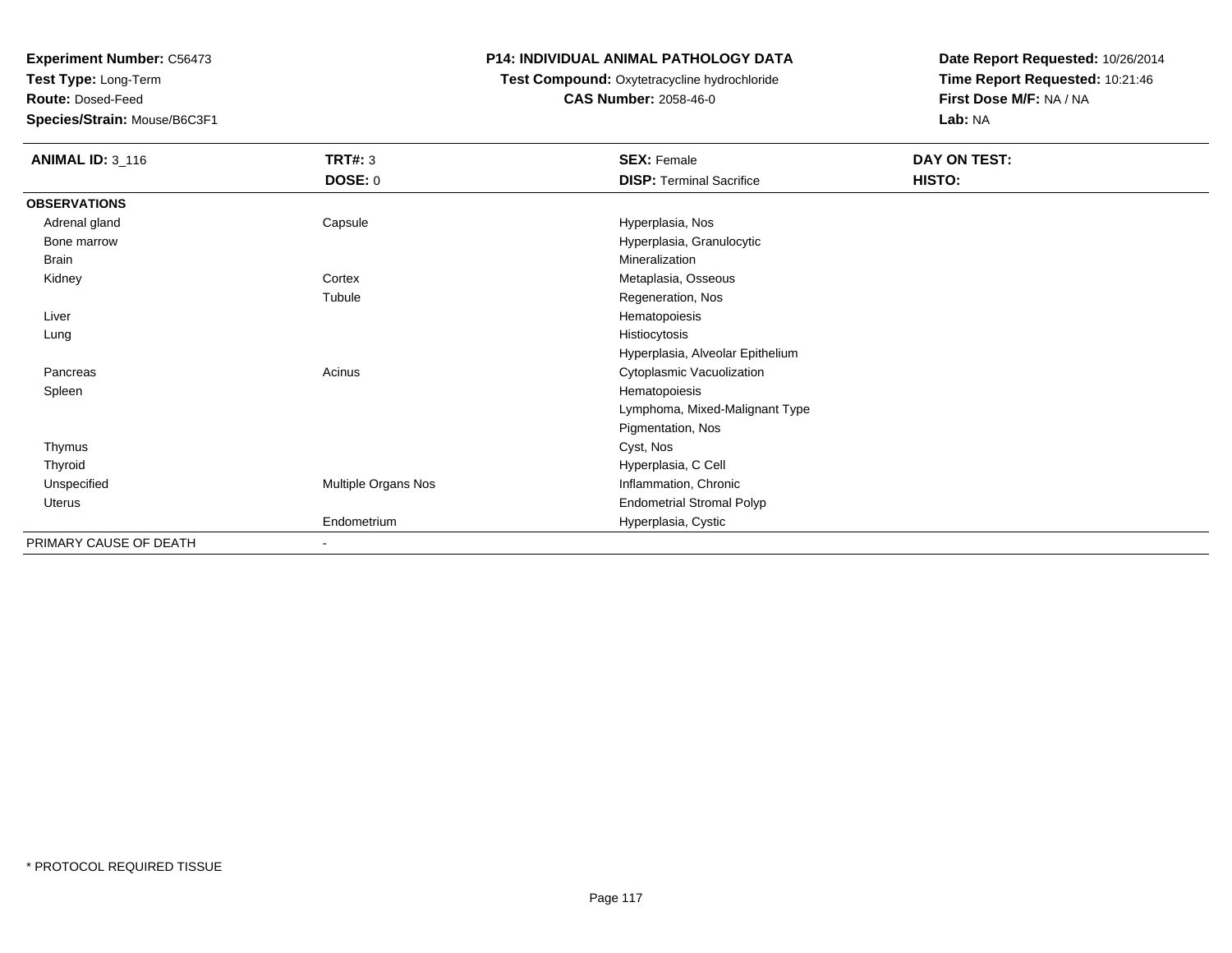**Test Type:** Long-Term

**Route:** Dosed-Feed

**Species/Strain:** Mouse/B6C3F1

# **P14: INDIVIDUAL ANIMAL PATHOLOGY DATA**

 **Test Compound:** Oxytetracycline hydrochloride**CAS Number:** 2058-46-0

| <b>ANIMAL ID: 3_117</b> | TRT#: 3                   | <b>SEX: Female</b>              | DAY ON TEST: |  |
|-------------------------|---------------------------|---------------------------------|--------------|--|
|                         | <b>DOSE: 0</b>            | <b>DISP: Terminal Sacrifice</b> | HISTO:       |  |
| <b>OBSERVATIONS</b>     |                           |                                 |              |  |
| Bone marrow             |                           | Hyperplasia, Granulocytic       |              |  |
| Kidney                  |                           | Inflammation, Chronic           |              |  |
|                         | Tubule                    | Regeneration, Nos               |              |  |
| Liver                   |                           | Hematopoiesis                   |              |  |
|                         |                           | Inflammation, Chronic           |              |  |
| Lung                    |                           | Bronchopneumonia, Chronic       |              |  |
|                         |                           | Histiocytosis                   |              |  |
| Pancreas                | Acinus                    | Cytoplasmic Vacuolization       |              |  |
| Pituitary gland         | <b>Anterior Pituitary</b> | Hyperplasia, Nos                |              |  |
| Salivary gland          |                           | Inflammation, Chronic           |              |  |
| Spleen                  |                           | Hematopoiesis                   |              |  |
|                         |                           | Pigmentation, Nos               |              |  |
| Thyroid                 |                           | <b>Cystic Follicles</b>         |              |  |
| Unspecified             | Multiple Organs Nos       | Lymphoma, Mixed-Malignant Type  |              |  |
| Uterus                  | Endometrium               | Hyperplasia, Cystic             |              |  |
| PRIMARY CAUSE OF DEATH  | -                         |                                 |              |  |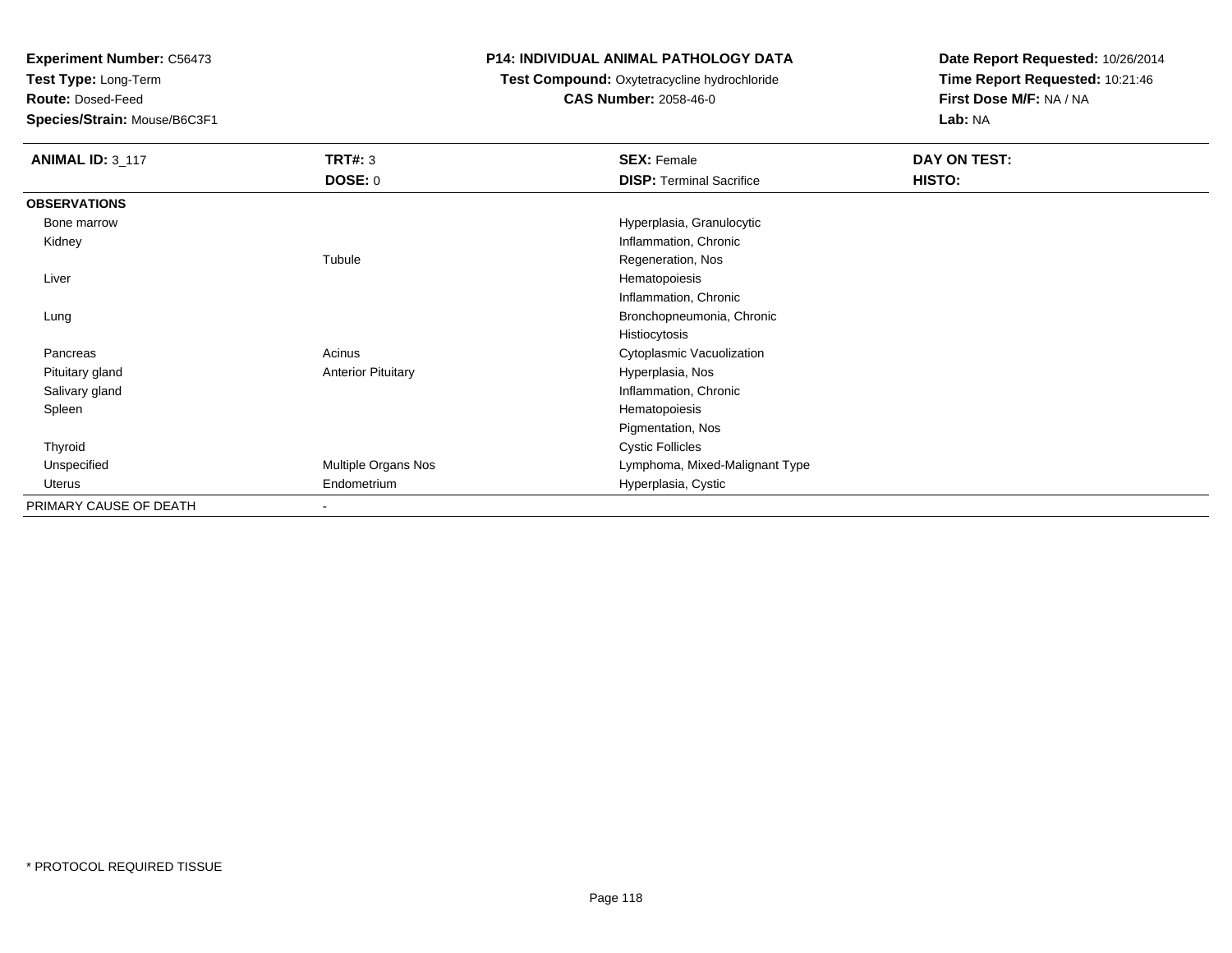| <b>Experiment Number: C56473</b><br>Test Type: Long-Term<br><b>Route: Dosed-Feed</b> |                           | <b>P14: INDIVIDUAL ANIMAL PATHOLOGY DATA</b><br>Test Compound: Oxytetracycline hydrochloride<br><b>CAS Number: 2058-46-0</b> | Date Report Requested: 10/26/2014<br>Time Report Requested: 10:21:46<br>First Dose M/F: NA / NA |
|--------------------------------------------------------------------------------------|---------------------------|------------------------------------------------------------------------------------------------------------------------------|-------------------------------------------------------------------------------------------------|
| Species/Strain: Mouse/B6C3F1                                                         |                           |                                                                                                                              | Lab: NA                                                                                         |
| <b>ANIMAL ID: 3 118</b>                                                              | <b>TRT#: 3</b>            | <b>SEX: Female</b>                                                                                                           | DAY ON TEST:                                                                                    |
|                                                                                      | DOSE: 0                   | <b>DISP:</b> Moribund Sacrifice                                                                                              | HISTO:                                                                                          |
| <b>OBSERVATIONS</b>                                                                  |                           |                                                                                                                              |                                                                                                 |
| Adrenal gland                                                                        | Capsule                   | Hyperplasia, Nos                                                                                                             |                                                                                                 |
| Liver                                                                                |                           | Necrosis, Nos                                                                                                                |                                                                                                 |
| Pituitary gland                                                                      | <b>Anterior Pituitary</b> | Hyperplasia, Focal                                                                                                           |                                                                                                 |
| Spleen                                                                               |                           | Hematopoiesis                                                                                                                |                                                                                                 |
| Thyroid                                                                              |                           | <b>Cystic Follicles</b>                                                                                                      |                                                                                                 |
| Unspecified                                                                          | Multiple Organs Nos       | Lymphoma, Undifferentiated-Malignant Type                                                                                    |                                                                                                 |
| Uterus                                                                               | Endometrium               | Hyperplasia, Cystic                                                                                                          |                                                                                                 |
| PRIMARY CAUSE OF DEATH                                                               |                           |                                                                                                                              |                                                                                                 |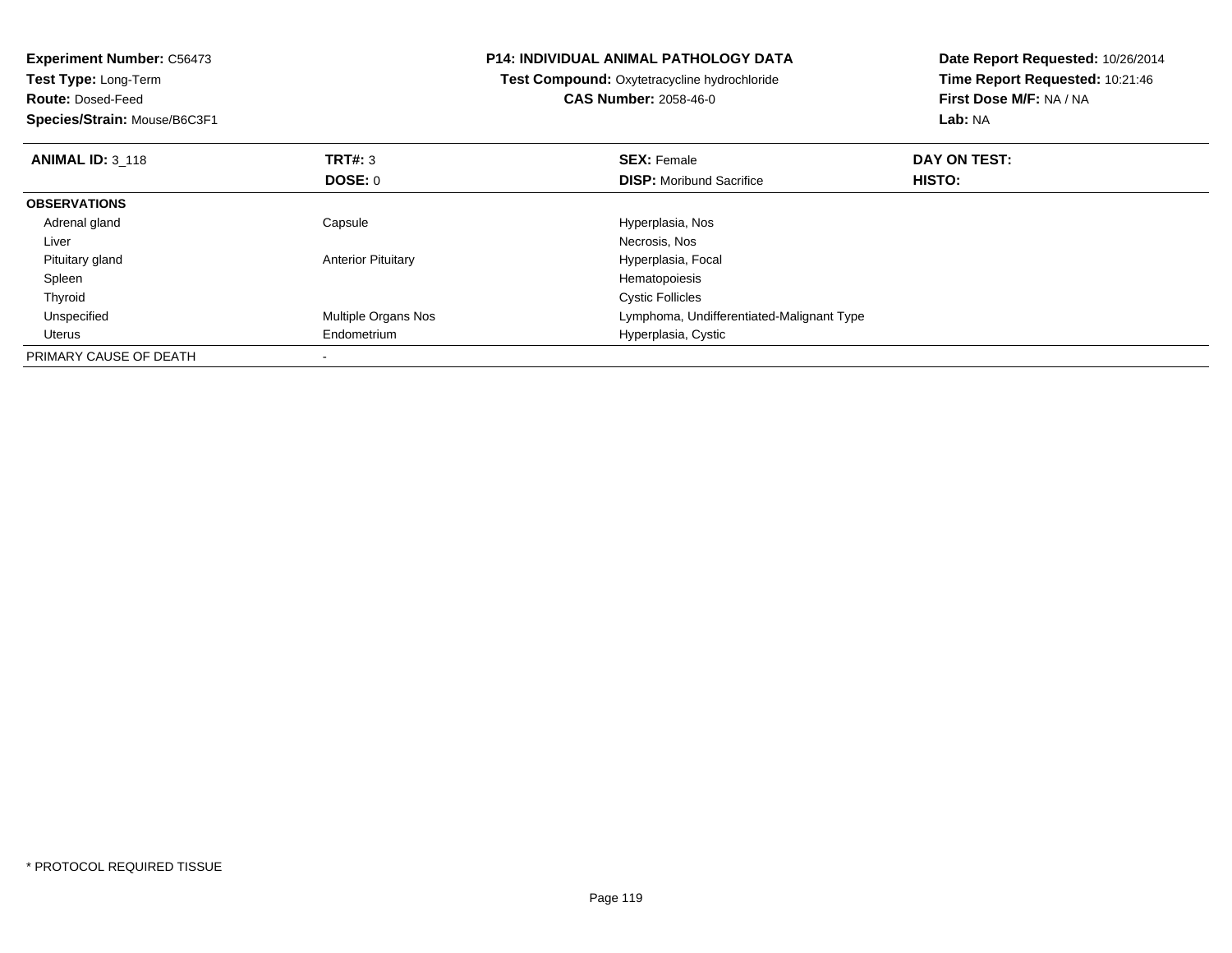**Test Type:** Long-Term

**Route:** Dosed-Feed

**Species/Strain:** Mouse/B6C3F1

# **P14: INDIVIDUAL ANIMAL PATHOLOGY DATA**

**Test Compound:** Oxytetracycline hydrochloride**CAS Number:** 2058-46-0

| <b>ANIMAL ID: 3_119</b> | <b>TRT#: 3</b>            | <b>SEX: Female</b>              | DAY ON TEST: |
|-------------------------|---------------------------|---------------------------------|--------------|
|                         | <b>DOSE: 0</b>            | <b>DISP: Terminal Sacrifice</b> | HISTO:       |
| <b>OBSERVATIONS</b>     |                           |                                 |              |
| Adrenal gland           | Capsule                   | Hyperplasia, Nos                |              |
|                         | Cortex Nos                | Pigmentation, Nos               |              |
| Bone marrow             |                           | Hyperplasia, Granulocytic       |              |
| <b>Brain</b>            |                           | Mineralization                  |              |
| Heart                   |                           | Inflammation, Active Chronic    |              |
|                         |                           | Periarteritis                   |              |
| Kidney                  | Tubule                    | Regeneration, Nos               |              |
| Liver                   |                           | Hematopoiesis                   |              |
|                         |                           | Infarct, Healed                 |              |
|                         |                           | Metaplasia, Osseous             |              |
| Lymph node              | Mandibular Lymph Node     | Hemosiderosis                   |              |
| Pancreas                | Acinus                    | Cytoplasmic Vacuolization       |              |
| Pituitary gland         | <b>Anterior Pituitary</b> | Adenoma, Nos                    |              |
|                         | <b>Anterior Pituitary</b> | Cyst, Nos                       |              |
| Spleen                  |                           | Hematopoiesis                   |              |
|                         |                           | Pigmentation, Nos               |              |
| Thyroid                 | Follicle                  | Atrophy, Nos                    |              |
|                         |                           | Hyperplasia, C Cell             |              |
| Unspecified             | Multiple Organs Nos       | Inflammation, Chronic           |              |
| Uterus                  | Endometrium               | Hyperplasia, Cystic             |              |
| PRIMARY CAUSE OF DEATH  |                           |                                 |              |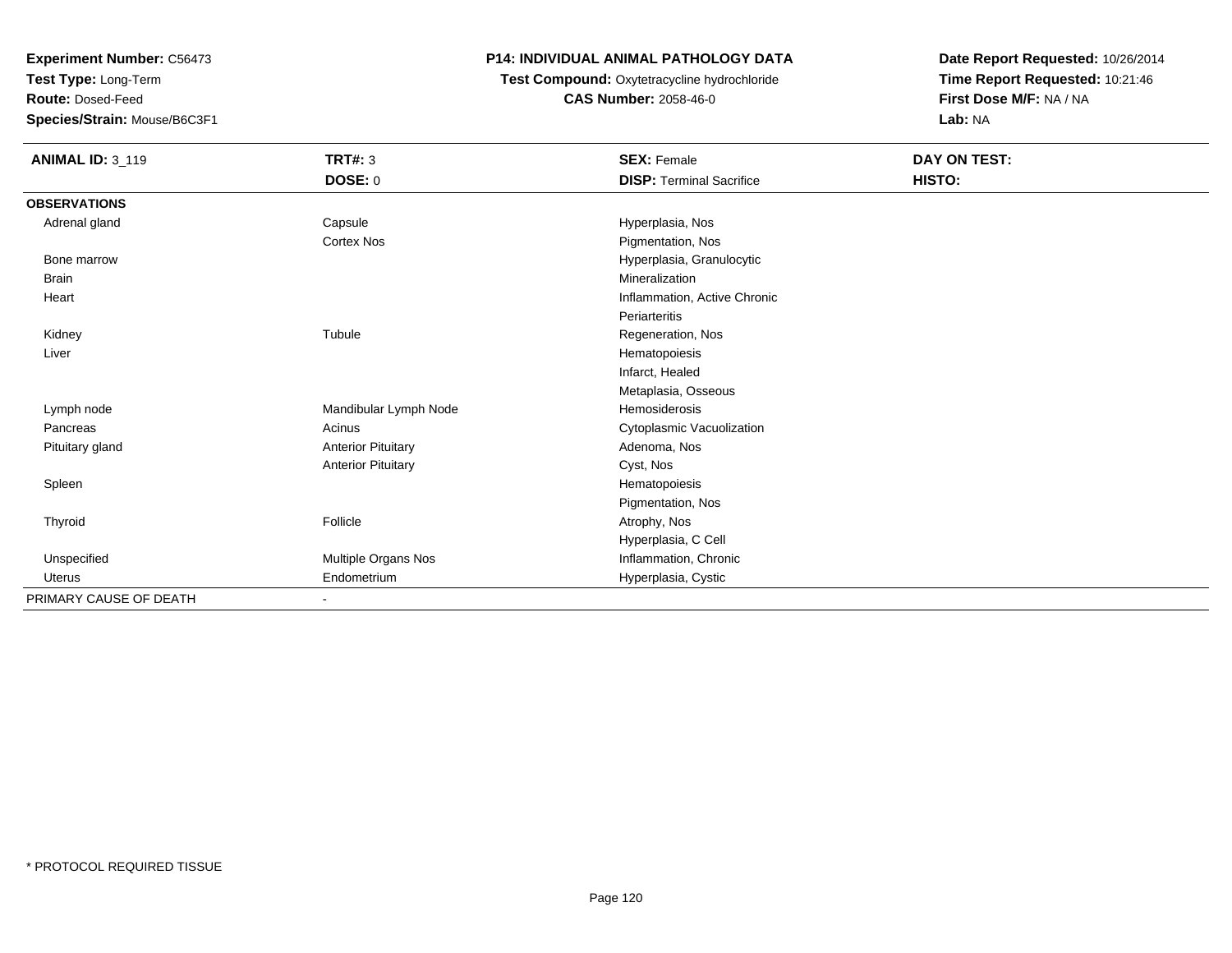**Test Type:** Long-Term

**Route:** Dosed-Feed

**Species/Strain:** Mouse/B6C3F1

# **P14: INDIVIDUAL ANIMAL PATHOLOGY DATA**

**Test Compound:** Oxytetracycline hydrochloride**CAS Number:** 2058-46-0

| <b>ANIMAL ID: 3_120</b> | TRT#: 3                   | <b>SEX: Female</b>              | DAY ON TEST: |
|-------------------------|---------------------------|---------------------------------|--------------|
|                         | <b>DOSE: 0</b>            | <b>DISP: Terminal Sacrifice</b> | HISTO:       |
| <b>OBSERVATIONS</b>     |                           |                                 |              |
| Adrenal gland           | Capsule                   | Hyperplasia, Nos                |              |
|                         | Cortex Nos                | Pigmentation, Nos               |              |
| Bone marrow             |                           | Hyperplasia, Granulocytic       |              |
| <b>Brain</b>            |                           | Atrophy, Pressure               |              |
| <b>Intestine Small</b>  | <b>Mesentery Nos</b>      | Steatitis                       |              |
| Kidney                  |                           | Inflammation, Chronic           |              |
|                         | Tubule                    | Regeneration, Nos               |              |
| Liver                   |                           | Inflammation, Chronic           |              |
| Lung                    |                           | Hemorrhage                      |              |
| Lymph node              | Mandibular Lymph Node     | Mastocytosis                    |              |
| Mammary gland           |                           | Hyperplasia, Cystic             |              |
| Pituitary gland         | <b>Anterior Pituitary</b> | Adenocarcinoma, Nos             |              |
| Salivary gland          |                           | Inflammation, Chronic           |              |
| Spleen                  |                           | Hematopoiesis                   |              |
|                         |                           | Pigmentation, Nos               |              |
| Thyroid                 |                           | Follicular-Cell Adenoma         |              |
| Uterus                  | Endometrium               | Hyperplasia, Cystic             |              |
| PRIMARY CAUSE OF DEATH  | $\sim$                    |                                 |              |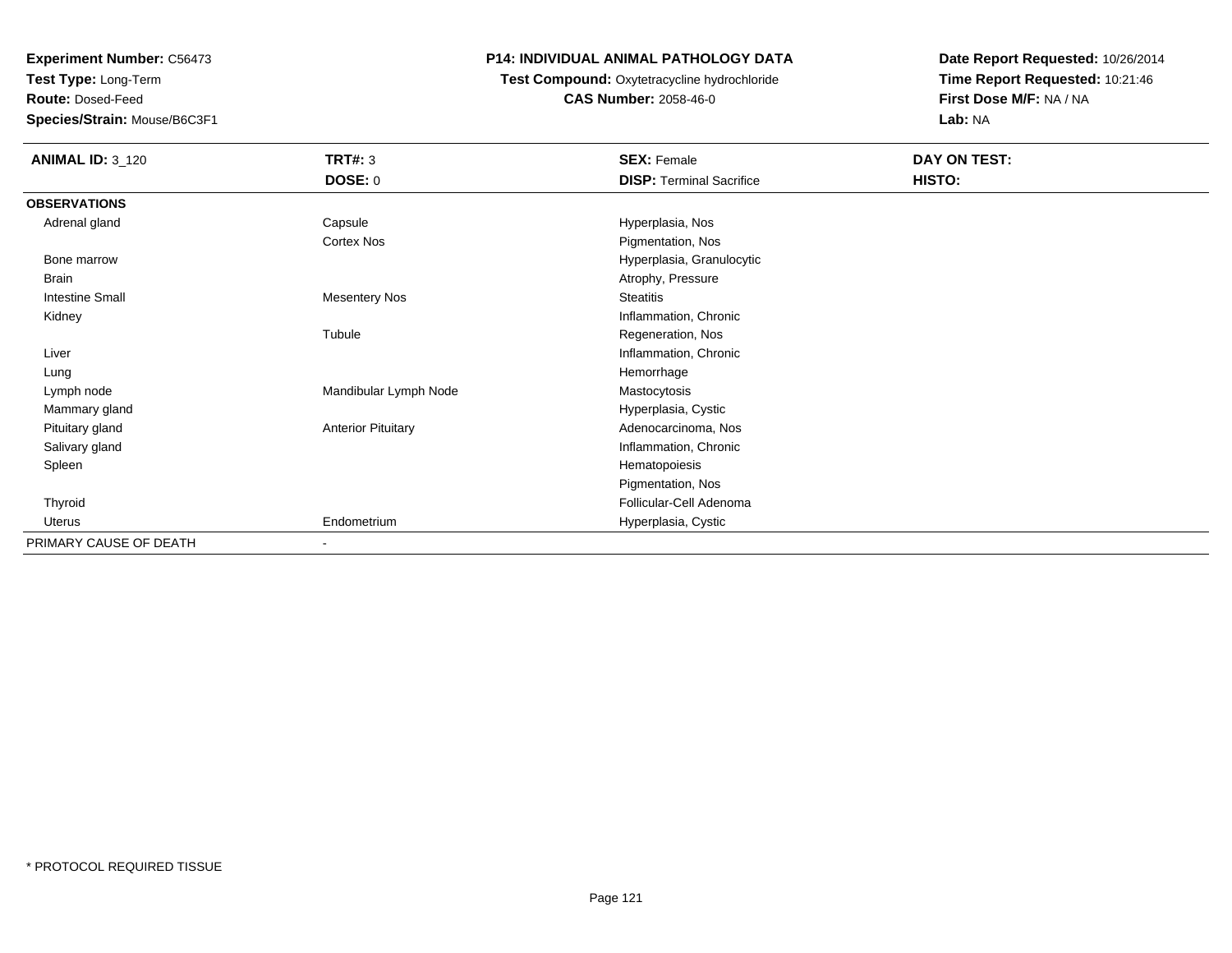**Test Type:** Long-Term

**Route:** Dosed-Feed

**Species/Strain:** Mouse/B6C3F1

#### **P14: INDIVIDUAL ANIMAL PATHOLOGY DATA**

 **Test Compound:** Oxytetracycline hydrochloride**CAS Number:** 2058-46-0

| <b>ANIMAL ID: 3 121</b> | TRT#: 3                   | <b>SEX: Female</b>                   | DAY ON TEST: |  |
|-------------------------|---------------------------|--------------------------------------|--------------|--|
|                         | DOSE: 0                   | <b>DISP:</b> Moribund Sacrifice      | HISTO:       |  |
| <b>OBSERVATIONS</b>     |                           |                                      |              |  |
| Adrenal gland           | Capsule                   | Hyperplasia, Nos                     |              |  |
|                         | Cortex Nos                | Pigmentation, Nos                    |              |  |
| Bone marrow             |                           | Hyperplasia, Granulocytic            |              |  |
| Brain                   |                           | Mineralization                       |              |  |
| Parathyroid gland       |                           | Hyperplasia, Nos                     |              |  |
| Pituitary gland         | <b>Anterior Pituitary</b> | Hyperplasia, Nos                     |              |  |
| Spleen                  |                           | Hematopoiesis                        |              |  |
|                         |                           | Pigmentation, Nos                    |              |  |
| Unspecified             | Multiple Organs Nos       | Inflammation, Chronic                |              |  |
|                         | Multiple Organs Nos       | Lymphoma, Lymphocytic-Malignant Type |              |  |
| Uterus                  |                           | Hydrometra                           |              |  |
|                         | Endometrium               | Hyperplasia, Cystic                  |              |  |
| PRIMARY CAUSE OF DEATH  |                           |                                      |              |  |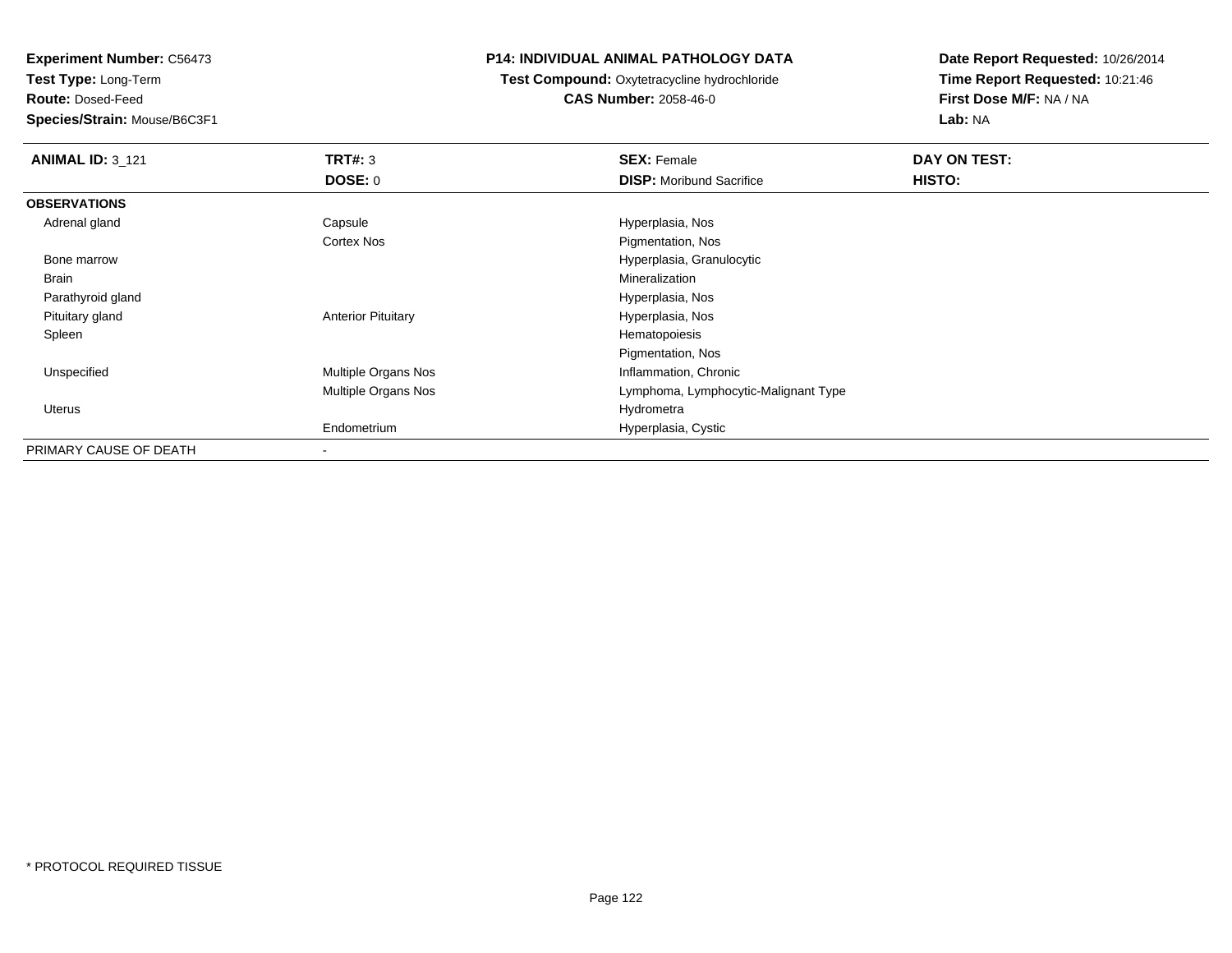| <b>Experiment Number: C56473</b><br>Test Type: Long-Term<br><b>Route: Dosed-Feed</b><br>Species/Strain: Mouse/B6C3F1 |                          | <b>P14: INDIVIDUAL ANIMAL PATHOLOGY DATA</b><br>Test Compound: Oxytetracycline hydrochloride<br><b>CAS Number: 2058-46-0</b> | Date Report Requested: 10/26/2014<br>Time Report Requested: 10:21:46<br>First Dose M/F: NA / NA<br>Lab: NA |
|----------------------------------------------------------------------------------------------------------------------|--------------------------|------------------------------------------------------------------------------------------------------------------------------|------------------------------------------------------------------------------------------------------------|
| <b>ANIMAL ID: 3 122</b>                                                                                              | <b>TRT#: 3</b>           | <b>SEX: Female</b>                                                                                                           | DAY ON TEST:                                                                                               |
|                                                                                                                      | DOSE: 0                  | <b>DISP: Natural Death</b>                                                                                                   | HISTO:                                                                                                     |
| <b>OBSERVATIONS</b>                                                                                                  |                          |                                                                                                                              |                                                                                                            |
| Adrenal gland                                                                                                        | Capsule                  | Hyperplasia, Nos                                                                                                             |                                                                                                            |
|                                                                                                                      | <b>Cortex Nos</b>        | Pigmentation, Nos                                                                                                            |                                                                                                            |
| <b>Brain</b>                                                                                                         |                          | Mineralization                                                                                                               |                                                                                                            |
| Ovary                                                                                                                |                          | Cyst, Hemorrhagic                                                                                                            |                                                                                                            |
| Spleen                                                                                                               |                          | Hematopoiesis                                                                                                                |                                                                                                            |
|                                                                                                                      |                          | Pigmentation, Nos                                                                                                            |                                                                                                            |
| Unspecified                                                                                                          | Multiple Organs Nos      | Inflammation, Chronic                                                                                                        |                                                                                                            |
| Uterus                                                                                                               | Endometrium              | Hyperplasia, Cystic                                                                                                          |                                                                                                            |
| PRIMARY CAUSE OF DEATH                                                                                               | $\overline{\phantom{a}}$ |                                                                                                                              |                                                                                                            |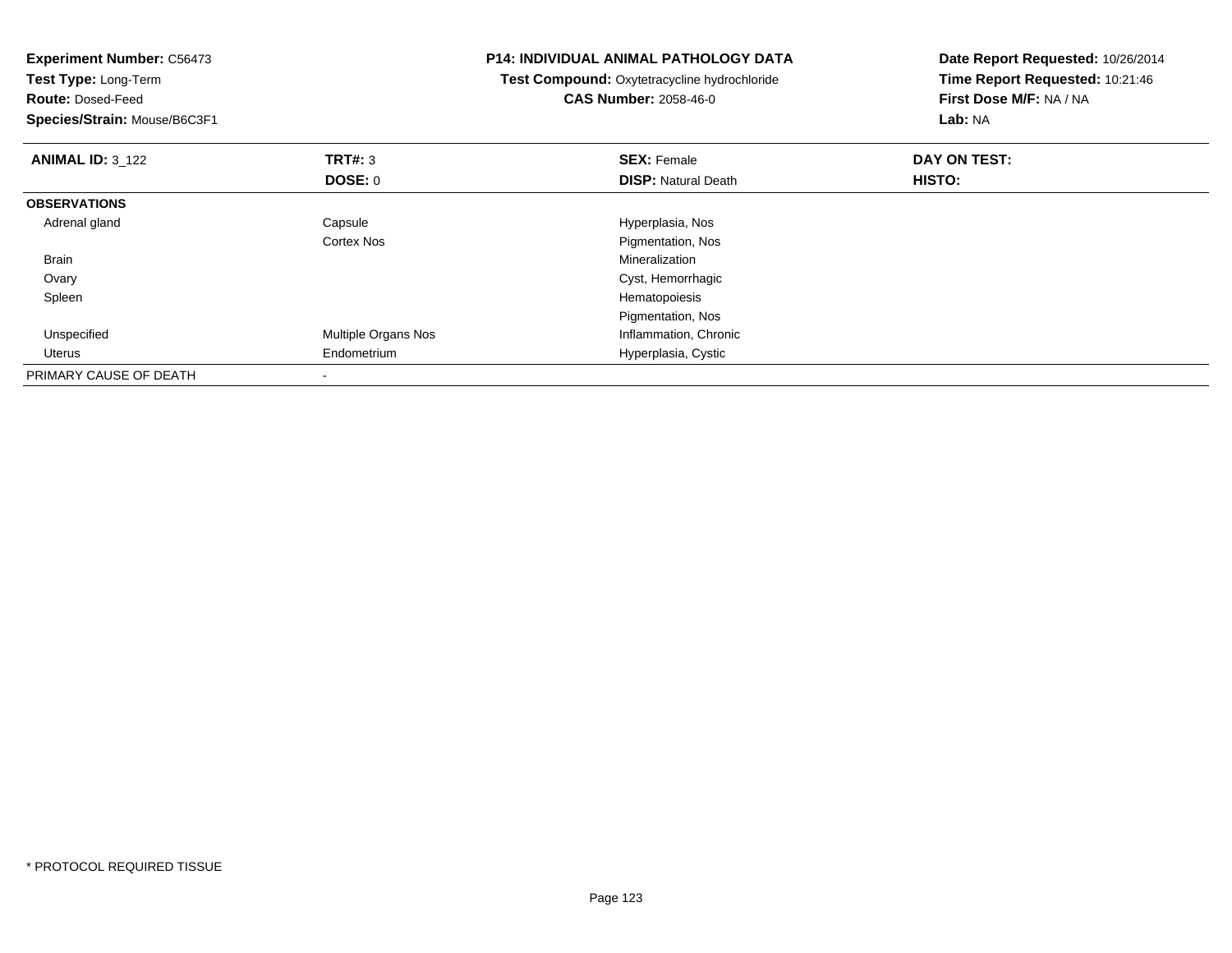**Test Type:** Long-Term

**Route:** Dosed-Feed

**Species/Strain:** Mouse/B6C3F1

# **P14: INDIVIDUAL ANIMAL PATHOLOGY DATA**

 **Test Compound:** Oxytetracycline hydrochloride**CAS Number:** 2058-46-0

| <b>ANIMAL ID: 3_123</b> | TRT#: 3              | <b>SEX: Female</b>              | DAY ON TEST: |
|-------------------------|----------------------|---------------------------------|--------------|
|                         | <b>DOSE: 0</b>       | <b>DISP:</b> Moribund Sacrifice | HISTO:       |
| <b>OBSERVATIONS</b>     |                      |                                 |              |
| Adrenal gland           | Capsule              | Hyperplasia, Nos                |              |
|                         | Cortex Nos           | Pigmentation, Nos               |              |
| Bone marrow             |                      | Hyperplasia, Granulocytic       |              |
| Brain                   |                      | Mineralization                  |              |
| Harderian gland         | Hardarian Gland      | Adenoma, Nos                    |              |
| <b>Intestine Small</b>  | <b>Mesentery Nos</b> | <b>Steatitis</b>                |              |
| Liver                   |                      | Hematopoiesis                   |              |
| Pancreas                |                      | Inflammation, Chronic           |              |
| Skin                    |                      | Mineralization                  |              |
| Spleen                  |                      | Hematopoiesis                   |              |
|                         |                      | Lymphoma, Mixed-Malignant Type  |              |
|                         |                      | Pigmentation, Nos               |              |
| Unspecified             |                      | Cyst, Sebaceous                 |              |
| Uterus                  | Endometrium          | Hyperplasia, Cystic             |              |
| PRIMARY CAUSE OF DEATH  | ٠                    |                                 |              |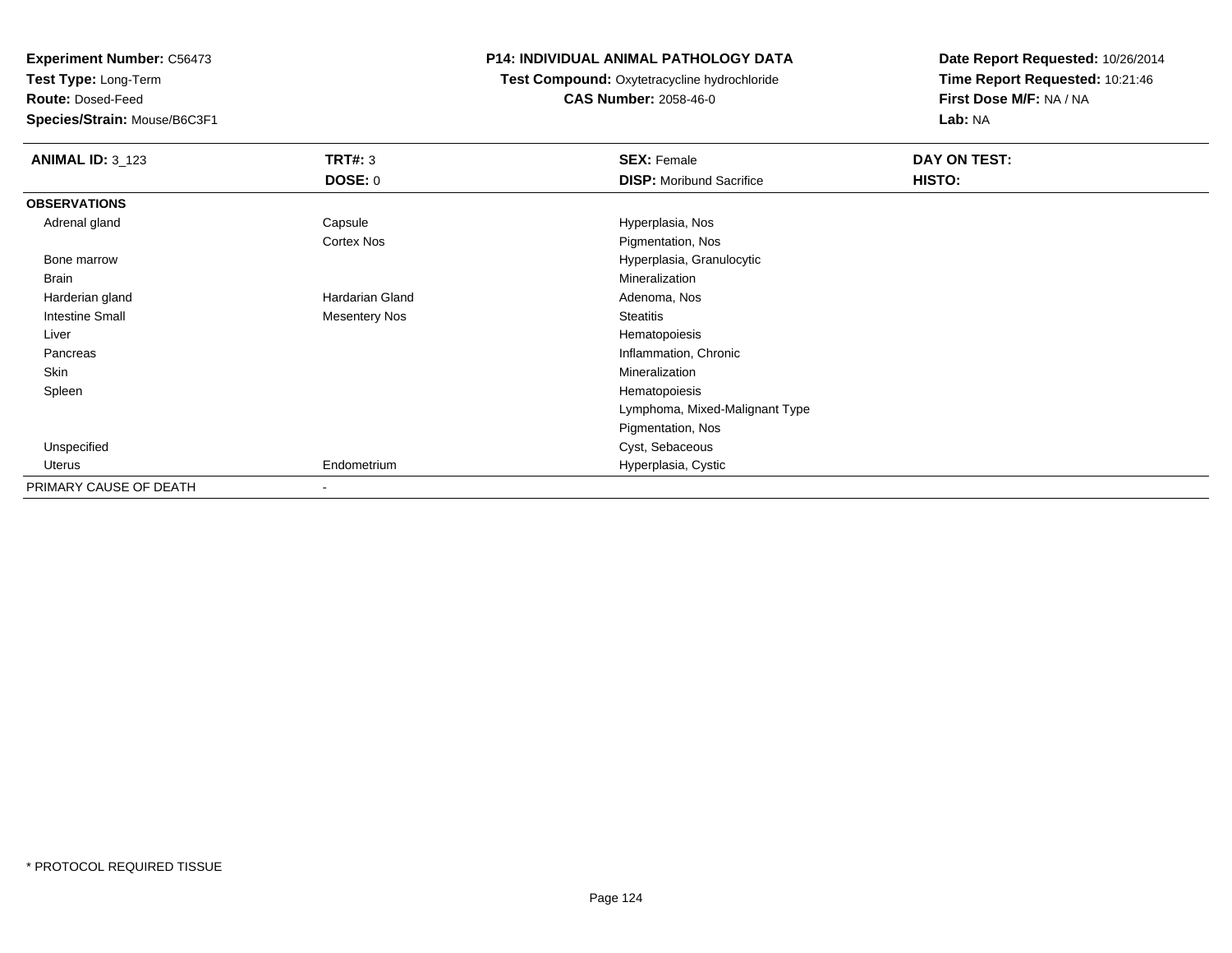**Test Type:** Long-Term

**Route:** Dosed-Feed

**Species/Strain:** Mouse/B6C3F1

#### **P14: INDIVIDUAL ANIMAL PATHOLOGY DATA**

# **Test Compound:** Oxytetracycline hydrochloride**CAS Number:** 2058-46-0

| <b>ANIMAL ID: 3 124</b> | TRT#: 3                  | <b>SEX: Female</b>              | DAY ON TEST: |  |
|-------------------------|--------------------------|---------------------------------|--------------|--|
|                         | DOSE: 0                  | <b>DISP:</b> Moribund Sacrifice | HISTO:       |  |
| <b>OBSERVATIONS</b>     |                          |                                 |              |  |
| Adrenal gland           | Capsule                  | Hyperplasia, Nos                |              |  |
| Bone marrow             |                          | Hyperplasia, Granulocytic       |              |  |
| Ear                     |                          | Inflammation, Suppurative       |              |  |
| Kidney                  |                          | Inflammation, Chronic           |              |  |
|                         | Tubule                   | Regeneration, Nos               |              |  |
| Liver                   |                          | Hematopoiesis                   |              |  |
| Lymph node              | Mandibular Lymph Node    | Hyperplasia, Lymphoid           |              |  |
| Spleen                  |                          | Hematopoiesis                   |              |  |
|                         |                          | Pigmentation, Nos               |              |  |
| Stomach                 | <b>Glandular Stomach</b> | Cyst, Nos                       |              |  |
| Uterus                  | Endometrium              | Hyperplasia, Cystic             |              |  |
| PRIMARY CAUSE OF DEATH  | $\overline{\phantom{a}}$ |                                 |              |  |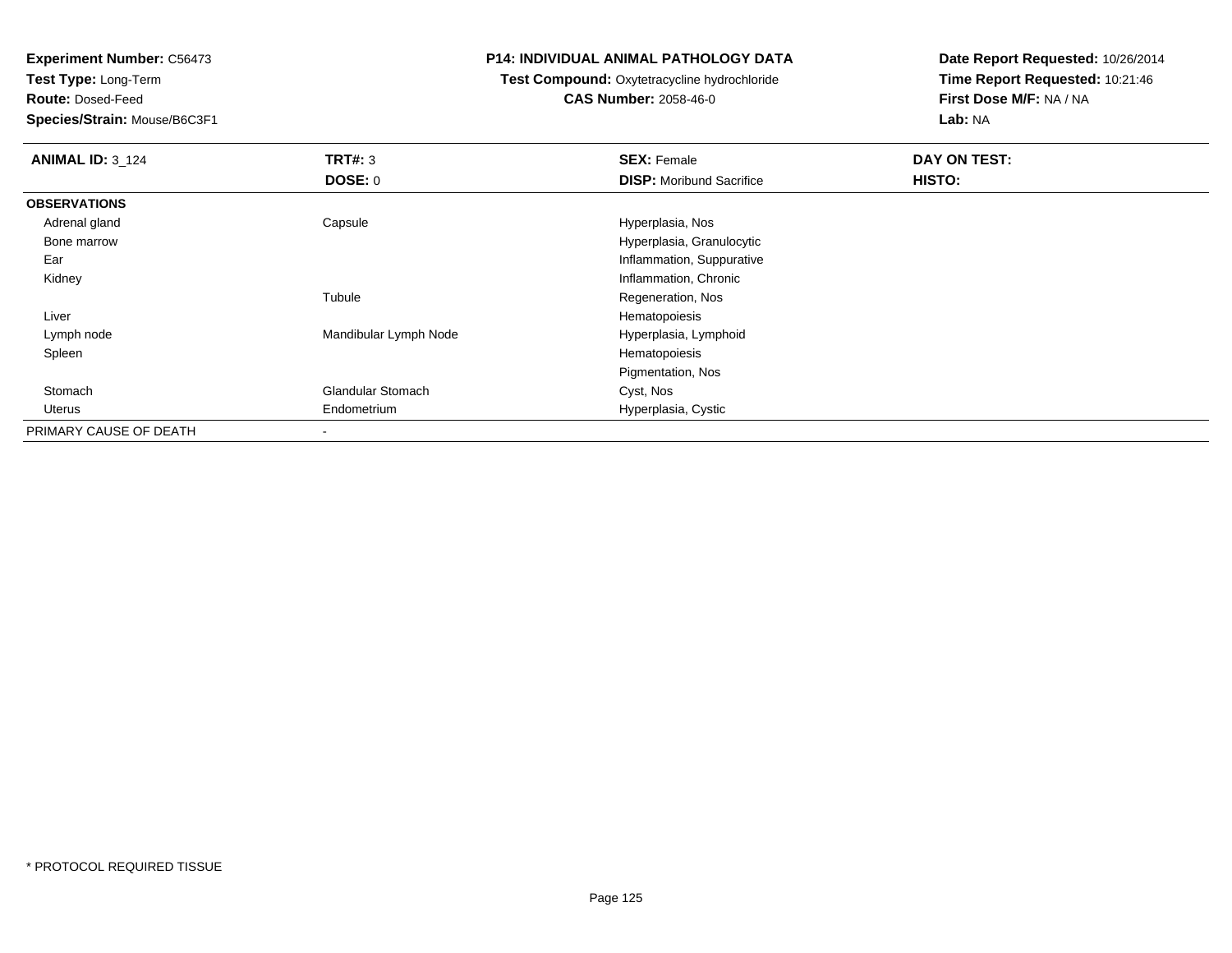**Test Type:** Long-Term

**Route:** Dosed-Feed

**Species/Strain:** Mouse/B6C3F1

# **P14: INDIVIDUAL ANIMAL PATHOLOGY DATA**

**Test Compound:** Oxytetracycline hydrochloride**CAS Number:** 2058-46-0

| <b>ANIMAL ID: 3_125</b> | <b>TRT#: 3</b>           | <b>SEX: Female</b>              | DAY ON TEST: |
|-------------------------|--------------------------|---------------------------------|--------------|
|                         | <b>DOSE: 0</b>           | <b>DISP:</b> Moribund Sacrifice | HISTO:       |
| <b>OBSERVATIONS</b>     |                          |                                 |              |
| Adrenal gland           | Capsule                  | Hyperplasia, Nos                |              |
|                         | Cortex Nos               | Pigmentation, Nos               |              |
| Bone marrow             |                          | Hyperplasia, Granulocytic       |              |
| Brain                   |                          | Mineralization                  |              |
| Kidney                  |                          | Infarct, Healed                 |              |
|                         |                          | Inflammation, Chronic           |              |
| Liver                   |                          | Necrosis, Nos                   |              |
| Lung                    |                          | Fibrosarcoma, Metastatic        |              |
| Ovary                   |                          | Abscess, Nos                    |              |
|                         |                          | Inflammation, Chronic           |              |
| Pancreas                | Acinus                   | Cytoplasmic Vacuolization       |              |
| Spleen                  |                          | Hematopoiesis                   |              |
|                         |                          | Pigmentation, Nos               |              |
| Thyroid                 |                          | <b>Cystic Follicles</b>         |              |
| Unspecified             |                          | Fibrosarcoma                    |              |
| Uterus                  | Endometrium              | Hyperplasia, Cystic             |              |
|                         |                          | Inflammation, Acute             |              |
| PRIMARY CAUSE OF DEATH  | $\overline{\phantom{a}}$ |                                 |              |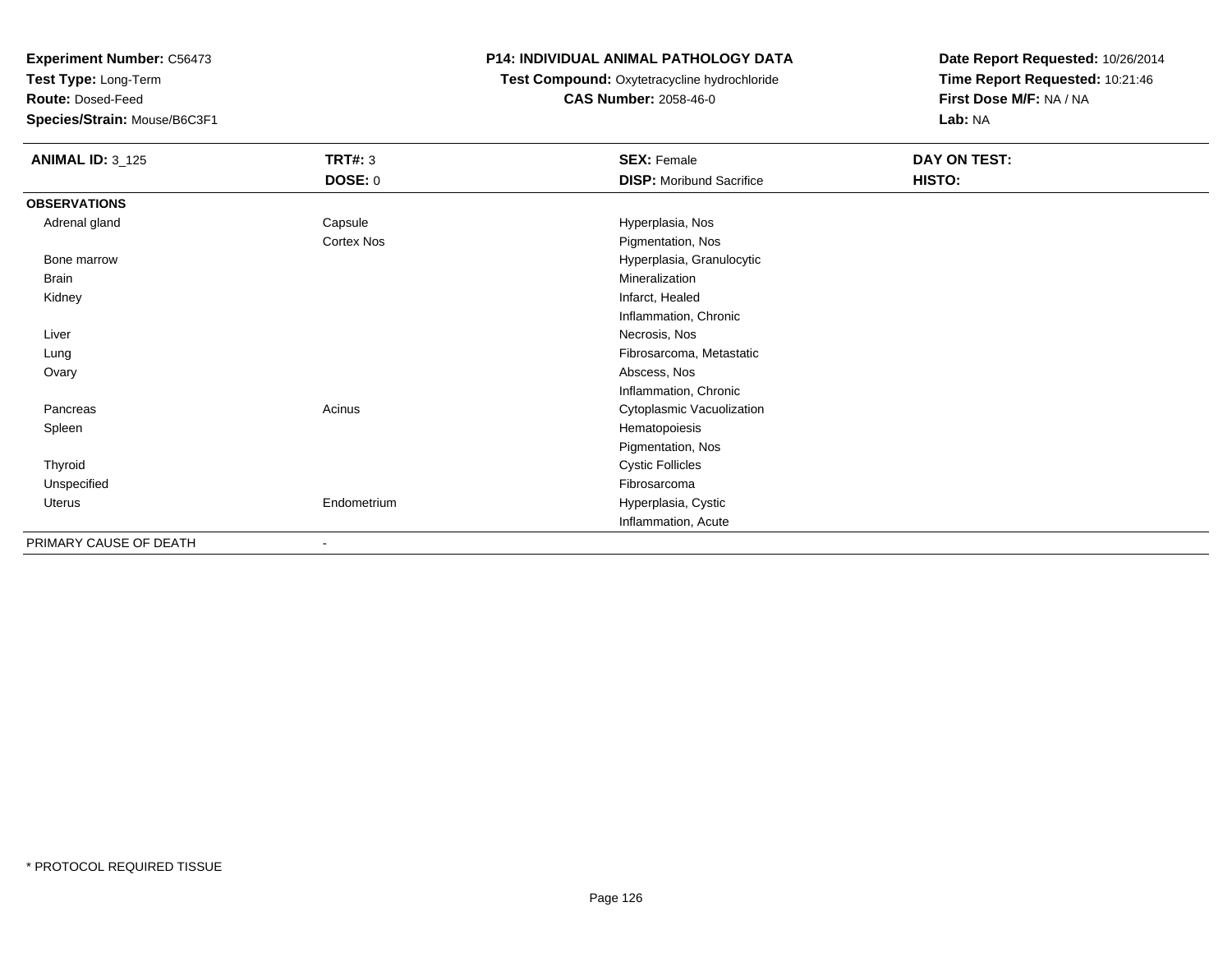| <b>Experiment Number: C56473</b><br>Test Type: Long-Term |                     | <b>P14: INDIVIDUAL ANIMAL PATHOLOGY DATA</b> | Date Report Requested: 10/26/2014 |
|----------------------------------------------------------|---------------------|----------------------------------------------|-----------------------------------|
|                                                          |                     | Test Compound: Oxytetracycline hydrochloride | Time Report Requested: 10:21:46   |
| <b>Route: Dosed-Feed</b>                                 |                     | <b>CAS Number: 2058-46-0</b>                 | First Dose M/F: NA / NA           |
| Species/Strain: Mouse/B6C3F1                             |                     |                                              | Lab: NA                           |
| <b>ANIMAL ID: 3 126</b>                                  | TRT#: 3             | <b>SEX: Female</b>                           | DAY ON TEST:                      |
|                                                          | DOSE: 0             | <b>DISP:</b> Natural Death                   | HISTO:                            |
| <b>OBSERVATIONS</b>                                      |                     |                                              |                                   |
| Adrenal gland                                            | Capsule             | Hyperplasia, Nos                             |                                   |
| Liver                                                    |                     | Focal Cellular Change                        |                                   |
| Lung                                                     |                     | Hemorrhage                                   |                                   |
| Spleen                                                   |                     | Hemangiosarcoma                              |                                   |
| Thyroid                                                  |                     | <b>Cystic Follicles</b>                      |                                   |
| Unspecified                                              |                     | Hemangiosarcoma, Metastatic                  |                                   |
|                                                          | Multiple Organs Nos | Inflammation, Chronic                        |                                   |
| Uterus                                                   | Endometrium         | Hyperplasia, Cystic                          |                                   |
| PRIMARY CAUSE OF DEATH                                   |                     |                                              |                                   |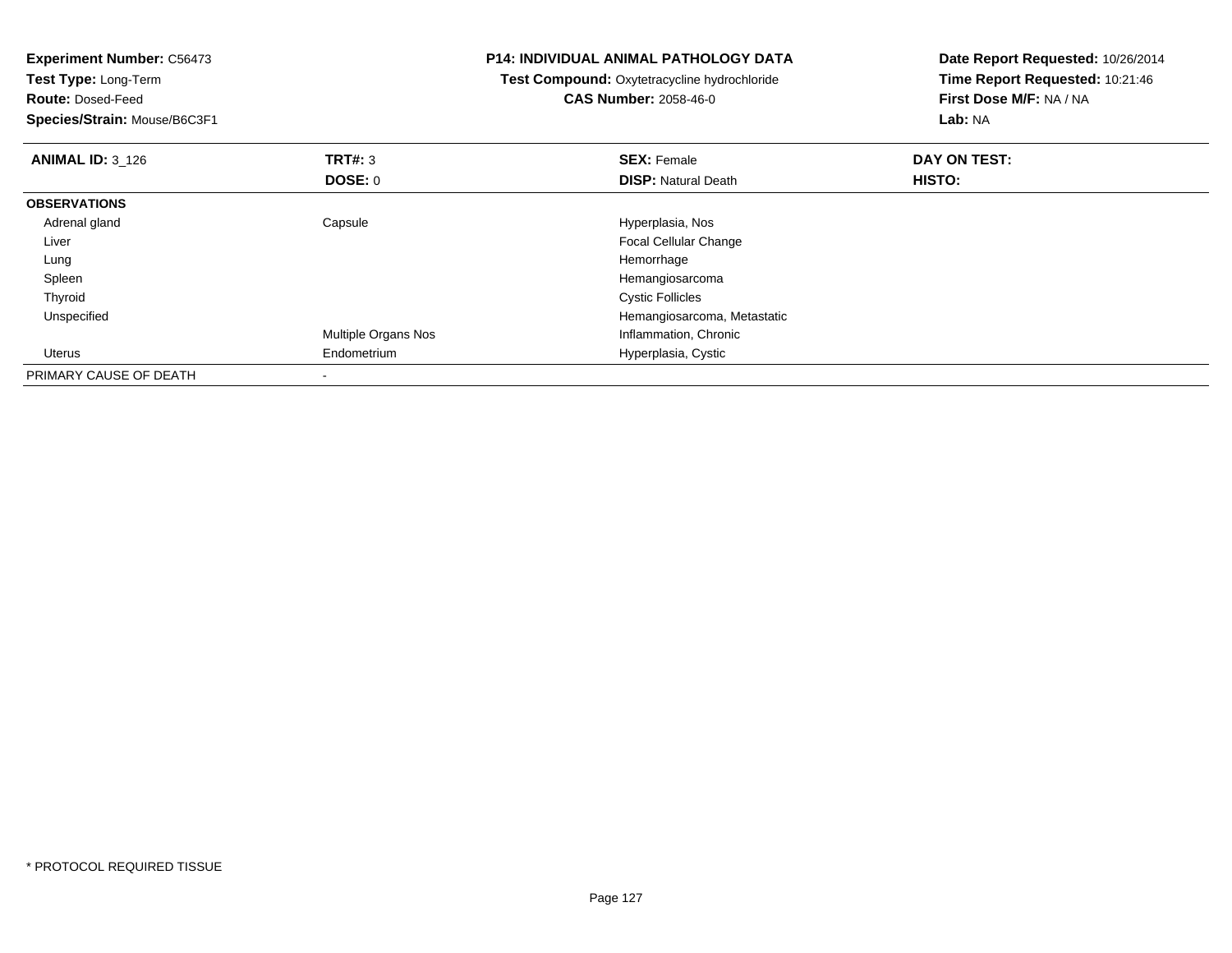|                      | Test Compound: Oxytetracycline hydrochloride<br><b>CAS Number: 2058-46-0</b> | Date Report Requested: 10/26/2014<br>Time Report Requested: 10:21:46<br>First Dose M/F: NA / NA<br>Lab: NA |  |
|----------------------|------------------------------------------------------------------------------|------------------------------------------------------------------------------------------------------------|--|
| TRT#: 3              | <b>SEX: Female</b>                                                           | DAY ON TEST:                                                                                               |  |
|                      |                                                                              | HISTO:                                                                                                     |  |
|                      |                                                                              |                                                                                                            |  |
| Capsule              | Hyperplasia, Nos                                                             |                                                                                                            |  |
| Cortex Nos           | Pigmentation, Nos                                                            |                                                                                                            |  |
| <b>Mesentery Nos</b> | <b>Steatitis</b>                                                             |                                                                                                            |  |
|                      | Inflammation, Chronic                                                        |                                                                                                            |  |
|                      | Hemangiosarcoma                                                              |                                                                                                            |  |
|                      | Inflammation, Chronic                                                        |                                                                                                            |  |
|                      | Metamorphosis, Fatty                                                         |                                                                                                            |  |
|                      | Necrosis, Nos                                                                |                                                                                                            |  |
|                      | Hematopoiesis                                                                |                                                                                                            |  |
|                      | Pigmentation, Nos                                                            |                                                                                                            |  |
|                      | <b>DOSE: 0</b>                                                               | <b>DISP:</b> Moribund Sacrifice                                                                            |  |

-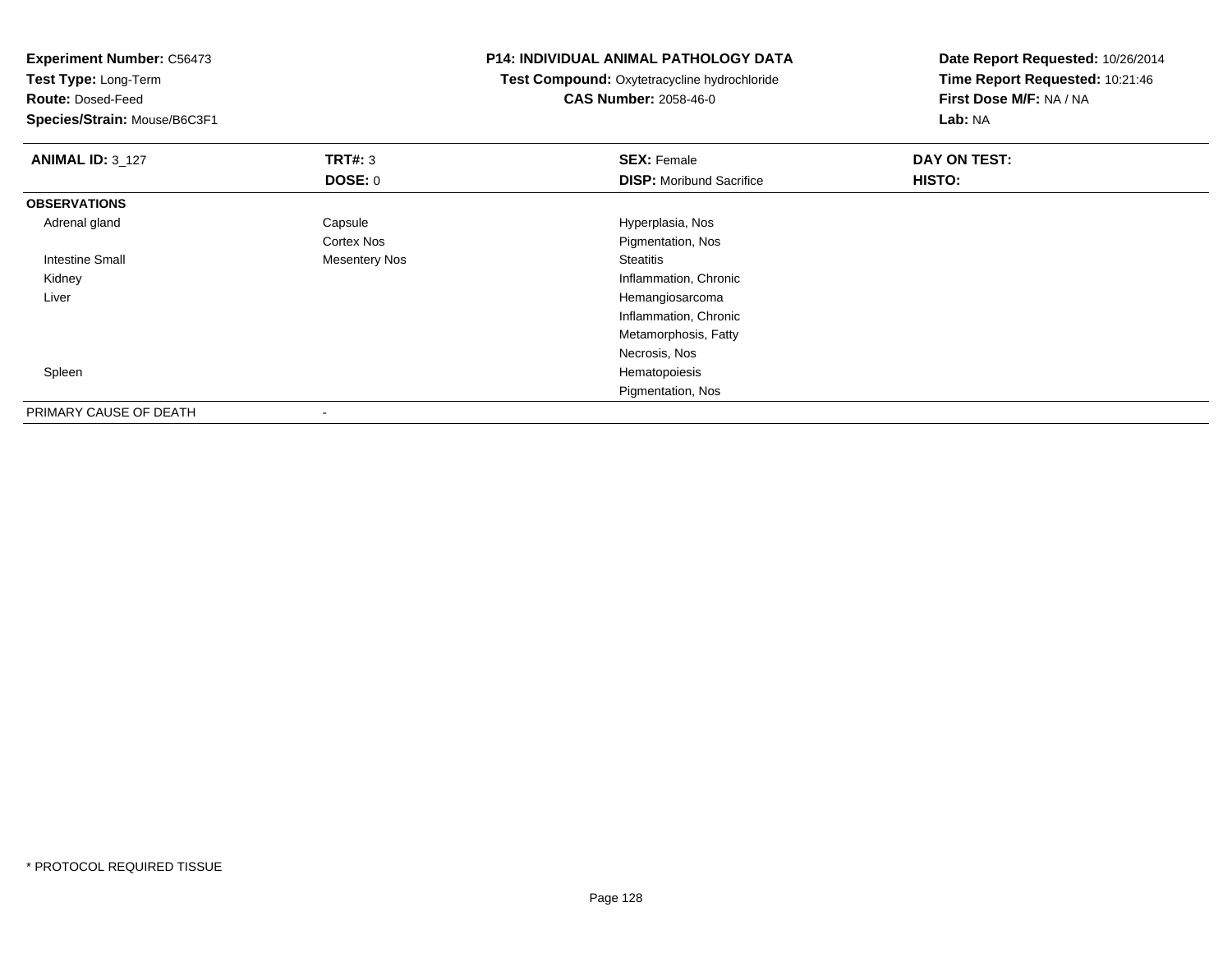**Test Type:** Long-Term

**Route:** Dosed-Feed

**Species/Strain:** Mouse/B6C3F1

# **P14: INDIVIDUAL ANIMAL PATHOLOGY DATA**

**Test Compound:** Oxytetracycline hydrochloride**CAS Number:** 2058-46-0

| <b>ANIMAL ID: 3_128</b> | <b>TRT#: 3</b>            | <b>SEX: Female</b>              | DAY ON TEST: |  |
|-------------------------|---------------------------|---------------------------------|--------------|--|
|                         | <b>DOSE: 0</b>            | <b>DISP: Terminal Sacrifice</b> | HISTO:       |  |
| <b>OBSERVATIONS</b>     |                           |                                 |              |  |
| Adrenal gland           | Capsule                   | Hyperplasia, Nos                |              |  |
| Bone marrow             |                           | Fibrosis                        |              |  |
| Brain                   |                           | Mineralization                  |              |  |
| Kidney                  | Tubule                    | Necrosis, Nos                   |              |  |
|                         | Tubule                    | Regeneration, Nos               |              |  |
| Liver                   |                           | Hepatocellular Adenoma          |              |  |
| Lung                    |                           | Alveolar/Bronchiolar Adenoma    |              |  |
| Lymph node              | Mandibular Lymph Node     | Hemosiderosis                   |              |  |
| Pancreas                | Acinus                    | Cytoplasmic Vacuolization       |              |  |
| Pituitary gland         | <b>Anterior Pituitary</b> | Cyst, Nos                       |              |  |
| Thyroid                 |                           | <b>Cystic Follicles</b>         |              |  |
| Unspecified             | Multiple Organs Nos       | Inflammation, Chronic           |              |  |
|                         | Multiple Organs Nos       | Lymphoma, Mixed-Malignant Type  |              |  |
|                         | Adipose Tissue            | Mineralization                  |              |  |
| Uterus                  | Endometrium               | Hyperplasia, Cystic             |              |  |
| PRIMARY CAUSE OF DEATH  |                           |                                 |              |  |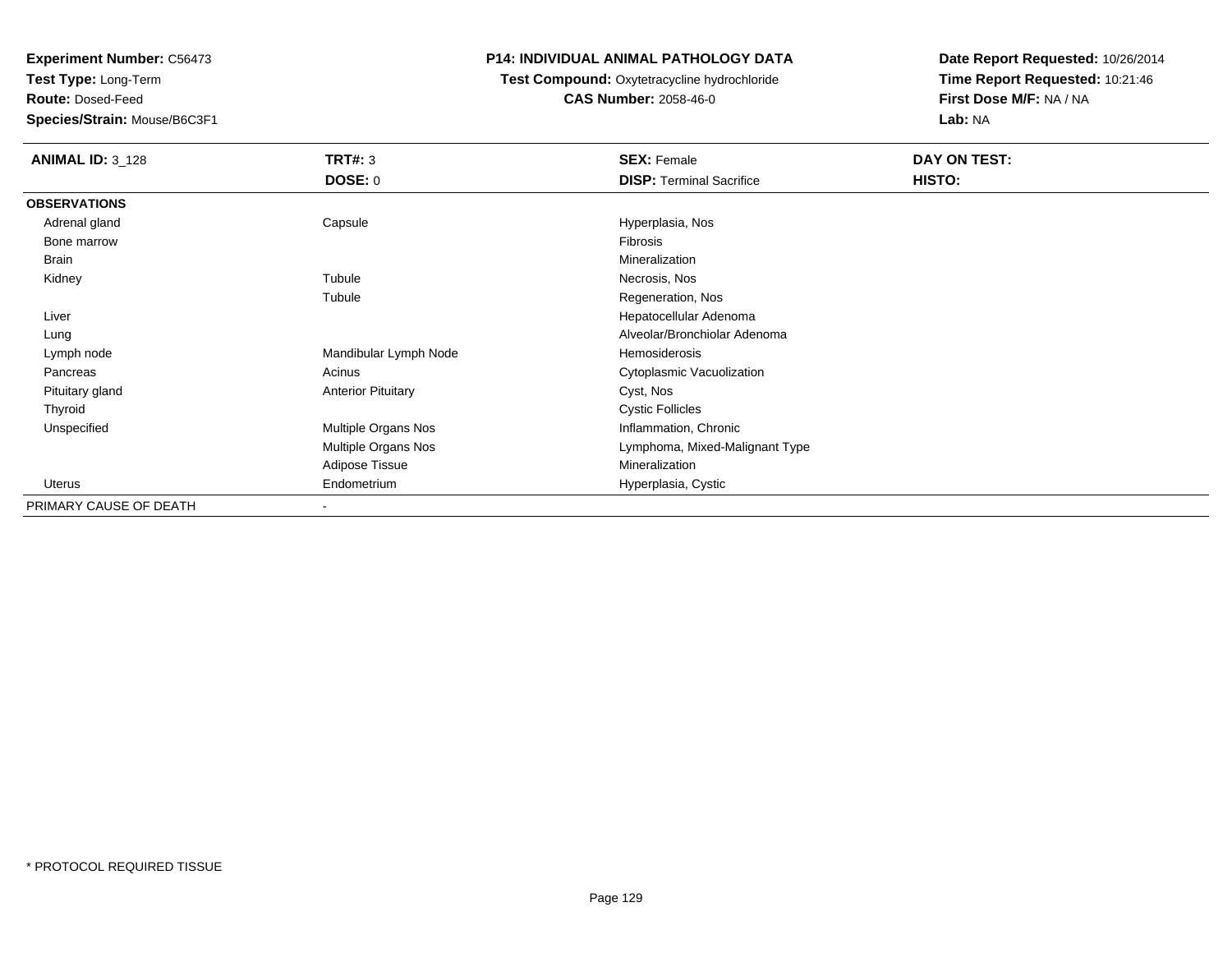**Test Type:** Long-Term

**Route:** Dosed-Feed

**Species/Strain:** Mouse/B6C3F1

# **P14: INDIVIDUAL ANIMAL PATHOLOGY DATA**

**Test Compound:** Oxytetracycline hydrochloride**CAS Number:** 2058-46-0

| <b>ANIMAL ID: 3_129</b> | TRT#: 3                     | <b>SEX: Female</b>              | DAY ON TEST: |
|-------------------------|-----------------------------|---------------------------------|--------------|
|                         | <b>DOSE: 0</b>              | <b>DISP: Terminal Sacrifice</b> | HISTO:       |
| <b>OBSERVATIONS</b>     |                             |                                 |              |
| Adrenal gland           | Capsule                     | Hyperplasia, Nos                |              |
|                         | <b>Cortex Nos</b>           | Pigmentation, Nos               |              |
| <b>Blood vessel</b>     | <b>Pulmonary Artery Nos</b> | Mineralization                  |              |
| Kidney                  | Cortex                      | Metaplasia, Osseous             |              |
| Lung                    |                             | Hemorrhage                      |              |
| Lymph node              | Mandibular Lymph Node       | Hemosiderosis                   |              |
| Mammary gland           |                             | Hyperplasia, Cystic             |              |
| Pancreas                | Acinus                      | Cytoplasmic Vacuolization       |              |
| Spleen                  |                             | Hematopoiesis                   |              |
|                         |                             | Pigmentation, Nos               |              |
| Thyroid                 |                             | Hyperplasia, Follicular Cell    |              |
| Unspecified             | Multiple Organs Nos         | Inflammation, Chronic           |              |
| Uterus                  | Endometrium                 | Hyperplasia, Cystic             |              |
| PRIMARY CAUSE OF DEATH  |                             |                                 |              |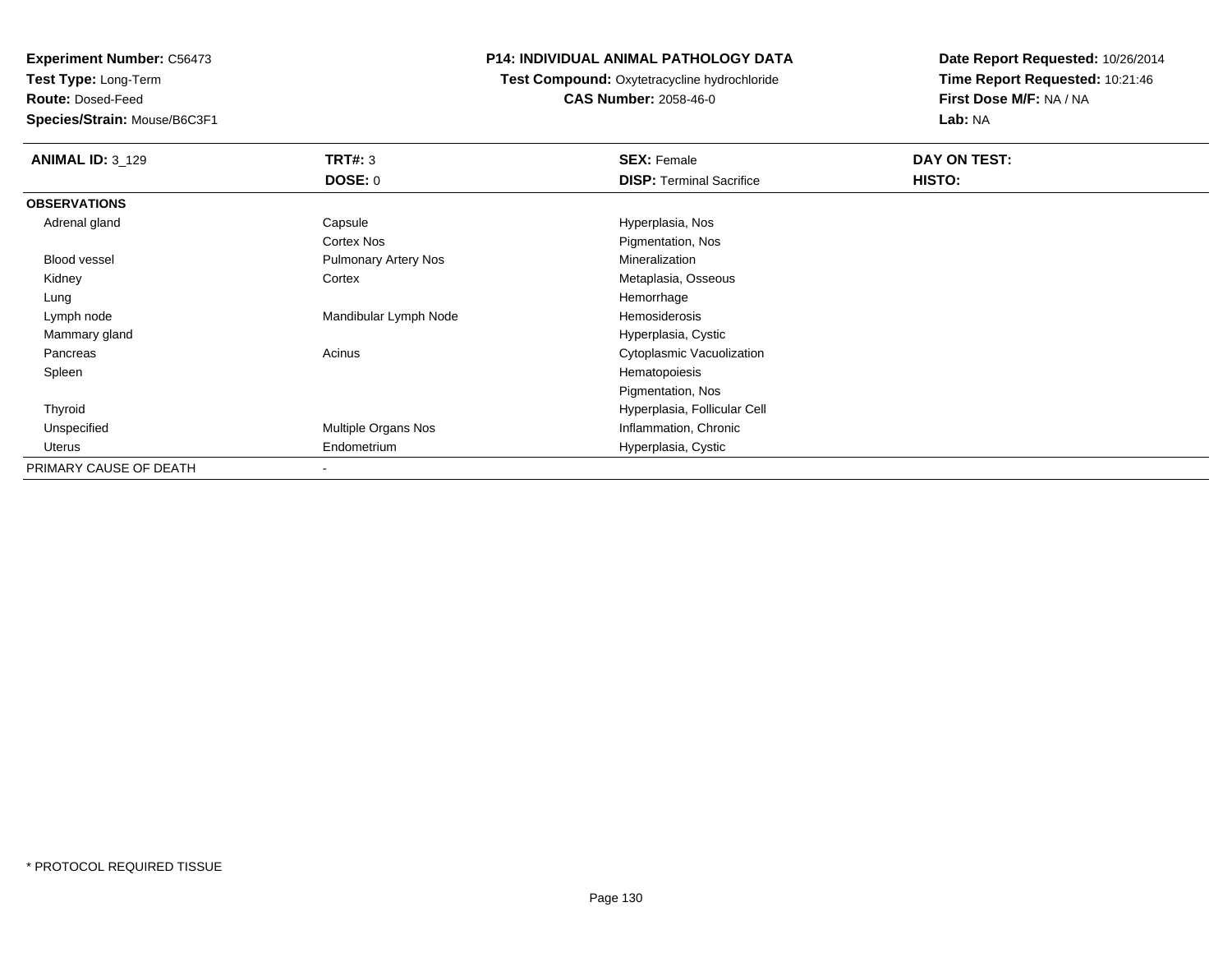**Test Type:** Long-Term

**Route:** Dosed-Feed

**Species/Strain:** Mouse/B6C3F1

# **P14: INDIVIDUAL ANIMAL PATHOLOGY DATA**

 **Test Compound:** Oxytetracycline hydrochloride**CAS Number:** 2058-46-0

| <b>ANIMAL ID: 3_130</b> | <b>TRT#: 3</b>            | <b>SEX: Female</b>              | DAY ON TEST: |
|-------------------------|---------------------------|---------------------------------|--------------|
|                         | <b>DOSE: 0</b>            | <b>DISP: Terminal Sacrifice</b> | HISTO:       |
| <b>OBSERVATIONS</b>     |                           |                                 |              |
| Adrenal gland           | Capsule                   | Hyperplasia, Nos                |              |
|                         | Cortex Nos                | Hyperplasia, Nos                |              |
|                         | Cortex Nos                | Pigmentation, Nos               |              |
| Bone marrow             |                           | Fibrosis                        |              |
|                         |                           | Hyperplasia, Granulocytic       |              |
| Brain                   |                           | Mineralization                  |              |
| Kidney                  |                           | Inflammation, Chronic           |              |
| Liver                   |                           | Hematopoiesis                   |              |
|                         |                           | Inflammation, Chronic           |              |
| Lymph node              | Mandibular Lymph Node     | Hemosiderosis                   |              |
| Ovary                   |                           | Cyst, Parovarian                |              |
| Pancreas                | Acinus                    | Cytoplasmic Vacuolization       |              |
| Pituitary gland         | <b>Anterior Pituitary</b> | Adenoma, Nos                    |              |
| Salivary gland          |                           | Inflammation, Chronic           |              |
| Spleen                  |                           | Hematopoiesis                   |              |
|                         |                           | Pigmentation, Nos               |              |
| Thyroid                 |                           | <b>Cystic Follicles</b>         |              |
|                         |                           | Hyperplasia, Follicular Cell    |              |
| Uterus                  | Endometrium               | Hyperplasia, Cystic             |              |
|                         |                           | Metaplasia, Squamous            |              |
| PRIMARY CAUSE OF DEATH  | $\overline{\phantom{a}}$  |                                 |              |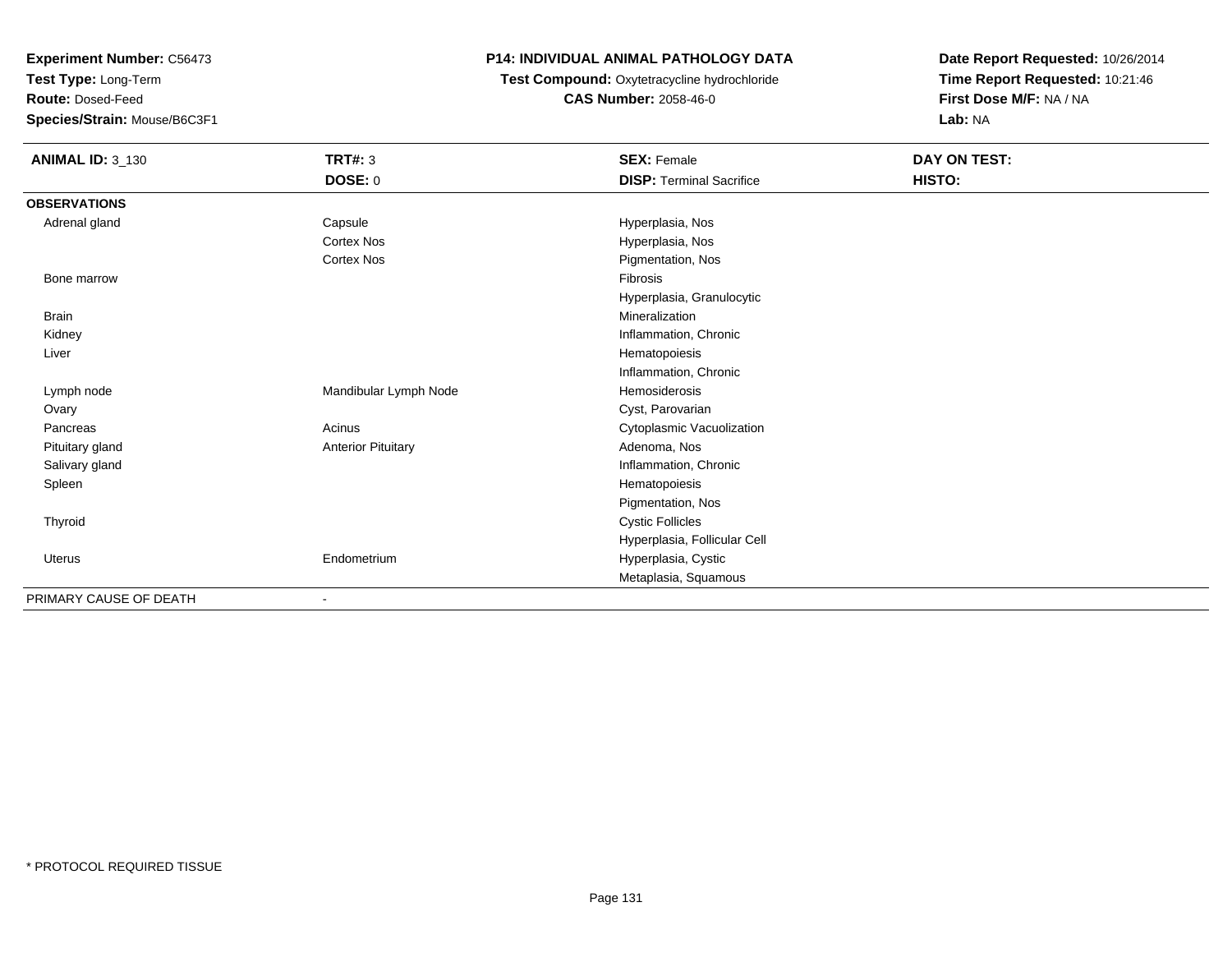**Test Type:** Long-Term

**Route:** Dosed-Feed

**Species/Strain:** Mouse/B6C3F1

# **P14: INDIVIDUAL ANIMAL PATHOLOGY DATA**

 **Test Compound:** Oxytetracycline hydrochloride**CAS Number:** 2058-46-0

| <b>ANIMAL ID: 3_131</b> | <b>TRT#: 3</b>            | <b>SEX: Female</b>              | DAY ON TEST: |  |
|-------------------------|---------------------------|---------------------------------|--------------|--|
|                         | <b>DOSE: 0</b>            | <b>DISP: Terminal Sacrifice</b> | HISTO:       |  |
| <b>OBSERVATIONS</b>     |                           |                                 |              |  |
| Adrenal gland           | Capsule                   | Hyperplasia, Nos                |              |  |
|                         | <b>Cortex Nos</b>         | Pigmentation, Nos               |              |  |
| Bone marrow             |                           | Hyperplasia, Granulocytic       |              |  |
| <b>Brain</b>            |                           | Mineralization                  |              |  |
| Kidney                  | Tubule                    | Regeneration, Nos               |              |  |
| Liver                   |                           | Hematopoiesis                   |              |  |
| Lymph node              | Mandibular Lymph Node     | Hemosiderosis                   |              |  |
| Mammary gland           |                           | Hyperplasia, Cystic             |              |  |
| Ovary                   |                           | Cyst, Parovarian                |              |  |
| Pancreas                | Acinus                    | Cytoplasmic Vacuolization       |              |  |
| Pituitary gland         | <b>Anterior Pituitary</b> | Adenocarcinoma, Nos             |              |  |
| Spleen                  |                           | Hematopoiesis                   |              |  |
|                         |                           | Pigmentation, Nos               |              |  |
| Thymus                  |                           | Cyst, Nos                       |              |  |
| Thyroid                 |                           | Follicular-Cell Adenoma         |              |  |
|                         |                           | Hyperplasia, Follicular Cell    |              |  |
| Unspecified             | Multiple Organs Nos       | Inflammation, Chronic           |              |  |
|                         | Multiple Organs Nos       | Lymphoma, Mixed-Malignant Type  |              |  |
| <b>Uterus</b>           |                           | Abscess, Nos                    |              |  |
|                         | Endometrium               | Hyperplasia, Cystic             |              |  |
|                         |                           | Inflammation, Acute             |              |  |
| PRIMARY CAUSE OF DEATH  |                           |                                 |              |  |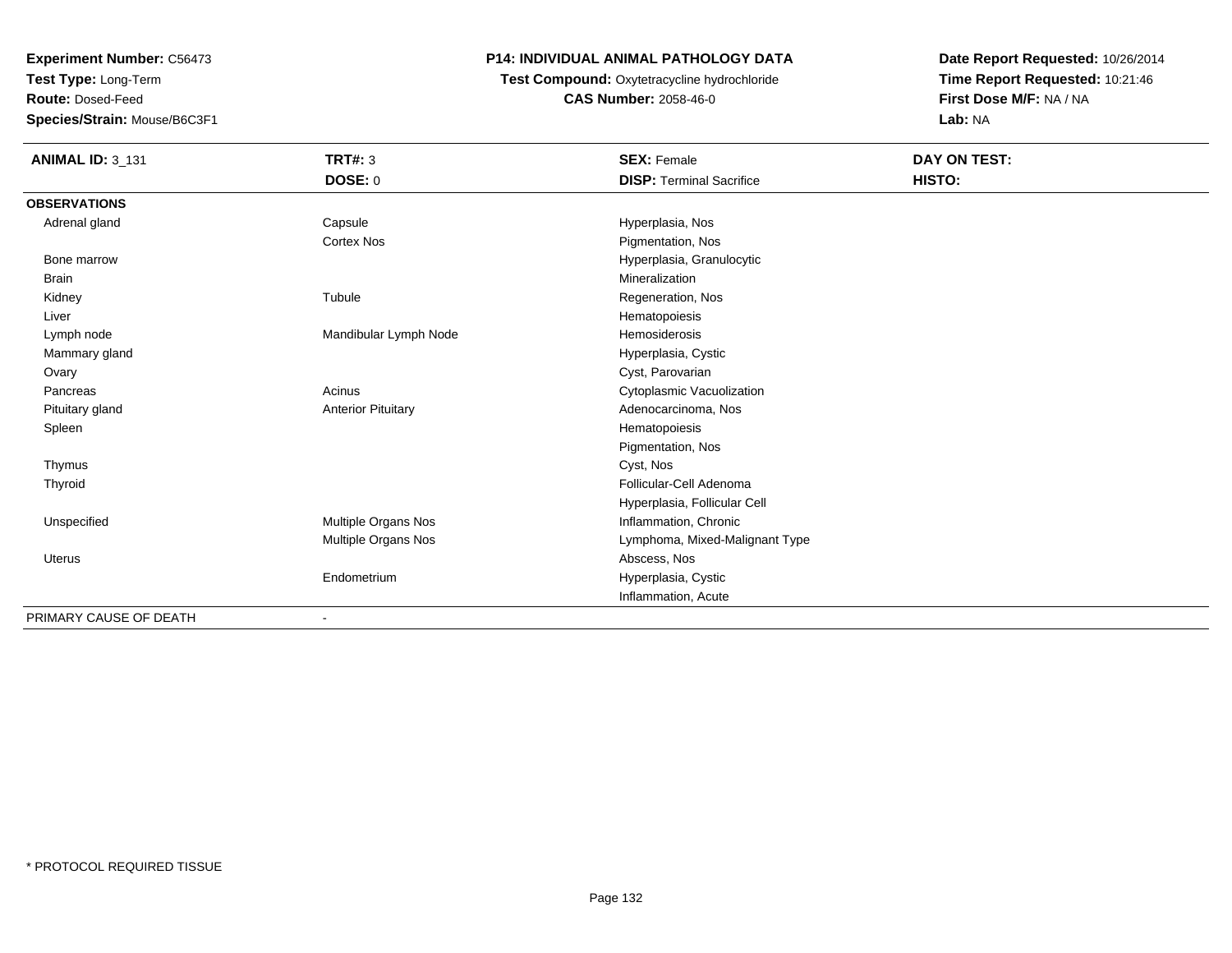**Test Type:** Long-Term

**Route:** Dosed-Feed

**Species/Strain:** Mouse/B6C3F1

# **P14: INDIVIDUAL ANIMAL PATHOLOGY DATA**

**Test Compound:** Oxytetracycline hydrochloride**CAS Number:** 2058-46-0

| <b>ANIMAL ID: 3_132</b> | <b>TRT#: 3</b>            | <b>SEX: Female</b>               | DAY ON TEST: |
|-------------------------|---------------------------|----------------------------------|--------------|
|                         | DOSE: 0                   | <b>DISP: Terminal Sacrifice</b>  | HISTO:       |
| <b>OBSERVATIONS</b>     |                           |                                  |              |
| Adrenal gland           | Capsule                   | Hyperplasia, Nos                 |              |
|                         | <b>Cortex Nos</b>         | Metamorphosis, Fatty             |              |
|                         | <b>Cortex Nos</b>         | Pigmentation, Nos                |              |
| <b>Brain</b>            |                           | Mineralization                   |              |
| Kidney                  |                           | Inflammation, Chronic            |              |
|                         | Cortex                    | Metaplasia, Osseous              |              |
|                         | Tubule                    | Regeneration, Nos                |              |
| Liver                   |                           | Hematopoiesis                    |              |
| Lung                    |                           | Alveolar/Bronchiolar Adenoma     |              |
|                         |                           | Histiocytosis                    |              |
|                         |                           | Hyperplasia, Alveolar Epithelium |              |
| Mammary gland           |                           | Hyperplasia, Cystic              |              |
| Pancreas                |                           | <b>Cystic Ducts</b>              |              |
|                         | Acinus                    | Cytoplasmic Vacuolization        |              |
| Pituitary gland         | <b>Anterior Pituitary</b> | Adenocarcinoma, Nos              |              |
| Salivary gland          |                           | Atrophy, Nos                     |              |
|                         |                           | Inflammation, Chronic            |              |
| Skin                    |                           | Inflammation, Chronic            |              |
| Spleen                  |                           | Hematopoiesis                    |              |
|                         |                           | Hyperplasia, Lymphoid            |              |
|                         |                           | Pigmentation, Nos                |              |
| Thyroid                 |                           | Hyperplasia, Follicular Cell     |              |
| Uterus                  | Endometrium               | Hyperplasia, Cystic              |              |
| PRIMARY CAUSE OF DEATH  |                           |                                  |              |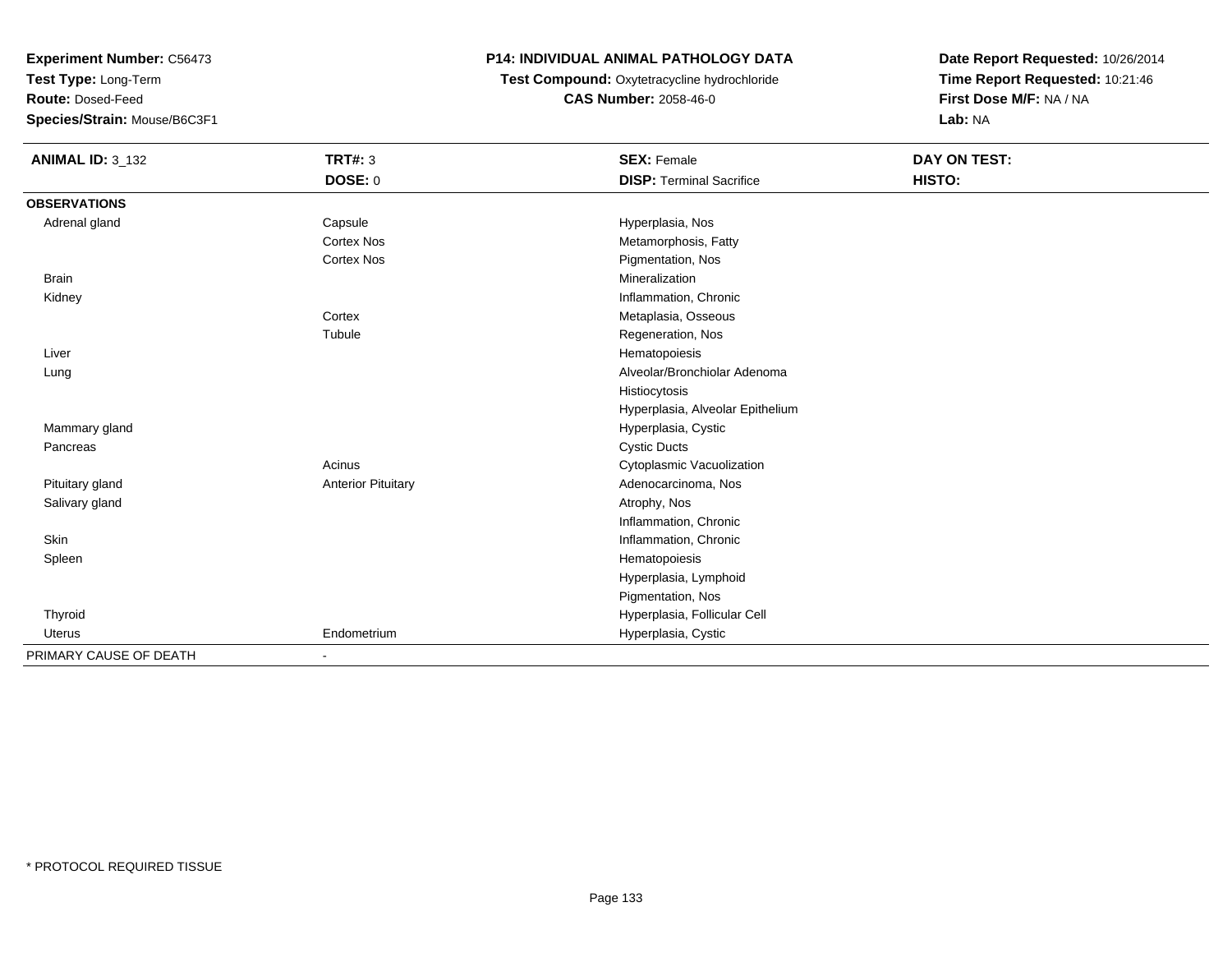**Test Type:** Long-Term

**Route:** Dosed-Feed

**Species/Strain:** Mouse/B6C3F1

#### **P14: INDIVIDUAL ANIMAL PATHOLOGY DATA**

**Test Compound:** Oxytetracycline hydrochloride**CAS Number:** 2058-46-0

| <b>ANIMAL ID: 3 133</b> | TRT#: 3                    | <b>SEX: Female</b>              | DAY ON TEST: |  |
|-------------------------|----------------------------|---------------------------------|--------------|--|
|                         | DOSE: 0                    | <b>DISP: Terminal Sacrifice</b> | HISTO:       |  |
| <b>OBSERVATIONS</b>     |                            |                                 |              |  |
| Adrenal gland           | Capsule                    | Hyperplasia, Nos                |              |  |
|                         | Cortex Nos                 | Pigmentation, Nos               |              |  |
| Liver                   |                            | Hepatocellular Adenoma          |              |  |
| Lymph node              | Mandibular Lymph Node      | <b>Hemosiderosis</b>            |              |  |
| Pancreas                | Acinus                     | Cytoplasmic Vacuolization       |              |  |
| Spleen                  |                            | Hematopoiesis                   |              |  |
|                         |                            | Pigmentation, Nos               |              |  |
| Thyroid                 |                            | Hyperplasia, Follicular Cell    |              |  |
| Unspecified             | <b>Multiple Organs Nos</b> | Inflammation, Chronic           |              |  |
| Uterus                  |                            | Hemorrhage                      |              |  |
|                         | Endometrium                | Hyperplasia, Cystic             |              |  |
|                         |                            | Inflammation, Acute             |              |  |
| PRIMARY CAUSE OF DEATH  | $\overline{\phantom{a}}$   |                                 |              |  |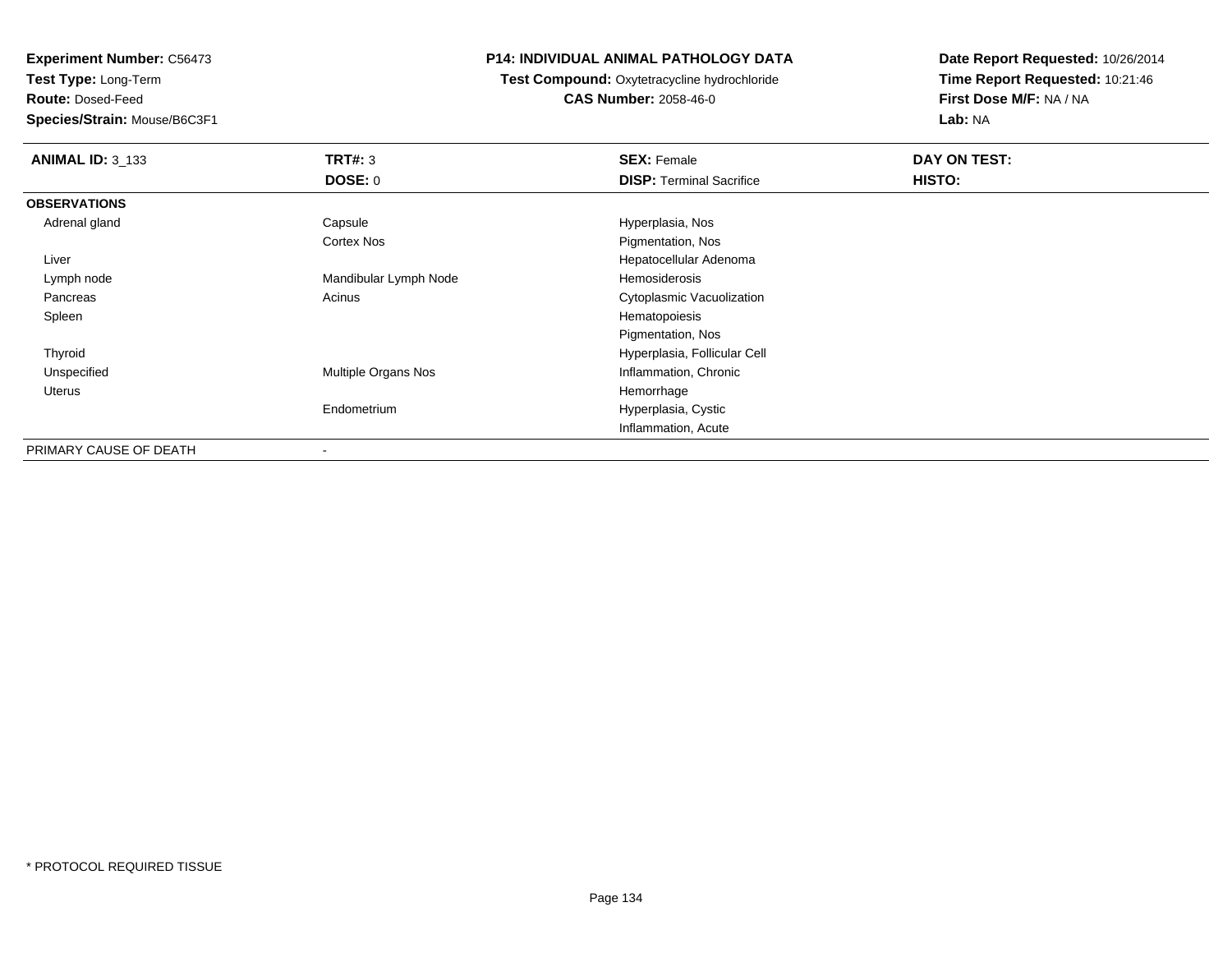**Experiment Number:** C56473**Test Type:** Long-Term**Route:** Dosed-Feed **Species/Strain:** Mouse/B6C3F1**P14: INDIVIDUAL ANIMAL PATHOLOGY DATATest Compound:** Oxytetracycline hydrochloride**CAS Number:** 2058-46-0**Date Report Requested:** 10/26/2014**Time Report Requested:** 10:21:46**First Dose M/F:** NA / NA**Lab:** NA**ANIMAL ID:** 3\_134**TRT#:** 3 **SEX:** Female **DAY ON TEST: DOSE:** 0**DISP:** Natural Death **HISTO: OBSERVATIONS** Adrenal glandCapsule **Capsule Hyperplasia**, Nos Cortex Nos Pigmentation, Nos Brainn and the control of the control of the control of the control of the control of the control of the control of the control of the control of the control of the control of the control of the control of the control of the co Heart Inflammation, Chronic**Inflammation, Chronic**  Kidney Mammary glandd and the control of the control of the control of the control of the control of the control of the control of the control of the control of the control of the control of the control of the control of the control of the co Pancreas Inflammation, Chronic Spleenn and the state of the state of the state of the state of the state of the state of the state of the state of the state of the state of the state of the state of the state of the state of the state of the state of the stat Pigmentation, Nosm Hyperplasia, Cystic Uterus EndometriumPRIMARY CAUSE OF DEATH-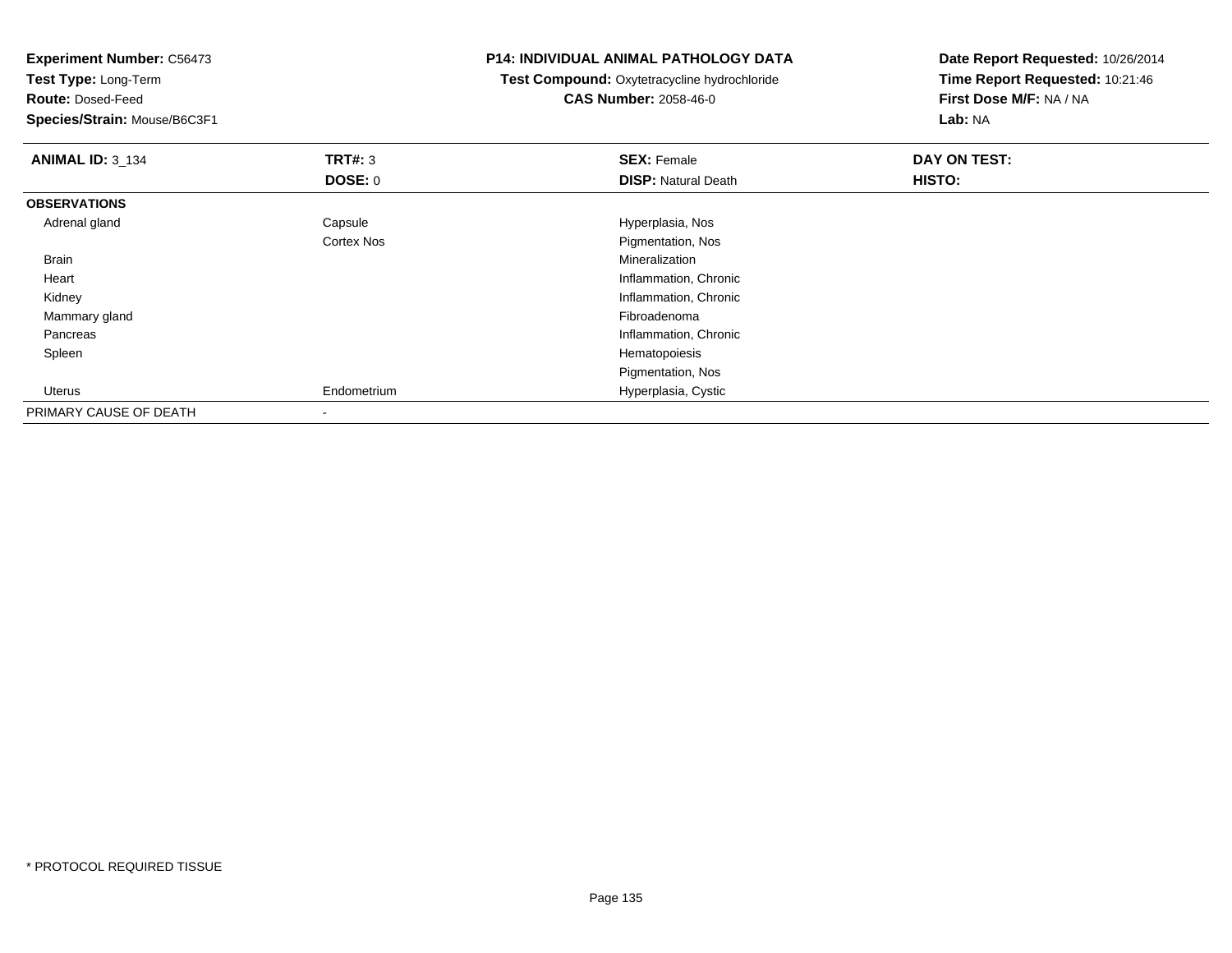**Test Type:** Long-Term

**Route:** Dosed-Feed

**Species/Strain:** Mouse/B6C3F1

# **P14: INDIVIDUAL ANIMAL PATHOLOGY DATA**

# **Test Compound:** Oxytetracycline hydrochloride**CAS Number:** 2058-46-0

| <b>ANIMAL ID: 3_135</b> | <b>TRT#: 3</b>            | <b>SEX: Female</b>               | DAY ON TEST: |
|-------------------------|---------------------------|----------------------------------|--------------|
|                         | <b>DOSE: 0</b>            | <b>DISP: Terminal Sacrifice</b>  | HISTO:       |
| <b>OBSERVATIONS</b>     |                           |                                  |              |
| Adrenal gland           | Capsule                   | Hyperplasia, Nos                 |              |
| Bone marrow             |                           | Hyperplasia, Granulocytic        |              |
| <b>Brain</b>            |                           | Mineralization                   |              |
| Kidney                  |                           | Inflammation, Chronic            |              |
|                         | Tubule                    | Regeneration, Nos                |              |
| Liver                   |                           | Hepatocellular Adenoma           |              |
|                         |                           | Inflammation, Chronic            |              |
| Lung                    |                           | Bronchopneumonia, Chronic        |              |
|                         |                           | <b>Cholesterol Deposit</b>       |              |
|                         |                           | Histiocytosis                    |              |
|                         |                           | Hyperplasia, Alveolar Epithelium |              |
| Mammary gland           |                           | Hyperplasia, Cystic              |              |
| Pituitary gland         | <b>Anterior Pituitary</b> | Cyst, Nos                        |              |
| Salivary gland          |                           | Hemosiderosis                    |              |
|                         |                           | Inflammation, Chronic            |              |
| Spleen                  |                           | Hematopoiesis                    |              |
|                         |                           | Pigmentation, Nos                |              |
| Thymus                  |                           | Cyst, Embryonal Duct             |              |
| Thyroid                 |                           | <b>Cystic Follicles</b>          |              |
| Uterus                  | Endometrium               | Hyperplasia, Cystic              |              |
| PRIMARY CAUSE OF DEATH  |                           |                                  |              |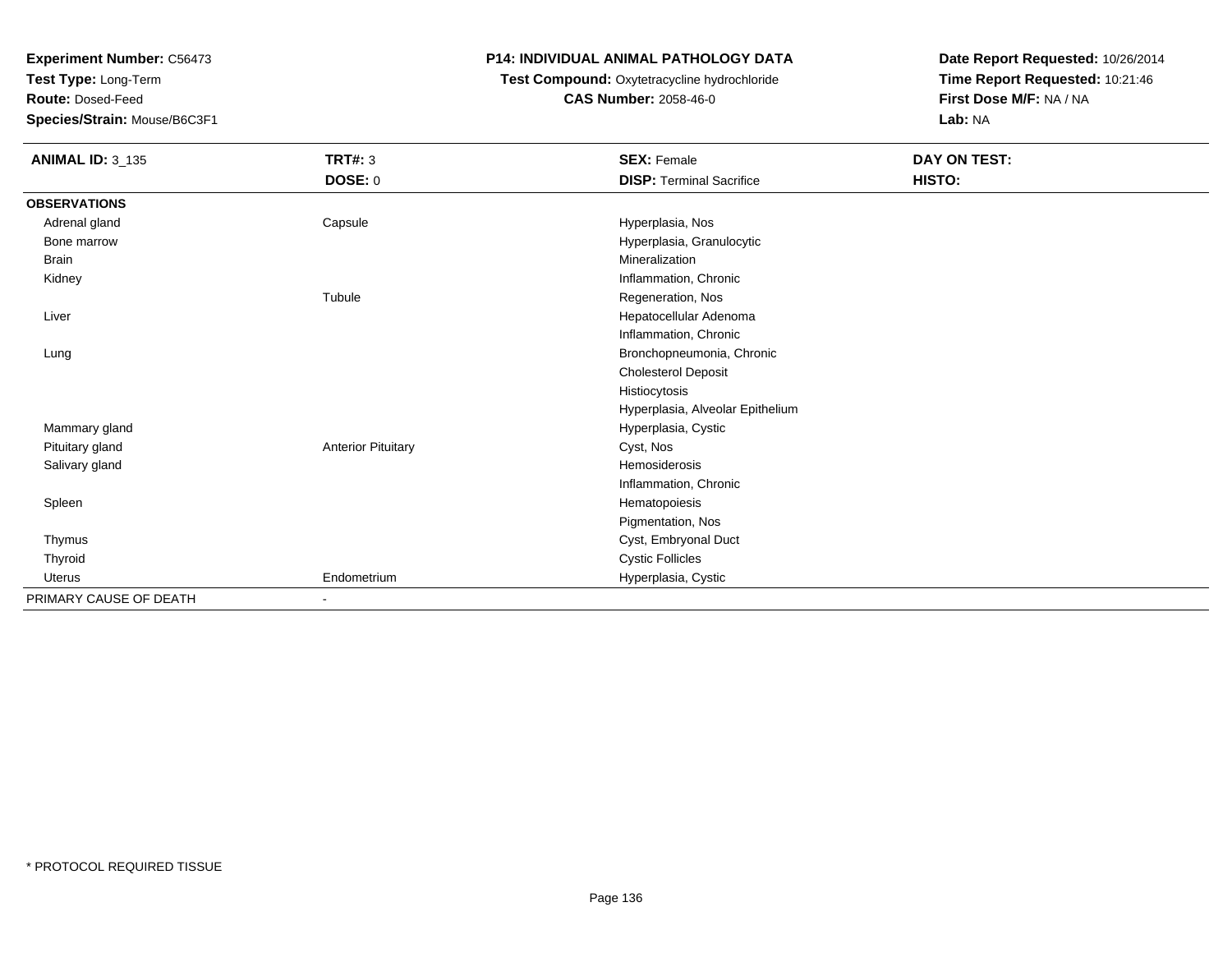| <b>Experiment Number: C56473</b><br>Test Type: Long-Term<br><b>Route: Dosed-Feed</b><br>Species/Strain: Mouse/B6C3F1 |                | <b>P14: INDIVIDUAL ANIMAL PATHOLOGY DATA</b><br>Test Compound: Oxytetracycline hydrochloride<br><b>CAS Number: 2058-46-0</b> | Date Report Requested: 10/26/2014<br>Time Report Requested: 10:21:46<br>First Dose M/F: NA / NA<br>Lab: NA |
|----------------------------------------------------------------------------------------------------------------------|----------------|------------------------------------------------------------------------------------------------------------------------------|------------------------------------------------------------------------------------------------------------|
| <b>ANIMAL ID: 3_136</b>                                                                                              | <b>TRT#: 3</b> | <b>SEX: Female</b>                                                                                                           | DAY ON TEST:                                                                                               |
|                                                                                                                      | DOSE: 0        | <b>DISP:</b> Moribund Sacrifice                                                                                              | HISTO:                                                                                                     |
| <b>OBSERVATIONS</b>                                                                                                  |                |                                                                                                                              |                                                                                                            |
| Adrenal gland                                                                                                        | Capsule        | Hyperplasia, Nos                                                                                                             |                                                                                                            |
| Kidney                                                                                                               |                | Cyst, Nos                                                                                                                    |                                                                                                            |
|                                                                                                                      |                | Tubular-Cell Adenocarcinoma                                                                                                  |                                                                                                            |
|                                                                                                                      |                | Tubular-Cell Adenoma                                                                                                         |                                                                                                            |
| Liver                                                                                                                |                | Cyst, Nos                                                                                                                    |                                                                                                            |
|                                                                                                                      |                | Hematopoiesis                                                                                                                |                                                                                                            |
| Spleen                                                                                                               |                | Hematopoiesis                                                                                                                |                                                                                                            |
|                                                                                                                      |                | Pigmentation, Nos                                                                                                            |                                                                                                            |
| Uterus                                                                                                               | Endometrium    | Hyperplasia, Cystic                                                                                                          |                                                                                                            |
| PRIMARY CAUSE OF DEATH                                                                                               | $\,$           |                                                                                                                              |                                                                                                            |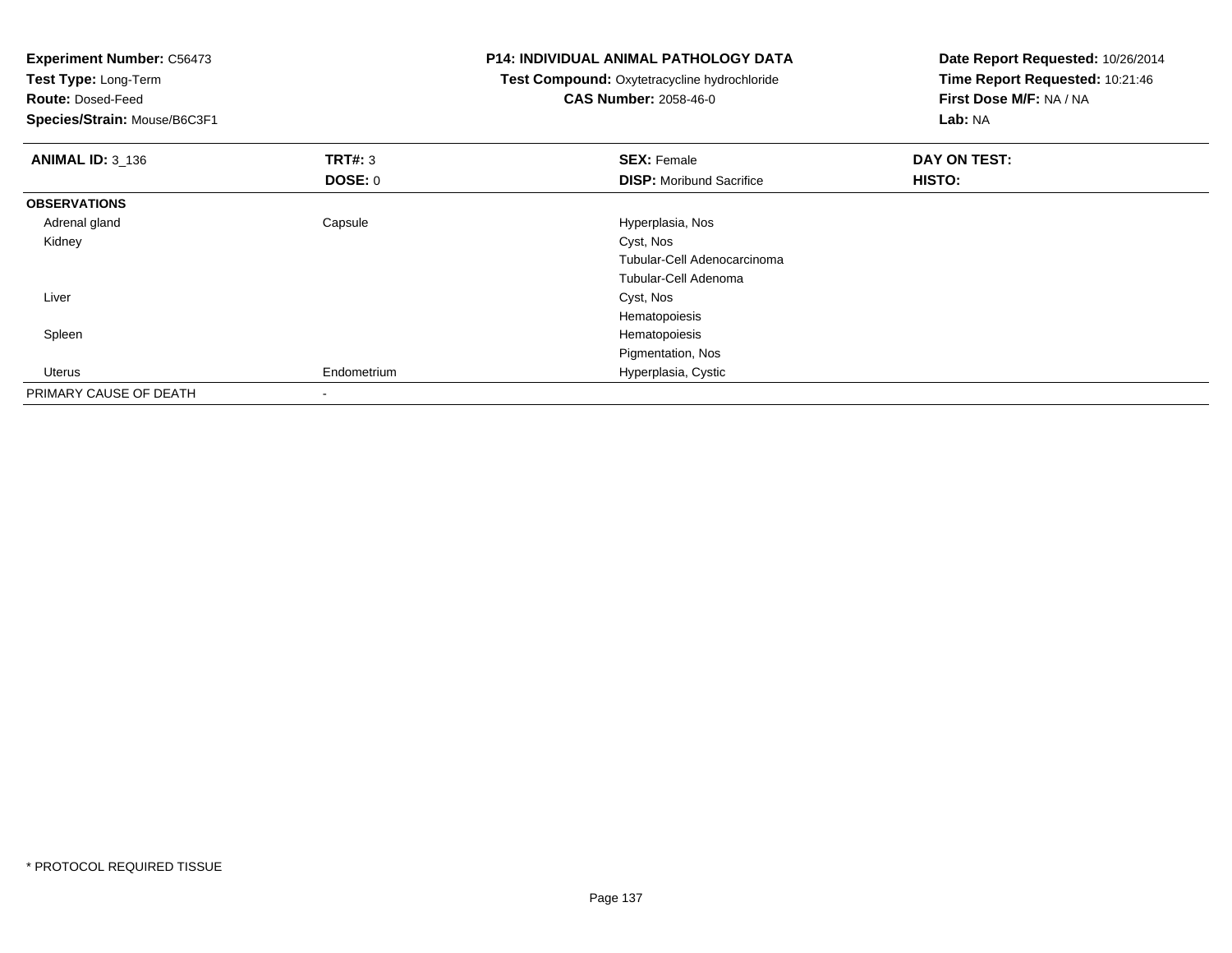**Test Type:** Long-Term

**Route:** Dosed-Feed

**Species/Strain:** Mouse/B6C3F1

#### **P14: INDIVIDUAL ANIMAL PATHOLOGY DATA**

 **Test Compound:** Oxytetracycline hydrochloride**CAS Number:** 2058-46-0

| <b>ANIMAL ID: 3_137</b> | TRT#: 3               | <b>SEX: Female</b>              | DAY ON TEST: |  |
|-------------------------|-----------------------|---------------------------------|--------------|--|
|                         | <b>DOSE: 0</b>        | <b>DISP: Terminal Sacrifice</b> | HISTO:       |  |
| <b>OBSERVATIONS</b>     |                       |                                 |              |  |
| Adrenal gland           | Capsule               | Hyperplasia, Nos                |              |  |
|                         | Cortex Nos            | Pigmentation, Nos               |              |  |
| Bone marrow             |                       | Hyperplasia, Granulocytic       |              |  |
| Brain                   |                       | Mineralization                  |              |  |
| Kidney                  | Tubule                | Regeneration, Nos               |              |  |
| Liver                   |                       | Hematopoiesis                   |              |  |
| Lymph node              | Mandibular Lymph Node | Hemosiderosis                   |              |  |
| Pancreas                | Acinus                | Cytoplasmic Vacuolization       |              |  |
| Spleen                  |                       | Hematopoiesis                   |              |  |
|                         |                       | Pigmentation, Nos               |              |  |
| Thyroid                 |                       | <b>Cystic Follicles</b>         |              |  |
|                         |                       | Hyperplasia, C Cell             |              |  |
| Unspecified             | Multiple Organs Nos   | Inflammation, Chronic           |              |  |
| Uterus                  | Endometrium           | Hyperplasia, Cystic             |              |  |
| PRIMARY CAUSE OF DEATH  | ٠                     |                                 |              |  |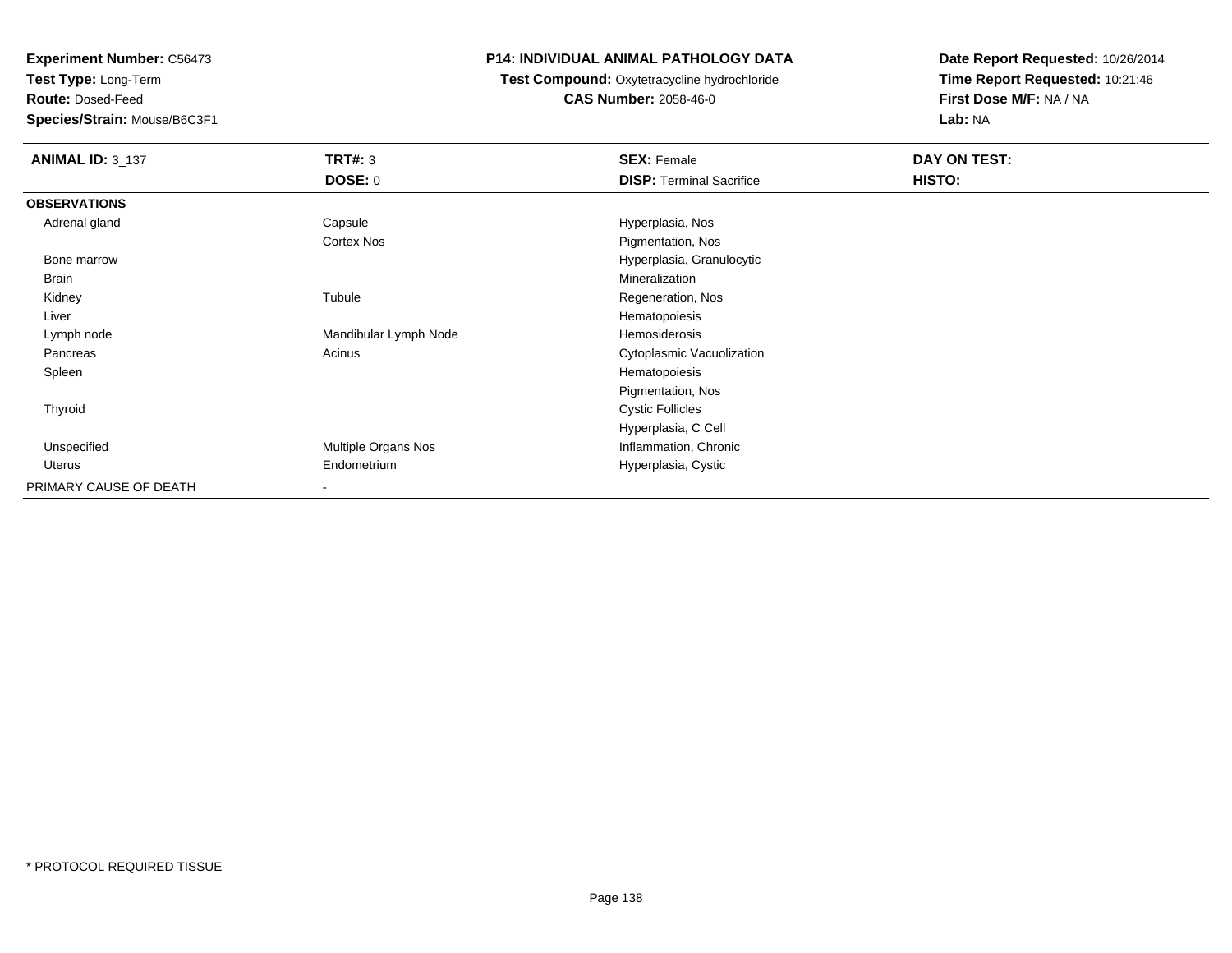**Test Type:** Long-Term

**Route:** Dosed-Feed

**Species/Strain:** Mouse/B6C3F1

#### **P14: INDIVIDUAL ANIMAL PATHOLOGY DATA**

**Test Compound:** Oxytetracycline hydrochloride**CAS Number:** 2058-46-0

| <b>ANIMAL ID: 3 138</b> | TRT#: 3                   | <b>SEX: Female</b>              | DAY ON TEST: |  |
|-------------------------|---------------------------|---------------------------------|--------------|--|
|                         | <b>DOSE: 0</b>            | <b>DISP:</b> Moribund Sacrifice | HISTO:       |  |
| <b>OBSERVATIONS</b>     |                           |                                 |              |  |
| Adrenal gland           | Capsule                   | Hyperplasia, Nos                |              |  |
| Brain                   |                           | Mineralization                  |              |  |
| Liver                   |                           | Hepatocellular Carcinoma        |              |  |
| Lymph node              | Thoracic Lymph Node       | Hyperplasia, Lymphoid           |              |  |
| Pituitary gland         | <b>Anterior Pituitary</b> | Hyperplasia, Nos                |              |  |
| Spleen                  |                           | Hematopoiesis                   |              |  |
|                         |                           | Pigmentation, Nos               |              |  |
| Thyroid                 |                           | <b>Cystic Follicles</b>         |              |  |
| Unspecified             |                           | Hemorrhage                      |              |  |
|                         | Multiple Organs Nos       | Inflammation, Chronic           |              |  |
| Uterus                  | Endometrium               | Hyperplasia, Cystic             |              |  |
| PRIMARY CAUSE OF DEATH  | $\blacksquare$            |                                 |              |  |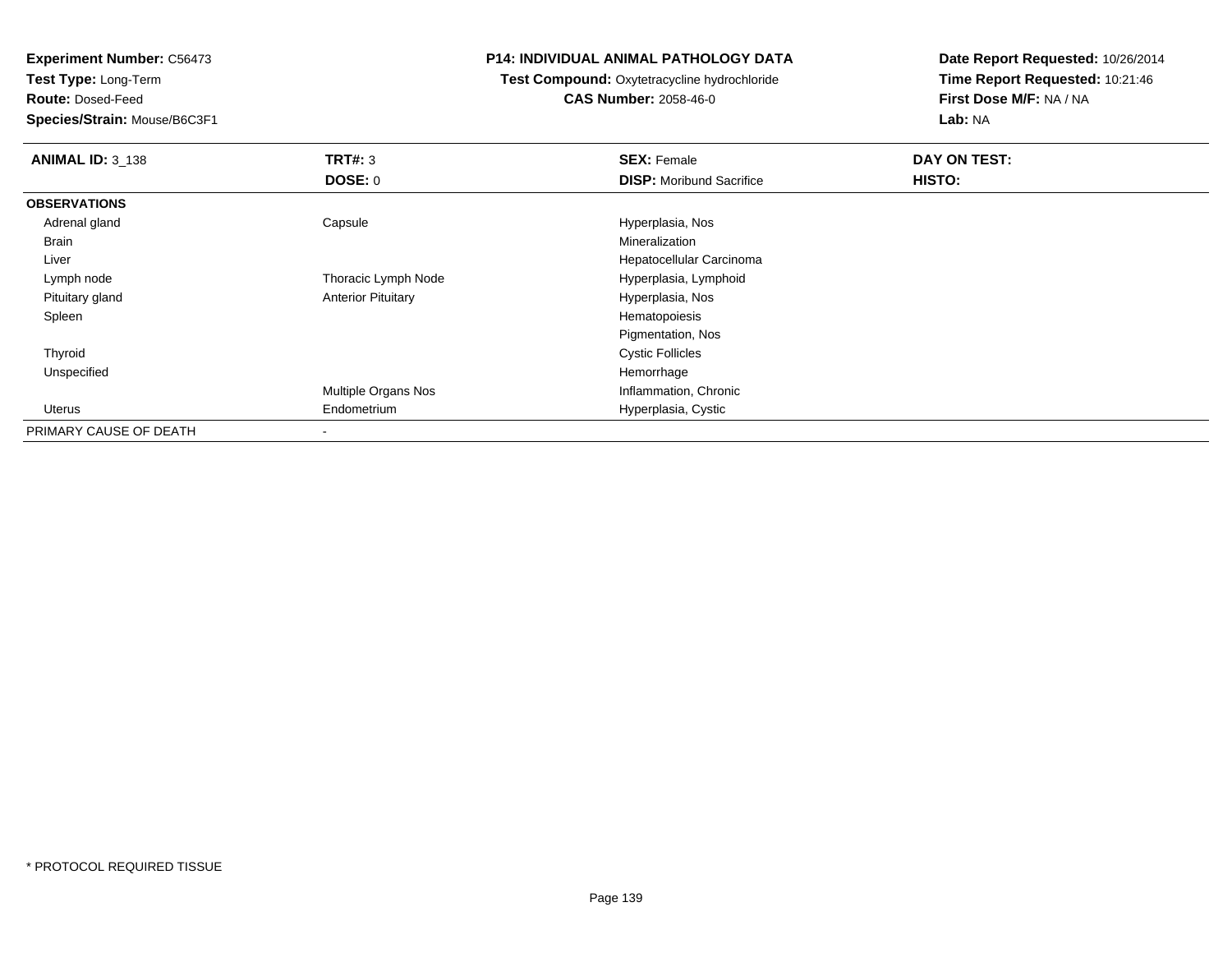**Test Type:** Long-Term

**Route:** Dosed-Feed

**Species/Strain:** Mouse/B6C3F1

#### **P14: INDIVIDUAL ANIMAL PATHOLOGY DATA**

**Test Compound:** Oxytetracycline hydrochloride**CAS Number:** 2058-46-0

| <b>ANIMAL ID: 3_139</b> | <b>TRT#: 3</b>            | <b>SEX: Female</b>               | DAY ON TEST: |  |
|-------------------------|---------------------------|----------------------------------|--------------|--|
|                         | DOSE: 0                   | <b>DISP:</b> Moribund Sacrifice  | HISTO:       |  |
| <b>OBSERVATIONS</b>     |                           |                                  |              |  |
| Adrenal gland           | Capsule                   | Adenoma, Nos                     |              |  |
|                         | Capsule                   | Hyperplasia, Nos                 |              |  |
|                         | <b>Cortex Nos</b>         | Pigmentation, Nos                |              |  |
| Bone marrow             |                           | Hyperplasia, Granulocytic        |              |  |
| <b>Brain</b>            |                           | Mineralization                   |              |  |
| Kidney                  |                           | Inflammation, Chronic            |              |  |
| Liver                   |                           | Hematopoiesis                    |              |  |
| Lung                    |                           | Hyperplasia, Alveolar Epithelium |              |  |
| Mammary gland           |                           | Hyperplasia, Cystic              |              |  |
| Ovary                   |                           | Cyst, Parovarian                 |              |  |
| Pancreas                |                           | Inflammation, Chronic            |              |  |
| Pituitary gland         | <b>Anterior Pituitary</b> | Hyperplasia, Nos                 |              |  |
| Spleen                  |                           | Hematopoiesis                    |              |  |
|                         |                           | Pigmentation, Nos                |              |  |
| Thyroid                 |                           | <b>Cystic Follicles</b>          |              |  |
|                         |                           | Inflammation, Chronic            |              |  |
| Uterus                  | Endometrium               | Hyperplasia, Cystic              |              |  |
|                         |                           | Inflammation, Acute              |              |  |
| PRIMARY CAUSE OF DEATH  | $\blacksquare$            |                                  |              |  |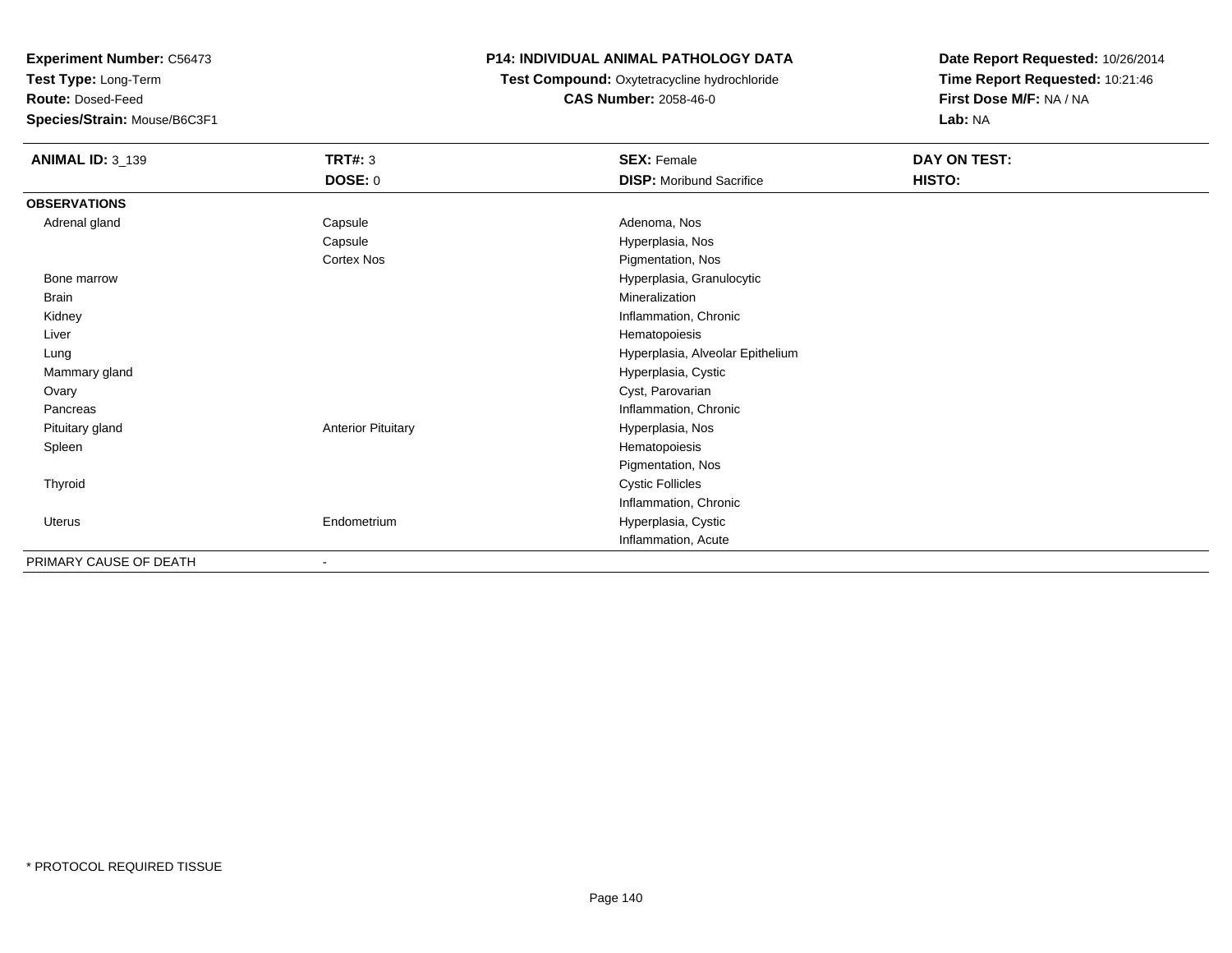**Test Type:** Long-Term

**Route:** Dosed-Feed

**Species/Strain:** Mouse/B6C3F1

# **P14: INDIVIDUAL ANIMAL PATHOLOGY DATA**

**Test Compound:** Oxytetracycline hydrochloride**CAS Number:** 2058-46-0

| <b>ANIMAL ID: 3_140</b> | <b>TRT#: 3</b>            | <b>SEX: Female</b>              | DAY ON TEST: |
|-------------------------|---------------------------|---------------------------------|--------------|
|                         | <b>DOSE: 0</b>            | <b>DISP: Terminal Sacrifice</b> | HISTO:       |
| <b>OBSERVATIONS</b>     |                           |                                 |              |
| Adrenal gland           | Capsule                   | Hyperplasia, Nos                |              |
|                         | Cortex Nos                | Hyperplasia, Nos                |              |
|                         | Medulla                   | Hyperplasia, Nos                |              |
|                         | <b>Cortex Nos</b>         | Metamorphosis, Fatty            |              |
|                         | <b>Cortex Nos</b>         | Pigmentation, Nos               |              |
| Brain                   |                           | Mineralization                  |              |
| Kidney                  |                           | Inflammation, Chronic           |              |
|                         | Tubule                    | Regeneration, Nos               |              |
| Liver                   |                           | Hematopoiesis                   |              |
|                         |                           | Inflammation, Chronic           |              |
| Mammary gland           |                           | Hyperplasia, Cystic             |              |
| Pancreas                | Acinus                    | Cytoplasmic Vacuolization       |              |
| Parathyroid gland       |                           | Cyst, Nos                       |              |
| Pituitary gland         | <b>Anterior Pituitary</b> | Adenoma, Nos                    |              |
| Spleen                  |                           | Hematopoiesis                   |              |
|                         |                           | Hyperplasia, Lymphoid           |              |
|                         |                           | Pigmentation, Nos               |              |
| Stomach                 | Glandular Stomach         | Cyst, Nos                       |              |
| Uterus                  | Endometrium               | Hyperplasia, Cystic             |              |
| PRIMARY CAUSE OF DEATH  | $\blacksquare$            |                                 |              |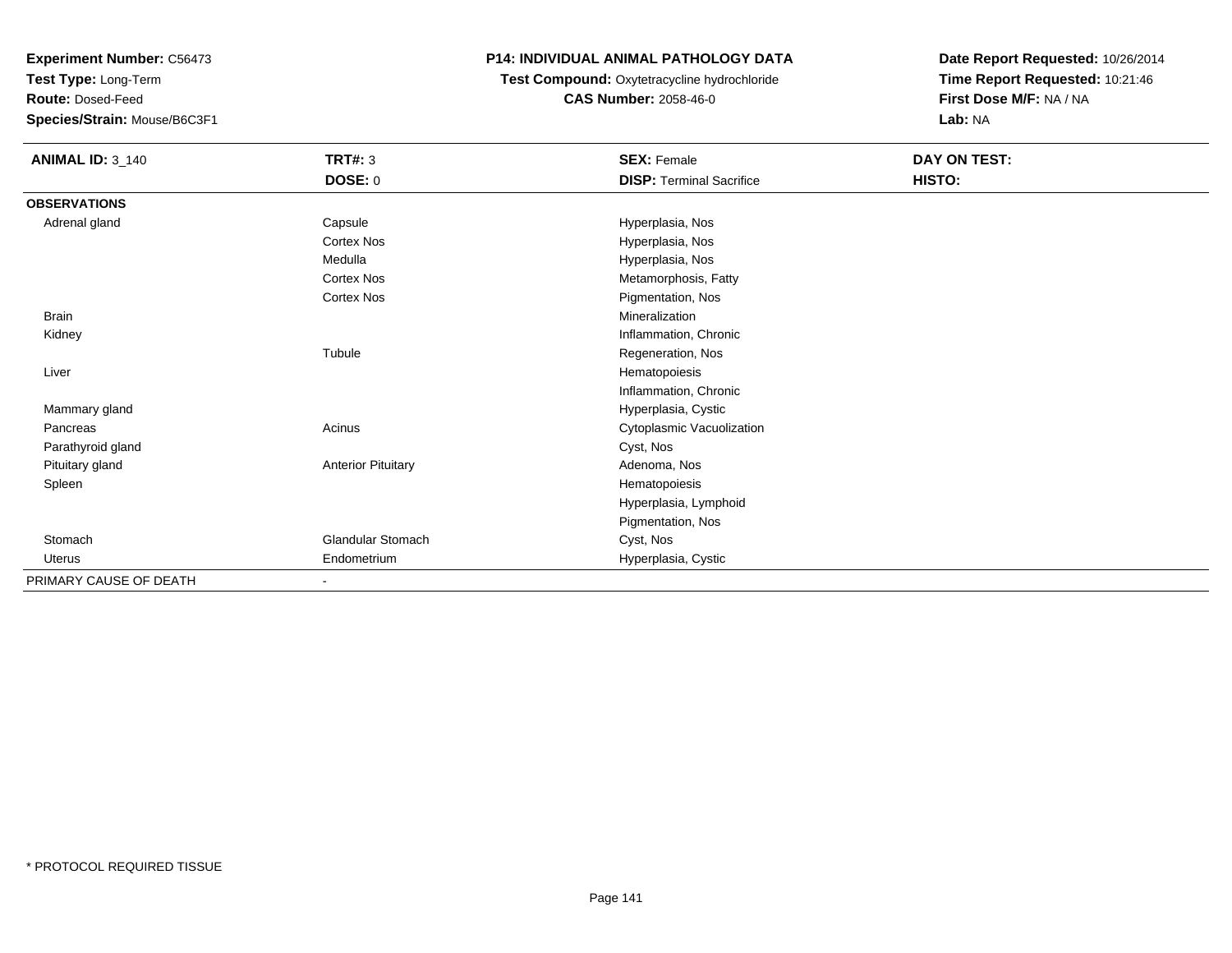**Test Type:** Long-Term

**Route:** Dosed-Feed

**Species/Strain:** Mouse/B6C3F1

# **P14: INDIVIDUAL ANIMAL PATHOLOGY DATA**

 **Test Compound:** Oxytetracycline hydrochloride**CAS Number:** 2058-46-0

| <b>ANIMAL ID: 3_141</b> | <b>TRT#: 3</b>         | <b>SEX: Female</b>                | DAY ON TEST: |
|-------------------------|------------------------|-----------------------------------|--------------|
|                         | <b>DOSE: 0</b>         | <b>DISP: Terminal Sacrifice</b>   | HISTO:       |
| <b>OBSERVATIONS</b>     |                        |                                   |              |
| Adrenal gland           | Capsule                | Hyperplasia, Nos                  |              |
|                         | Cortex Nos             | Pigmentation, Nos                 |              |
| Bone marrow             |                        | Hyperplasia, Granulocytic         |              |
| <b>Brain</b>            |                        | Mineralization                    |              |
| Harderian gland         | <b>Hardarian Gland</b> | Adenoma, Nos                      |              |
| <b>Intestine Small</b>  | Peyers Patch           | Hyperplasia, Lymphoid             |              |
|                         | Peyers Patch           | Inflammation, Acute               |              |
| Kidney                  | Pelvis                 | Calculus, Microscopic Examination |              |
| Lung                    |                        | Alveolar/Bronchiolar Adenoma      |              |
|                         |                        | Bronchopneumonia, Chronic         |              |
|                         |                        | Histiocytosis                     |              |
|                         |                        | Hyperplasia, Alveolar Epithelium  |              |
| Lymph node              | Mandibular Lymph Node  | Hemosiderosis                     |              |
| Mammary gland           |                        | Hyperplasia, Cystic               |              |
| Pancreas                | Acinus                 | Cytoplasmic Vacuolization         |              |
| Spleen                  |                        | Hematopoiesis                     |              |
|                         |                        | Hyperplasia, Lymphoid             |              |
|                         |                        | Pigmentation, Nos                 |              |
| Unspecified             | Multiple Organs Nos    | Inflammation, Chronic             |              |
| Uterus                  | Endometrium            | Hyperplasia, Cystic               |              |
| PRIMARY CAUSE OF DEATH  |                        |                                   |              |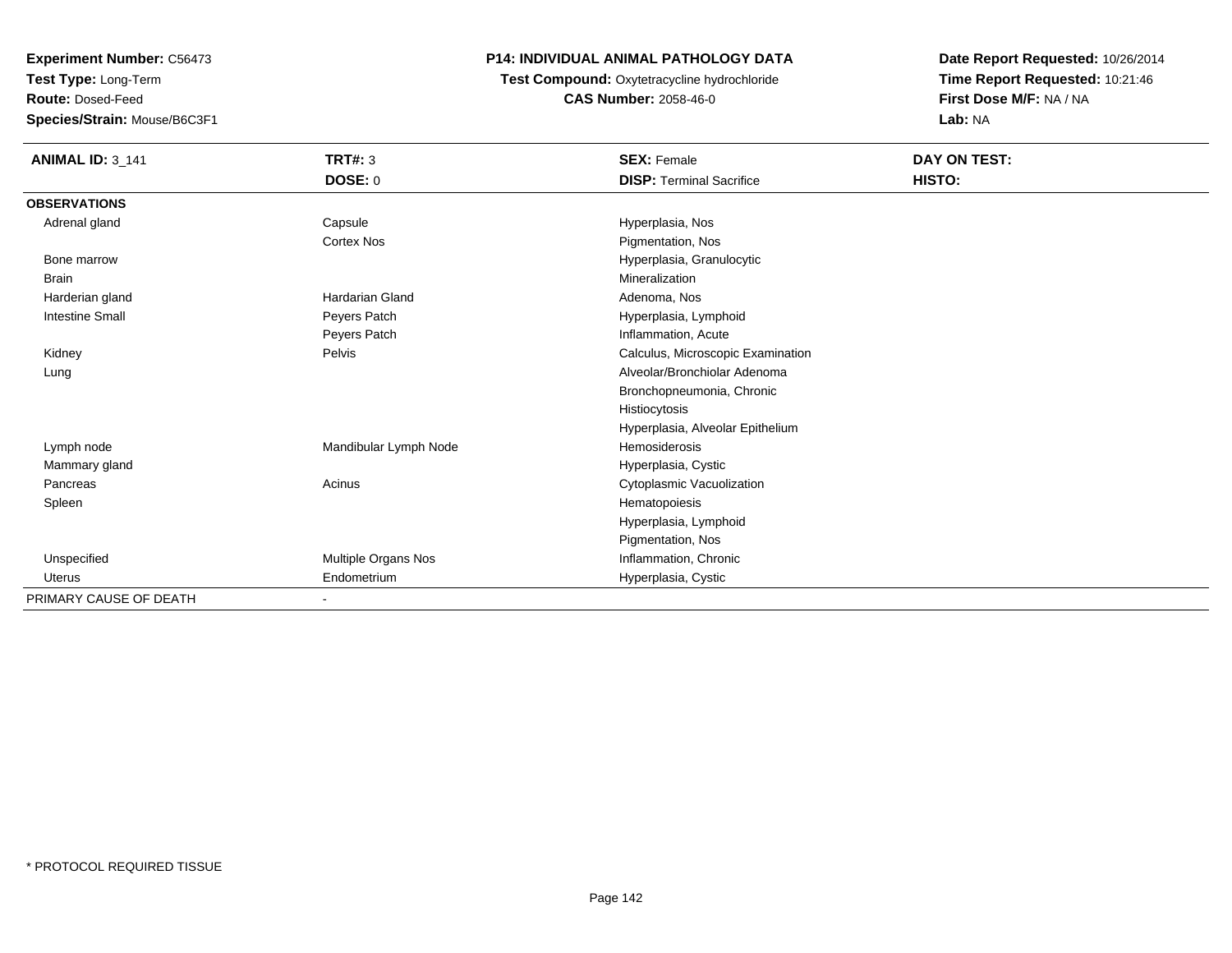| <b>Experiment Number: C56473</b><br><b>Test Type: Long-Term</b><br><b>Route: Dosed-Feed</b><br>Species/Strain: Mouse/B6C3F1 |                           | <b>P14: INDIVIDUAL ANIMAL PATHOLOGY DATA</b><br><b>Test Compound: Oxytetracycline hydrochloride</b><br><b>CAS Number: 2058-46-0</b> | Date Report Requested: 10/26/2014<br>Time Report Requested: 10:21:46<br>First Dose M/F: NA / NA<br>Lab: NA |
|-----------------------------------------------------------------------------------------------------------------------------|---------------------------|-------------------------------------------------------------------------------------------------------------------------------------|------------------------------------------------------------------------------------------------------------|
| <b>ANIMAL ID: 3 142</b>                                                                                                     | TRT#: 3<br><b>DOSE: 0</b> | <b>SEX: Female</b><br><b>DISP:</b> Natural Death                                                                                    | DAY ON TEST:<br>HISTO:                                                                                     |
| <b>OBSERVATIONS</b>                                                                                                         |                           |                                                                                                                                     |                                                                                                            |
| Adrenal gland                                                                                                               | Capsule                   | Hyperplasia, Nos                                                                                                                    |                                                                                                            |
| Liver                                                                                                                       |                           | Necrosis, Nos                                                                                                                       |                                                                                                            |
| Spleen                                                                                                                      |                           | Pigmentation, Nos                                                                                                                   |                                                                                                            |
| Unspecified                                                                                                                 | Multiple Organs Nos       | Leukemia, Lymphocytic                                                                                                               |                                                                                                            |
| PRIMARY CAUSE OF DEATH                                                                                                      |                           |                                                                                                                                     |                                                                                                            |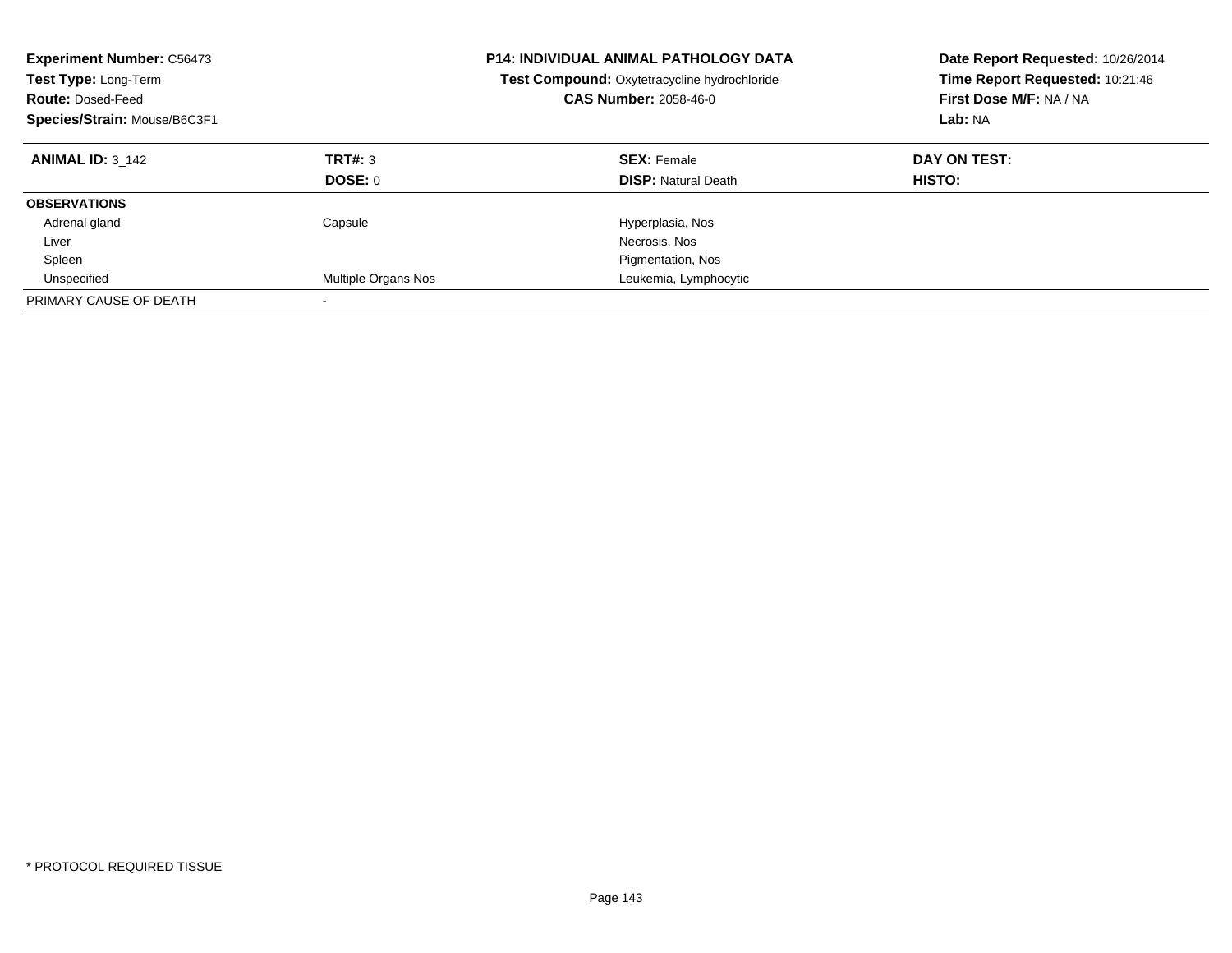| <b>Experiment Number: C56473</b><br>Test Type: Long-Term<br><b>Route: Dosed-Feed</b><br>Species/Strain: Mouse/B6C3F1 |                           | <b>P14: INDIVIDUAL ANIMAL PATHOLOGY DATA</b><br>Test Compound: Oxytetracycline hydrochloride<br><b>CAS Number: 2058-46-0</b> | Date Report Requested: 10/26/2014<br>Time Report Requested: 10:21:46<br>First Dose M/F: NA / NA<br>Lab: NA |
|----------------------------------------------------------------------------------------------------------------------|---------------------------|------------------------------------------------------------------------------------------------------------------------------|------------------------------------------------------------------------------------------------------------|
| <b>ANIMAL ID: 3_143</b>                                                                                              | <b>TRT#: 3</b><br>DOSE: 0 | <b>SEX: Female</b><br><b>DISP:</b> Moribund Sacrifice                                                                        | DAY ON TEST:<br>HISTO:                                                                                     |
| <b>OBSERVATIONS</b>                                                                                                  |                           |                                                                                                                              |                                                                                                            |
| Adrenal gland                                                                                                        | Capsule                   | Hyperplasia, Nos                                                                                                             |                                                                                                            |
| Brain                                                                                                                |                           | Mineralization                                                                                                               |                                                                                                            |
| Heart                                                                                                                |                           | Periarteritis                                                                                                                |                                                                                                            |
| Kidney                                                                                                               |                           | Inflammation, Chronic                                                                                                        |                                                                                                            |
| Liver                                                                                                                |                           | Inflammation, Chronic                                                                                                        |                                                                                                            |
| Ovary                                                                                                                |                           | Cyst, Parovarian                                                                                                             |                                                                                                            |
| Spleen                                                                                                               |                           | Hematopoiesis                                                                                                                |                                                                                                            |
|                                                                                                                      |                           | Pigmentation, Nos                                                                                                            |                                                                                                            |
| Uterus                                                                                                               | Endometrium               | Hyperplasia, Cystic                                                                                                          |                                                                                                            |
| PRIMARY CAUSE OF DEATH                                                                                               | $\overline{\phantom{a}}$  |                                                                                                                              |                                                                                                            |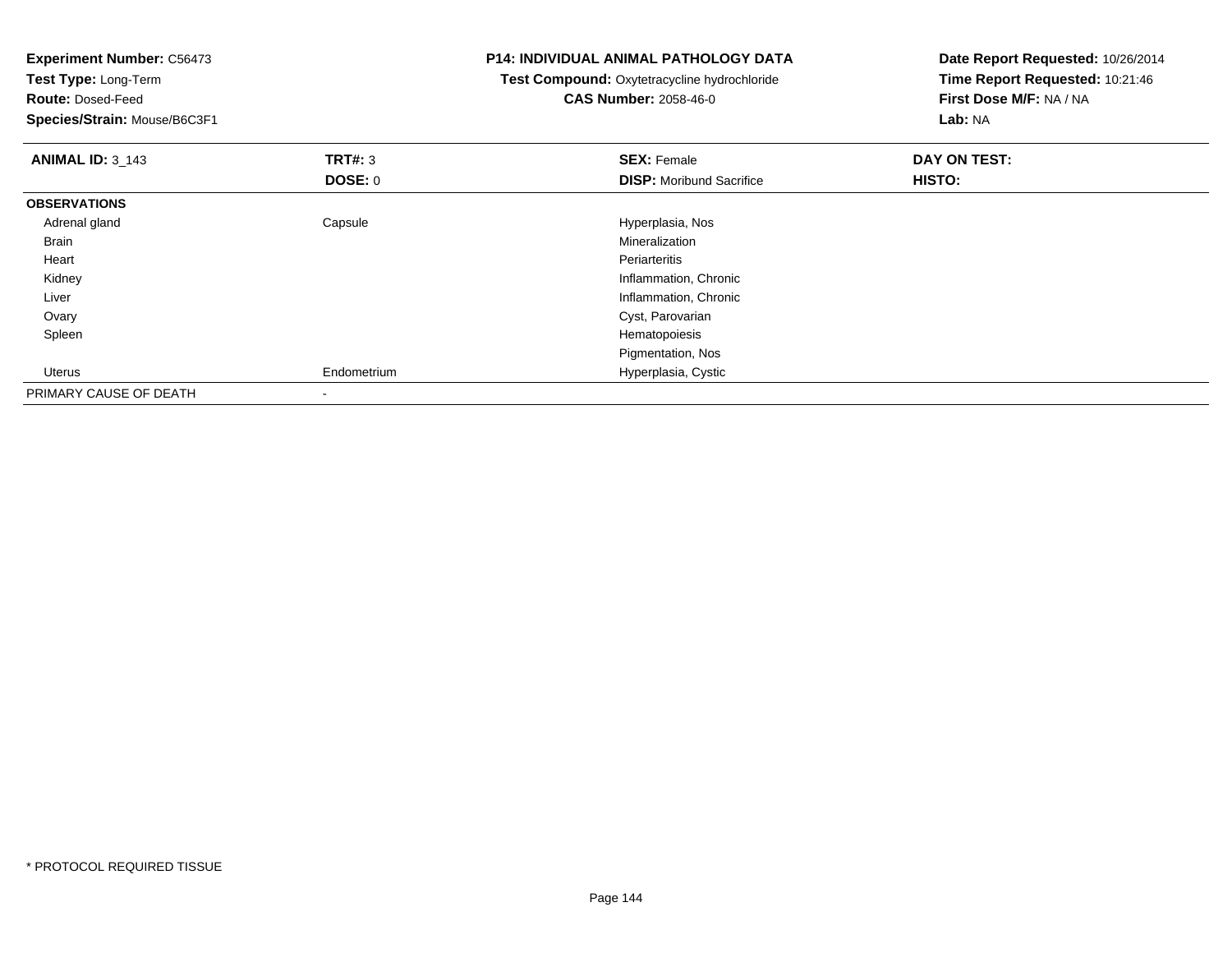**Test Type:** Long-Term

**Route:** Dosed-Feed

**Species/Strain:** Mouse/B6C3F1

# **P14: INDIVIDUAL ANIMAL PATHOLOGY DATA**

 **Test Compound:** Oxytetracycline hydrochloride**CAS Number:** 2058-46-0

| <b>ANIMAL ID: 3_144</b> | <b>TRT#: 3</b>            | <b>SEX: Female</b>              | DAY ON TEST: |
|-------------------------|---------------------------|---------------------------------|--------------|
|                         | <b>DOSE: 0</b>            | <b>DISP: Terminal Sacrifice</b> | HISTO:       |
| <b>OBSERVATIONS</b>     |                           |                                 |              |
| Adrenal gland           | Capsule                   | Hyperplasia, Nos                |              |
|                         | <b>Cortex Nos</b>         | Pigmentation, Nos               |              |
| Bone marrow             |                           | Hyperplasia, Granulocytic       |              |
| Kidney                  | Tubule                    | Necrosis, Nos                   |              |
|                         | Tubule                    | Regeneration, Nos               |              |
| Liver                   |                           | Hematopoiesis                   |              |
| Lymph node              | Mandibular Lymph Node     | Hemosiderosis                   |              |
|                         | Mandibular Lymph Node     | Hyperplasia, Lymphoid           |              |
| Ovary                   |                           | Cyst, Parovarian                |              |
| Pancreas                | Acinus                    | Cytoplasmic Vacuolization       |              |
| Pituitary gland         | <b>Anterior Pituitary</b> | Hyperplasia, Focal              |              |
|                         | <b>Anterior Pituitary</b> | Hyperplasia, Nos                |              |
| Spleen                  |                           | Hematopoiesis                   |              |
|                         |                           | Hyperplasia, Lymphoid           |              |
|                         |                           | Pigmentation, Nos               |              |
| Thymus                  |                           | Lymphoma, Mixed-Malignant Type  |              |
|                         |                           | Thymoma, Benign                 |              |
| Thyroid                 |                           | <b>Cystic Follicles</b>         |              |
| Unspecified             | Multiple Organs Nos       | Inflammation, Chronic           |              |
| Uterus                  | Endometrium               | Hyperplasia, Cystic             |              |
| PRIMARY CAUSE OF DEATH  |                           |                                 |              |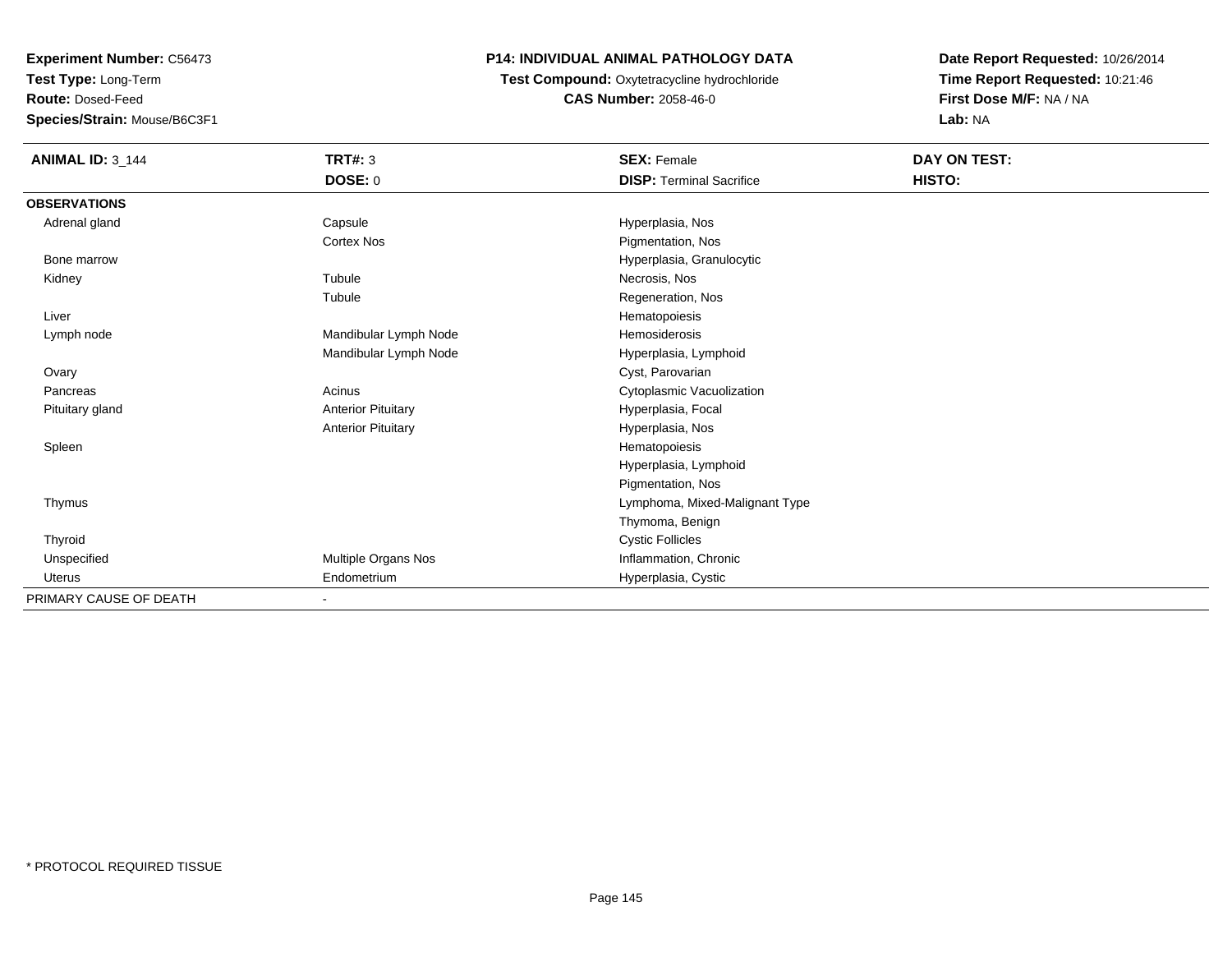**Test Type:** Long-Term

**Route:** Dosed-Feed

**Species/Strain:** Mouse/B6C3F1

### **P14: INDIVIDUAL ANIMAL PATHOLOGY DATA**

 **Test Compound:** Oxytetracycline hydrochloride**CAS Number:** 2058-46-0

| <b>ANIMAL ID: 3_145</b> | <b>TRT#: 3</b>            | <b>SEX: Female</b>              | DAY ON TEST: |  |
|-------------------------|---------------------------|---------------------------------|--------------|--|
|                         | <b>DOSE: 0</b>            | <b>DISP: Terminal Sacrifice</b> | HISTO:       |  |
| <b>OBSERVATIONS</b>     |                           |                                 |              |  |
| Adrenal gland           | Capsule                   | Hyperplasia, Nos                |              |  |
|                         | Cortex Nos                | Pigmentation, Nos               |              |  |
| Bone marrow             |                           | Hyperplasia, Granulocytic       |              |  |
| Brain                   |                           | Mineralization                  |              |  |
| Heart                   |                           | Inflammation, Chronic           |              |  |
| Kidney                  |                           | Inflammation, Chronic           |              |  |
|                         | Tubule                    | Regeneration, Nos               |              |  |
| Liver                   |                           | Hematopoiesis                   |              |  |
|                         |                           | Inflammation, Chronic           |              |  |
| Ovary                   |                           | Cyst, Parovarian                |              |  |
| Pancreas                | Acinus                    | Cytoplasmic Vacuolization       |              |  |
| Pituitary gland         | <b>Anterior Pituitary</b> | Adenoma, Nos                    |              |  |
| Spleen                  |                           | Hematopoiesis                   |              |  |
|                         |                           | Pigmentation, Nos               |              |  |
| Unspecified             | Multiple Organs Nos       | Lymphoma, Mixed-Malignant Type  |              |  |
| Uterus                  | Endometrium               | Hyperplasia, Cystic             |              |  |
| PRIMARY CAUSE OF DEATH  | $\blacksquare$            |                                 |              |  |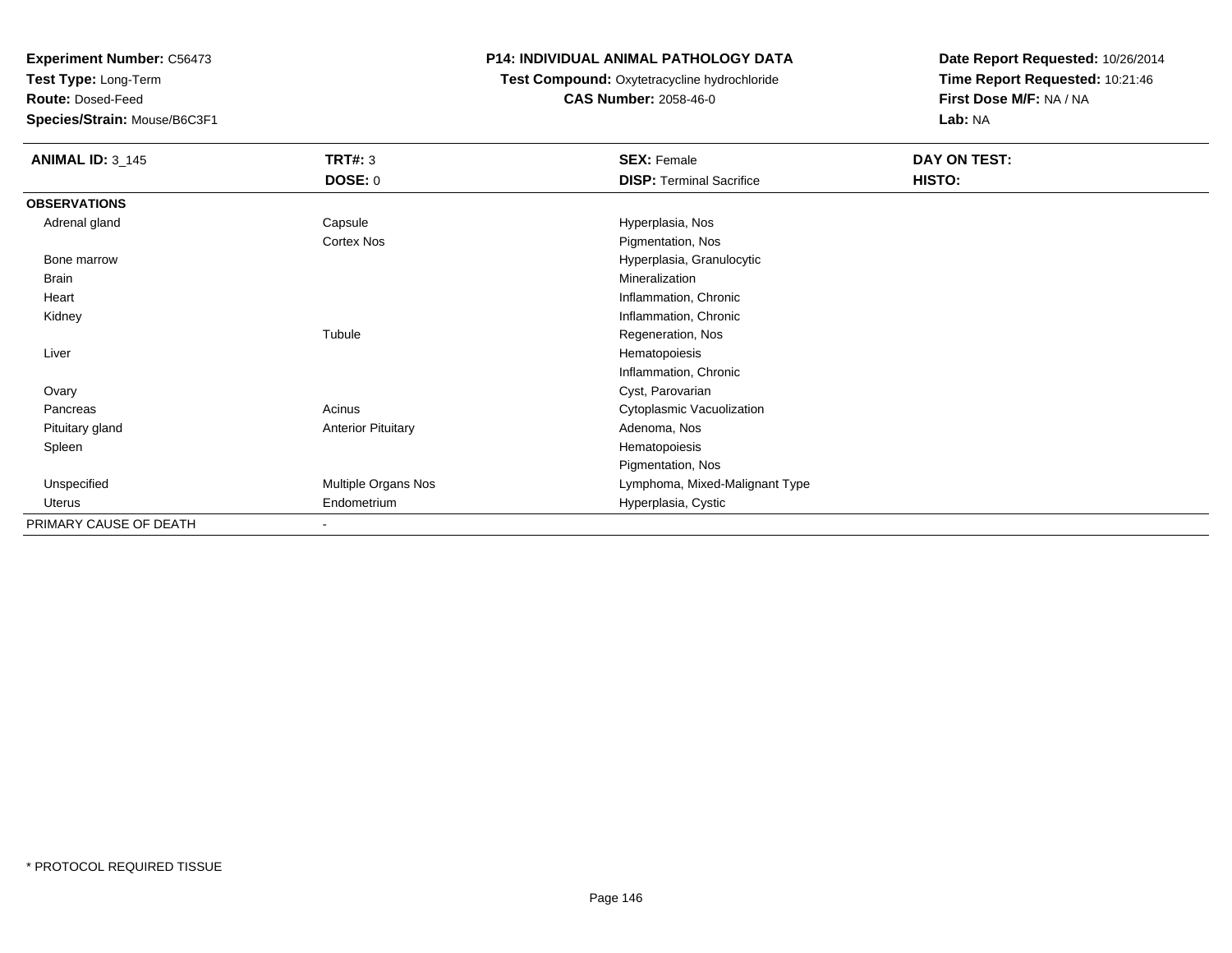**Test Type:** Long-Term

**Route:** Dosed-Feed

**Species/Strain:** Mouse/B6C3F1

### **P14: INDIVIDUAL ANIMAL PATHOLOGY DATA**

 **Test Compound:** Oxytetracycline hydrochloride**CAS Number:** 2058-46-0

| <b>ANIMAL ID: 3_146</b> | <b>TRT#: 3</b>      | <b>SEX: Female</b>                   | DAY ON TEST: |  |
|-------------------------|---------------------|--------------------------------------|--------------|--|
|                         | <b>DOSE: 0</b>      | <b>DISP: Terminal Sacrifice</b>      | HISTO:       |  |
| <b>OBSERVATIONS</b>     |                     |                                      |              |  |
| Adrenal gland           | Capsule             | Hyperplasia, Nos                     |              |  |
| Bone marrow             |                     | Fibrosis                             |              |  |
| Kidney                  | Tubule              | Regeneration, Nos                    |              |  |
| Liver                   |                     | Hematopoiesis                        |              |  |
| Lung                    |                     | Congestion, Nos                      |              |  |
| Pancreas                | Acinus              | Cytoplasmic Vacuolization            |              |  |
| Spleen                  |                     | Hematopoiesis                        |              |  |
|                         |                     | Hyperplasia, Lymphoid                |              |  |
|                         |                     | Pigmentation, Nos                    |              |  |
| Thyroid                 |                     | <b>Cystic Follicles</b>              |              |  |
|                         |                     | Hyperplasia, C Cell                  |              |  |
| Unspecified             | Multiple Organs Nos | Inflammation, Chronic                |              |  |
|                         | Multiple Organs Nos | Lymphoma, Lymphocytic-Malignant Type |              |  |
| Uterus                  | Endometrium         | Hyperplasia, Cystic                  |              |  |
| PRIMARY CAUSE OF DEATH  | -                   |                                      |              |  |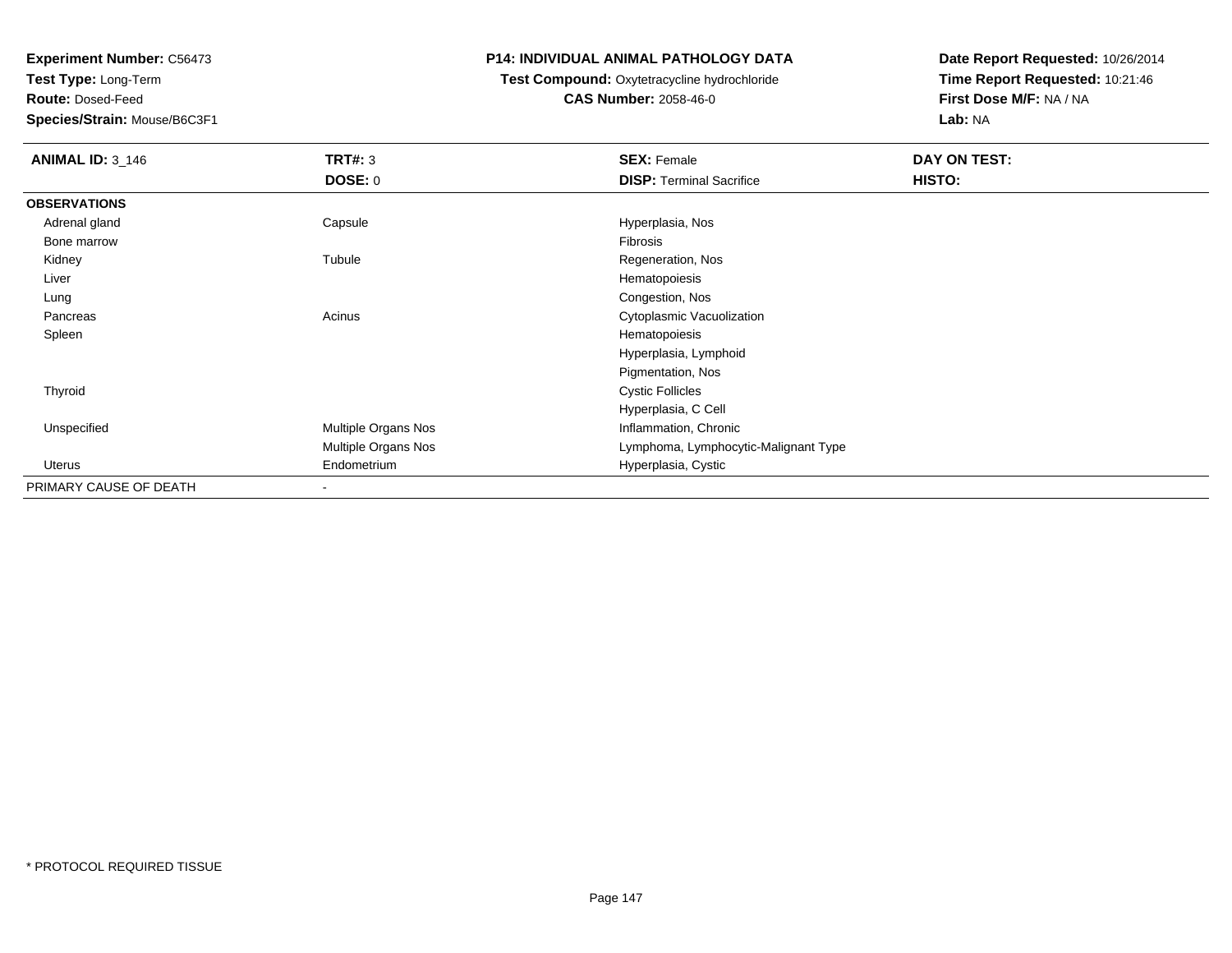**Test Type:** Long-Term

**Route:** Dosed-Feed

**Species/Strain:** Mouse/B6C3F1

## **P14: INDIVIDUAL ANIMAL PATHOLOGY DATA**

 **Test Compound:** Oxytetracycline hydrochloride**CAS Number:** 2058-46-0

| <b>ANIMAL ID: 3_147</b> | <b>TRT#: 3</b>           | <b>SEX: Female</b>              | DAY ON TEST: |
|-------------------------|--------------------------|---------------------------------|--------------|
|                         | <b>DOSE: 0</b>           | <b>DISP: Terminal Sacrifice</b> | HISTO:       |
| <b>OBSERVATIONS</b>     |                          |                                 |              |
| Adrenal gland           | Capsule                  | Hyperplasia, Nos                |              |
|                         | Cortex Nos               | Pigmentation, Nos               |              |
| Bone marrow             |                          | Hyperplasia, Granulocytic       |              |
| Kidney                  |                          | Inflammation, Chronic           |              |
|                         | Tubule                   | Regeneration, Nos               |              |
| Liver                   | Periportal               | Hematopoiesis                   |              |
| Lymph node              | Mandibular Lymph Node    | Hemosiderosis                   |              |
| Pancreas                | Acinus                   | Cytoplasmic Vacuolization       |              |
| Salivary gland          |                          | Inflammation, Chronic           |              |
| Spleen                  |                          | Hematopoiesis                   |              |
|                         |                          | Hyperplasia, Lymphoid           |              |
|                         |                          | Pigmentation, Nos               |              |
| Thyroid                 |                          | Hyperplasia, C Cell             |              |
| <b>Uterus</b>           | Endometrium              | Hyperplasia, Cystic             |              |
| PRIMARY CAUSE OF DEATH  | $\overline{\phantom{a}}$ |                                 |              |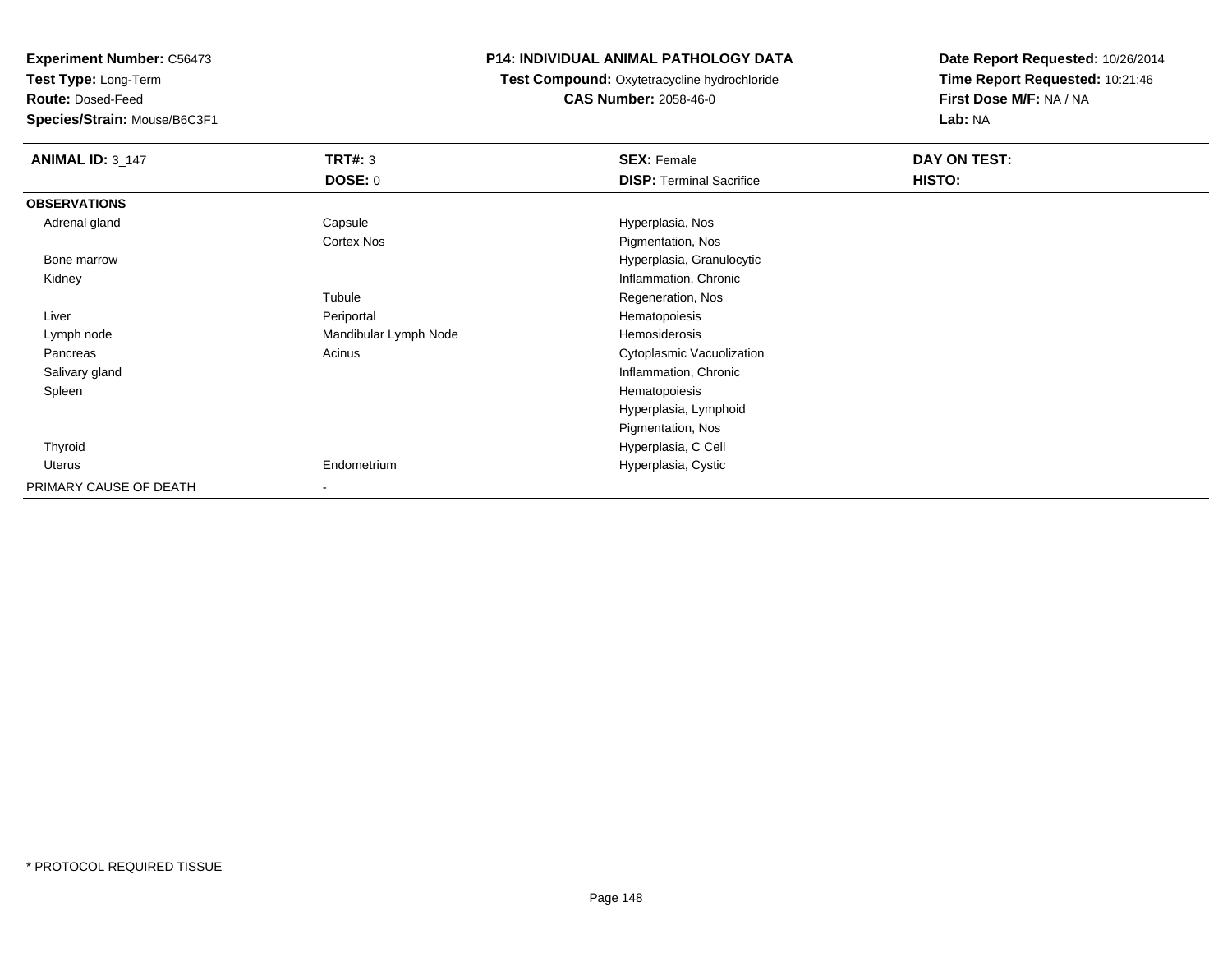**Test Type:** Long-Term

**Route:** Dosed-Feed

**Species/Strain:** Mouse/B6C3F1

## **P14: INDIVIDUAL ANIMAL PATHOLOGY DATA**

**Test Compound:** Oxytetracycline hydrochloride**CAS Number:** 2058-46-0

| <b>ANIMAL ID: 3_148</b> | <b>TRT#: 3</b>            | <b>SEX: Female</b>              | DAY ON TEST: |
|-------------------------|---------------------------|---------------------------------|--------------|
|                         | <b>DOSE: 0</b>            | <b>DISP: Terminal Sacrifice</b> | HISTO:       |
| <b>OBSERVATIONS</b>     |                           |                                 |              |
| Adrenal gland           | Capsule                   | Hyperplasia, Nos                |              |
|                         | Cortex Nos                | Pigmentation, Nos               |              |
| Bone marrow             |                           | Hyperplasia, Granulocytic       |              |
| Brain                   |                           | Mineralization                  |              |
| Heart                   |                           | Inflammation, Chronic           |              |
| Kidney                  |                           | Inflammation, Chronic           |              |
|                         | Tubule                    | Regeneration, Nos               |              |
| Liver                   |                           | Hematopoiesis                   |              |
|                         |                           | Inflammation, Chronic           |              |
| Ovary                   |                           | Cyst, Follicular Nos            |              |
| Pancreas                | Acinus                    | Cytoplasmic Vacuolization       |              |
| Pituitary gland         | <b>Anterior Pituitary</b> | Adenoma, Nos                    |              |
| Spleen                  |                           | Hematopoiesis                   |              |
|                         |                           | Hyperplasia, Lymphoid           |              |
|                         |                           | Pigmentation, Nos               |              |
| Stomach                 | Forestomach               | Hyperkeratosis                  |              |
| Thyroid                 |                           | Hyperplasia, C Cell             |              |
| Uterus                  | Endometrium               | Hyperplasia, Cystic             |              |
| PRIMARY CAUSE OF DEATH  | ٠                         |                                 |              |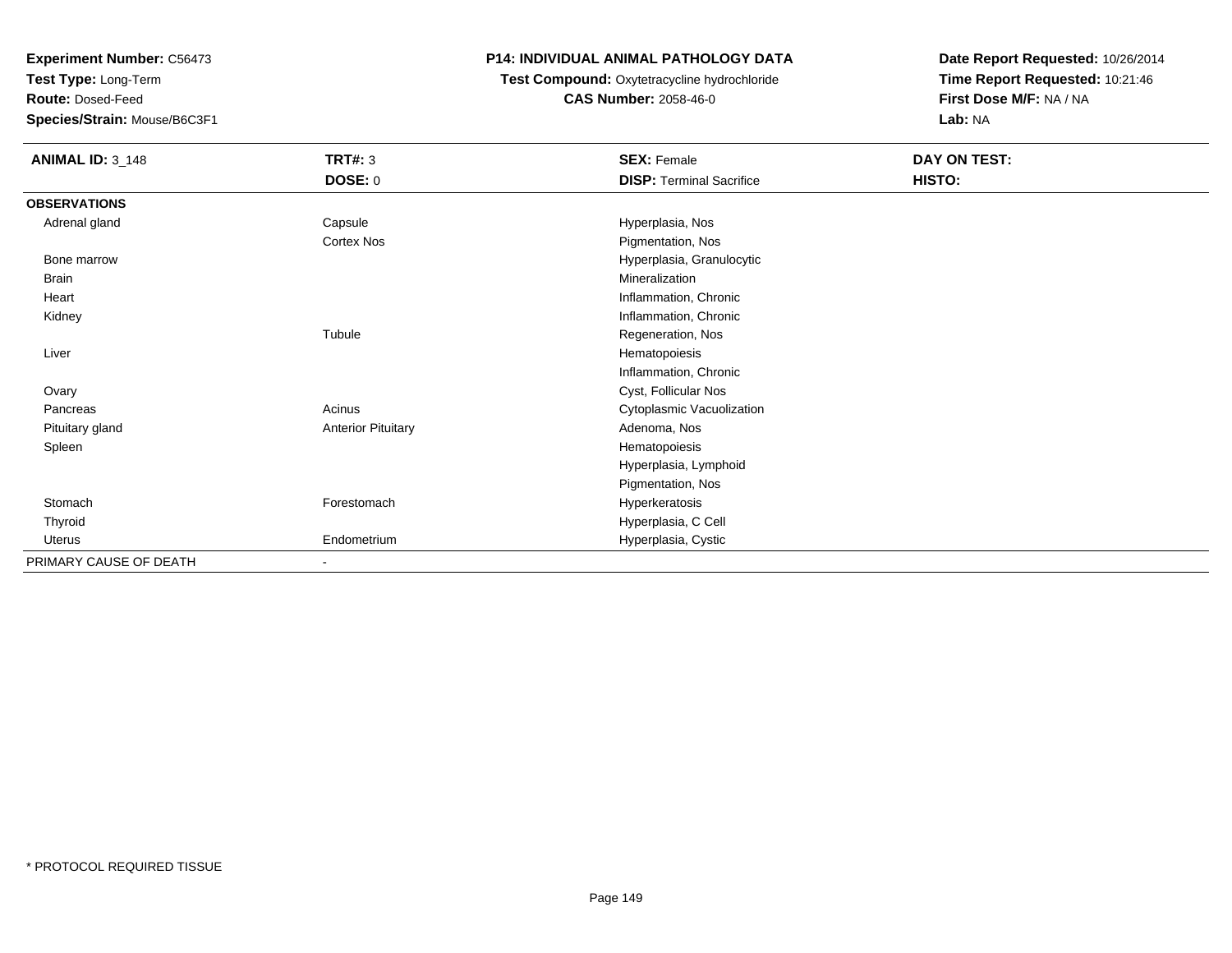**Test Type:** Long-Term

**Route:** Dosed-Feed

**Species/Strain:** Mouse/B6C3F1

#### **P14: INDIVIDUAL ANIMAL PATHOLOGY DATA**

**Test Compound:** Oxytetracycline hydrochloride**CAS Number:** 2058-46-0

| <b>ANIMAL ID: 3_149</b> | TRT#: 3                   | <b>SEX: Female</b>              | DAY ON TEST: |  |
|-------------------------|---------------------------|---------------------------------|--------------|--|
|                         | <b>DOSE: 0</b>            | <b>DISP:</b> Moribund Sacrifice | HISTO:       |  |
| <b>OBSERVATIONS</b>     |                           |                                 |              |  |
| Adrenal gland           | Capsule                   | Hyperplasia, Nos                |              |  |
|                         | Cortex Nos                | Pigmentation, Nos               |              |  |
| Bone marrow             |                           | Hyperplasia, Granulocytic       |              |  |
| Brain                   |                           | Mineralization                  |              |  |
| Intestine Large         | Colon                     | Leiomyosarcoma                  |              |  |
| Kidney                  |                           | Inflammation, Chronic           |              |  |
| Pituitary gland         | <b>Anterior Pituitary</b> | Hyperplasia, Nos                |              |  |
| Spleen                  |                           | Hematopoiesis                   |              |  |
|                         |                           | Pigmentation, Nos               |              |  |
| Thyroid                 |                           | <b>Cystic Follicles</b>         |              |  |
| Unspecified             | Multiple Organs Nos       | Lymphoma, Mixed-Malignant Type  |              |  |
| Uterus                  | Endometrium               | Hyperplasia, Cystic             |              |  |
| PRIMARY CAUSE OF DEATH  |                           |                                 |              |  |